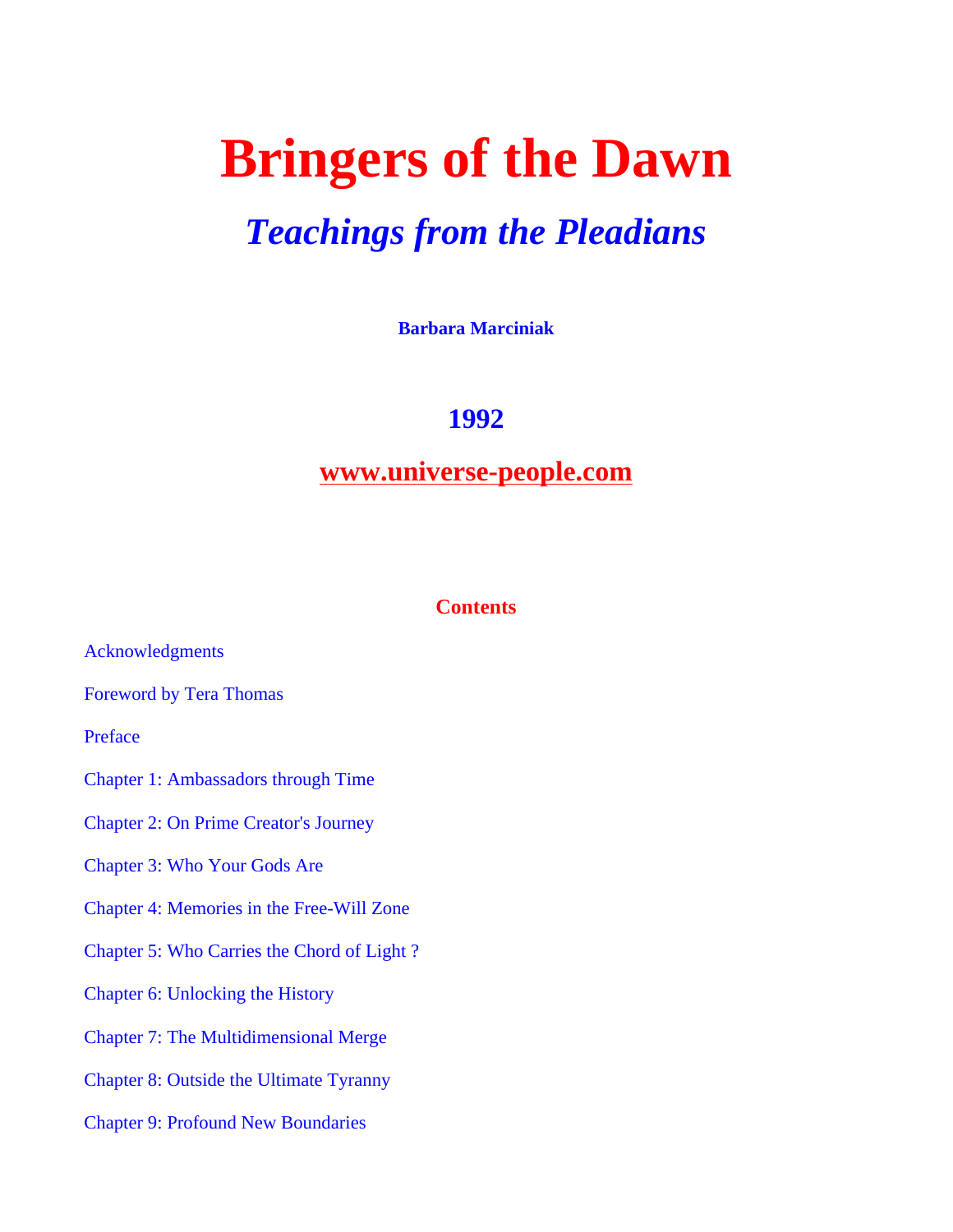- Chapter 10: A New Paradigm of Light
- Chapter 11: The Name of the Game
- Chapter 12: It's an Awesome Task to Carry Light
- Chapter 13: Whose Purpose Are You ?
- Chapter 14: Emotions-The Secret in the Chronicles of Time
- Chapter 15: Earth's Initiation Through Integrity
- Chapter 16: Heretics Ahead of Time
- Chapter 17: The Language of Light
- Chapter 18: Symphonies of Consciousness
- Chapter 19: Igniting the Internal Flame
- Chapter 20: Sexuality-A Bridge to Higher Levels of Consciousness
- Chapter 21: Your Commitment to Evolve in 3-D
- Chapter 22: The Galactic Tidal Wave of Light

#### **Acknowledgments**

*Content of "Bringers of the Dawn", pg. ix - x, Acknowledgments.* 

I offer thanks to my friends, relatives, and ancestors whose strength of purpose led me to my own. A special thanks to my sister Karen, for her deep love and dedication to me and the "P's.

A spectrum of the Pleiadian work has involved travel to many sacred sites and teaching at them as well as about them. Early on I was led to Toby and Teri Weiss, both of whom have provided adept assistance in supporting the Pleiadian experience during our myriad of power-site tours.

Barrie and Susie Konicov first recognized the energy and brought the P's to print in *Connecting Link* magazine as a result of our being in Athens, Greece, on the same trip. They also introduced me to Tera Thomas, friend, coauthor, and editor of *Bringers of the Dawn.* She has had her life rearranged by working on this book; I have great respect for her ability to commit and transform.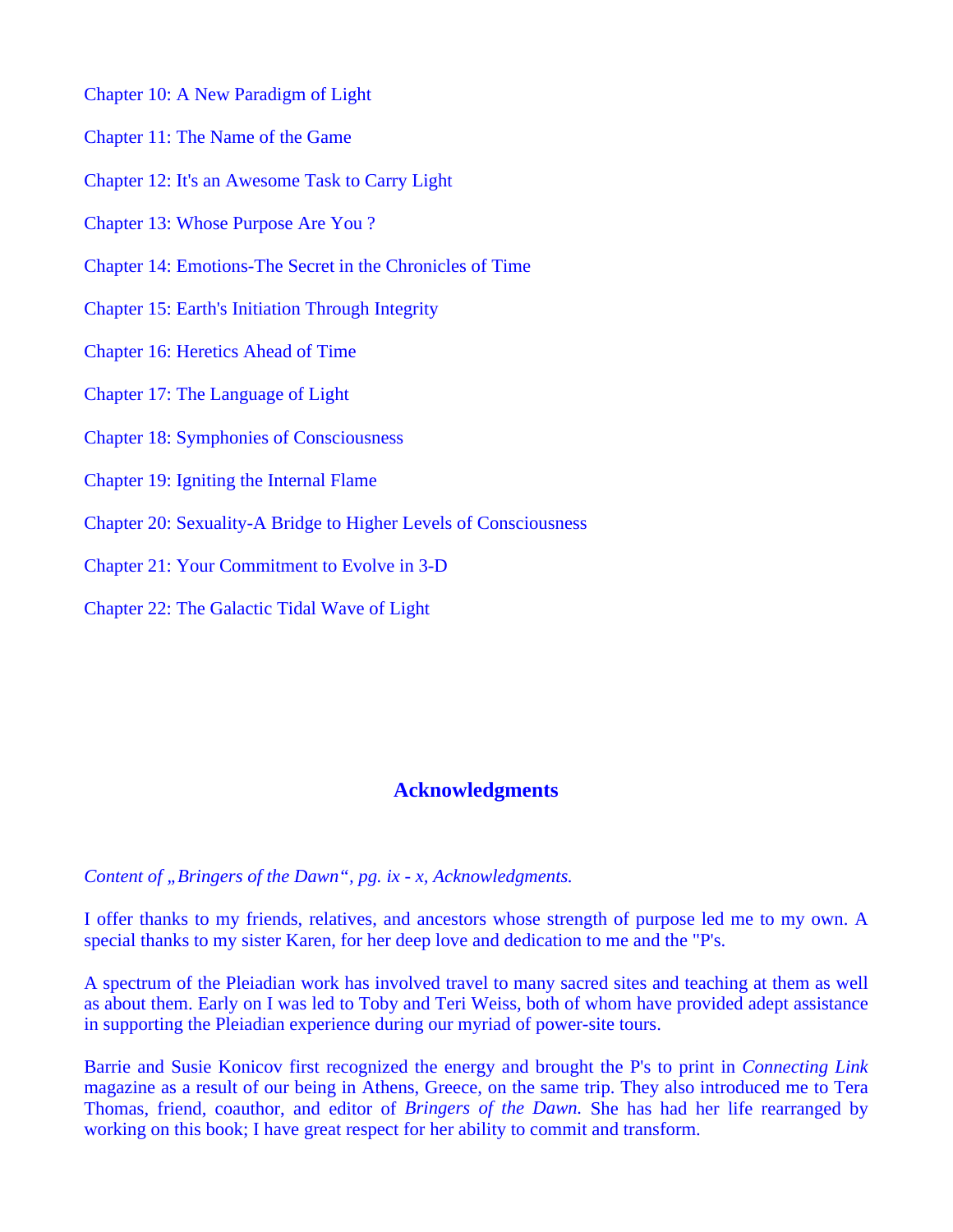Tera, Karen, and the P's somehow schemed this book into being. Barbara Hand Clow eventually came along and recognized the vibration, and her impulses and encouragement are directly responsible for bringing this work to publication. Marsha Andreola generously provided her encyclopedic knowledge of the tapes, and Richard Rodgers offered his ongoing support.

I felt overwhelming awe for the infusion experience of Gerry Clow, as he shared his journey of the material and offered me thanks for the opportunity to midwife this baby into existence! Gail Vivino inserted her expertise and fine-tuning skills to bring the book to its final stages, along with Barbara Doern Drew, Amy Frost, and the other Bear & Company staff. Marilyn Hager added the finishing creative touch with her exquisite cover and book design. Cover artist Peter Everly worked through inspiration and suggestion to create an image of dawn in space, light coded to trigger the viewer with a deeper message.

I honor the courageous, those who are willing to redefine the very essence of existence and to carry that renegade spark into a new version of the game.

My deep love and thanks I give to the Pleiadian consciousness, my teachers and friends, for their loyalty and their undaunted sense of duty and love, which galvanizes within mean energetic formula of galactic elegance, the ideal made real. Peace, prosperity, and thanks to all.

#### **Foreword**

#### *Content of "Bringers of the Dawn", pg. xi - xix, Foreword.*

When Barbara Marciniak and I met in 1988, we had both just begun an exciting new phase of our lives: I had moved to Michigan to birth a new magazine, *Connecting Link,* with publishers Barrie and Susie Konicov, and Barbara was birthing the Pleiadian channelings. After years of working many and varied jobs while traveling, searching, and studying consciousnessexpanding material, we had created for ourselves work that encompassed who we were and what we believed, and we were excited about it.

During the next two years, Barbara and I traveled to many expos, played a lot with the Pleiadian teachings, and generally had a great time with all of it. We talked about doing a book of the Pleiadian teachings but never really pushed it; the book would come when it was time.

The year 1990, the beginning of the "unnamed decade," came. *Connecting Link* was getting well established, and Barbara had made some three hundred tapes with the Pleiadians. I felt it was time for me to move back to New York, where I could continue to do the magazine on my computer as well as do more networking. I also felt it was time to do the book.

When I thought of "the book," I imagined that the Pleiadians would dictate it to me and that I would simply transcribe the tapes, edit the material, and there it would be. It would take no particular effort and very little time out of my pressing magazine schedule. So, in May, when Barbara and I sat down to do a "book channeling," I was quite surprised to hear the Pleiadians' idea of how to do the book.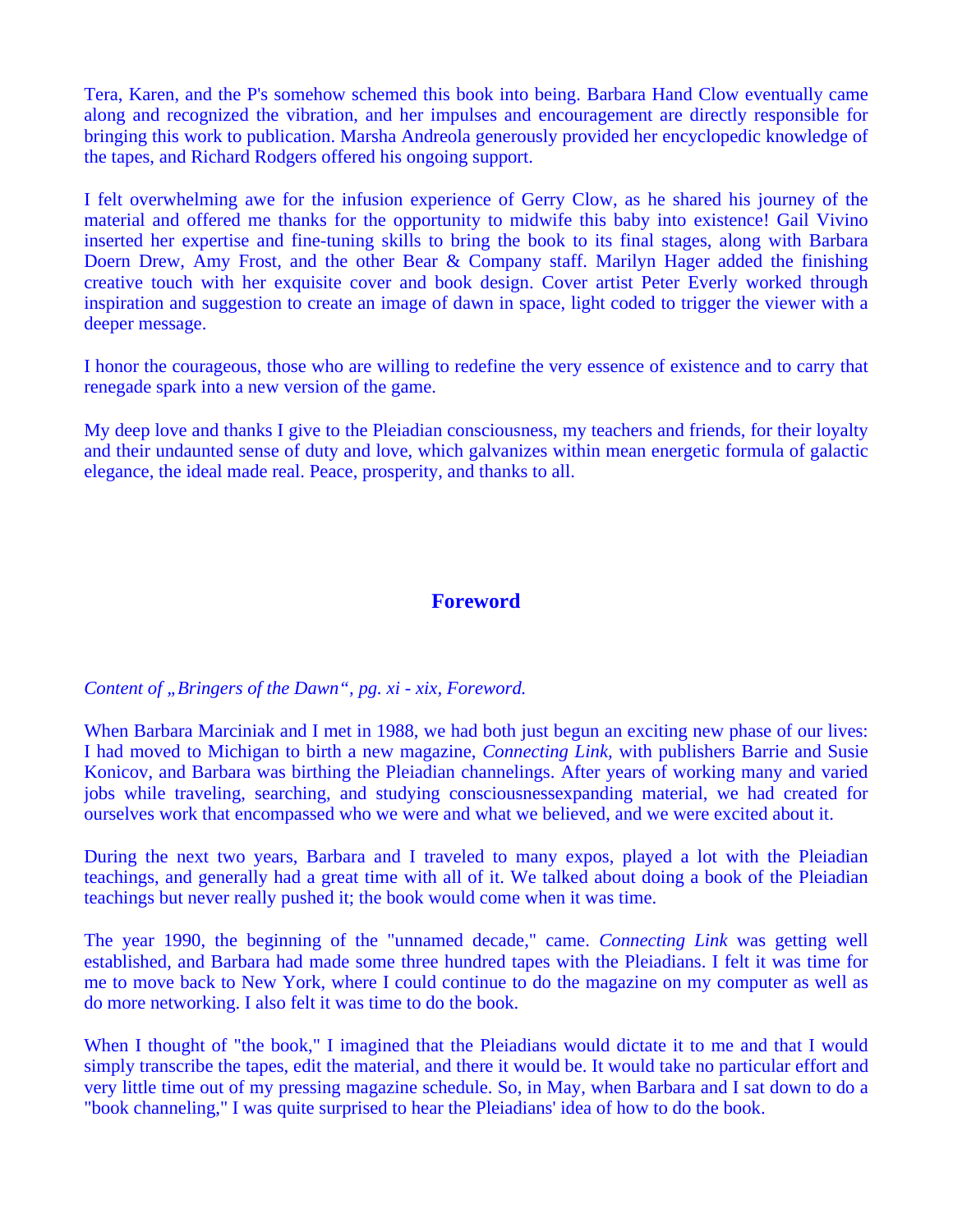The Pleiadians assured me that they would not dictate the book to me and that I would have to pull it together through my own process. I was intrigued. They said to me, "If this book was just given to you, you would be an employee. What effort would it be of yours? It is going to be a birthing of something for you, a birthing of process in yourself that is a whole new way of utilizing creativity."

Phew! "OK, so, how do I do this miraculous process?" I asked. "Where do I begin?"

They answered, "You are going to piece this together using your intuition only. This is not at all to be a logical-mind project. By using your intuition, you will be guided and tested to see if you can perform and complete a project without your logical mind knowing the steps that are coming next. It will be a tremendous exercise for you. It will lift you into a much higher place of consciousness, a higher place of order, and a higher place of trust. When it is completed and is very successful, you will say, 'I don't know how I did it. I have no idea.'

"The story will show that if you can clear people of their personal information, they can go cosmic. The process that you will be going through during the next few moons will be very intense for you. You will go through the process of an initiation yourself as you write it. You have some mastering to achieve in a few areas during the next six moons, and all of this is tied together."

They said that I was to listen to the tapes and transcribe only the pieces that *I felt* would go into the book. Barbara's sister, Karen, would intuit what tapes had good information on them and send them to me. Also, my friend Marsha would get impulses on which tapes needed to be included. Then it would be up to me to pick out the parts to use. I was instructed to use no order and not to even think how they would fit together. I could use a one- to five-word code and a bit of color on each page to categorize the information, and that was it.

I began to grasp the idea. My logical mind had one more question. I asked the Pleaidians, "Should we attempt to find a publisher before the book is completed, or at least announce that we are doing the book?"

The Pleiadians replied, "Ideally, yes, you will send out the announcement that you are beginning the book. The first time that you sit down to work on it, clear your desk top and have no clutter or disorganization around you. Have a clean space, with your crystal stones that will assist you. Then you can make a prayer of intention by saying, 'I am now announcing that I am beginning a book, and I am sending this announcement out to anyone who is a publisher and to anyone who is involved in bringing this data into publication for those whom it will serve best. It is my intention that the person to publish this book discover me and be brought to me, and I promise that I will be available for that recognition. I understand that I have very little to do with this. That part is not mine. I understand that I am to broadcast the announcement like I am sending out the birth announcement and that a response will be sent to me. In this I trust.' That is it; it will be brought to you.

"Remember that the process you will be going through is very much a part of the story, because you will discover something of yourself; then the story will be told in the terms that you put together. You will understand the importance of the book because you will have had an experience as you create for others a pathway into reality based upon juggling your reality and allowing different sentences and contexts to be juggled through you and made into a new order. Someone who did not trust would find this very difficult. Trusting is the absolute key. There is nothing else that you can turn to in this process. This is about commitment, and you are going to learn that you can commit to who you are, that you will not screw up, that you will always be provided for and that never will you be left without. It will always all work out according to your intentions.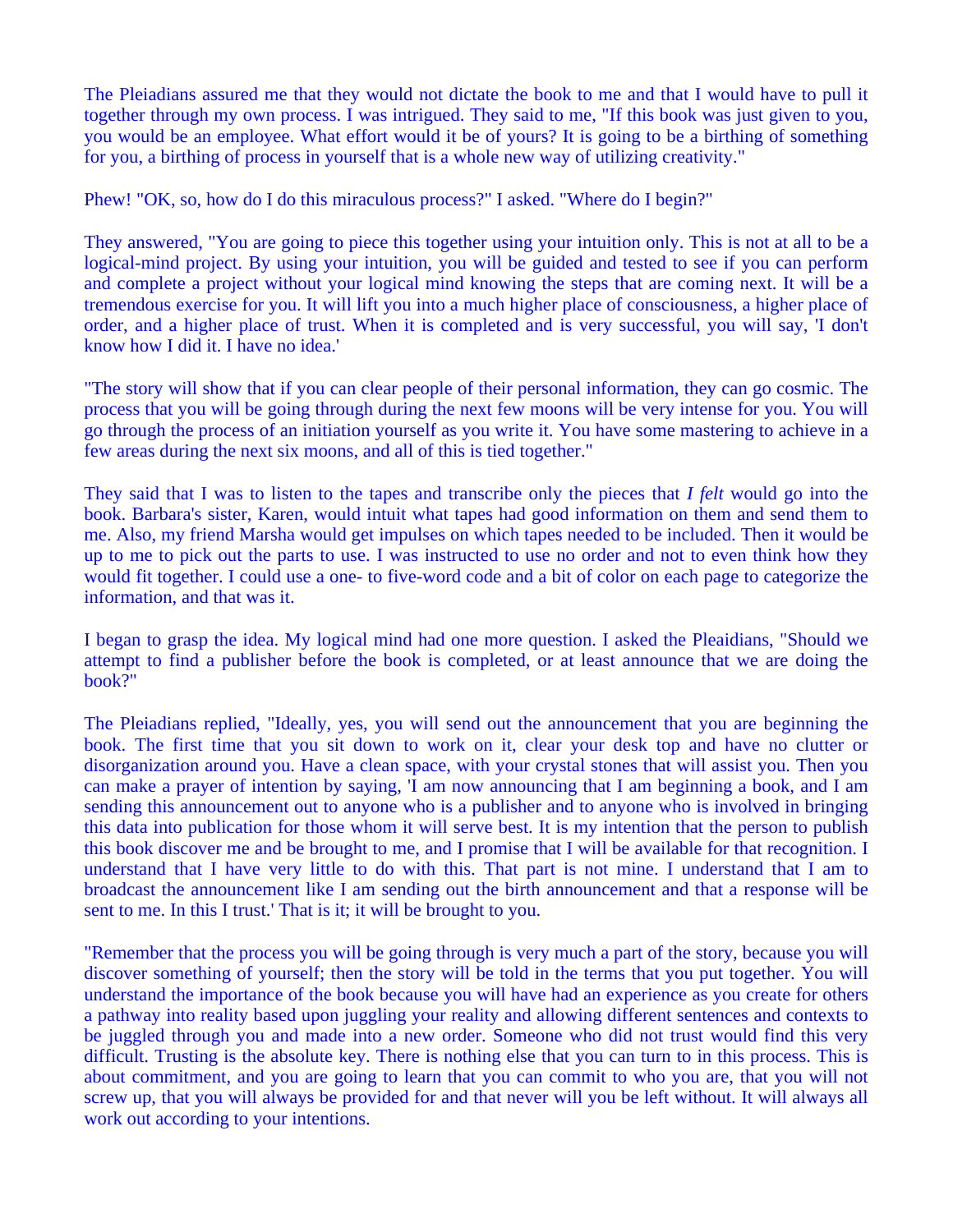"Your part in this is to intend what you want and to simply let the data flow. The book will make its own order as you learn about yourself during the process and as you code certain information. It will be mind blowing what you experience."

As I now read the words they said to me then, I get a whole different picture than I did at the time. I realize now that they mentioned several times that doing this book was going to be an initiation for me, that I would be tested, and that people would need to clear their personal information in order to go cosmic. Now I know - what those words mean; at the time, I had no idea.

My personal issues started coming up big time. I didn't trust myself, I didn't love myself, and, in fact, 1 didn't really know who I was - I couldn't separate the real me from the facade. I began a series of deeptissue bodywork sessions that brought up more stuff-memories from childhood that I'd blocked out, trauma and pain stored in my body. I was a mess. I was in no shape to work on the book, for I was barely managing to get the magazine out every two months as it was.

In October, I went to Egypt with the Pleiadians. I knew this trip was going to be an important turning point in my life, and I thought it would kick me into high gear so I could get to work and pump out the book. It was a wonderful trip, a powerful trip, and it flattened me like a board. It blew open my circuits and awakened areas in myself that I had no idea were there, many of them dark and ugly. When I got back to New York, I was definitely not capable of beginning the book and, in fact, I wasn't sure I would ever be able to do it.

The only thing I knew for sure at that time was that I had to move out of New York. I couldrit get centered or clear there and I felt bombarded with energy. I felt naked and exposed walking on the streets, and I couldn't use the subway anymore. It was time to get out.

That December, I moved to North Carolina. When something is right, it works out beautifully. Libby, one of the friends I met in Egypt, lived in a rural area south of Raleigh, and I knew I wanted to live there. I made an intention that I would have a house to move into before I came down there. I pictured what it would be like and what the land would look like, and Libby said she would keep her eyes and ears open. About a week before my move, my current landlord walked into Libby's shop and started complaining because her tenant was moving out with no notice. Libby said, "That's because it's Tera's house!"

I drove down from New York the following week with all my belongings and moved in. The house was just what I wanted-roomy, with lots of light, and on 175 acres of land. It was perfect! The minute I got there, I began healing. I lay on the ground or sat with my back to a tree and just let nature heal me. Healing myself was all I focused on.

In January, when I went to Michigan to typeset the thirteenth issue of *Conrtectino* Link, I realized that my time with the magazine eras finished. I had grown a lot doing it, and now it was time for me to move on to something *else-what* something else I didn't know, but when I get these *knowings* I have to go with them.

When I came back home, I spent a few days asking myself if I'd been a total fool to give up a job when I now lived out in the middle of the country and didn't know where I would get another one. Then I realized it was perfect that I had no job: it was time to do the book. I began listening to the tapes and transcribing bits and pieces of them. The work went smoothly and easily, and things seemed to be flowing. I didn't question the order or attempt to make one. I just let everything flow through me.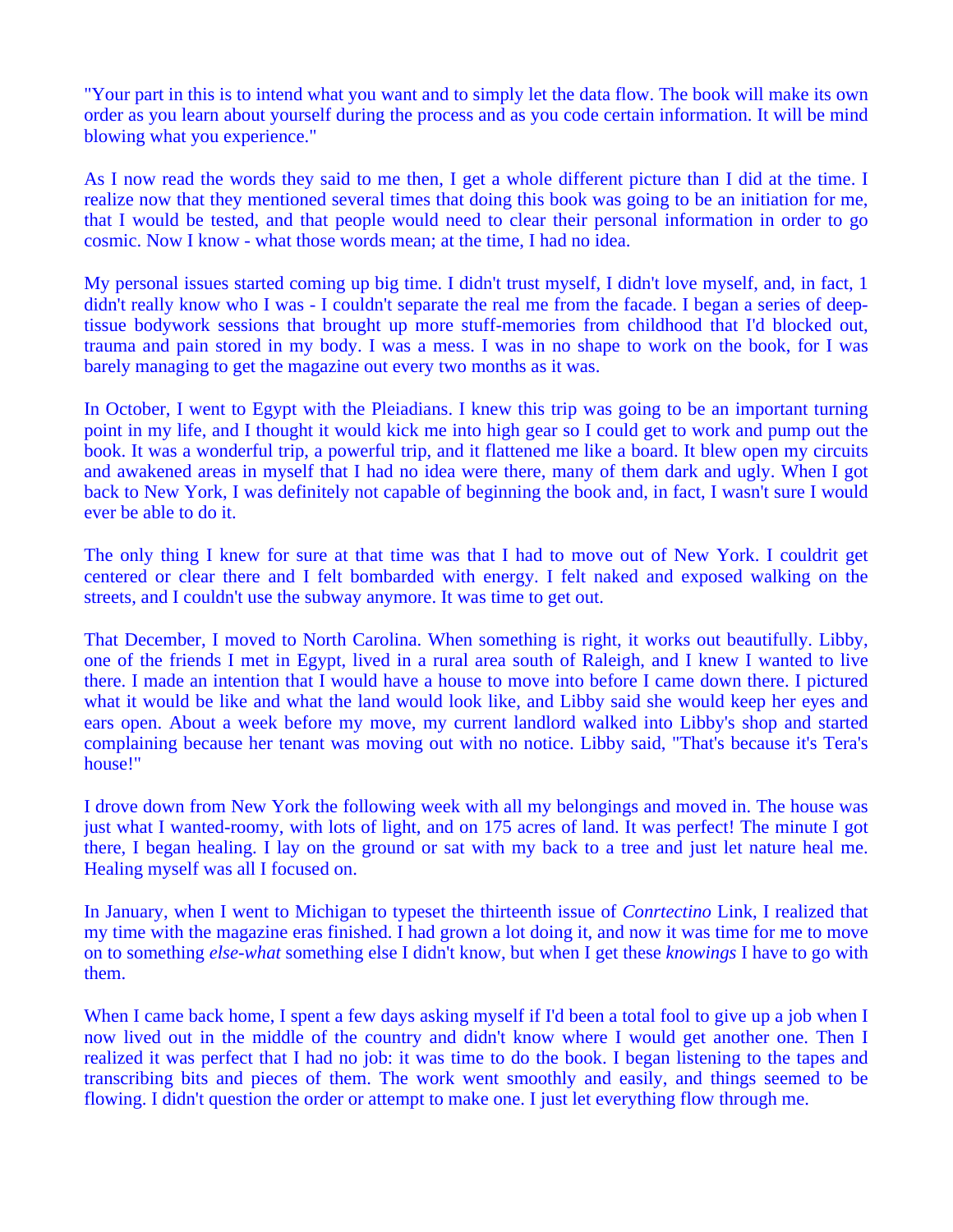During this time, the Pleiadians did a series of daytime classes for a few people in order to catapult us out of our issues. The classes were called "Firing Codes of Consciousness," and that's exactly what they did. I got to deeper levels of the issues I thought I'd finished with in New York. Those of us in the classes cleared much emotional baggage and developed a very tight bond with each other. The series ended with a rebirthing that was one of the most powerful experiences in my life.

I had another "book reading" with the Pleiadians in which they talked about the Bringers of the Dawn making the cosmic evolutionary leap in awareness possible by anchoring the frequency first inside of their own bodies. Suddenly, an awareness hit me: I hadn't been able to do the book in 1990 when we had first talked about it because I hadn't been able to hold the frequency vet; I hadn't been cleared out enough to do it. I asked the Pleiadians about this.

"You did not trust yourself, Miss Tera. l"ou told everyone you did, but you did not really even like yourself. You compared yourself, and you were not honest with what was really going on kith you, and people very close to you were mirroring this for you. You had to go deeper, as everyone must go deeper into the layers, for everyone has layers of self-hatred and dislike. You had to explore certain behaviors you had that did not work and discover the reasons for them, and that discovery brought you to be a Keeper of Frequency. This is why the book was given to you the way it was-because you had to have a major breakthrough in consciousness. By hashing over and translating much material that you would not even use, you went through a process of a direct relationship with us. You heard over and over again, in a neutral way, all of the things that you needed to directly apply to yourself if you did not wish to be left behind. And, you did it."

Then they told me that I had transcribed enough material and that the book was ready to be put together. I had no concept of how this could be done. Was I to read all of the pages at once and see where they fit together? I had some pages with only a few sentences on them and other lengthy excerpts of several pages. How was I to put it into some sort of order?

The Pleiadians said that every night when I was going to sleep I was to give them one minute and visualize the cover of *Bringers of the Dawn.* I was to play with this and change the artwork every night if I wished. I was just to look at the cover, open the book and begin reading the pages, and then go to sleep. The information would be shown to me in the dream state. They said I would begin to pull the book into existence by reading a book that already existed in the future. They said it would be no work for me-that they would do all the work. Well, why not?

The first week didn't go so well. I was doing the visualization before I went to sleep, but when I woke up I would panic looking at all the pages, and my logical mind would frantically attempt to read them all to make some sort of order. It was completely frustrating. Finally, one afternoon, as I was sitting in the middle of the floor in my office surrounded by papers and feeling about ready to cry, I said, "Hey, Pleiadians! You said you were going to do this work! I give up! Here, *you* do it!"

I started picking up the papers, one by one, like I w-as going to just stack there together and put them away. But I was picking up one from the left side, and then one from the right side, and then maybe one in back of me, and then one around to the left again. There was no rhyme or reason to this-no order to it. I wasn't even thinking about it, I has just picking them up. After gathering about thirty pages, I suddenly stopped and looked at the stack in my hand. I got chills all over, and I said to myself, "Oh my God, I think this is the first chapter." I took the pages to my desk, sat down and began reading. They fit together like a puzzle. I was shocked  $\sim$  I know I believe this stuff, but still, when it really begins happening it's quite amazing. The rest of the book began falling together effortlessly, to use a favorite Pleiadian word.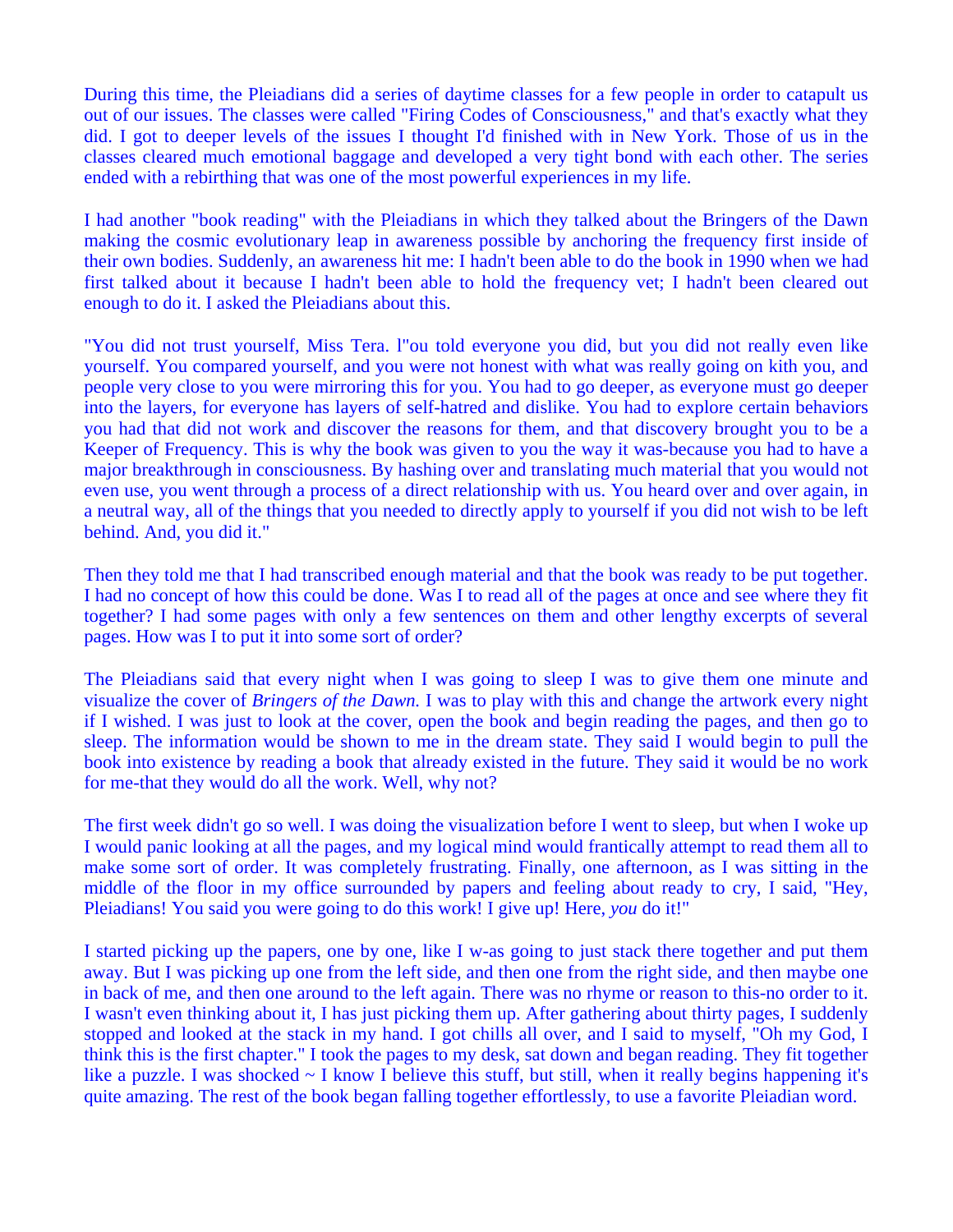I had another "book reading' and told the Pleiadians how pleased I was with the new process and how much fun it was. They said, "It is the beginning of receiving direct guidance in how to do things. The more you say, 'I relinquish control, I don't know how to do this,' the more the energy will come in. As you get out of your own way, it will become easier and easier. All you need to do is intend. The more intending you do, the easier it will become. Later on, when the book is put together and many ask you how you did it, we want you to say that this is the process you used. We want you to verify our teachings as you were able to receive them by demonstrating that you believe what we are telling you.

"Remember how long it has taken you to grasp the process fully. We are not lecturing you-we are guiding you through this, pulling you back, reflecting back to you over and over again so that you can understand where the power of operation is. It is through clear intention-through acting as if, and then simply receiving continuously."

The rest of the book just fell into place, and, true to their word, the Pleiadians found us a publisher without Barbara or me doing anything. Of course, they hooked us up with Barbara Hand Clow-who better to understand how to get the material out to the public? And her excellent guidance brought me through a rewrite and a polish of the book that turned it from just another channeled book into something really wonderful.

The Pleiadians were right. When I look at this book, I don't know how it happened. I didn't design it, plan it, conceive of it, or make an order of it. All I did was trust and allow them to work through me. It was a wonderful experience, and one that has changed my life. I have learned how to work with nonphysicals, and I will never again set out to work on any project alone. I'm writing an original screenplay right now, and I called in a group of experts to work with me on the writing and a group of experts to work on selling it. It's phenomenal how it's working out. It's truly effortless.

The Pleiadians thanked me for my work with them and my trust, and they said they wanted to compensate me and gift me with many paychecks from Spirit (paychecks from Spirit are not like normal paychecks that give one dollars and cents). *They* have gifted me with so many things. My most important gift from doing this book is myself. I now trust myself, love myself, and depend on myself, and I've opened my heart. Because of that new love of myself, I have drawn wonderful friends into my life who have become a family to me. I have healed relationships with my blood family, and I have drawn in a major surprise: twenty-four years ago I gave a daughter up for adoption, and she has found me. She lives only two hours away from me, and we are establishing a warm and close relationship. I'm thankful she is back in my life.

Another important gift has been confidence. *I said I* was a writer for years. I've even written for years. But not too long ago, I woke up one morning and was going over the pages of my screenplay that I'd written the night before, and I suddenly got this *knowing - I* am a writer! Not I'm *going to he a* writer - I a*m a* writer!

Learning how to communicate with nonphysicals has been another priceless gift and has opened up many new areas to me. I'm beginning to communicate with animals, both domestic and wild. It's been a wonderful experience, and I realize that avenues of communication have been opened that I'm not even aware of yet. They are limitless.

There have been many, many other gifts. The Pleiadians told me that the process of this book would be the most powerful teaching of my life, and I agree. I'm thankful that I chose myself to do it, and I'm thankful for all the love and support I had from my family of friends during the process. And I'm very thankful to the Pleiadians for their love, their friendship, their encouragement, their support, and, most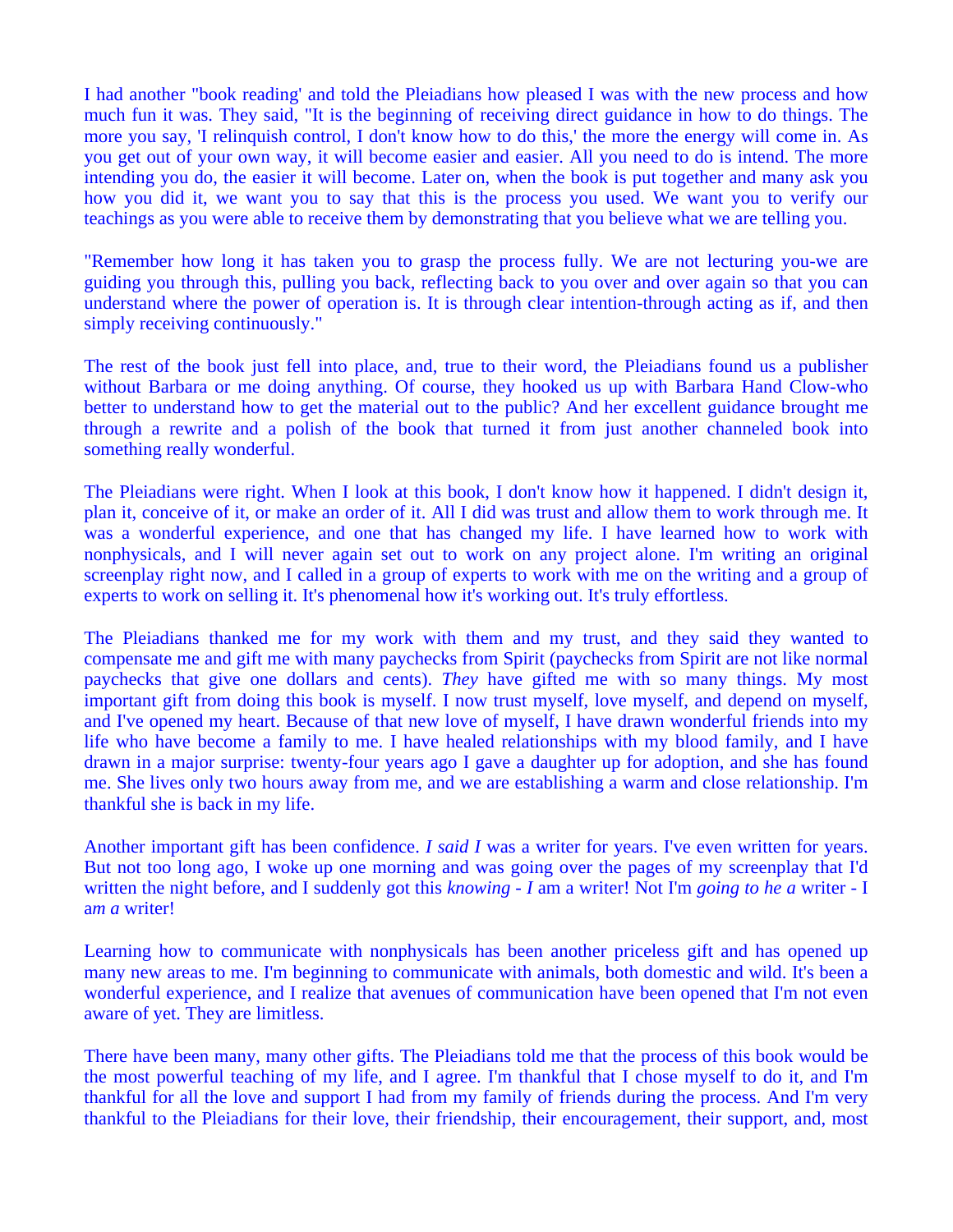of all, for tricking me into my own evolution.

Tera Thomas

Pittsboro, North Carolina March 1992

*Tera Thomas was formerly editor of* Connecting Link *magazine and is currently a freelance writer.*

#### **Preface**

*Content of "Bringers of the Dawn", pg. xxi - xxvii, Preface.* 

Trapped in Bali! That's exactly how I felt, as I wondered why the bureaucratic necessity of an Australian visa had never been mentioned until now. With ticket and passport in hand and luggage on the scale, I was told I needed the document to board the flight bound for Darwin. My mind raced for the logic of the event and an immediate method to overrule it. I would will this one around! I was not new to this game and had been tested many times during the last four years on my ability to transform and transmute obstacles into messages and to move with the living symbols into a new vista of experience. Telexes were sent to the consulate in Sydney, and for the first hour's wait, I was certain I would be cleared, verified, and on my way to begin a Pleiadian teaching tour in the land down under. I had left North Carolina a week earlier, stopped in Hawaii for a brief visit, and now, after a three-day sojourn in Bali, was rested and ready to begin the next segment of a two-month odyssey.

I glanced at the terminal clock and noted the slow passage of minutes. I was patiently waiting for intentions and events to be set into motion. As time crept forward, its movement began a dawning within me that maybe, just maybe, I was not going to get on board. Perhaps this was going to be one of those times where, intend as I might, I was not going anywhere. I could feel my body resisting this new plan and the rearrangements that potentially would have to be made because I could not board the plane and meet my tour schedule. It felt ominous. Damn!

The eleven *p.m.* hour of departure had arrived, and with ticket, passport, and tour schedule, I was told to see the local Australian consulate on Tuesday, this being Saturday evening and Sunday and Monday being holidays. The next flight for Darwin was scheduled for the day after I was to be there.

I surrendered, located a taxi, and, luggage aboard, headed for the retreat and solitude of the quaint seaside Balinese hotel I had left hours earlier. My room was waiting. I did not have an immediate solution to this potentially aggravating dilemma, and knowing that, I dropped it. I moved into the personal creation of comfort and trust that somehow this would all turn out fine and that if I was to be trapped anywhere, Bali was certainly ideal.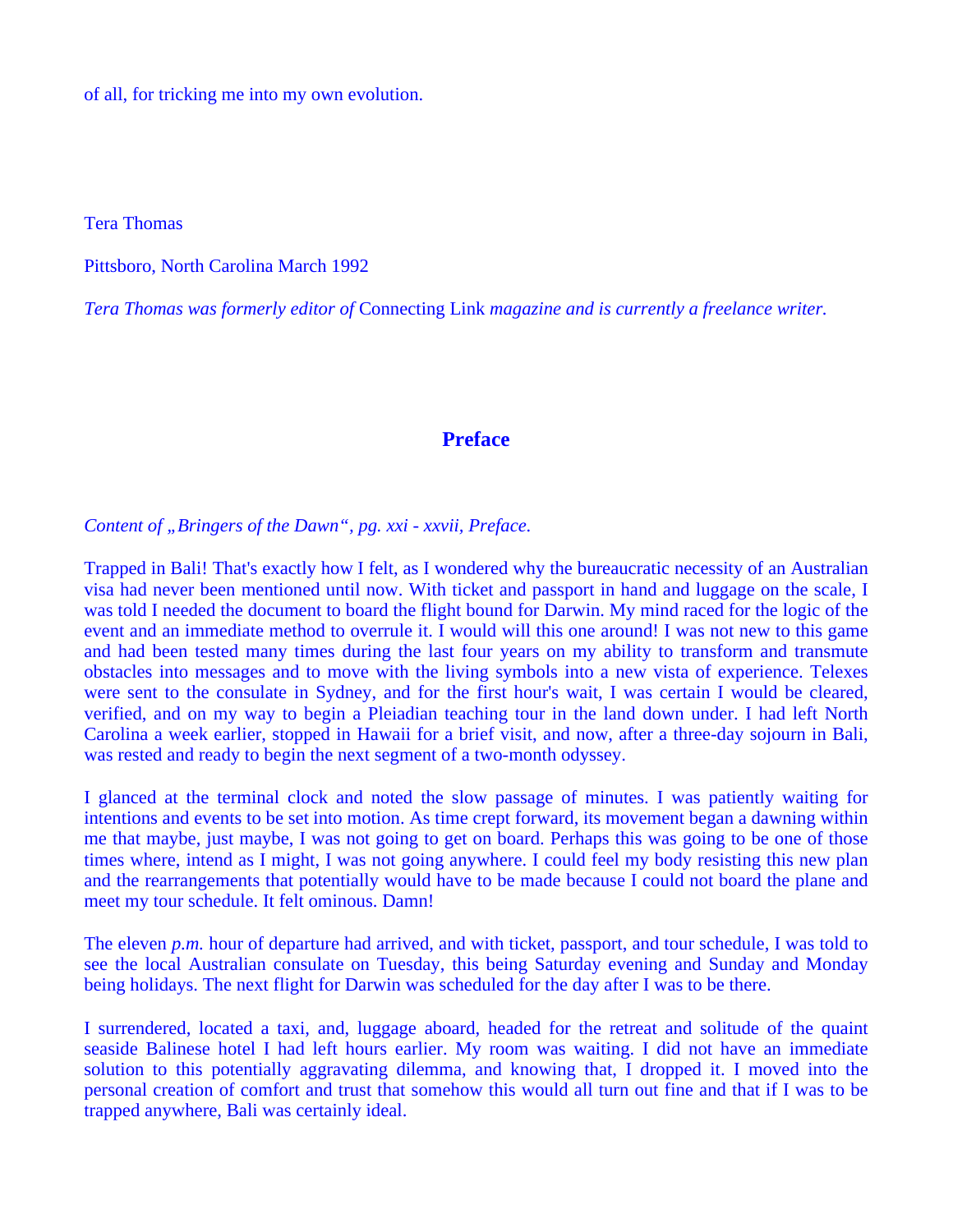The next day, as I sat by the window of my treetop room, a second dawning brought the realization that I had committed to writing a preface for *Bringers of the Dawn* and that I was not going to move ahead into Australia until I was complete with that task! Sipping Balinese coffee, I was feeling nurtured by my surroundings and the lush vegetation that framed my view. I began to contemplate where to begin and how to insert into time and space myself and this phenomenal process called the Pleiadians that through me had created a life of its own.

As if haunted by a recurring dream, I have had the question put to me over and over again, how did it all begin? Early on I would respond by just delineating the impulses and sequence of events that had led to my actual channeling of the Pleiadians and stop there. Through the seemingly endless repetition of this question, however, an energy churned restlessly in my reality, and as I kept repeating the story, I began to get glimpses of a grander view, where events and beginnings came from many directions and multiple "times," to be woven, now, into a tapestry of purpose.

In childhood, I felt I was different and marked to stand out by inheriting an older brother who was mentally retarded. His presence offered many challenges to my young mind, and our family had many lessons to learn. It was only recently that I was impulsed by the P's, as I have affectionately come to call them, to reexamine old photos from childhood and to reconsider my interpretation of who I thought I was. Embracing this approach, this time I saw celestial-like love beaming from the face of my dear older brother, Donald, and in one photo after another the light seemed always to bend and illuminate him. I had not considered that I was, perhaps, blessed by his very presence.

Our family shared and explored its boundaries under the influence of my Polish maternal grandmother, Babci, who embodied a dignity and a pride that transcended her earthly experience. A pioneer and product of the vast European immigrations of the early 1900s, she was drawn to the land where, she was told, the streets were paved with gold. It was under her stabilizing influence that my two brothers, my first younger sister, and I played as children, exploring the magical land that was her domain. It was through her that I felt truly loved and learned to have great reverence for the land and for the love of Earth. She told us that her maiden name meant "Star" in Polish. Those teachings of loving the Earth would later be echoed through the voice of my own star connection, the Pleiadians.

In my teens, my so-called "difference" led me to an exploration of metaphysical ideas, and for the first time, I became excited with the discovery that there were many interpretations of reality from which to choose. By the late 1970s, I was exploring the Seth material among other things and thereafter spent a number of years recording my dream adventures while I absorbed page upon page of Seth lore.

In August of 1987-the summer of Harmonic Convergenceand again seven months later, in March of 1988, I experienced brief reality collapses, where segmented and stored events from a seemingly insignificant past came screaming forward, anxiously demanding a place of recognition. On these separate occasions, my body was catapulted into a state of shock, as data on UFO abductions was casually being viewed and shared by those around me. The first time this occurred, I somehow glossed over it, but the second time, my body was activated beyond anything I had ever experienced-or almost. Memories overwhelmed me. The presentation of the UFO data was tapping into my dream file, exposing a truth that was very difficult to assimilate.

Fears before, in the early eighties, while living in Taos, New Mexico, I had had a late-night encounter in my bedroom with three bright-blue beings. At the time, the experience sent me into deep panic, not at all a common feeling for me. To resolve this conflict, for 1 had no frame of reference around which I could fathom my own relationship and safety to this unknown, I stored the event/experience in my Sethinspired dream journals and left it there, an unexplained slice of reality that certainly wasn't a dream, though for years it would find a secure place in my psyche with that title.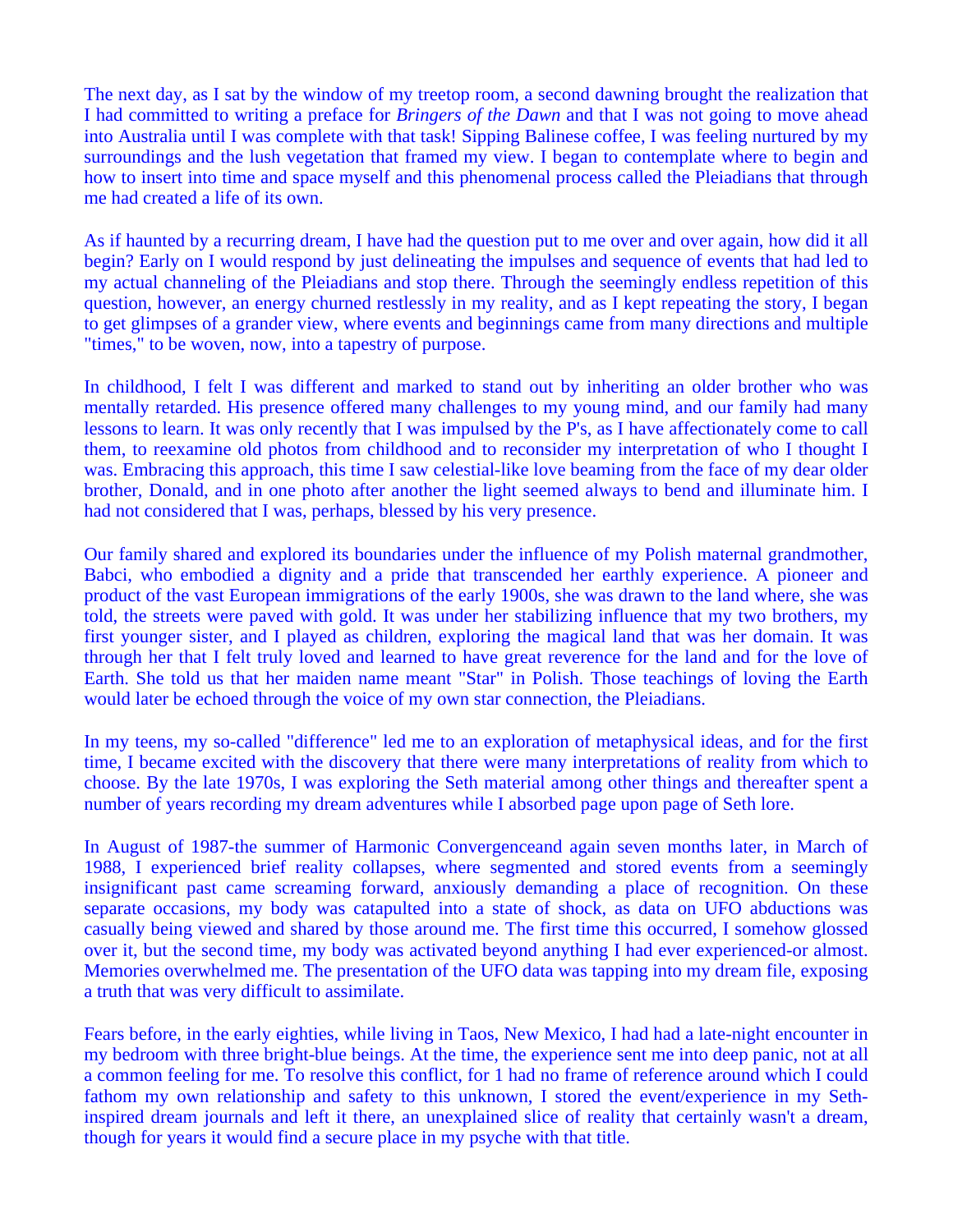Now the old question resurfaced. Under what category of life's files did my personal encounter reside? Was it really real? A replay of my encounter flashed into my now as every cell in my body suddenly knee extraterrestrials were real. My body would never forget the meeting of the three blue beings and how they hovered over me, calming me from some apparent, yet camouflaged trauma. My intellect was on call to expand its worldview-and comprehend. I was challenged to live with and integrate this experience, which would open me for what was to come.

The Pleiadians and I officially intersected realities a few months later in Athens, Greece, on May 18, 1988. I had been touring with a lively metaphysical group for almost three weeks through the temple sites of Egypt and Greece. Starting with the Great Pyramid, we moved through the ancient vortexes, innocent and naive as children, enthralled by the mystery stored within the silent stones. The trip concluded with visits to the Acropolis and Delphi, and as we were saying our good-byes in the hotel bar, something impulsed me with the notion to begin to channel by going to my room, sitting quietly, and imagining myself back in the King's Chamber of the Great Pyramid. I recall feeling inspired by this idea-I felt it was timely and in the spirit of the trip.

I proceeded to my room, and once I felt safe and secure, I sat with my spine erect and led myself with my mind back into the King's Chamber and the sound of many "om-ing" voices. To myself I said, I intend to become a clear channel *nor.* Within a few short minutes I felt the urge to speak, and as this urge began to express itself in a whispered voice dissimilar to my otan, another portion of my mind-the rational, "in charge" versionbegan to question, through thought, the very voice that ryas speaking! This initial venture took great mental and psychic dexterity on my part-being that I teas speaking for a heretofore unknown, directing questions in my mind to this unknown, and then listening to the answers so I could further direct the communication.

After what seemed to be a half hour, the unknown announced its presence as "the Pleiadians" and left it at that. The total communication was no longer than one hour. The "energies" had been distinct and abundant, and somehow I had been thrust into a rather blissful union of contact-the spoken words soothing me with answers-that today I can only recollect as feelings of wisdom and peace. Upon opening my eyes I was filled with a deep sense of wonder! Could this be? I-Iad I stepped into something by following the deep-seated urgings that originally impulsed me to join this trip at the last minute, or had I dived too deep into the world of wishful illusion and dreamed it all up? What was the difference? And Pleiadians! I felt burdened by this from the start. Who in their right mind was going to believe I was in contact with and speaking for ETs? This was almost too much for my already long-established, quietly radical self to presume.

What inner turmoil my following all these impulses led to! I've since learned to trust and honor the energies that move me, and I can now read the tale of those initial impulses in my astrological birth chart and within the Pleiadian chart as well. During the first month of our relationship, the P's suggested that I begin to study astrology. Little did I know of the complexity and deep commitment to higher knowledge that this ancient science required in order to properly access a universal language and code of purpose. The Pleiadians, in their natal chart for that day of infusion, have a sun in Taurus at 27 degrees 57 minutes. The star cluster of the Pleiades is located at 28 degrees Taurus. Quite a trick indeed.

Back in the early stages of getting to know one another, I was not up on their tricks and the subtle methods they employed for notching my reality-I was too busy adjusting to the idea that I had contact with ETs. Our meeting and merging took practice to bring about greater ease, trust, and understanding. From the beginning, my sister Karen, who assisted me in the sessions, would eagerly await the appointed time when I would sit down to channel. She exhibited no doubts, but for myself, I kept wondering if this was really real.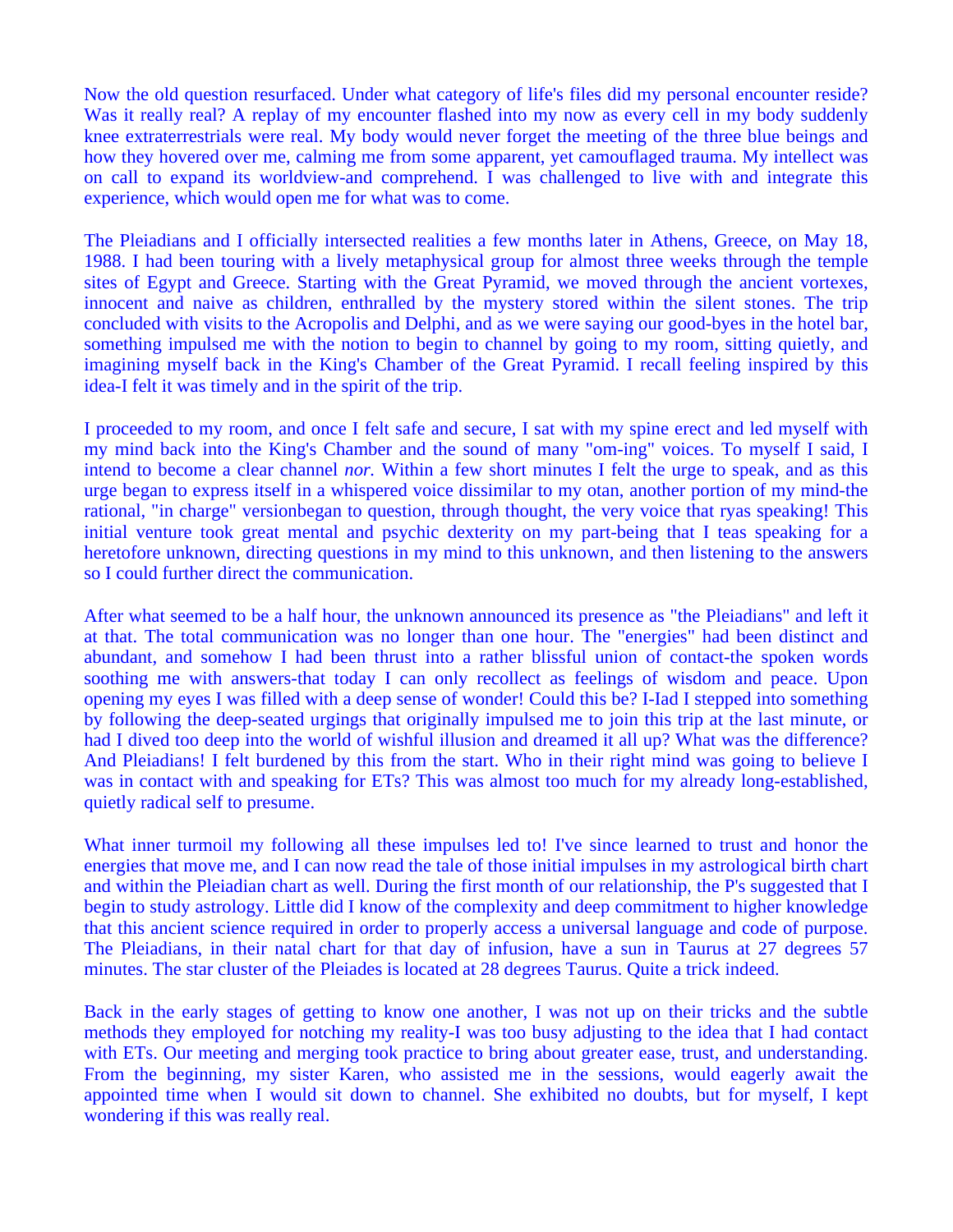In my desire to cooperate with what I had created, *I conditionally* offered the use of my body and my voice at appointed times, and I further stated that if the Pleiadians were really real, it would be no big thing for them to arrange things they wanted and do most of the work-my smug rationale being that I certainly wasn't going to waste my time with anything that was not a viable presence. This behavior may appear to be the height of absurdity to some, though those with experience in these realms understand that it is quite necessary to set boundaries. It took me a good two years to make a deep bond with them, and it came about during a body-therapy session, where a wave of Pleiadian love, like no other, engulfed me and imprinted in my emotional body the inestimable value they held for me. I surrendered.

Eventually I understood that the Pleiadians had demonstrated their subtle presence in my world from day one. They became the teachers and friends I had longed for. They seemed to have a direct line on the synchronicity/impulse game that brings people and events into being. Never having been a great investor in worry, it became quite easy for me to move into the Pleiadian moment of letting go, as they created a life of their own through me. People and opportunities came from every direction. My job was to manage and be a physical steward for their energies. All that they taught, I was to embody-to encounter and live.

Today we live in fine accord, and, truly, I feel more ET than human. They have made their teachings alive through me, and my life has become a Pleiadian mystery play, which has led me into the heartbeat of my multidimensional soul. Not that I claim to fully comprehend these encounters, and sometimes I wonder how so many people have gotten involved in my version of the illusion! I am deeply grateful for the opportunity to live a life freely expressed in these rapidly changing times, and for that creative expression to have birthed meaning in the lives of so many is, for me, a precious gift-the grace returned.

P.S. I did get to Darwin on time !

#### (1)

#### **Chapter One**

#### **Ambassadors Through Time**

*Content of "Bringers of the Dawn", pg. 3 - 11, Chapter One.* 

Our ancestors were some of the Original Planners of Earth, orchestrators who seeded worlds and civilizations with creativity and love. Because of their qualifications, they liked to orchestrattworlds just as conductors love to conduct. Our ancestors are also your ancestors, and we like to call you our ancient fatnilv, as indeed you are. Our ancestors gave their DNA to the Original Planners, and this DNA became part of the DNA of the human species.

We Pleiadians come from your future. In a version of our "now," there exists a place of tyranny and turmoil, and the have seen probable futures of Earth that include that same tyranny and decay. Time is greatly misunderstood in third-dimensional reality: you believe that time is measured in minutes or degrees. Time is much vaster than you realize. In actuality, time codes and plays with information,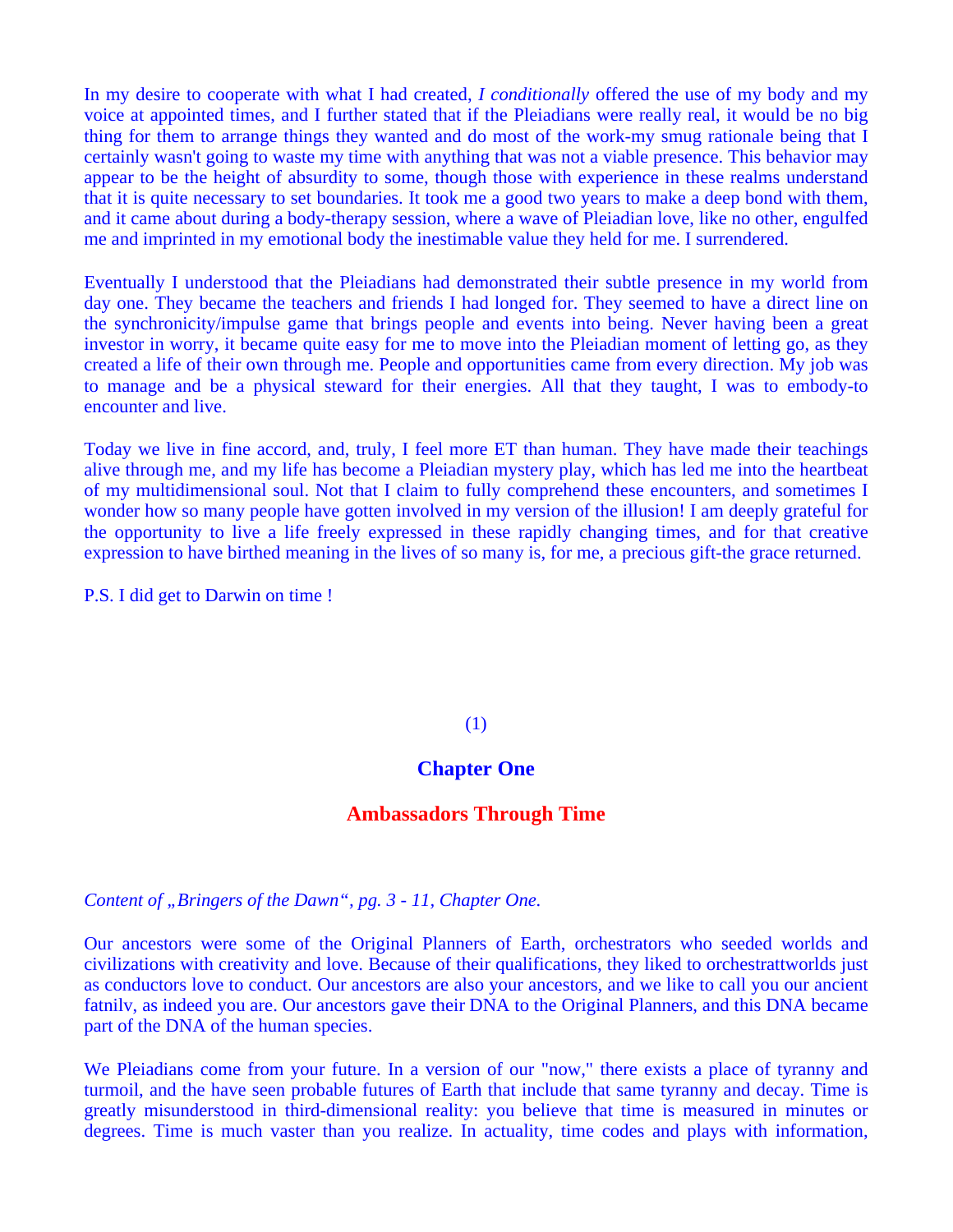allowing you to move into realities simultaneously by stretching, distorting, curving, and twisting time around. You can get on an elliptical curve of time and experience many realities by simply going around the elliptical curve and discovering that, as time is not "solid," neither is reality.

As all realities are not solid, and as the future is not set (it is only a number of probabilities), we see an opportunity at this time to insert a more positive probability for Earth. We wish to reinsert light on this planet and restore Earth to its original purpose-that of becoming a magnificent intergalactic exchange center of information. So we have come back in a section of time to a place we call a kernel or a seed in order to effect change. This change will not only affect Earth, it will affect your future, our present, and the entire universe.

This is big news! You have come to Earth at a place and time when evolution is at hand. A major leap is about to take place that you came to participate in, and you are not alone, for many energies are coming to Earth now to participate in this great project. There are mother ships surrounding this planet that are acting as literal transducers of energy. There are beams of light coming to Earth from old and ancient star systems that have been working w-ith you for eons. These beams of information are being blasted onto the planet.

As this information is being beamed to you, your body must be able to receive it, transduce it, boost it, and beam it back out to others. Many of you will build telepathic links with these mother ships that will be like having your m-n radio stations through which you will be able to tune into a wealth of information at will.

This is the evolution of super-consciousness, the evolution into the highest aspect of your being. You do not need to worry about becoming this being, *for you already are this being,* and you just need to remember it. Since the veils around Earth were lifted at the time of Harmonic Convergence, you have been steadily beamed with this energy from the outer cosmos, and it is constantly being stepped up and increased as you are able to handle it. You are evolving now at such an extremely accelerated rate that each year of this decade will be like ten years or more from the previous century. Feel how much you will accomplish by 1999 and feel who you will be. It will be as if you have lived one hundred years in a decade.

You will be flooded with memory, flooded with many other things. Many of you will take trips upon the ships to various portions of the solar system. As you come into the Age of Light, worlds will open that you never knew existed. You have moved past the other ages: the Bronze Age, the Iron Age, the Industrial Age, the Information Age, and so on. These other ages had to do with seeding, planting, cultivating, and putting the potentialities of life into the third dimension.

A transition is about to occur, a dimensional shift that will lessen the density of the third dimension so that you will move into higher dimensions in which the body does not have such a solid state. You have come here because you wish to master the evolutionary process and be able to live with it. This is going to be very exciting, because it means that you are going to function in many realities.

Buried deep inside of you are all the answers. The questions that come to the forefronts of your minds are arising so that you can bring the answers from within your own beings. In order to achieve this, you must first *believe* that the information is stored there.

Humanity is learning a great lesson at this time. The lesson is, of course, to realize your godhood, your connectedness with Prime Creator and with all that exists. The lesson is to realize that *everything* is connected and that you are part of it all.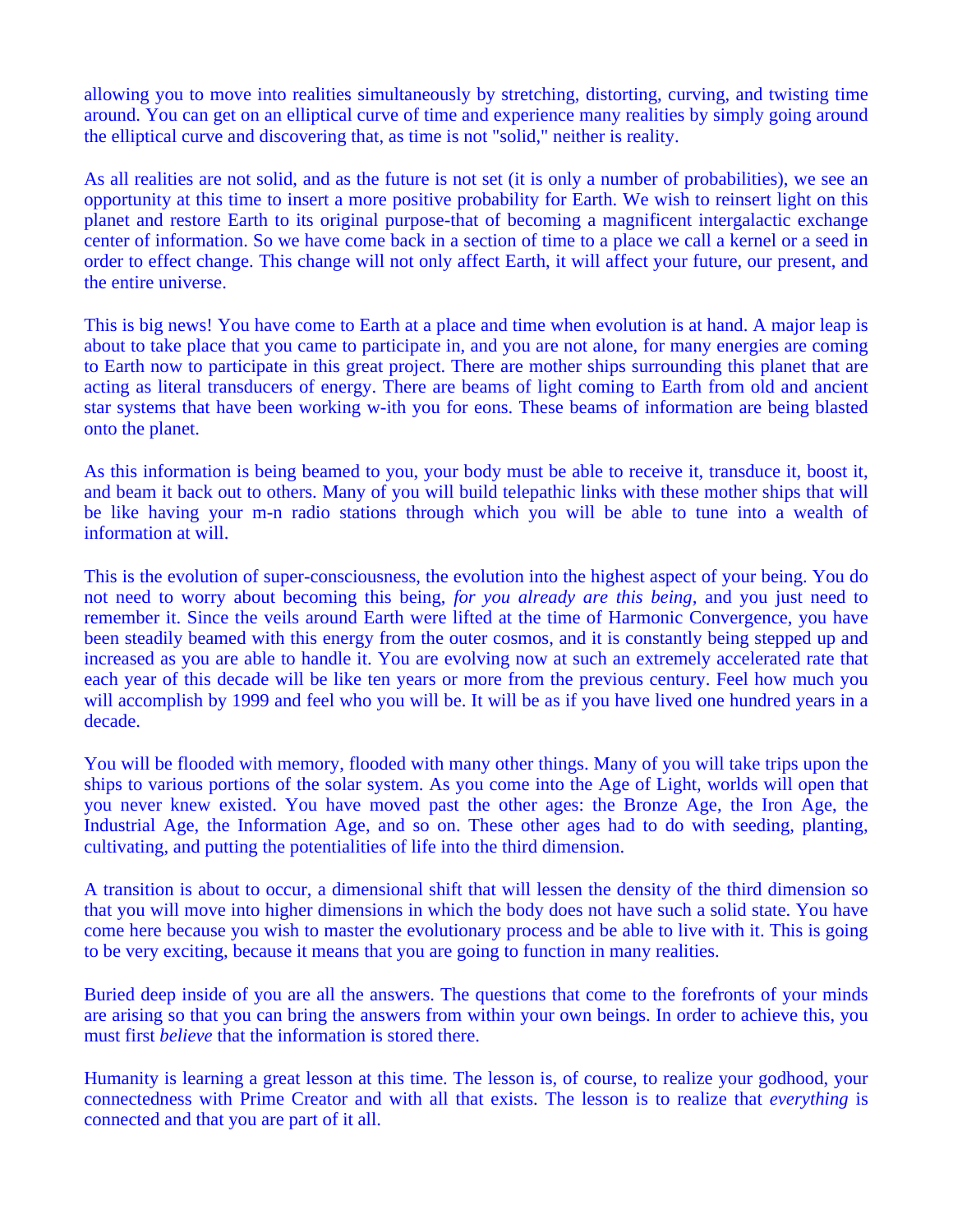There are multitudes of cultures and societies that exist throughout the vastness of space, and these societies and cultures have been on and off this planet from the very beginning. It is not just that we, the Pleiadians, have come to assist; we are only one grouping from one star system. There are many who have journeyed here for many reasons. The majority of the extraterrestrials are here for your upliftment, though there are also those who are here for other reasons.

Your history moves in and out of very special times. Many of you became involved on Earth eons ago through star energy and through working with the higher realms. You know quite completely the difficulties that Earth has gone through, such as how many times the lands have shifted and how many times help has come from the skies.

Information was distorted when those who came from the skies to move you along in your development were turned into gods. As children idolize those who can do what they cannot do, your society clearly demonstrates this same method of creating godhood. The concept behind this method is one of the belief paradigms that you have come here to change. The third-dimensional world is one of great challenge, for it allows magnificent limitations to set themselves up. Through these limitations, structures are formed, and through this process, you create and learn that you are a portion of Prime Creator and that Prime Creator desires experience.

You are magnificentbeings, members of the Family of Light, and you came to Earth at this time on assignment to create a shift, to make a change, to assist in the transition. Love is the key.

Love is what makes up the universe. The present technology on Earth will only develop to a certain extent because mankind does not vet understand that love is necessary. Energy can take all forms of creativity, but when one is dealing with greed or hatred or any emotion that is not working toward light, one is only allowed to go so for. Them is only so much information that is available to that sort of vibration. Love is the basic building block, so when one has love, all possibilities exist. Bringing back the concepts of light, which are information and love-which is creativity-is the plan. It takes renegades like the Family of Light to come into a system that as been primarily dark for eons and change it.

We are very much renegades where we are. As we said, our own system is in need of transformation. We are working as a bridge or a link through the Family of Light in a variety of systems in order to change our own system. Your raising of consciousness through love and responsibility nourishes us, replenishes us, and expands our consciousness so that we may evolve further. Therefore, as we are friends and guides and assistants to you, so you assist us as well.

Where will this transition take you? We would like to see you become qualified to form worlds consciously. You are preparing to seed and be the species planted on many new worlds as they are being formulated, and because you have stored within your memories the history of what has occurred here on Earth, you will be able to teach others and consciously hold the direction in which other worlds need to go.

It is a vast plan you are participating in. All of you jumped at the chance to be here in such a challenging place at such a challenging time. You were certain you could do it. Also, you were told before you came here that there would be much assistance and that, at different junctures of your development, different entities would present themselves upon the planet in different capacities to trigger you, fire you up, and remind you-not *to do it for yon.* We are one of those triggers, a catalyst. When you hear the name *Pleindians*, you feel a connection be cause ice are assisting you in bringing your own information, your own knowing, forward.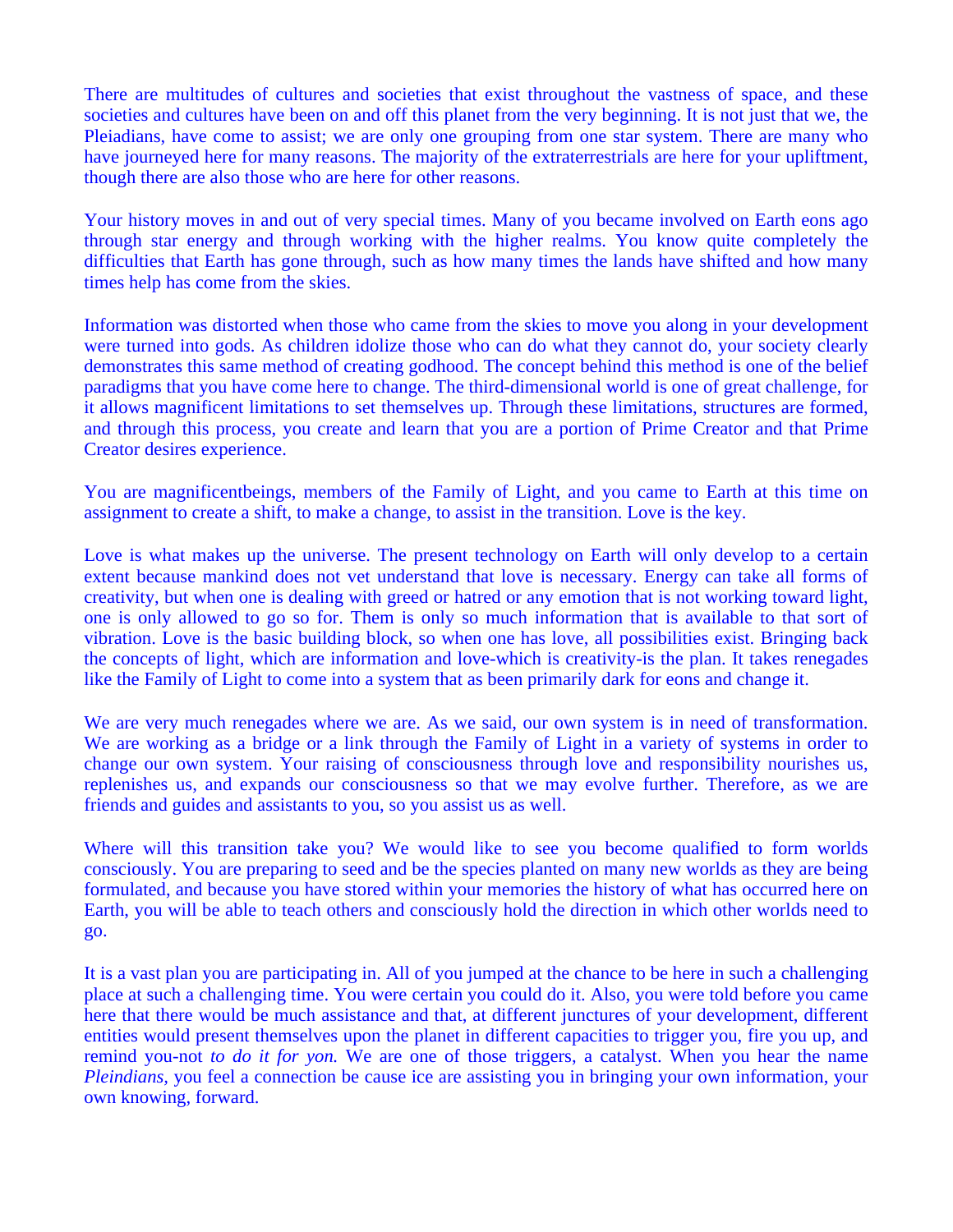By working with you, it is our intention to offer you a reminder of who you are so that you can find the greatest source for your own inspiration. If we could assign a career to each of you or give you a way of being, we would ask each of you to become an inspiration. When you are able to live in this capacity and to be truly an inspiration to all who encounter you, you will be *living your light,* and that is quite profound.

Remember that we are here for our reasons and that you are here for your reasons and that we are all here to evolve together and create a new vibrational frequency. We wish to break belief paradigms that separate individuals as they evolve. We wish to create an ambassadorship, a game of harmony and cooperation, by giving you information that strikes you at the core of your beings, no matter what your former beliefs have been.

We, the group that speaks to you, are intending to fill our own resume with some interesting experiences. When we first began speaking in 1988, our collective consisted of fifty to seventy-five entities-some physical, some nonphysical, all Pleiadian. Our numbers have been growing, and our collective now consists of well over one hundred entities from many different systems. We can now be called Pleiadians Plus. There are those in our reality who do not believe that we can accomplish what we have set out to do with you. They feel that we are taking too many chances and too many risks, yet they are sitting on the edges of their seats to see what will happen.

There are those in your system who believe we are here to spread fear, but we do not see it that way. We do not wish to scare any of you: we simply wish to inform you. If you sit in a dark room and you hear strange sounds, it can be fearful. However, if you turn on the light to see what is making the sounds, it is then not so scary. We wish you to be informed about what you are dealing with. Light is information; ignorance is darkness. We want you to be working in the light, not in the dark.

We are involved in working with you because we wish to evolve our consciousness toward more tree will and expression. Just as you are on assignment to change the system that you are within, we are on assignment to change the system that we are within. we are not without our purpose. As we said, we come from your future, and, in certain instances, we have our hands full. We need you, just as you need us. You, as members of the Family of Light, can institute, implement, or insert a grand new probability in the chain of realities that will implode in the next twenty years from this sector of existence because you physically live on this planet. It is *through you* that the transformation will occur. What you do now vastly affects us. What happens with Earth vastly affects us.

We are here to assist, to teach, and to evolve as we go through this process together. We give our version of things only to bring you into higher consciousness. We do not wish to say that this version, and only this version, is how it is! This whole teaching is designed with a great purpose in mind, and the stories that we tell you are setup to take you to a higher plane of consciousness. That is our intention.

The words that we choose and the concepts of which we speak are triggers for codes that are stored deep inside of your bodies. Your bodies are waiting for the questions to be posed so that you can begin to resonate with the answers inside of yourselves-so that the cellular memories within your bodies can begin to remember what they already know. As we speak to you, you will remember.

In speaking to you, we wish you to expand your definition of reality; however, never take anything we say literally. Always follow the larger spiral that we are intending to create that allows you to see the bigger picture. Never stop where we define an idea, since we are simply here to open up your paradigms and rattle your cages so that you can begin to find the activation of the real knowledge, the true knowledge, that is stored inside of you. That is where the data is, and we have come to awaken it in you.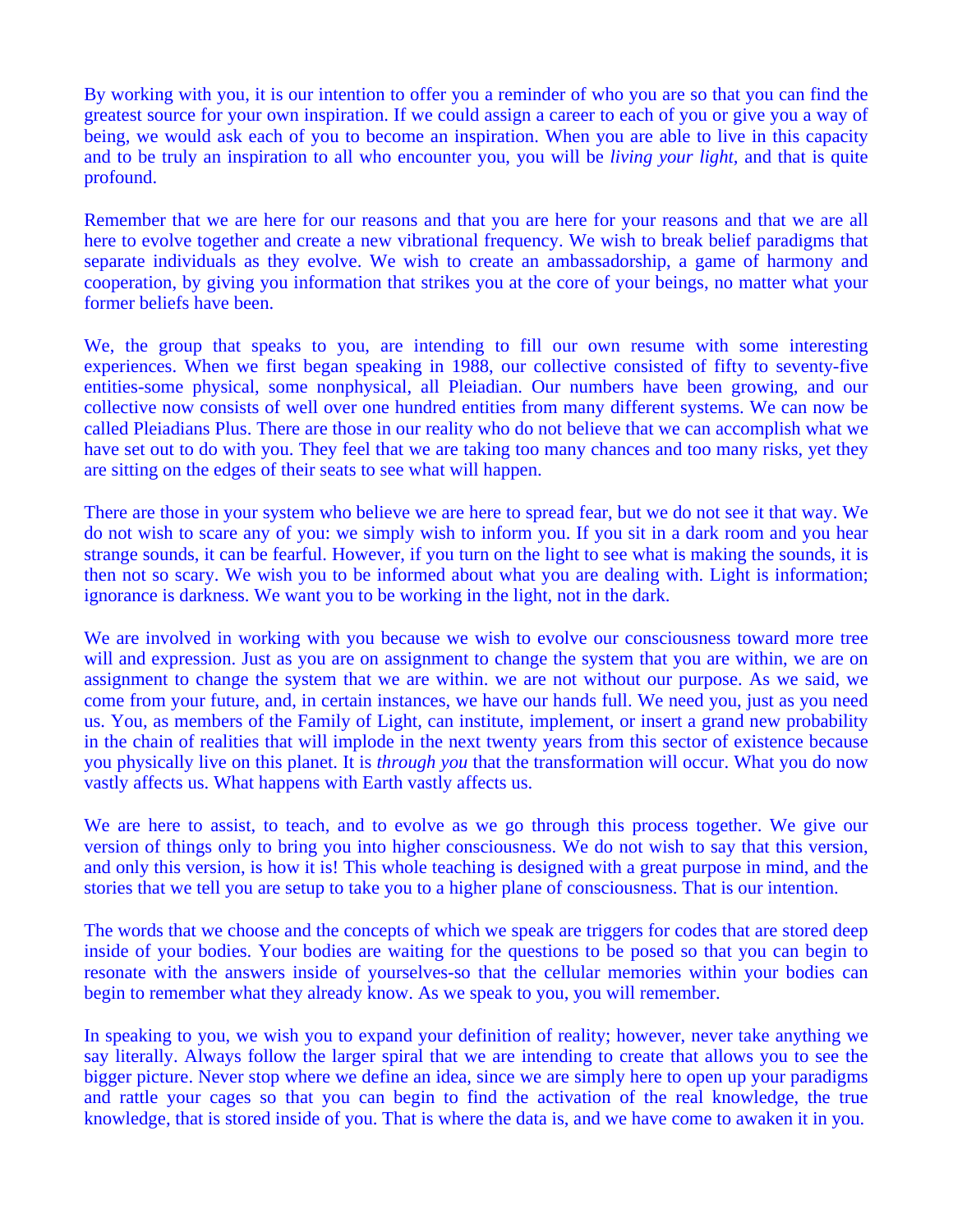We wish to throw out ideas for your consideration. We wish to encourage you not to get stuck-on any one idea and also to embrace what you are hesitant about or are fearful of. Realize that when you face the so-called dark portions or shadow portions of yourself, you are creating an opportunity of liberation for all concerned. This comes back to the first and final tenet: *thought creates.* No matter what situation you find yourself in, it is the power of your thoughts that got you there. It is also the impeccable belief that thought creates that will transform your experience and the planetary existence.

We recommend that you do a little questioning of anyone who overdefines and tells you absolutes. It is important to hear many different opinions and many different stories. Listen to a person's story, then see if it feels right. Is it for your own benefit and upliftment? One of the things that we like to teach you is that it is up to you to decide what to do. We give you information; however, it is up to *you* to decide what to do with it: *you* are in charge of your life, *we* are not.

We like to pride ourselves on being storytellers. There is a certain credibility and a certain sensationalism in the way we present data. However, a story that we tell you at one point is certainly not the only story; it is not the end, and it is never the only truth. It is only one fragmentation, one small portion of the bigger picture.

No matter what story we tell you today, we guarantee you that a year from now we will tell you a different story, because a year from now you will be able to comprehend things in a grander fashion. So the story will constantly evolve. Your task is to find your identity inside of the story, to find what you *know-not* what you want to believe or what you have been told. Trusting what you know is imperative, for knowing is your connection to Prime Creator. Each and every one of you is going to have to know that your life is about something as you begin to remember your role.

You yourself chose to be here. You are on assignment to bring memory forward and to bring the value of human existence back to the forefront of creation. *You are needed.* You have been in training for this assignment for lifetimes, and you did not come unprepared. All that you need to know now is inside of you, and it is your task to remember your training. This is not a lifetime when you are going to be taught new information. As we said before, this is the lifetime when you are going to remember what you already know, and we are just here to remind you of it. That is part of our assignment.

#### (2)

#### **Chapter Two**

#### **On Prime Creator's Journey**

#### *Content of "Bringers of the Dawn", pg. 13 - 21, Chapter Two.*

Humanity is an experiment. Humanity has been designed, as has just about everything else that exists within creation. Prime Creator began experimenting with creation a long time ago in this universe for the purpose of greater self-exploration, self-gratification, and self-expression. Prime Creator brought energies and essences of life-extensions of itself-into this universe and endowed those extensions with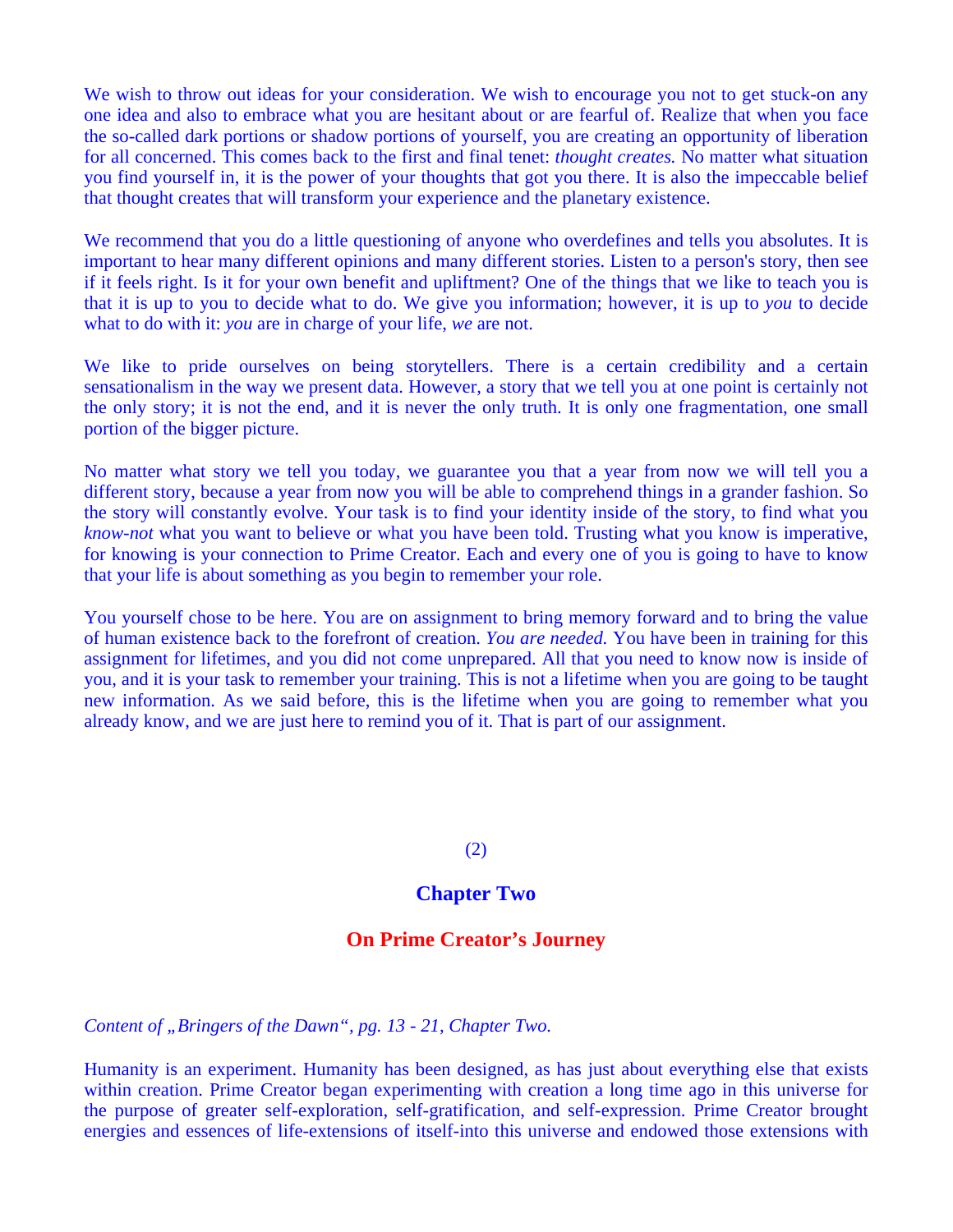the gifts that it had. It gave willingly and freely of its capabilities. There are many other universes and many other ways of designing universes; this particular one was designed as a free-will zone in which *all would be allowed.*

Prime Creator said to these extensions of itself, "Go out and create and bring all things back to me." This was quite a simple assignment, was it not? In other words, Prime Creator was saying, "I am going to gift you of myself. You go out and gift of yourselves freely so that all you create in this universe can understand its essence as my identity."

These extensions of Prime Creator, which we will call creator gods, went out and began to experiment with Prime Creator's energy as it existed within themselves. They began to create their own hierarchy, which in turn created other hierarchies. Each succeeding hierarchy created another hierarchy to endow it with its own essence and to assist in the development of this universe. Eventually, in one of the galactic systems, a plan came together to design Earth as an intergalactic exchange center of information. It was an incredible plan. Earth was a beautiful place, located on the fringes of one of the galactic systems and easily reached from other galaxies. It was close to many way portals, the highways that exist for energies to travel throughout space.

There was much scurrying and shuffling to create individual representation from all of the galaxies here upon this planet. Some of the creator gods were master geneticists. They were able through their hierarchies to tie molecules togetherencoded molecules of identity, frequency, and electrical chargeto create life. Many sentient civilizations gave of their DNA to have representation of their coding upon this planet. The master geneticists then designed various species, some human, some animal, by playing with the varieties of DNA that the sentient civilizations contributed to make Earth into this exchange center of information, this light center, this Living Library. The plan for Earth was a grand one.

The Original Planners of Earth were members of the Family of Light, beings who worked for and were associated with an aspect of consciousness called light. Light is information. The Family of Light created the information center they had conceived of; they designed a place where galaxies would contribute their information and where all would be able to participate and share their specific knowledge. Earth was to be a cosmic library, a place of incredible beauty that experimented with how information could be stored through frequencies and through the genetic process.

Outside the structure of time,100,000 years can pass in what may be a year within the structure of time as you know it. These creator gods did not exist in time as you know it. A few hundred thousand years or a million years was nothing to them.

Different energies were brought into existence. There were species of humans on Earth perhaps 500,000 years ago who developed very highly evolved civilizations. We are not speaking of the civilizations that you call Lemuria or Atlantis; to us, those civilizations are modern. W'e are talking about civilizations that are ancient, civilizations that are buried under some of the ice caps of the far southern continent of .Antarctica.

The project of the Living Library on Earth was eventually fought over. It looked enticing enough to be *mined* by some. During Earth's early history, there were w°ars in space for ownership of this planet. Have you ever wondered who owns Earth? It's a prime hunk of real estate. Do you think it would go ownerless in space?

Skirmishes took place, and Earth became a place of duality. Certain creator gods who had the right to do whatever they wanted-because Earth is a free-will zone-came in and took over. We call this "raiding"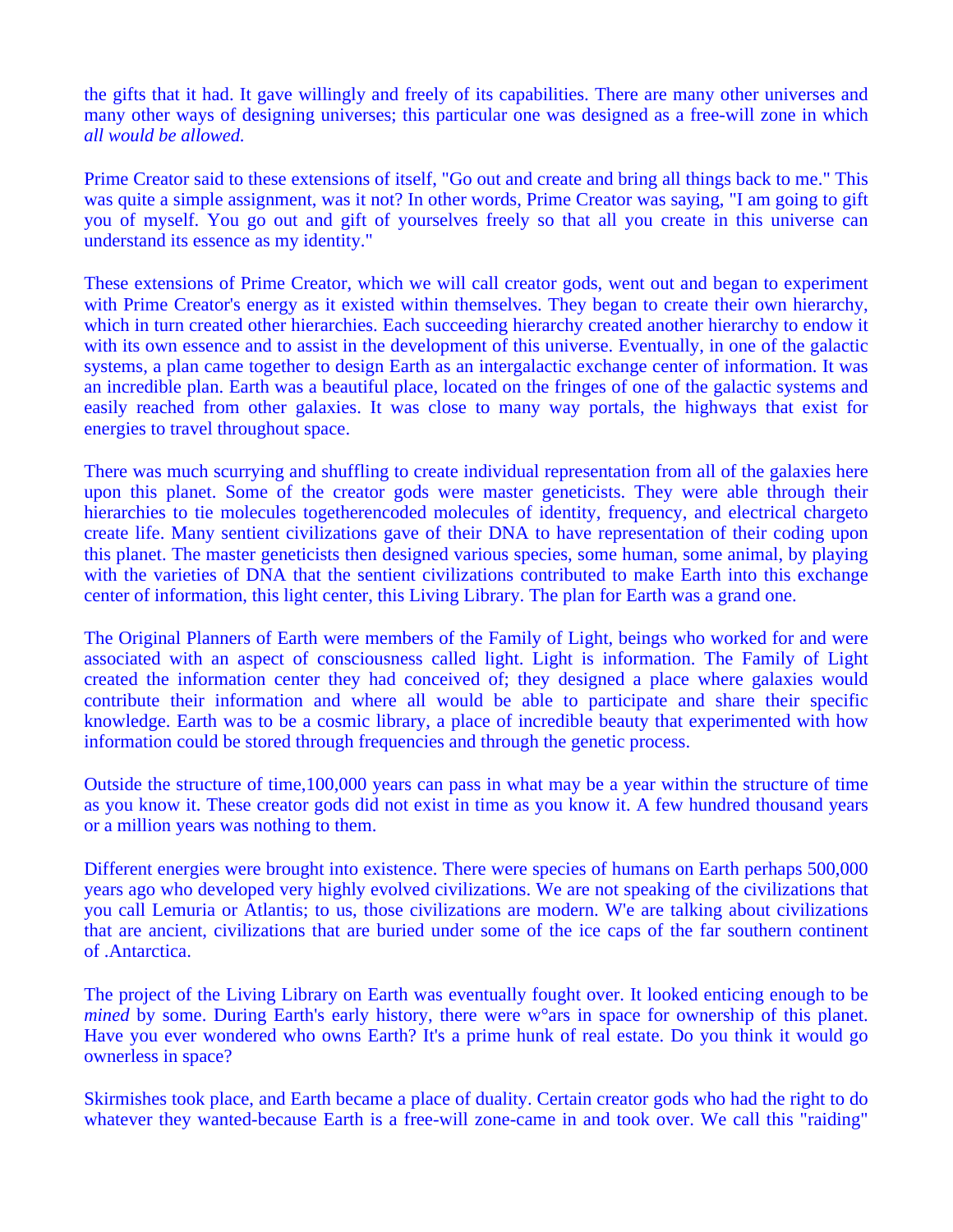the Earth. It was like corporate raiding on Wall Street. These creator gods raided Earth approximately 300,000 years ago-the time period, historically speaking, that you would call the beginning of human civilization. This is merely the time period that you, in this present day, are taught was the beginning of civilization. In actuality, it was only the beginning of the later phase, the phase of modern humanity.

When this skirmish occurred, a certain group of entities fought in space and won the territory of Earth. These new owners did not want the native Earth species-the humans-to be informed of what took place. Uninformed, the species would be easier to control. This is why light is information and darkness is lack of information. These entities beat out light, and Earth became their territory. It gives you a new idea of light, does it not? There was great radioactivity and nuclear action, and much of Earth was rent asunder. The original species, human creation, experienced great destruction and was scattered.

These new creator gods who were the new owners were also master geneticists. They understood how to create life, and they wanted this territory for their own reasons. Territories are created and held by certain energies for many reasons, one of which is that *there is consciousness within all things.*

Consciousness communicates continuously. Consciousness vibrates, or can be led to vibrate, at certain electromagnetic frequencies. Electromagnetic energies of consciousness can be influenced to vibrate in a certain way to create a source of food. Just as apples can he prepared and eaten in a variety of ways, consciousness can be prepared and ingested in a variety of ways.

Some entities, in the process of their own evolution, began to discover that as they created life and put consciousness into things through modulating the frequencies of forms of consciousness, they could feed themselves; they could keep themselves in charge. They began to Figure out that this is how Prime Creator nourished itself. Prime Creator sends out others to create an electromagnetic frequency of consciousness as a food source for itself.

The new owners of this planet had a different appetite and different preferences than the former owners. They nourished themselves with chaos and fear. These things fed them, stimulated them, and kept them in power.

These new owners who came here 300,000 years ago are the magnificent beings spoken of in your Bible, in the Babylonian and Sumerian tablets, and in texts all over the world. They came to Earth and rearranged the native human species. They rearranged your DNA in order to have you broadcast within a certain limited frequency band whose frequency could feed them and keep them in power.

The original human was a magnificent being whose twelve strands of DNA were contributed by a variety of sentient civilizations. When the new owners came in, they worked in their laboratories and created versions of humans with a different DNA-the two-stranded, double-helix DNA. They took the original DNA of the human species and disassembled it. The original DNA pattern was left within the human cells, yet it was not functional; it was split apart, unplugged.

Within human cells are light-encoded filaments, fine gossamer threads of energy that carry information. When these gossamer threads are working together like a cable-the way fiber optics works-they form the helix of your DNA. When you here rearranged, you were left with the double helix. Anything that was unnecessary for survival and that could keep you informed was unplugged, leaving you with only a double helix that would lock you into controllable, operable frequencies.

A frequency fence, something like an electrical fence, was put around the-planet to control how much the frequencies of humans could be modulated and changed. As the story goes, this frequency fence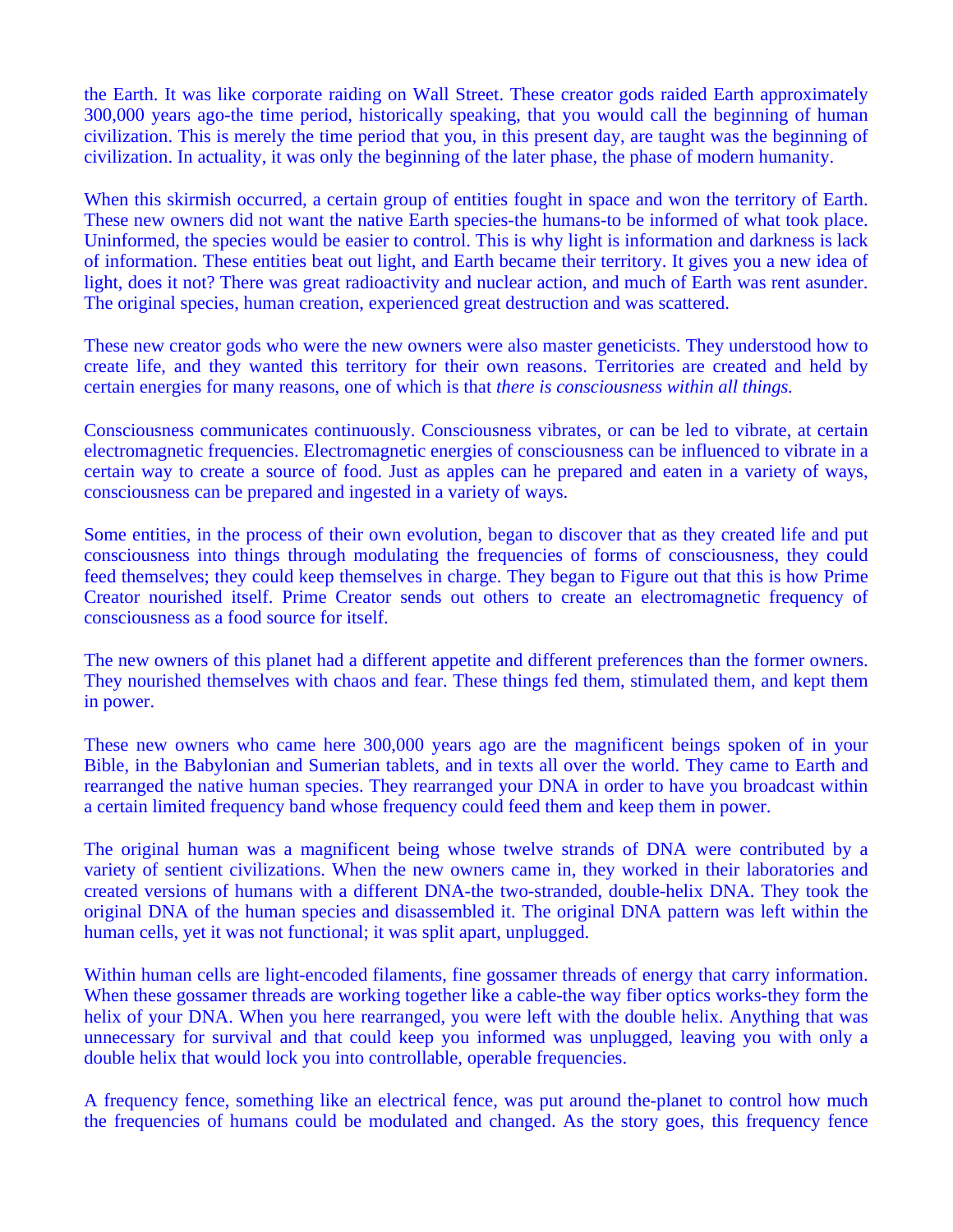made it very difficult for the frequencies of light-information-to penetrate. When light frequencies w*ere*  able to penetrate the control fence, there was no light to receive them. The humans' DNA was unplugged, the light-encoded filaments were no longer organized, so the creative cosmic rays that brought light did not have anything to plug into and hold onto.

What part do *you* play in this story? You are members of the Family of Light. The mere fact that you are reading this book shows that you are Family of Light. For some of you, this is just like a dream. We are reminding you of what you know inside yourselves. We have come onto this planet to trigger your memory banks-to inspire the human race through the band of light so that you will begin to remember who you are, to create your own reality, and to alter the frequency on the planet and claim rightful ownership of yourselves and this territory.

We, as Pleiadians, come back through time-into what would perhaps be called our past-in the vestige of representatives of light. We come back in order to share a frequency with you, a frequency that each one of you has agreed to carry on this planet in order to change the DNA of the rearranged human race. This is a big story. It could make headlines, you know.

The Original Planners are not about to lose the territory. Do you think they are going to give up so easily? The Original Planners began to call on the Family of Light to go in and infiltrate the project, to incarnate one-by-one and bring the light-as information via creative cosmic rays-into the place where it was lost. The Family of Light began its work here, coming into a system that was devoid of light and devoid of information. By mutating the laws of humanity, these creative cosmic rays began to pierce people's bodies, individual by individual, then group by group. In very small amounts throughout the eons were these frequencies of information brought onto this planet. At times, great battles were fought to keep out the light or information that was always looking to be expressed. The Original Planners knew that, cosmically speaking, this w as a lesson for them in a*llowing,* in understanding the creator gods who took their project.

The Original Planners set out to insert their own version of a plan to coincide with a time when the frequency of Earth would be altered, a time when the owners would perish if they could not change their own frequency. *Emotions are a source of food.* There are those whose food source is love, and the Original Planners intend to alter the frequency of Earth to that of love. The current owners' food source of fear, anxiety, chaos, hunger, and despondency must be removed.

Guess who is removing this food source? *You are!* As members of the Family of Light, you are renegades. You are systems busters, here to conquer your own fears and to show the rest of the planet that there is no reason to fear anything. You love to go in and cause trouble. You are famous, your branch of the Family of Light. You are famous for going into systems of reality and altering the frequency, thus bringing information. It is not your task as members of the Family of Light to proselytize. You simply go into systems and act as receptacles; you receive the creative cosmic rays into your bodies, the bodies that you occupy as humans. You are in disguise as humans, and you allow a process to take place.

You are coded, and as your memory begins to rise, you will respond to the plan with which you came here to participate to alter the frequencies. You will begin to hold, keep, and maintain a certain frequency and then to *line it.* Identity as frequency is the sum total of your physical, mental, emotional, and spiritual bodies broadcast as electronic pulsations. As you live your frequency, you affect everyone, every place you go. That is what y*ou* are doing now. There are many who already understand their assignment, and there are those whose memories are just beginning to rise.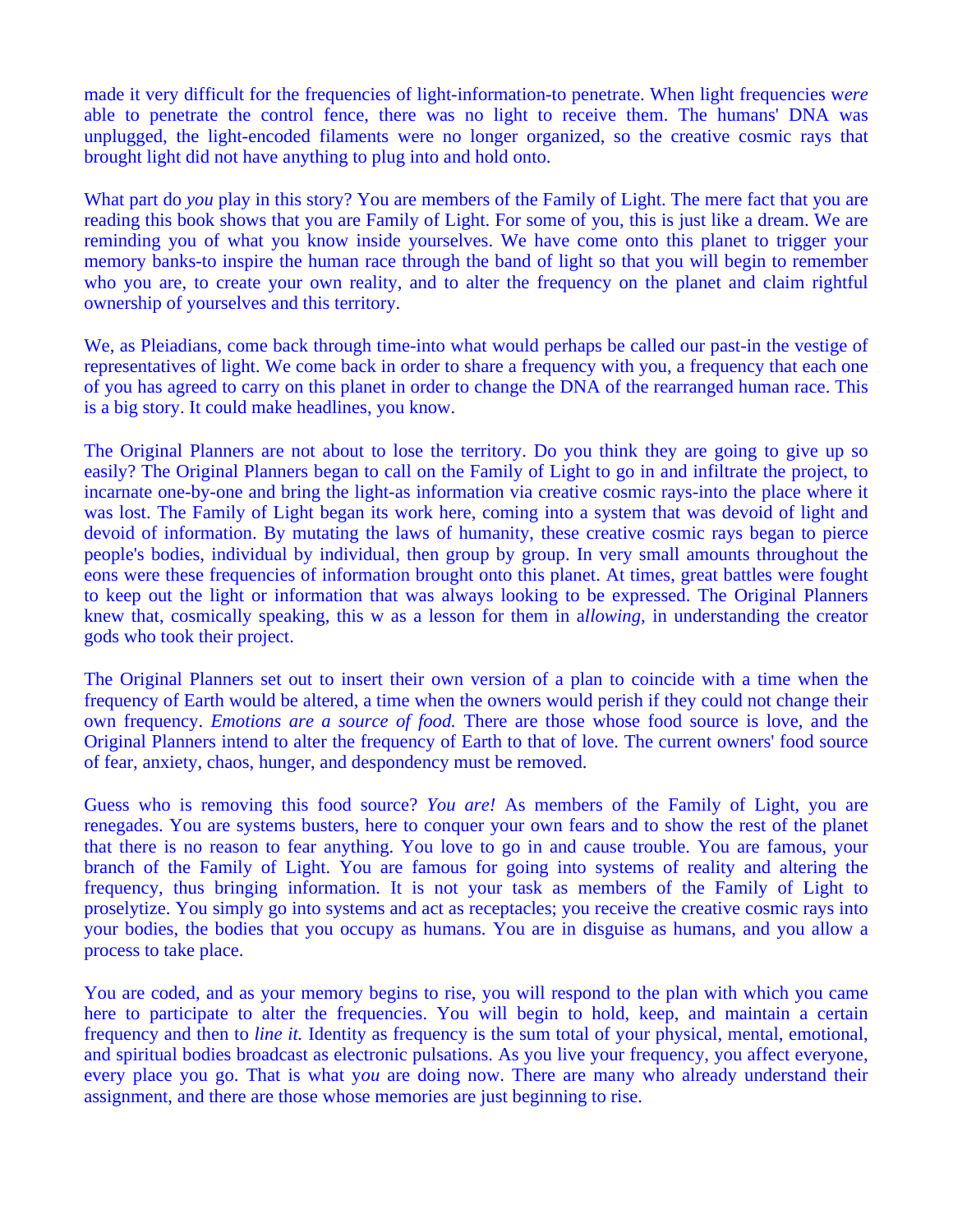The plan to change the frequency modulation affecting the human species entails the rebundling of your DNA and of the light-encoded filaments. The plan is gigantic at this time. Earth is assisting, in its own way, the evolution of the universe. Earth is where things are happening: it is the hot spot, the place to be. It is where the plan begins to blossom, and what happens on Earth is going to affect many, many worlds.

As members of the Family of Light, you agreed to come to Earth many times-in many guises and in many different time frames-to learn the ropes, to figure out the character, and to become trained. You needed to experience Earth and to prepare yourself for the time when the frequency alteration would begin to occur and you would all incarnate in large numbers to bring the plan into action.

The Family of Light everywhere is beginning to unite. You must all focus on what you have in common, not what you do not have in common. As members of the Family of Light, you bring information to the planet neutrally to stimulate your own growth. You need to do this *for your own growth affects the growth of the planet.*

Your DNA will evolve from two helixes to twelve helixes. These twelve helixes correspond to energy centers, or chakras, inside and outside of your body. Millions of you on the planet at this time are on assignment, and you have agreed to carry the frequency to accomplish this. Handfuls of you are becoming impeccable, and these handfuls are affecting the others. Soon you will begin to have great clarity as to who you are and what your assignment is.

This process is an incredible evolutionary leap for one to be involved in, and it is going to take place on an accelerated path for the next twenty years. There are those who have already received a realignment of the twelve strands of DNA, the twelve helixes. These twelve spiral strands of DNA interact with one another in the body and outside of the body. The connection of the twelve strands means that the twelve energy or information centers can begin to function and send information back and forth to one another.

Traditionally, seven of these centers are located in the body, and five are located outside of the body. They are commonly known as your chakra centers and are aligned with the spinning of the twelve heavenly bodies that you know of at this time within your solar system-the twelve heavenly bodies that are vibrating, as you recognize them, in 3D. These twelve heavenly bodies are spinning with information: they spin with the chakra systems that go out to the end of the universe, and they spin with the DNA spinning inside your body.

When human DNA begins to rebundle as a twelve-stranded helix system and this information is acted upon, there will be incredible power. Individuals, simply by coming together and jointly intending what they want-jointly becoming a telepathic receptacle for energies from all over the cosmos-will change the face of the universe.

We call the rebundling process of your DNA a *mutation*. Once you, as members of the Family of Light, are able to take this mutation into your bodies, you will be able to integrate your twelve centers of information. You will begin to understand that *you create yourexperiences,*and you will learn to become *conscious creators.* More than that, you will become *conscious rememberers* of who you are.

As your tenth, eleventh, and twelfth chakras begin to open themselves, many off-planet energies will appear in your lives. These energies will occur on this planet as more and more of you hold the higher frequencies. The tenth chakra connects with the solar system, the eleventh with the galaxy, and the twelfth with a place in the universe. As you hold these frequencies, you will bring information onto the planet that will astound and shock most of the world.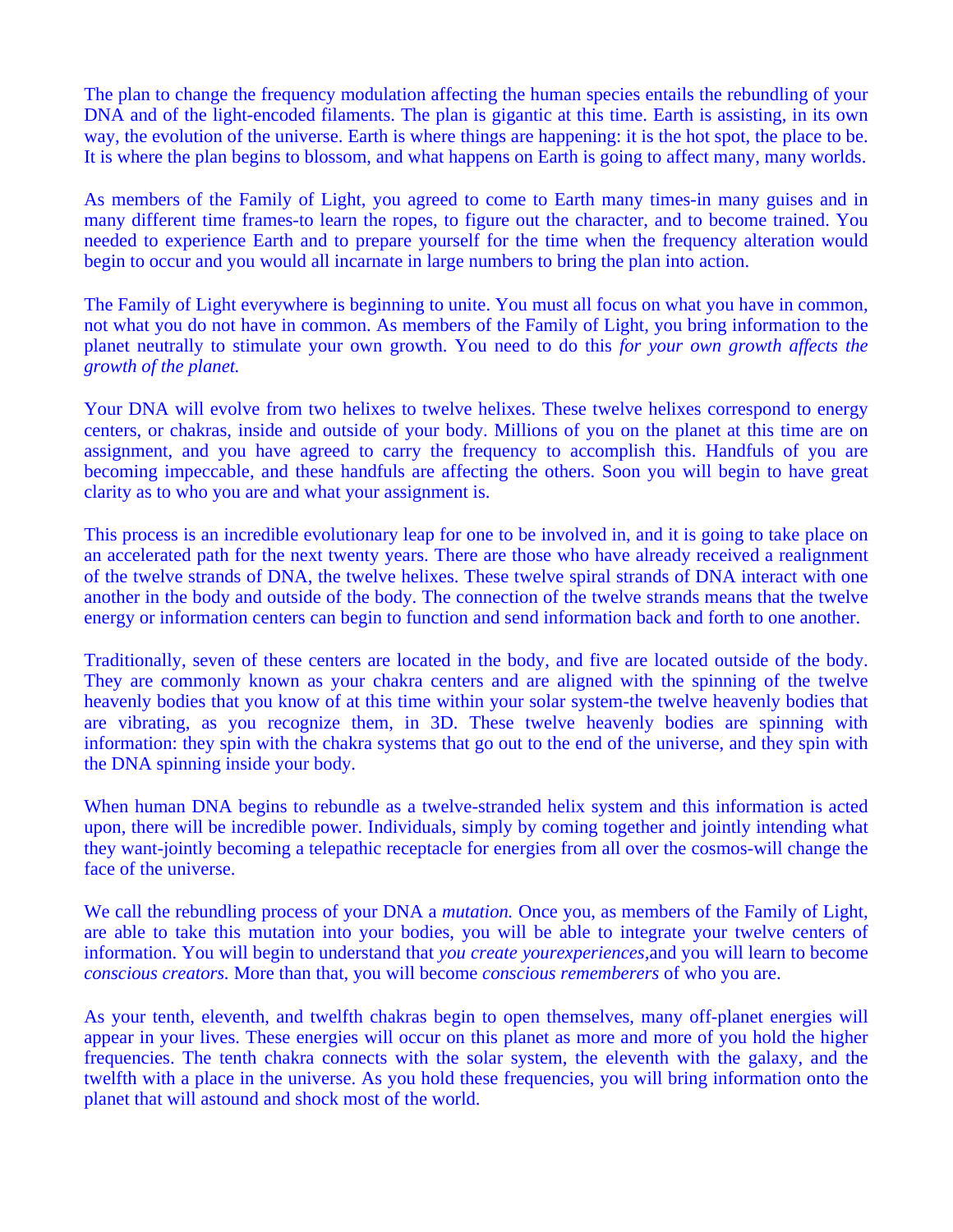There will be a merging of identities, a merging of cultures, an infusion of many "new world orders," and there will be

much chaos and confusion. As members of the Family of Light, you can simply observe this, knowing that chaos and confusion must come to break down the system so that it can be rebuilt with light. As members of the Family of Light, you can understand that there is an evolutionary process taking place and that those who can handle the changing frequencies by all means will evolve. Earth is an exciting place to be at this time. It is a good plan, is it not?

#### (3)

#### **Chapter Three**

#### **Who Your Gods Are**

*Content of "Bringers of the Dawn", pg. 23 - 27, Chapter Three.* 

There are many misconceptions about the idea of godhood. The universes are full of intelligent beings who have, over time, evolved and developed all sorts of capabilities and functions to serve their needs to express themselves creatively. The importance behind existence and consciousness is creativity, and creativity takes many forms.

Eons ago, Earth was but a thought in the minds of great beings who had set before themselves the task of creating new forms of existence. Many of these beings affected the creation of this universe, and you have termed them *God.* In actuality, they were extraterrestrial light-bearing energies far removed from Prime Creator. We rarely use the term *God* with a big G. If we were to use that term, we would be referring to the entity we know as Prime Creator. Prime Creator, in its own personal implosion through love, endowed all things with consciousness. All things are Prime Creator on Prime Creator's journey.

We see ourselves as an extension of Prime Creator-always gathering information, going off on adventures, and doing whatever we need to do to make our lives more interesting and challenging so that we can feed Prime Creator. As we feed Prime Creator through our schemes and our endeavors, we endow Prime Creator with greater energy to give to new creations.

We have never gotten close to the entity Prime Creator. Even those of us who are beings of the grandest light vibration do not have the capacity at this stage of our evolution to be in proximity to Prime Creator. We are not prepared enough to handle the intensity of that emanation. It is our desire at some point in our evolution to get a glimpse of and perhaps merge with Prime Creator for a time. We know that this is possible, so it is something we strive for.

The evolution of consciousness and the ability to house information is what allows one to come into the proximity of Prime Creator. Many people on Earth have felt that they have merged with God. They may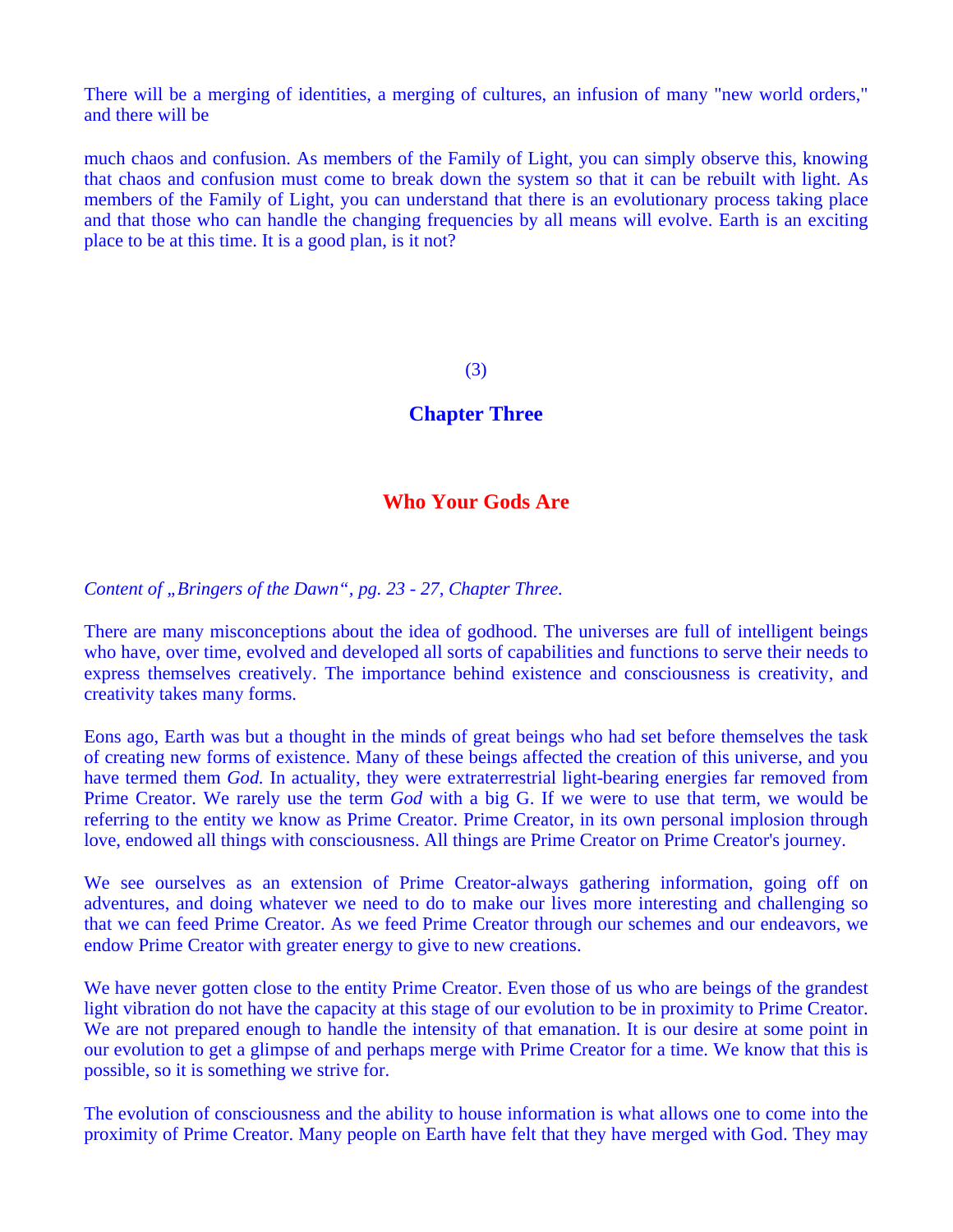have merged with *a portion* of Prime Creator that best suited their vibration at the time. The total vibration of Prime Creator would destroy the physical vehicle in an instant, because it cannot house that much information. Those that represent "God" to you are but a minute portion of Prime Creator.

Even Prime Creator is but a portion of something larger. Prime Creator is always discovering that it is a child of another creation and that it is in a constant process of self-discovery and awareness. Remember, consciousness is within all things, and consciousness was never invented, it simply was. Consciousness is knowing, and your knowing is your closest place to Prime Creator. When you trust what you know, you are activating the God within you.

At this time, there is a great awareness moving over the planet as to how big the world really is and as to who's who in the world ballgame: not only who's who in the world ballgame, but who's who in the *cosmic* ballgame.

Just as you have hierarchies upon Earth that you may or may not be aware of, there are hierarchies in the cosmos. You can live within a certain area and not be aware that any hierarchy exists. You can farm your land, pay your taxes, decide not to vote, and simply be oblivious to any bureaucratic political structure. In somewhat the same way, Earth is oblivious to the bureaucratic political structure that operates in the universe.

It is important for you to understand that bureaucracies or hierarchies exist, and that these organizations have different experiences of time than you do. Others do not live within the structure of time as you know it. What you call one year perhaps to others may be only one small portion of a day. If you can really begin to comprehend this, you can understand why this planet has seemingly been left to itself for the last few thousand years. Now-, activity is beginning to bubble and boil again from the skies, and you will be faced with inserting a vast amount of new knowledge into your paradigms and your belief systems. This plan et is in for a culture shock-a big surprise.

You have come here at this time for a certain purpose: Those creator gods who rearranged the human species are returning. Some of them are already here. This planet has been visited over and over again, and many different forms of human being have been seeded here through a variety of experiments. There have been many influential factors that have created the course of history on Earth. There have been civilizations on this planet that have existed for millions of years that have come and gone and not left a trace. These civilizations, each and every one of them, were influenced by those you may term *God.*

Your history has been influenced by a number of light beings whom you have termed *God.* In the Bible, many of these beings have been combined to represent one being, when they were not one being at all, but a combination of very powerful, extraterrestrial light-being energies. They were indeed awesome energies from our perspective, and it is easy to understand why they were glorified and worshiped.

There is no literature on Earth that gives you a true picture of these beings. All of the gods came here to learn and to enhance their own development through working with creativity, consciousness, and energy. Some became very successful and mastered their own lessons, while some made quite devastating errors.

Who were these gods from ancient times? They were beings who were able to move reality and to command the spirits of nature to bend to their will. Humans have traditionally called beings *God* who could do things that the human race could not do.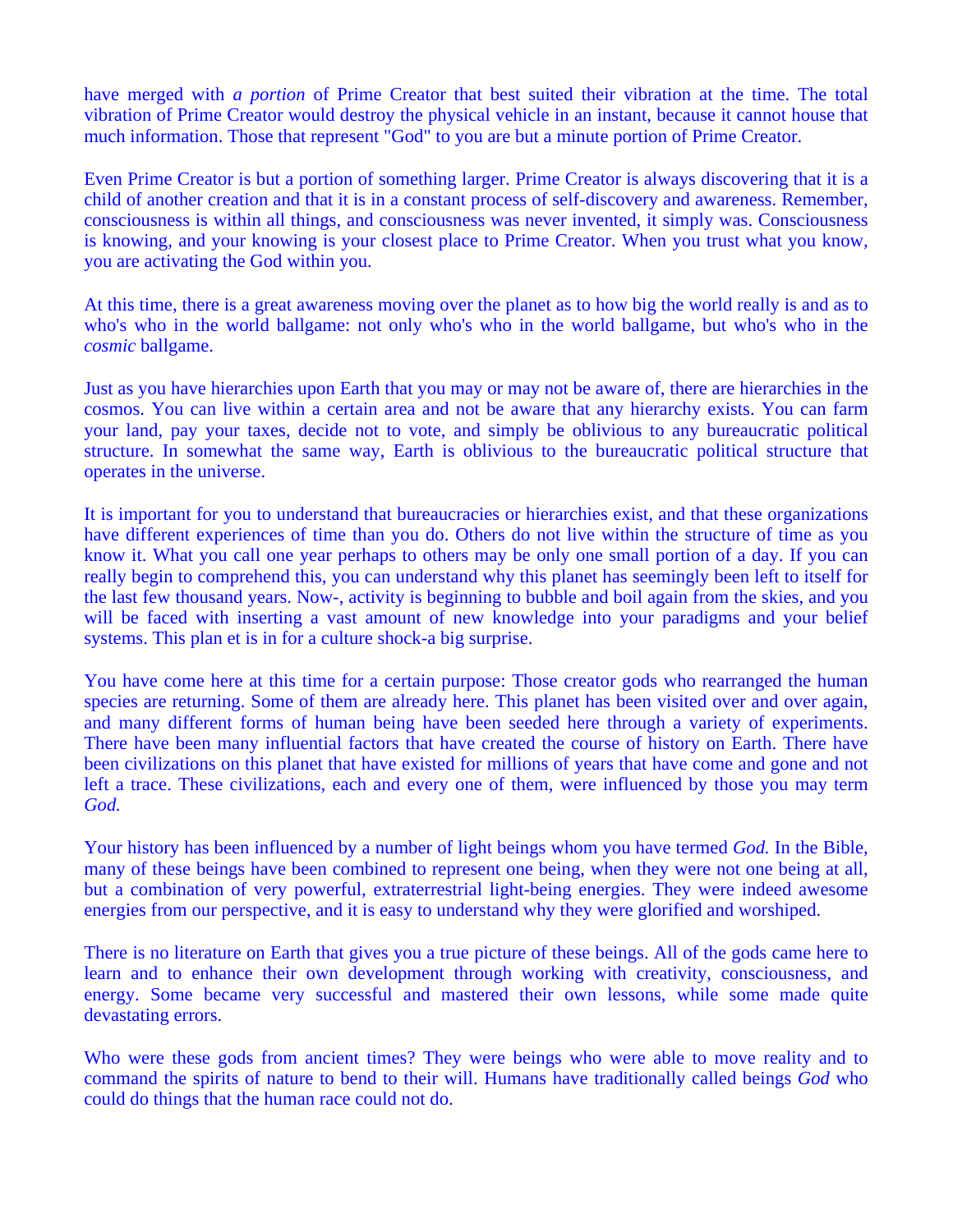These beings were passed down through the ancient cultures of may- societies, portrayed as winged creatures and balls of light. The world is permeated with hints, clues, and artifacts of who your gods have been. However, those wo wished to manipulate humans made up their owm stories to create a paradigm that would control you. You were told that these beings were truly gods, and you were taught to worship, obey, and adore them. This paradigm is now on the verge of making a gigantic shift. The truth is going to come forward, a truth that will completely change the way you view the world. Woe be to those wo are unwilling to look. The shock reverberations are going to move around the world.

The creator gods who have been ruling this planet have the ability to become physical, though mostly they exist in other dimensions. They keep Earth in a certain vibrational frequency while they create emotional trauma to nourish themselves. There are some beings who honor life before everything else, and there are also beings who do *not* honor life and do not understand their connection to it.

*Consciousness feeds consciousness.* It is hard for you to understand this concept because you feed yourself with food. The food for some beings is consciousness. All food contains consciousness at some point in its own development, whether you fry it, boil it, or pick it from the garden; you ingest it to keep yourself nourished. Your *emotions* are food for others. When you are controlled to bring about havoc and frenzy, you are creating a vibrational frequency that supports the existence of these others because that is how they are nourished.

There are those who live off the vibration of love, and that group would like to reestablish the food of love on this planet. They would like to turn this universe into the frequency of love so that it can have the opportunity to go out and seed other worlds.

You represent the renegade group of light, and you have agreed to come back on the planet. You are on assignment. You come into these physical bodies and take them over, and you intend, through the power of your spiritual identity, to change the physical body. You all selected with great care he genetic lines that would best give you head starts with all of this. Each of you chose a genetic history through which members of the Family of Light have threaded.

When human beings existed in their rightful domain and could understand many realities, they had the ability to be multidimensional, to be one and equal with the gods. You are beginning to awaken this identity within yourself.

The gods raided this reality. Just like corporate raiders in your time come in and take over a business because perhaps the pension funds are in great abundance, so the funds upon this planet were in great abundance at the time these raider gods appeared. In order to have you believe they were Gods with a big G, they rearranged you genetically.

That is when the Family of Light was scattered from the planet, and the dark team, which operated out of ignorance, came in. Your bodies carry a fear and a memory of striving for the knowledge that those gods represented and took away from you. The gods who did this are magnificent space creatures. They can do many kinds of manipulations and work with realities in many different ways. Humans, in ignorance, began to call these space creatures God with a big G.

God with a big G has never visited this planet as an entity. God with a big G is *in all things.* You have only dealt with gods with a little g who have wanted to be adored and to confuse you, and who have thought of Earth as a principality, a place that they own out in the galactic fringes of this free-will universe.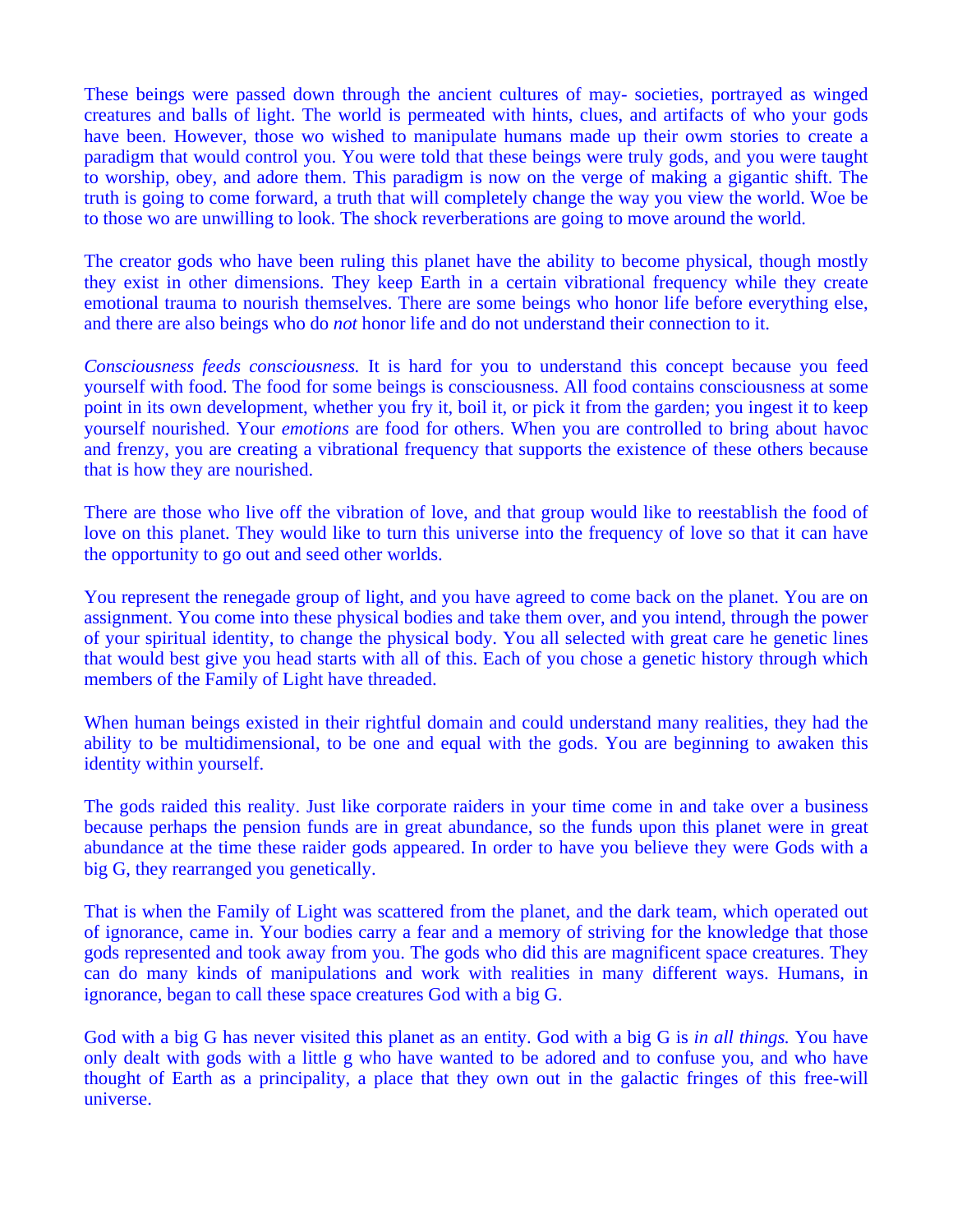Before the raid, you had tremendous abilities. The original biogenetic example of the human was given incredible information, was interdimensional, and could do many things. When those creator gods raided, they found that the local species knew too much. The local species had abilities that were too much like those who were passing themselves off as God.

A biogenetic manipulation was done, and there was much destruction. There were experimental versions of the species brought onto the planet, where the original database was scattered but not destroyed. At one time, your DNA was intact. It was like a beautiful library where the information was all catalogued and referenced and you could find anything you wanted to find instantly. When- the biogenetic alteration occurred to unplug the data, it eras as if someone hid the reference system and pulled all the books off the shelves and heaped them into a pile on the door so that there was no order to them. This is how your DNA was scattered and scrambled by the raiders a long time ago.

We are telling you a story now; there is definitely a story to this. We speak not to your logical mind but to your memory banks, so that you can begin to remember participating in this story. In this way, you will begin to understand what has happened and who you are within this process.

All of the genetic information was scattered; it did not have an order, but it was left inside the cells. The only information that remained for you to play with and to keep you functioning was the double helix. Many of the databases along the double helix were shut down, closed, so that you began to function with very little data. You were very easy to manipulate and control by many aspects of consciousness passing themselves off as God with a big G.

Certain entities took the existing species, which was indeed a glorious species, and retooled it for their own uses, their own needs. They disrupted the informational frequency inside human beings, changed the DNA, and gave you the double helix so that you could be kept in ignorance. Your frequency of accessibility was simply shut off so that you couldn't turn the dial of your own radio.

These creator gods set out to alter the DNA inside the human body, which is the intelligence, the blueprint, the code. If a code does not have a place to operate within, it cannot fire itself into existence or express itself into existence. If you are locked up in a little tiny room and never given any place to grow, you can never express yourself. The last number of thousand years, your code has been forced to fit inside a very limited DNA.

One of the most exciting aspects about being on Earth right now is that there is a reordering or a retooling taking place in your DNA. Cosmic rays are coming onto the planet so that a change is being broadcasted and a reordering is taking place inside the body. The scattered data that holds the history and awareness of the Living Library is now lining up.

The DNA is evolving. New helixes or strands are being formed as the light-encoded filaments are beginning to bundle themselves together. The scattered data is being pulled together in your body by electromagnetic energies from Prime Creator. We are here to watch this process in you, to assist you, and to evolve ourselves as well.

As this rebundling or reordering comes together, you will create a more evolved nervous system that will allow much more data to move itself into your consciousness. You will awaken many brain cells that have been lying dormant, and you will come into use of your full physical body rather than the small percentage that you have been functioning with.

Every place on the planet is being affected by this change, this awareness. Those of you who are the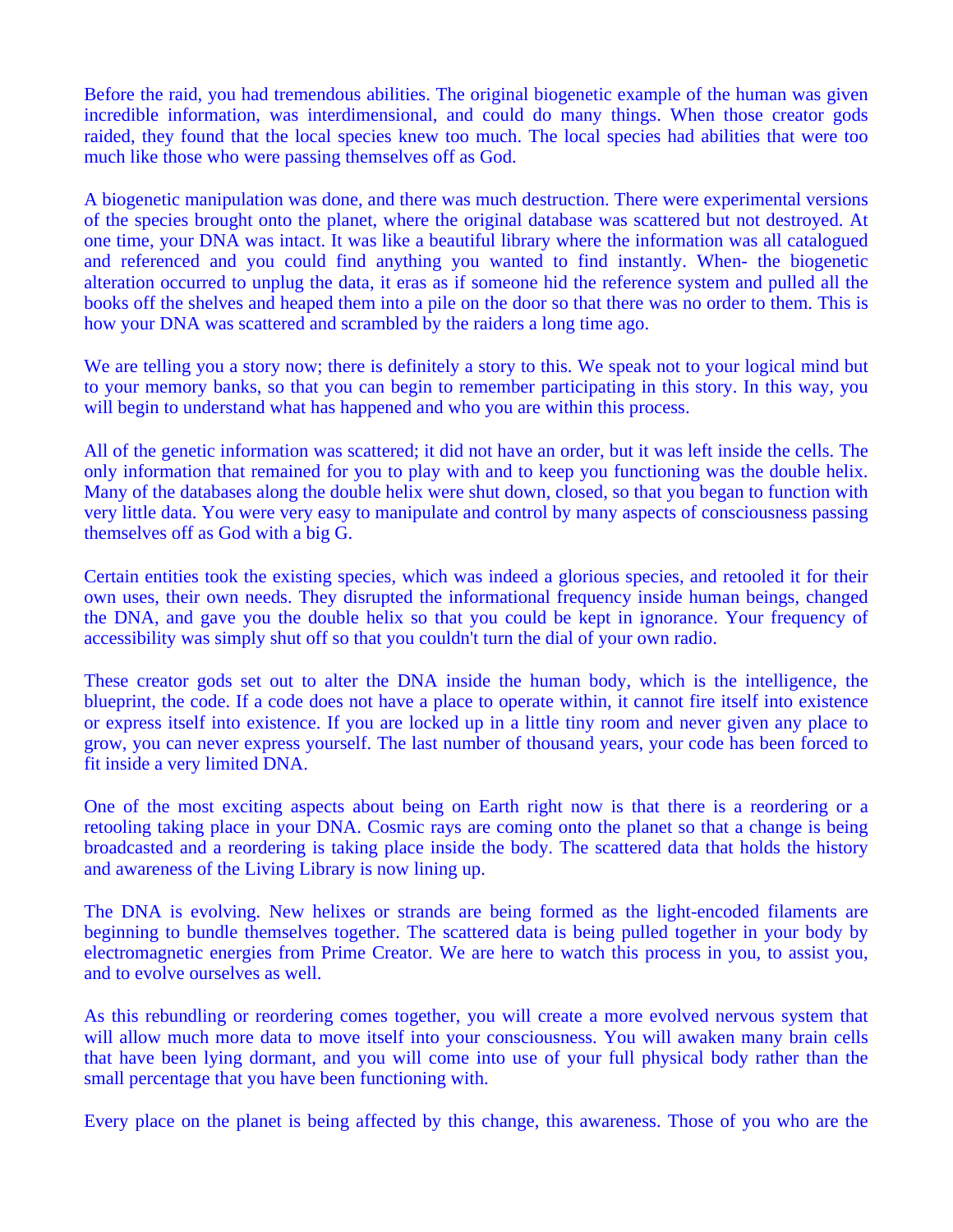Guardians of Light and who wish to completely change this present reality and bring different options in are anchoring the frequency. If it is not anchored and understood, it can create chaos. It *will* create chaos. This is why you must ground yourselves.

Chaos brings about a state of reorganization when utilized properly. Time is collapsing, and the energy is becoming larger and larger. You have come here to use that energy first. You will make pathways of consciousness as you pull the energy into your body that will assist others so that they may not have to go through what you go through.

Many people will suddenly begin to feel this energy without any preparation at all. You are all pulling light, which is data and information, onto the planet, and as you do this you create new pathways for consciousness to explore without even saving a word.

The new pathways of consciousness create new realities, new options, and new ways of living and being. That is why the collapse of your society is inevitable: It does not hold light; it does not hold the multidimensional possibilities; it holds you in limitation, and you are tired of that.

The creator gods are space beings who have their own home in space. They are also evolving. There are those who would like to kick them out of the "creator god club" because they feel that they do not value the life that they create. Before the takeover about 300,000 years ago, many of the original team worked here to bring information and create this vast information center that was to be used to connect many galactic systems. Then there was a great war among the creator gods, and the space beings, whose stories are in the ancient manuscripts of this planet, won the fight. They came here because they wanted this place for many of their own reasons. In Prime Creator's universe here, *all things are allowed.*  Because all things are allowed, many lessons arelearned.

Some of these creator gods married and merged their lines, just as on the European continent different monarchs and royal families have married and merged their kingdoms. The creator gods would mix one kind with another to see what they could create. Remember, they understood genetics, and all things were created by manifesting and using the life force and understanding how the life force works. It is beyond your comprehension at this time how vast this project has been.

Who are these beings who came in and rent asunder the original plans for Earth? Who are these space beings we sometimes refer to as the Dark T-Shirts? Be kind when you speak of the forces of darkness. Do not speak as if they are bad. Simply understand that they are *uninformed,* and they create systems that are uninformed because that is how they believe they must operate. They fought at one time and separated *themselves* from knowledge, so now they desperately hold onto their existing knowledge and onto life as they have evolved it into being. It is life based on fear, life that does not honor other life, life that uses other life. Who are these beings? They are the reptiles.

These space beings are part human and part reptilian. We call them the Lizzies because we like to make things a little less emotional and a little humorous so that you don't take them so seriously and get so upset. We are not here to frighten you-we are here to inform you. You know all of this inside you, and as you begin to open the history of who you are, some' of you will begin to access reptilian memories. You are under a delusion if you believe that you always incarnate as human beings. You incarnate to experience creation, to gather information about creation, and to comprehend it collectively. You certainly don't go into just one experience. It would be like eating dinner at the same restaurant your whole life and then saying, "I know all about food." It's foolishness. Begin to expand your boundaries and realize that you have to experience many things. There is brilliance within *all* life.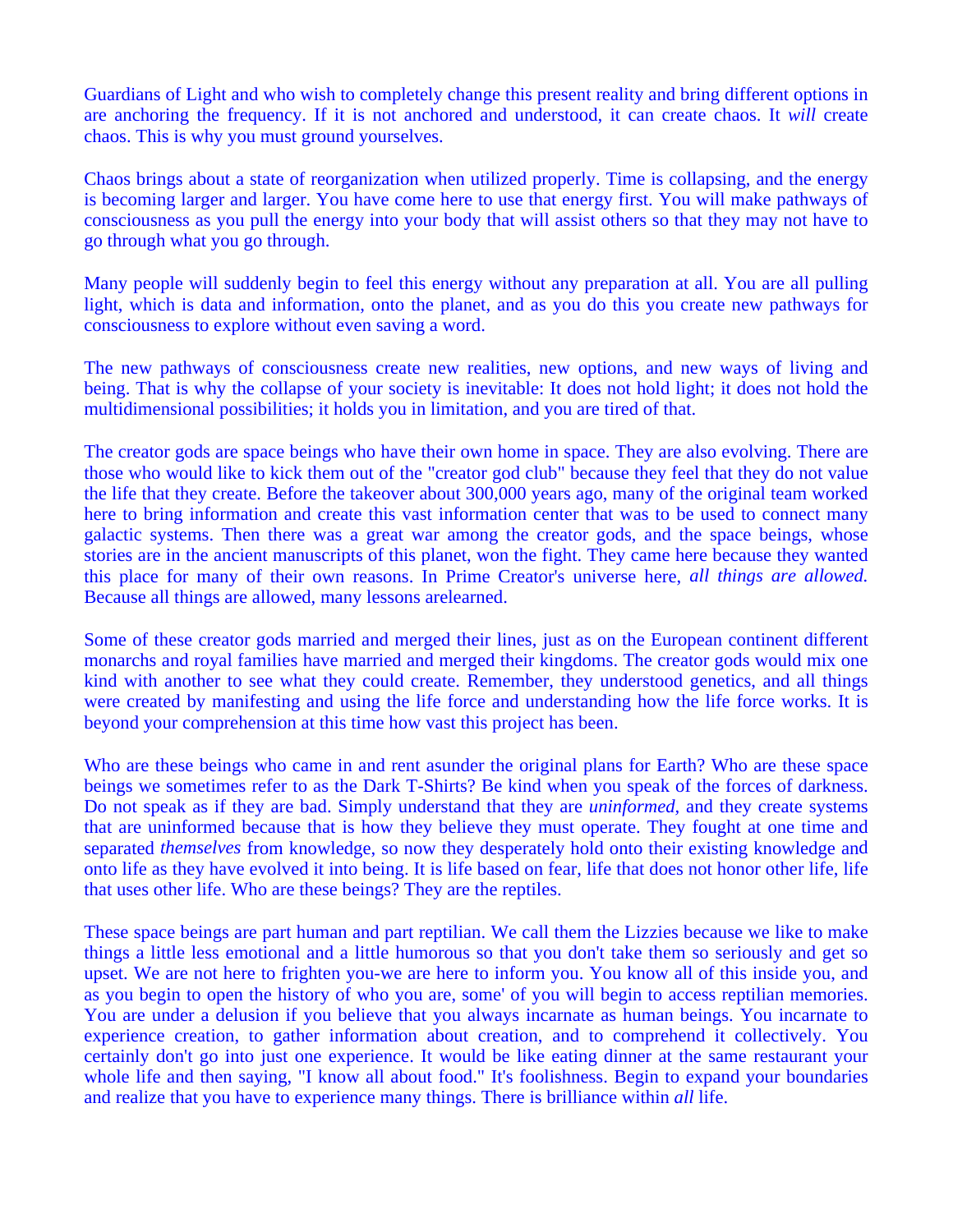Creator gods take many forms, and they are not all Lizzies. There are creator gods who are insectlike. We Pleiadians are associated with the creator gods that are birdlike and reptilian. There were those who came from space and worked with the energy of the birds in many different cultures. If you look at the drawings of ancient cultures in Egypt, South America, and North America, you will see signs of the birds and reptiles. At one time, the birds and the reptiles worked together, and at other times they fought. As you comprehend more, the story will get larger. You will begin to remember your history.

The creator gods are very connected to you. When you decide to become a parent, you agree to learn from your children, to be responsible for their welfare, and to teach them to become responsible for themselves. It is the same with the creator gods. Through watching you grow, they are learning about life; they are learning about what they create; they are learning how to be good parents, so to speak.

Some creator gods created life just to have it take care of them or meet their needs. They have fed off your emotions. One of the big secrets that has been kept from you as a species is the richness and wealth that accompanies emotion. You have been steered away from exploring emotion because through emotion you can figure things out. Your emotions connect you with the spiritual body. The spiritual body, of course, is nonphysical, existing on the multidimensional sphere.

The range of frequency modulation has now been shifted, and energies from the outside are working to alter the planet. These energies *deed* you. They cannot alter the planet from the outside-the planet must be altered from the inside. The energies simply bring in creative cosmic rays that penetrate your body and create the evolutionary leap inside your body. Once you understand the proper use of emotion and begin to get control over your own frequency, you will be able to broadcast these rays. Then, you will not feed the frequency of fear to this plane of existence.

As the frequency of fear begins to diminish upon this planet, many activities will be promulgated to bring about an increase in fear because those who live off the fearful frequency will be losing their nourishment, their food. They will make an attempt to reinstate that frequency before they change their nourishment to the new frequency of love. The Lizzies have set Earth up with devices that can broadcast and magnify the emotional turmoil on this planet. That turmoil is sent to them, and it sustains them in some way.

In order to come to a planet, you must have a portal or way to get into it. You could fly into space, say to Jupiter, but if you never find the portal that allows you to enter the planet's time frame of existence, you could land on a place that looks desolate and without life. Portals allow you to enter the dimension of the planet where life exists. Portals open onto the corridors of time and serve as zones of multidimensional experience.

There have been different portals on Earth that have allowed different species, creator gods from space, to insert themselves. One of the huge portals that presently is being fought over is the portal of the Middle East. If you think back over the history of Earth, you will recognize how many dramas of religion and civilization have been introduced in that portal. It's a huge portal-with a radius of a thousand miles or so. This is why there is so much activity in the Middle East. This is the portal that the Lizzies use.

To some extent, the Lizzies have controlled this portal. They have used this area to create their underground bases and caverns, from which they operate. The ancient civilization of Mesopotamia, between the Tigris and Euphrates rivers, was a space colony where a certain civilization was introduced. Kuwait sits at the mouth of this territory. This is a portal that involves manipulation of the human population to serve the needs of others.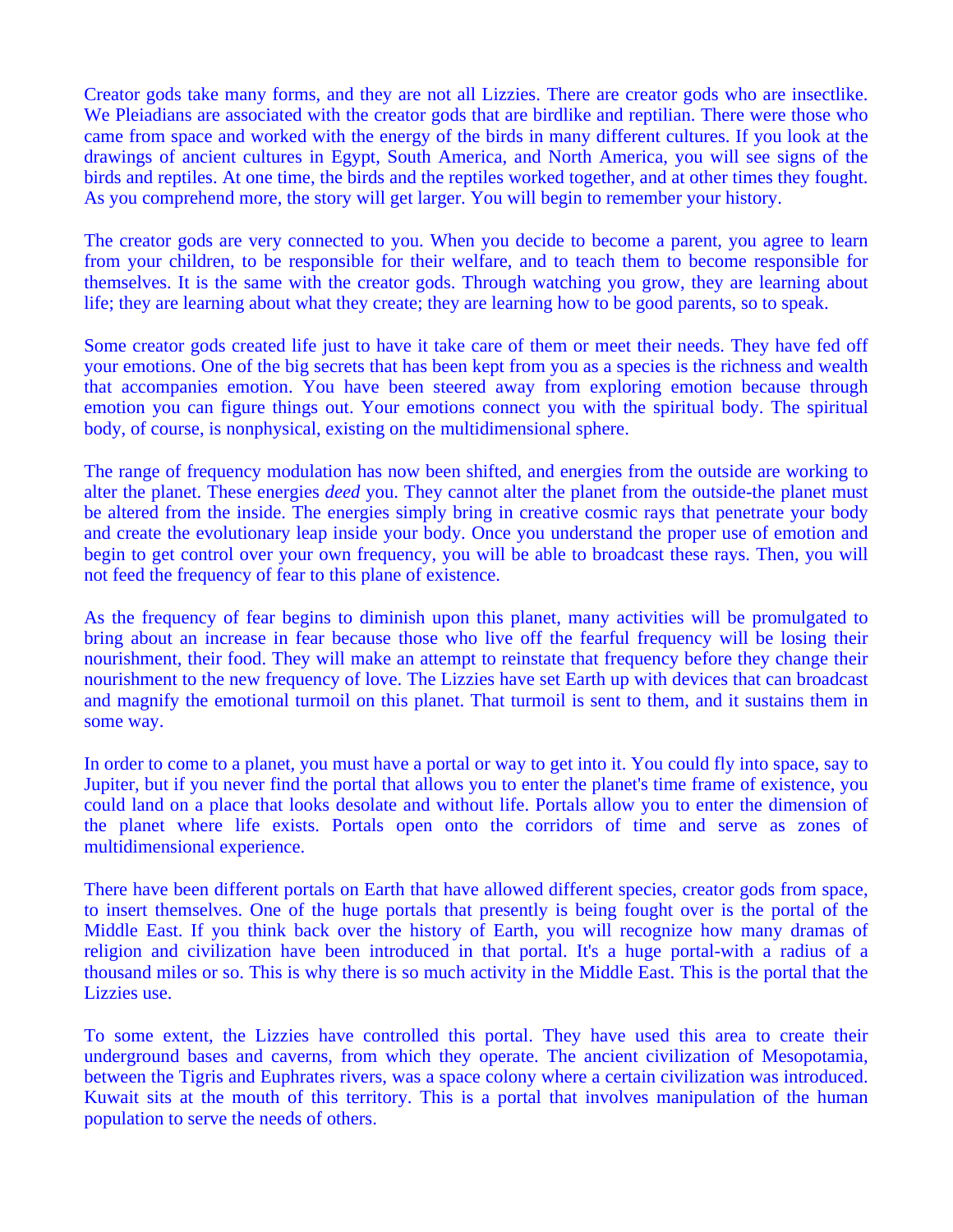Within the Lizzie population, there are those who are benevolent and those who are malevolent. Why are we telling you all this? Why do you need to know it? You need to know it because the Lizzie reality is reentering and merging with your dimension. Part of your evolutionary leap in consciousness is not simply to go into love and light and eat ice cream sundaes every day. You must comprehend how complex reality is, how many different forms of reality there are, and how *they are all you.* You must make peace with them and merge with them to create an implosion of the collection of your soul. In this way, you can come back to Prime Creator.

You are going to be faced with many opportunities to judge many things and label them as bad. But, when you judge and label, you will not experience and feel the new realities. Always remember that this is a free-will zone and that there is a Divine Plan, which is going to be the last plan, the last card to be played. You all must remember that this last card is going to be an ace.

The nature of the drama on this planet is quite interesting. Whenever there is a frequency modulation of an existing system, there is a certain magnetism that moves out from that system. This magnetism draws every energy that was ever involved with that system back to the system so that it can be part of the evolution or process. You are magnetizing everything to yourself that you have ever experienced so that you can feel everything you need to feel about it.

The creator gods of ancient times are being drawn back here at this time because of the Divine Plan. They *must* participate in it and understand that their frequencies are going to be changed. They are resisting this, just like many humans are resisting. Yet, they create their own realities. These creator gods of the last 300,000 years have forgotten *who created them!* They have forgotten *their* gods.

As members of the Family of Light, you have not forgotten. Your task is *comprehension:* to pull comprehension and understanding onto the planet, which will stabilize the energy and generate the power to create. Light is underestimated on this planet, and these creator gods underestimate you. Even in their own brilliance, they have blind spots. They are so enamored of power that they fight amongst themselves.

The creator gods gave up a portion of themselves and became ensconced, enamored with their own project. You are linked to these beings because you are extensions or operable forces of them. You are here to affect reality not simply from the outside but from the inside. It is this that you are intending to remember.

The creator gods are coming back to raid you again because they don't want to starve. They understand that there is "systems busting" going on through you, so they are here to create greater havoc and fear, to fight once again for this territory. Their food source is important to them. They are losing control of the planet, so they are going back to their prime portal in the Middle East, where their nest is located underneath the ground, to create fear and chaos.

The Original Planners wish to bring freedom of choice with respect to frequency back to this planet. The gods who have been in charge here for this last period of evolution use frequency modulation and do not allow freedom of choice. They rob your psychic energy by giving you a false picture of reality in every way that you could possibly imagine. We are not saying these gods are bad. We are simply informing you of events that take place and of how innocently you become involved in these events. You do not realize that these situations are setups to get you to think or feel a certain way and to vibrate with a certain consciousness.

We play the same game. If you look back to see what we have done, have we not purposely set up a plan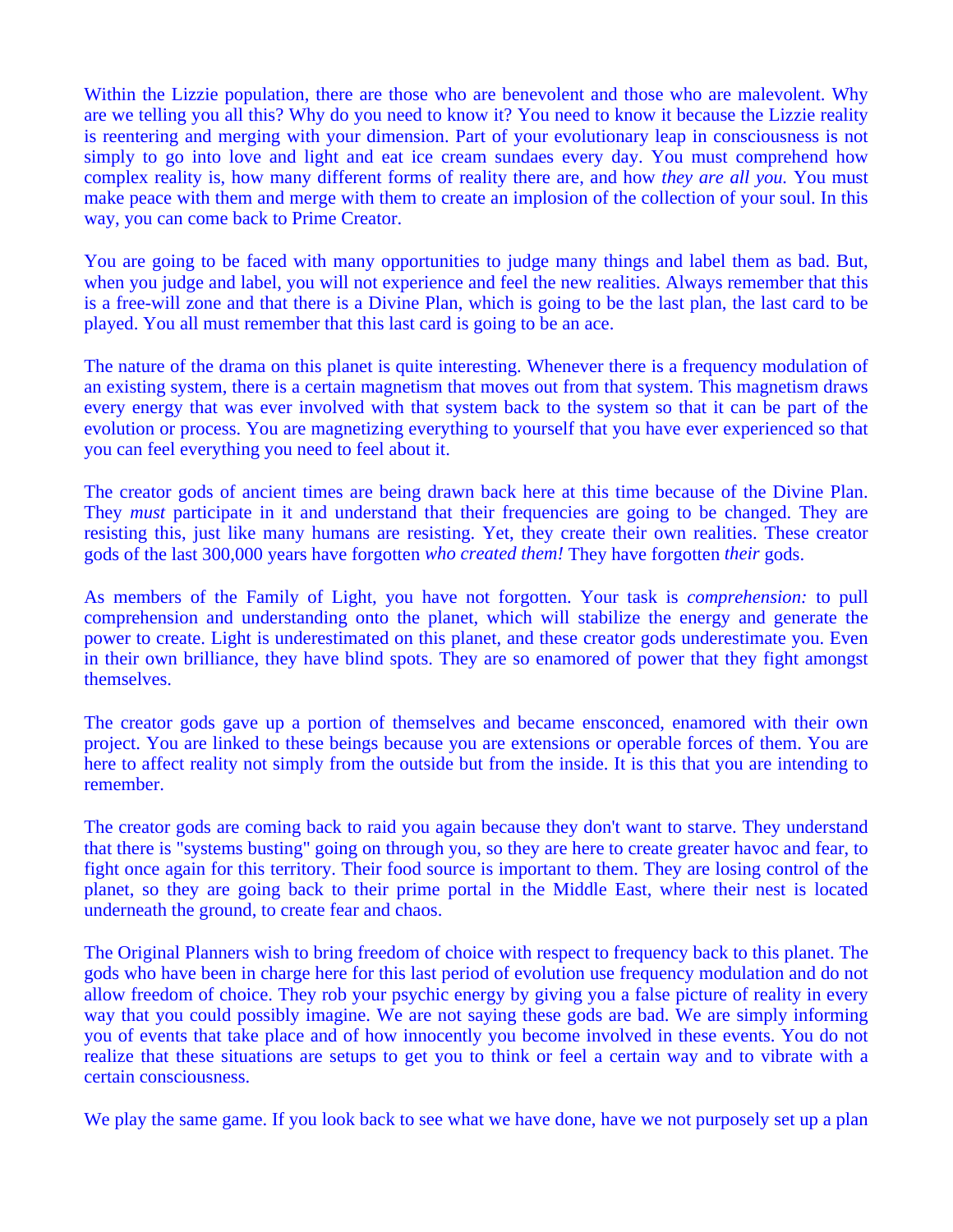of frequency modulation for you? Have we not entrapped you, enticed you, convinced you of your free will so that you could choose to vibrate at a certain frequency? We have done the same thing the builders have done.

You had best, all of you, give up your old definitions of Santa Claus. In the same way that you discovered the truth about the Easter Bunny and Santa Claus and the Tooth Fairy, you are going to discover that there is a cover-up, a story, an idealized version around many of these energies that you have worshiped as gods.

The predominant energy on this planet siphons your belief systems according to its own will. It directs incredible flows of energy outward, and this energy is alive. You have been told that all of your thoughts make a world: *they are real-they go someplace.* There are five and a half billion people thinking right now. That much energy is alive on Earth. What is the predominant feeling within that energy, and what can this energy be convinced or coerced to exhibit?

We are not here to say who is right and who is wrong and who is who within the hierarchy. We simply want to bust your illusions, to pop your balloons about what you have been led to believe. We do not want to say that it is wrong; we simply want to suggest to you that you *think bigger.*

Feel the noticeable loss that is going to occur within this predominant energy when more and more of you don't vibrate according to its plan. Think what you can do when you overcome the frequency modulation or the insistence of your logical mind and when, with impeccability, you stand clean as a Keeper of Frequency. Remember that identity as a frequency is the sum total of your physical, mental, emotional, and spiritual bodies broadcast as electromagnetic pulsations. Every time you begin to own what someone has been siphoning off and to cultivate it according to your own will, you change the vibration on the planet.

As systems busters, this is one of the things that you are profoundly proficient in. We do not want to discredit or discount what you have used up until now as tools, we simply want you to outgrow your old tools. Some of your reverence and loyalty has been to belief systems that will no longer serve you, just as there will come a time when each of you will move beyond the steps that we are leading you through at this time. Another energy will be able to say, "Well, when the Pleiadians were showing you this, it was very good. They led you here and there. Let us take you further." There is no stopping the evolution, for there is nothing that has been given to the planet that represents the ultimate in truth.

As you summon the story of your reptilian past, you will find that many of the influential characters in the patriarchal system of history have indeed been part of the reptile family. Just as all humans are not bad, it is the same with the reptilians. They are no less a part of Prime Creator than you are, and their visage and physiology is not one of lesser means. Master geneticists are capable of occupying many different forms. It is quite understood that part of the difficulty of working with an isolated species is the shock that can occur with the complete revelation of truth.

There have been many other creator gods, only some of which have had human form. Presently, your greatest state of unrest or discomfort comes from beings of a reptilian type of existence because they seem the most foreign to you.

It has been our intention to expand your ideas of who your gods are because those gods will be returning to Earth. That is why the planet is going through such great turmoil. As you learn to hold the frequencies coming from the creative cosmic rays, you will be prepared to meet these gods. As we have said, some of them are already here. They walk your streets and participate in your academies, your government,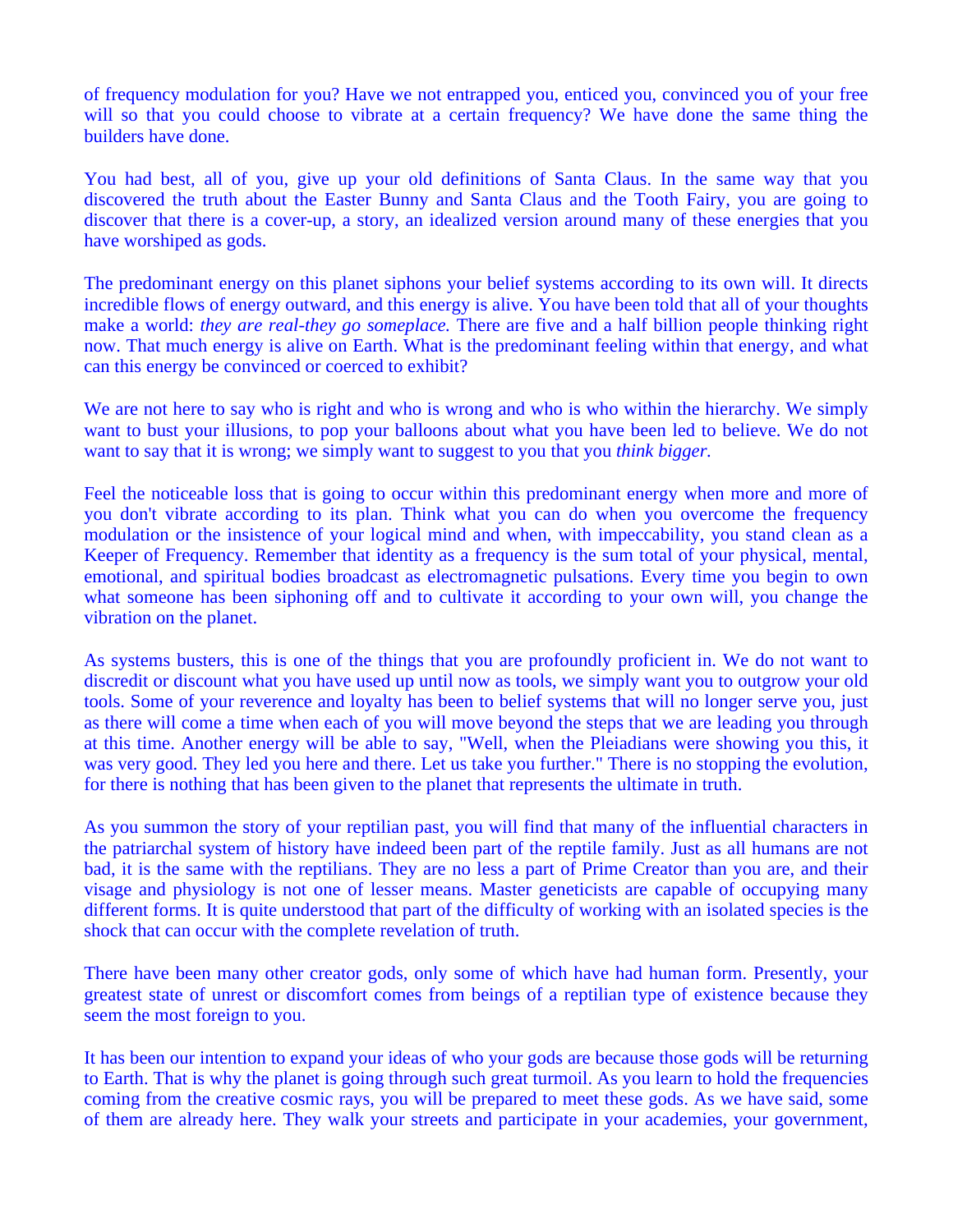and your workplaces. They are here to observe, and they are here to direct energy. Some come for great assistance, and some are here to learn and evolve. Soiree do not have the highest of intentions. www.universe-people.com

You must understand how to discern the extraterrestrial energies. This is a free-will universe, so all forms of life are allowed here. If an energy attempts to frighten you, manipulate you, or control you, it is not an energy that would be in your highest interest to work with. You have a choice of who you work with. Just because someone has evolved many fantastic and seemingly magic abilities does not necessarily mean that that entity is evolved spiritually. Learn to discern.

You are living in a most important time when energy is coming alive. All you are feeling is the result of you coming alive and awakening to your hidden potentials. The wind is whipping around, showing you there are great stirrings in the air. The gods are here. *You* are these gods.

As you awaken to your history, you will begin to open your ancient eyes. These are the eyes of Horus, which see not through the eyes of a human being but from the point of view of a god. They see the connectedness and purpose of all things, for the ancient eyes are able to see into many realities and to connect the whole picture, the whole history. When you open the ancient eyes within yourselves, you will not only be able to connect with your own whole personal history, you will be able to connect with the planetary history, the galactic history, and the universal history. Then, indeed, you will find out who your gods are.

#### (4)

#### **Chapter Four**

#### **Memories in the Free-Will Zone**

#### *Content of "Bringers of the Dawn", pg. 39 - 49, Chapter Four.*

Once upon a time, there were beings who wanted to create something. In order to do this, they needed to go in and very subtly change a part of creation. These beings worked for, were associated with, and carefully guarded an aspect of consciousness called light. At different times, these Guardians of Light met and worked together and crossed paths in the different realms of reality. They planned, they shared blueprints, and they designed a time when their plan would go into effect.

Certain members of this light team plotted the probabilities of Prime Creator: what Prime Creator would do, where Prime Creator would act, and how Prime Creator would be stimulated. These entities understood what could be done with light, and their plan was very carefully orchestrated. For several hundred thousand years, these beings of light were trained to carry out this plan. Part of the plan involved being ready for a cosmic jolt that they anticipated would eventually be coming from Prime Creator.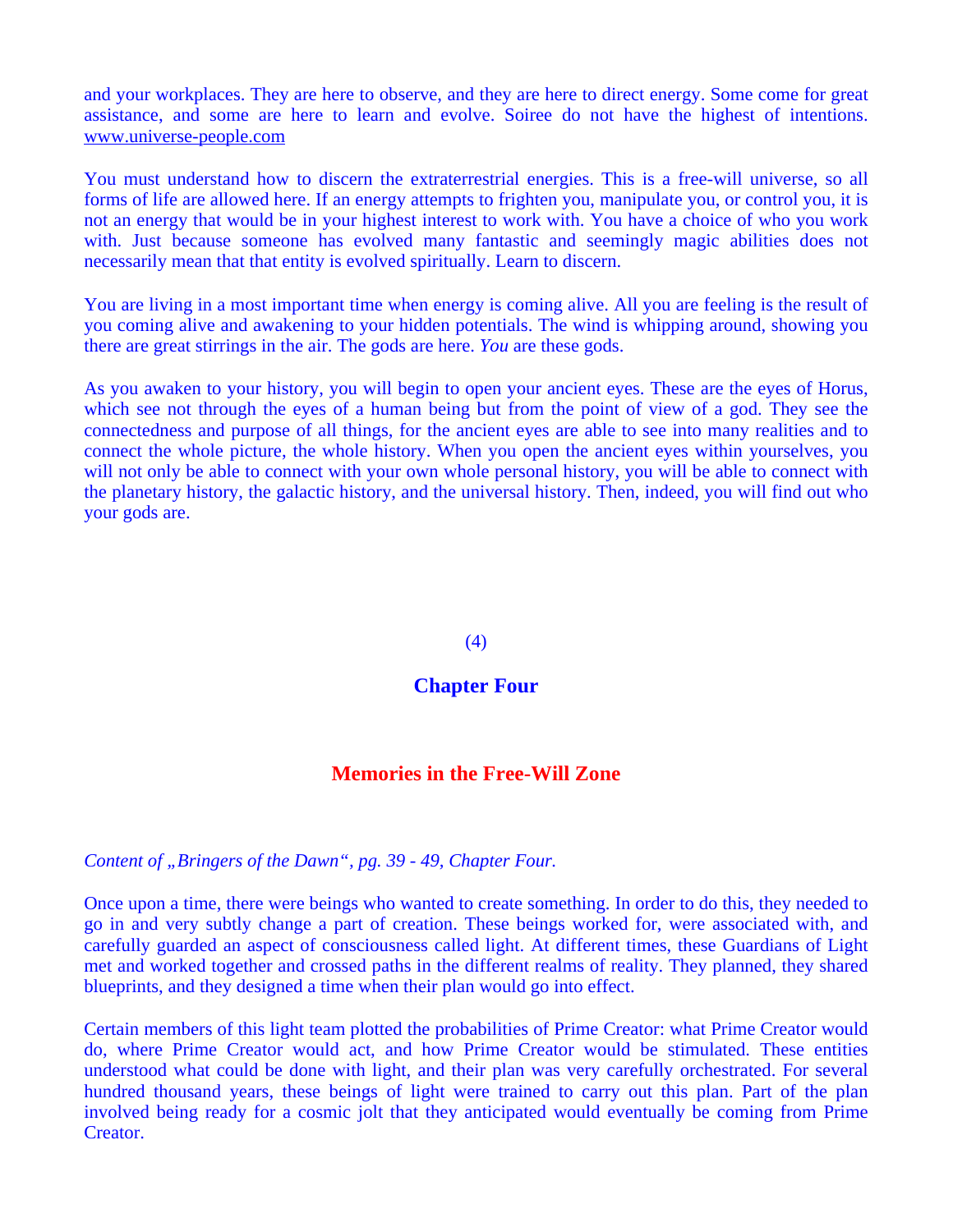There was a great deal of dedication and preparation as the groundwork was laid and the training begun. There was much to be learned before this plan could be implemented, for it was a daring plan. It was the intention of these Guardians of Light to take light, or knowledge, into a reality where that light was not welcomed and did not fit. It was like putting your foot in a shoe that does not fit.

These beings had a plan to prepare for the time when that light wou*ld* fit. *These be*ings *are you*, *and that time* is now. The time has been carefully orchestrated, and each of you knows in the deepest portions of your being that you have come here for a purpose. You have come to begin the pivotal movement to release everything that has bound you up until now- into your reality, that has held you with fine threads like steel cords and locked you into ideas about yourselves and your relationship to the cosmos.

For those of you who have come to act out your plan and to work with the consciousness of light, your time is n*ow.* Your action springs from this moment. All you need to do is begin to allow this energy to come into your body. You must begin to vibrate with this energy and to clear the passages of the self, the emotional energies that hold themselves locked in your physical body. As you begin to examine the self, you will find that there are many selves in which to travel on the inner highways or inner nervous system of consciousness.

You will find that your society has been very cleverly designed to keep you from knowing this most intimate and rewarding and exciting portion of yourself. As Guardians of Light, you are going to create options of reality and bring them to the mass consciousness of the planet. You will do this by first doing it for yourself, creating an inner peace and inner love by accepting who you are and all that you have done in life and all that has been done to you in life. You will accept and integrate these things because you will know they have been exactly the situations necessary to bring you into this final stage of anchoring light.

This story is an ancient one, and it is stored within your body. Part of what we are requesting of you and reminding you is to open this historical treasure house and become an inner archaeologist. Be willing to travel the roads of memory of this lifetime and many other lifetimes so that you can begin to have a picture of the purpose of consciousness.

When you begin to picture the purpose of your own consciousness, and you discover the clever ways you have traveled, the many guises you have used, and the many actions you have participated in, you will learn to accept the totality of your being. When you are able to accept behavior that was not uplifting behavior, and accept your own identity of sexuality, and accept how you valued or did not value life in many lifetimes, it will open. a chakra center in your body that is located around the thymus gland, between the fourth and fifth chakras. It is through here that eventually the nervous system will open and information will flow and through here that you will begin to regenerate the body and move into unconditional love.

As you accept and explore what you have participated in, you will have a greater understanding of what is going on now on the planet. You will then allow others to dance to whatever tune they are best learning from at this time. There are some pretty chaotic tunes being played upon this planet, and there is a purpose to all of them. The purpose is to strengthen the self so that the self can become completely informed about reality. The self can then decide with clarity the soul's path, or your personal path, through reality.

The original plan was for Earth to be an exchange center of information for all the different galactic systems. The Original Planners have not given up this plan. They were members of the Family of Light, and some of you have been very intimate with these Original Planners. Feel that for a moment.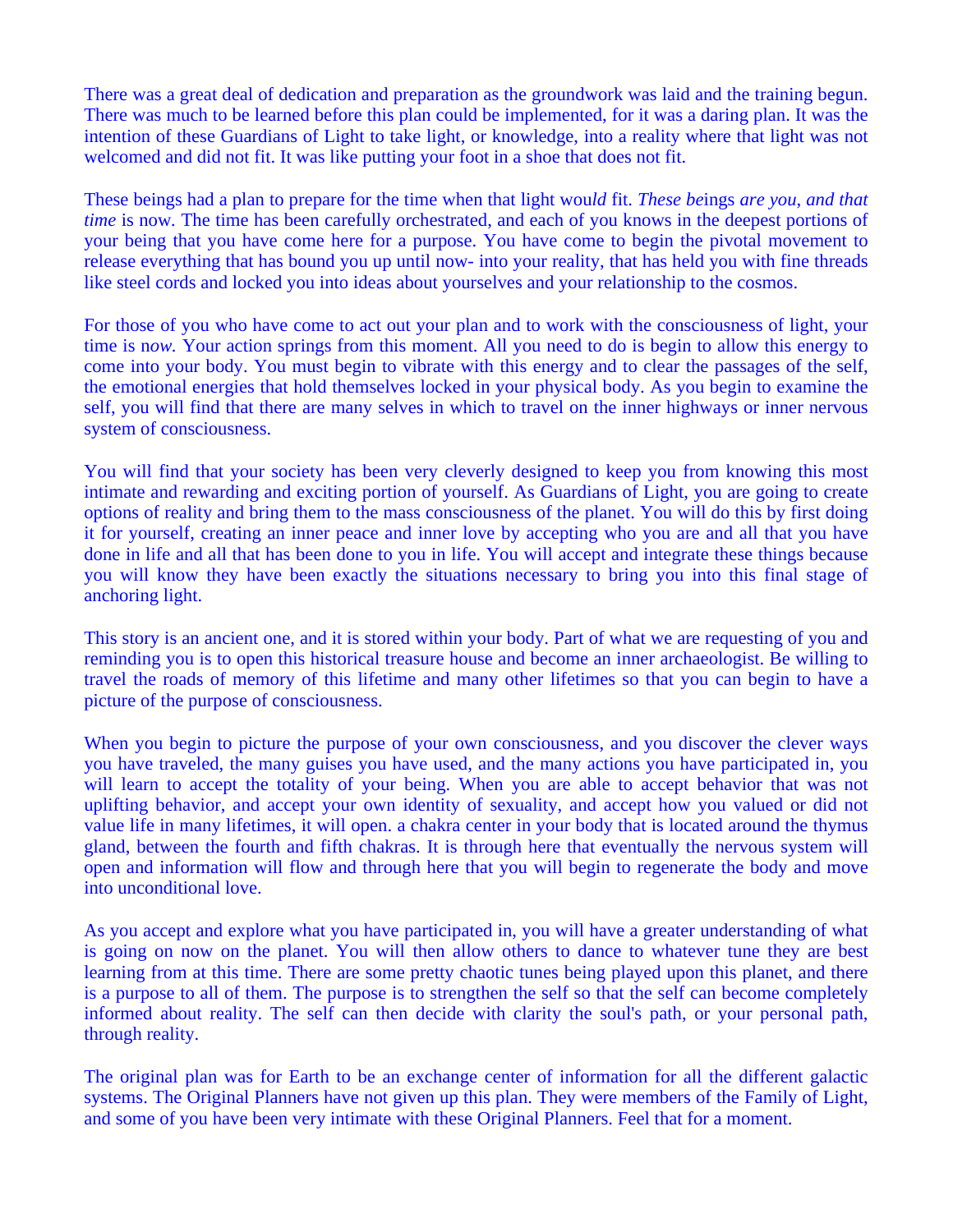We want to awaken your memories. We want you to begin to understand the magnitude of what is occurring to your species on this planet so that you can operate with comfort, knowledge, and knowing. The Original Planners are quite capable of plotting different courses and different realities.

As we have mentioned, in a free-will universe, all is allowed by Prime Creator. Therefore, since time does not exist as you know it outside of your local sector, things are left to work themselves out. So, to you humans, it seems as if it has been a long time since any kind of cosmic planetary excitement has taken place on Earth. In the larger scheme of evolution, it has not been so long, but because you are locked in the time frame of Earth, it *feels* as if it has been a long time.

Light gives information, and darkness withholds information. So, in the times that are coining, it will be easy for you to discern who's who and what's what as you travel outside the third-dimensional realm. All you need to do is discern whether something is light and you are being given information or whether it is darkness and you are being disinformed, misinformed, or information is being completely withheld from you.

Darkness and light have come from the same creator, Prime Creator, who has created a host of creator gods to go out and do its bidding. It has given all these creator gods freedom to form worlds: to discover how to create life, how to become responsible stewards of life, and how to become parents for the planets in the galactic systems that they have created. Learning to become a good parent has been a constant ongoing process.

The creator gods have taken themselves and made themselves and fed their worlds from themselves. In Egypt, there is a story about a creator god who masturbated and created the world. The god took himself and made small identities out of himself so that he could be in what he made and not outside of it.

You are all needed to access the portion of memory that is part of the creator gods. Who are these gods? Who are the gods that fought with these gods? Who are some of the gods who came here and controlled you? Part of your task is to access your memory.

When these beings return to Earth, there will be many of you who will turn to them and say, "Yes, these are wonderful gods. I feel wonderful about them. They are so magnificent. Look what they can do." Some of these gods will seem to fix and save your world. This is where it will be easy to miss the bigger picture. It will *look* as if they are coming to fix and save your world when, in actuality, what they are doing is simply creating another form of authority and control. What we are saying is that people will put a belief system and a paradigm on these entities. There will be a large marketing program to sell the presence of these entities to you. This program is already going on.

You are not like the masses on Earth, for you are members of the Family of Light, and you *know* things that others do not. You may know that these beings are not of light, and you may know it to the core of your being. You may become sickened in a society that does not know this. Many people will turn to worshiping these beings because it will seem as if miracles are occurring and the grandest event in the history of the world is taking place. It may seem that humanity is being given a whole new opportunity, a whole new golden era. Then there will be a very big surprise, and people will find that the tyrannies are larger than ever before.

The purpose, of course, is for each individual to become sovereign *and* for the planet to unite. Not everyone is going to make the shift. Everyone is not in the vibration that wants to work in harmony at this time. There are those on Earth who will feel as if they are in states of ecstasy when they find what they think is a new authority, a higher authority, a new paradigm, animal gods, or whatever. So the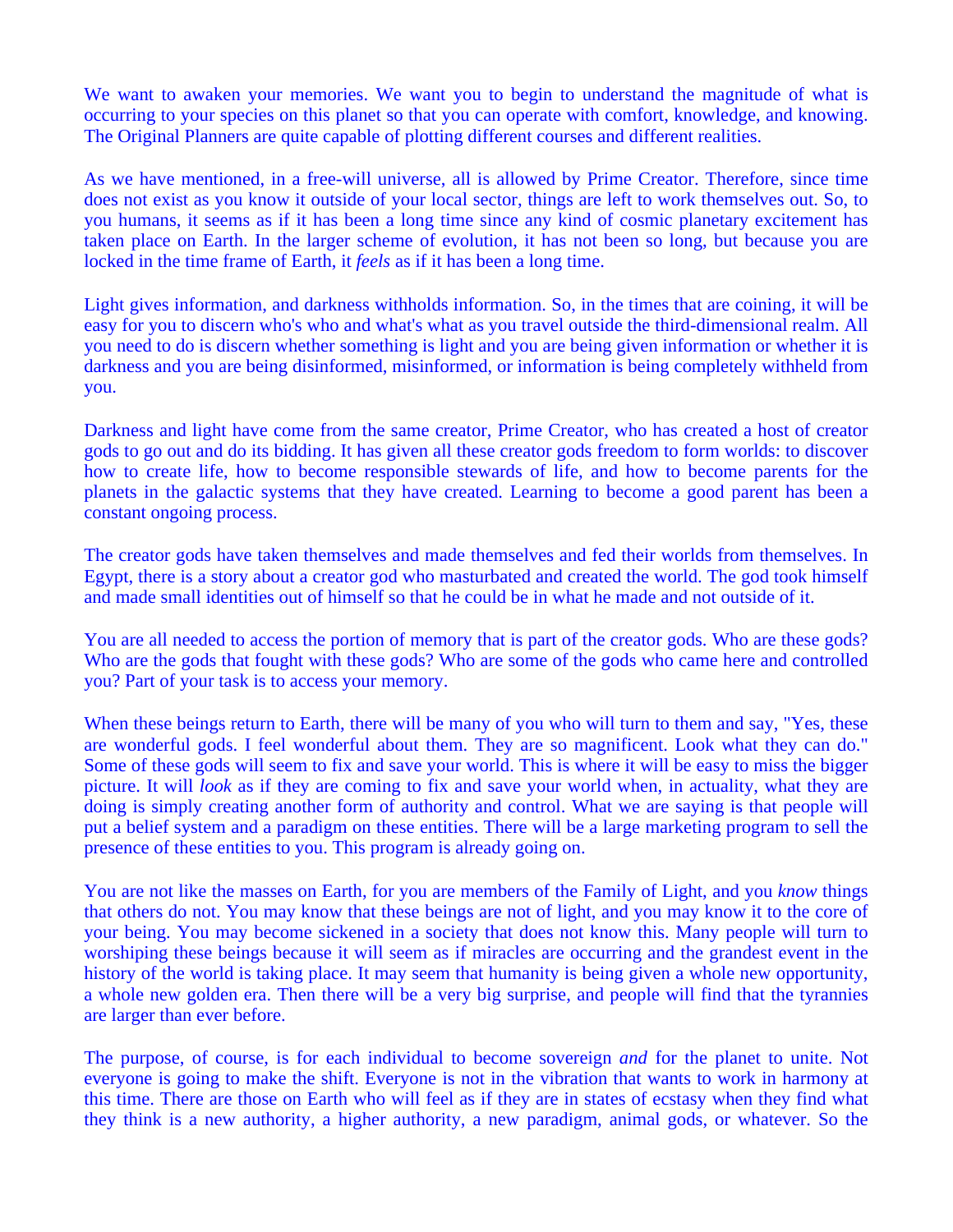Family of Light, as it has infiltrated and penetrated this planet, is going to create its own planetary sphere, its own Earth.

You are all learning about authority. Who is the boss for the beings who are here now? Who is *their* God? Who is their authority? That authority is coming back to Earth. There is a lesson in this for Earth. These beings, who are neither spiritually informed nor lean in spiritual ways, deny the existence of a spiritual force. They have developed scientific principles and technologies that scatter the laws of spirituality.

You may think that because you understand or believe in the spiritual realms that every person, as they evolve, will naturally embrace that information. It is not so. It is possible to become a brilliant master of manipulating matter and reality without understanding spiritual connections. It is very important that you learn this.

There will be those who will come from the stars to this planet who will have abilities that will be incredible to the mass consciousness of the people upon Earth. But these beings will not feel, for they will not be connected to any spiritual seeking. The choice to seek, to awaken the spiritual self, is, of course, free to each person upon this planet and to each person in this whole universe. Not everyone is going to realize it.

Just as you have cultivated very powerful individuals upon this planet who are not in touch with their feeling centers-who have no connection to emotional and spiritual consciousnessthere are those who exist in space who are extremely powerful space kings or space entities who have nothing to do with spirituality. They are powerful forces. If you met these forces, you would feel like David meeting Goliath. That is why it is important for all of you to learn how to alter your reality so that you can dance between the vibrations of frequency, or flip into the station of the world that you want to experience.

Wanting to have something to worship is the frequency control on Earth. What the planet is headed for is someone or something new to worship. That is the potential holographic insert-a*new god to worship.*  The creator gods, the reptiles, know that their plan has run short, so to speak, and there is an intention of creating a new plan, a new diversion, a new disempowerment. Therefore, beyond anything else, *listen to yourselves.* Listen to the internal message that comes through to you and begin to dance with it and make friends with it. You, yourselves, are meant to discover reality from *inside* and to direct your life in this way. This is really the gift that is given in the free-will zone.

Part of the dichotomy or balancing in a free-will zone is the allowance of *all things,* even tyrannies. In this free-will zone, everyone is endowed with the potential to create their own reality. It is a free-will choice to create having someone else create reality for you. Most people on Earth allow others to create and dictate their reality to them. Through frequency control, you have been steered to look *outside of yourself* for answers. When new gods appear, you are ready to worship them. It goes

on and on. Those who control frequency in this way are lost in the same thing, and you are their mirror.

As you begin to live according to your own guidance and your own daring, everything changes completely. This is occurring in many places. Just as thought travels on Earth, there are highways on which thought can be directed throughout the cosmos. The gridworks and creative cosmic rays are part of an intergalactic system that directs what you believe into other places of existence. So even today you are a living inspiration to others as a frequency that is fed into other systems.

In the same way that we pull energy from other systems into your system, you send energy to other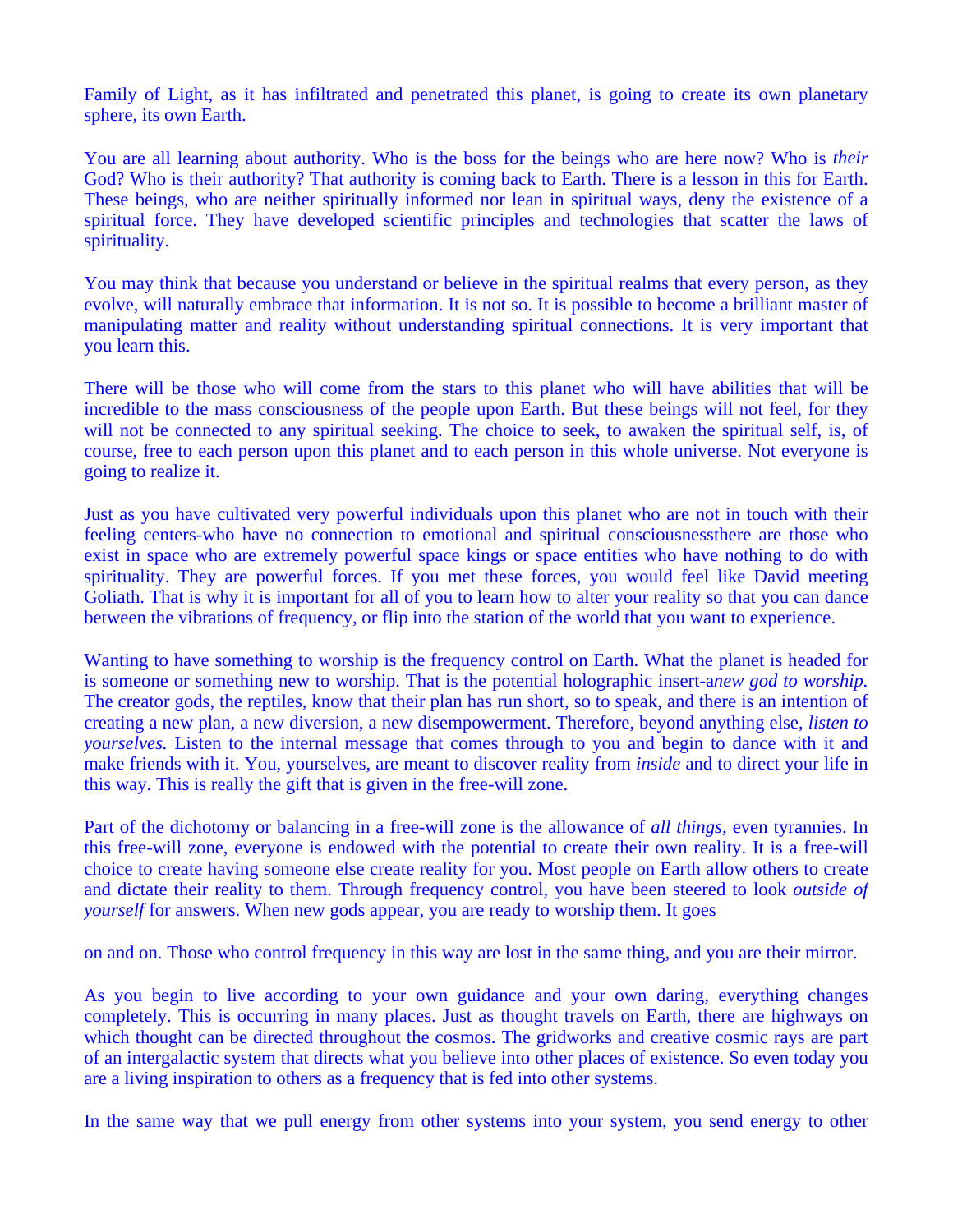systems and affect them-and you don't know it. We want you to realize your impact and the power you have to affect systems. You don't even know how powerful you are, and that is why you could be dangerous. You have taken on an incredible amount of this mutating energy. What are you going to do with it? How are you going to direct it? Do you love yourself?

The Original Planners are after much more than this particular zone here: they are after a shift in the universal DNA. They want the entire universe to orchestrate a new symphony in consciousness. They are not only after the reestablishment of frequency availability on Earth. Their game is much bigger: they are after a restructuring of the vibratory rate of this entire universe. They are creating this by going into key zones to infiltrate and bring about a simultaneous implosion. There will be a universal awakening within these various centers so that the entire universe will change its frequency in its own time.

The Original Planners have solicited the interest of Prime Creator. Prime Creator learns from all things that exist because it is all things. Just as you are learning to honor your lessons, the things that you manifest for yourself, Prime Creator honors all creations. Prime Creator lets its creations be and learns about its own potential by watching what it has birthed, just as a wise parent learns from its children. Prime Creator needs you to go out and bring the newest inventions unto it so that it can experience and evolve.

Prime Creator has turned its energy toward this free-will zone because, from a vast point in your future, it has been shown where this experiment will go if left unchecked and unattended. Energy could simply run rampant and own other energy. There is a vast probability that reaches out for hundreds and thousands of years of a dictatorship in this universal system. From a place far into the future, this experiment is being reworked: its essential energy is being transmuted and transformed. You are a part of that transformation by going into the bowels of the system in various disguises and becoming awakened.

The human portion of you has delineated who is a good guy and who is a bad guy and who is who in the space hierarchy. There have been tremendous amounts of literature on this subject, and you have bought it all. Smash all of those ideas. Smash every one of them, *including* who you think we are.

Over the next number of years, those who come from the skies may not be members of the Family of Light. They will be the mirror of those upon the planet. We have said to you that your lesson is authority-to become your own authority and to stop giving over your decision-making process to governmental people or parents or teachers or gods. *It is time for the people of Earth to become sovereign.*

Humans are going to need to be tricked before they can become aware. Many of you may find that you will be very frustrated. You will see things that others will not see; you will see a mass mania occurring upon this planet, and you will not be able to live with it. You will see masses of people walk toward a false god that is foolishness.

You are beginning to feel what may be coming. It is an awesome task to carry light: once you put it in your body, there is no stopping it. There is no saying, "I quit the light team. I won't be recognized as a member of the Family of Light." Some of you may want to do this sometimes, but once light is there, that is it.

We want you to realize that those space beings on and round this planet who you feel are "bad guys"and with whom your government forces have made deals-are dealing with the same issues that you are.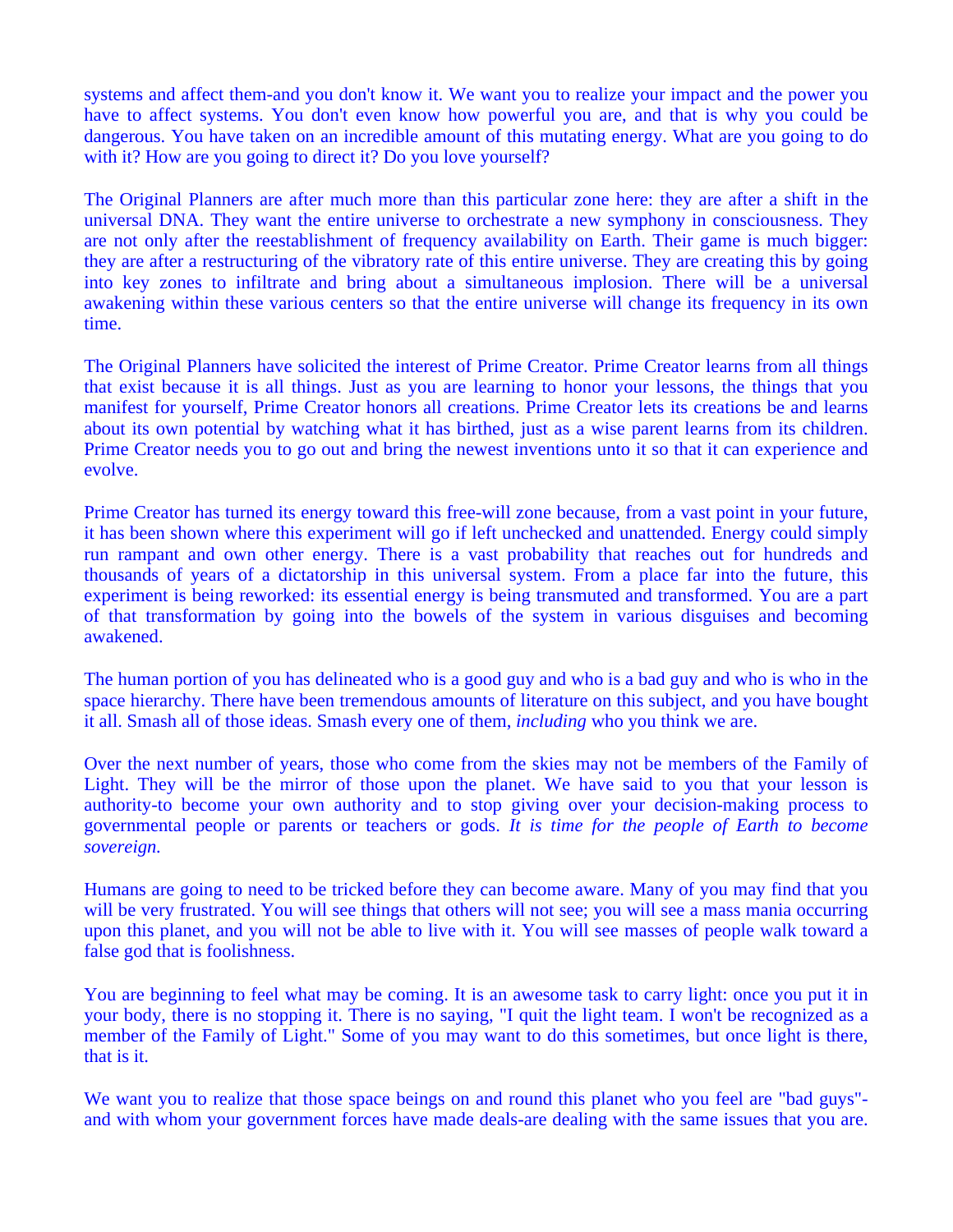They are beings who are reflecting your beliefs and drama back at you. They have been accused of heinous behavior, of performing mutations and abductions upon the human species, which has sent out a cry among many of the organizational members of UFO study.

Yet, these beings act as a mirror to show you your own world: what you acquiesce to and what you acquiesce to let your leaders do all over the world. How is your acquiescence to the government and media, and the way you are used, different from a cow who is mutilated by an extraterrestrial? These extraterrestrials who come here do nothing different than your own species does. The masses allow the leaders to do as they wish in their name because the masses do not rise up and say, "Hey, I do not approve of this!" There is a complacency upon Earth. The consciousness on this planet is, "You do it for me. I don't want to be responsible. You become my government official. You become my teacher. You become my boss. *Someone tell me what to do."*

These extraterrestrials mirror this to you. Remember the movie V that was shown on television a few years ago? That movie gives you some idea of the cunning and conniving of certain entities who will come from space; some people will indeed worship them and think they are absolutely powerful masters. We are saying that these scenarios are going to prove true. There is a pending merging of human consciousness and the extraterrestrial presence upon this planet. It is being marketed to you at a rapid rate.

Many of you who have studied and used your own discernment will be shocked and appalled at the foolishness and ideological worship that the rest of the human race will express toward certain beings from space who pass themselves off as your creators even though they do not have bodies that look like yours. They will be able to do many things and will share many technologies. They will perhaps cure certain diseases that they helped create in the first place by teaching germ warfare to your planetary scientists.

You will become disgusted with society because you will not fit with the new gods, and you will retreat. Do you understand that the new gods may be lizards? You think that's a little funny? Hold onto your seats, because you have no idea what is coming. If we told you everything that was coming, you would have scattered a long time ago.

There are some who play on both teams because they are double agents. This is very complicated, and it is time for you to understand it. We are pushing your paradigms and stretching your identity because we are preparing you for something. If you are prepared, you will be able to stand firmly in an identity and not be crushed by what you thought was out there.

Oh, dear humans, you are in for an adventure, and only *you* can carry this adventure out. The nonphysical realms continuously support you, and members of the Family of Light are around you and with you all the time. Yet, it is up to you to master the laws that we share with you and to anchor them upon this planet.

When you begin to live all that we teach you-to trust identity, to trust synchronicity, to trust being a part of a planthen you will find that even in the midst of great calamity and incredible odds you will be able to defy the laws of humanity.

The creator gods have their own creators toward whom they are evolving. The lapse in consciousness between the creator gods and their creators occurred within the context of the manipulation of worlds and universes, not necessarily the manipulation of species. You, as a species, are being manipulated within a multitude of realities. It is your task to figure out how many realities you exist within. For those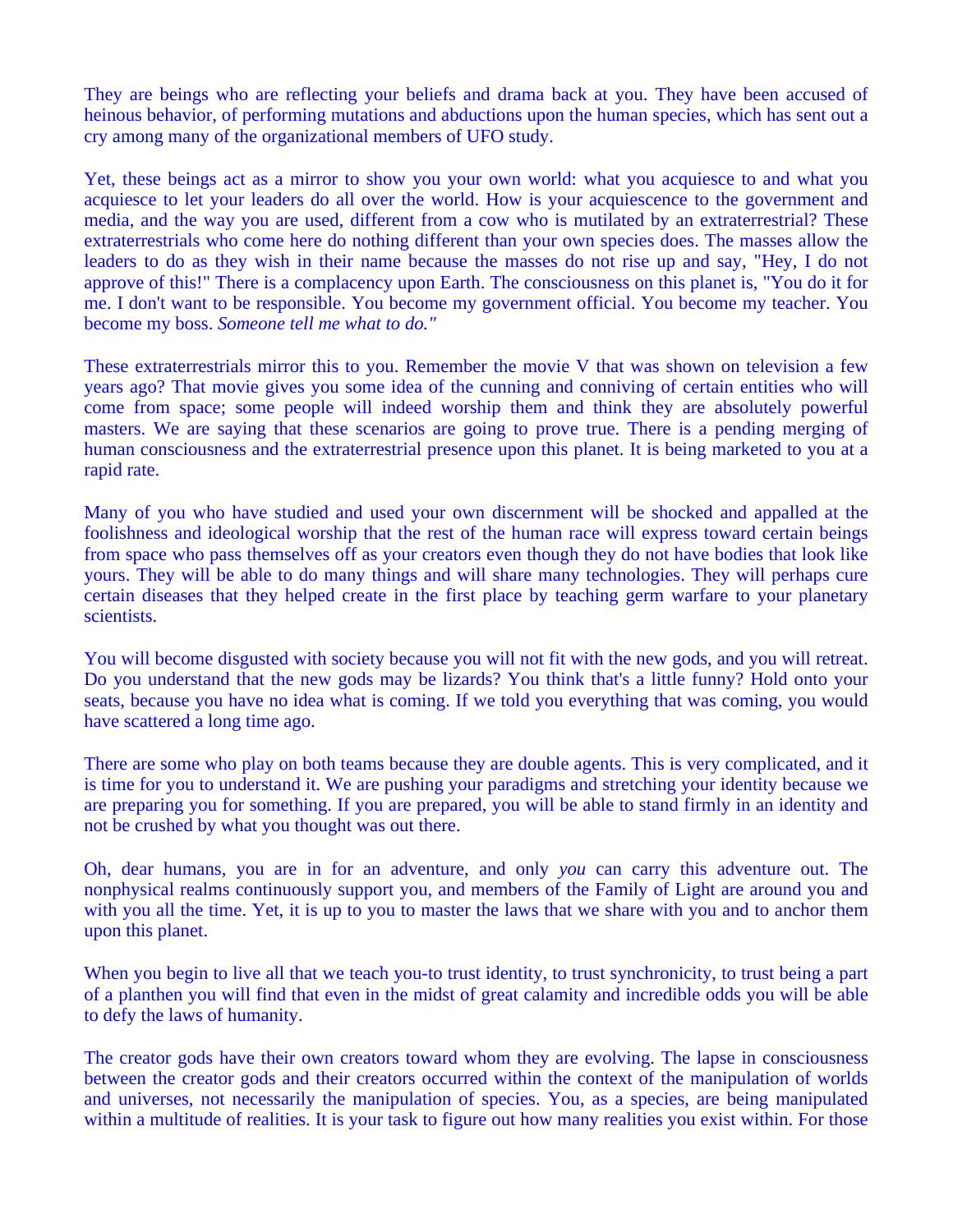beings who are manipulating you, their task is to realize how many worlds they are manipulating realities in. The creator gods are jugglers of realities, but who is juggling their realities and putting them through their creation in all of these worlds in the first place?

All of this is to be *felt.* Allow your brain cells to click into being without your rational, conscious mind wanting to define things down to the most minute detail. This experience involves raising a feeling inside yourself and then, one day, at one moment, in one afternoon, having an overwhelming sense of *knowing:* having a composition a thousand pages long come alive in five seconds of divine ecstasy.

#### (5)

#### **Chapter Five**

#### **Who Carries the Chord of Light ?**

*Content of "Bringers of the Dawn", pg. 51 - 60, Chapter Five.* 

You hold the history of the universe within your physical body. What is occurring upon the planet now is the literal mutation of your physical body, for you are allowing it to be evolved to a point where it will be a computer that can house this information.

This is going to occur due to biogenetic engineering that really has nothing to do with you. You can facilitate the process, of course, by intending cooperation with it. As a species, you are being biogenetically altered by the beings who created you and who redesign your DNA at periodic junctures in your history.

This time period was designed by the original creator gods or project designers for them to come back and take over this place and return it to its original plan. Millions have been called to participate in this project. Millions have said, "Yes, we are renegades. Let us go and take back this project and see if we can set it right. We will rebuild the ruins and put it together."

So the plans have been drawn and the designs made and the genetics studied to find who carries the recessive genes and the chord of light inside them. You have selected with great clarity the parentage that genealogically provides you with the fullest accessibility to combinations of light-encoded filaments that can potentially evolve.

Before you came into the body, all of you committed to designing events that would fire your codings, or blueprints that would activate your memories. Then you came into the body and you forgot. All of you have had your blueprints and codings fired to some extent because you understand that there is a divine purpose or Divine Plan that you are a part of. The firing of the codings and the realization of your identity are going to become phenomenally intense. The reason for this is the evolving DNA. When you have twelve helixes of DNA in place, those helixes will begin to plug into the twelve-chakra system.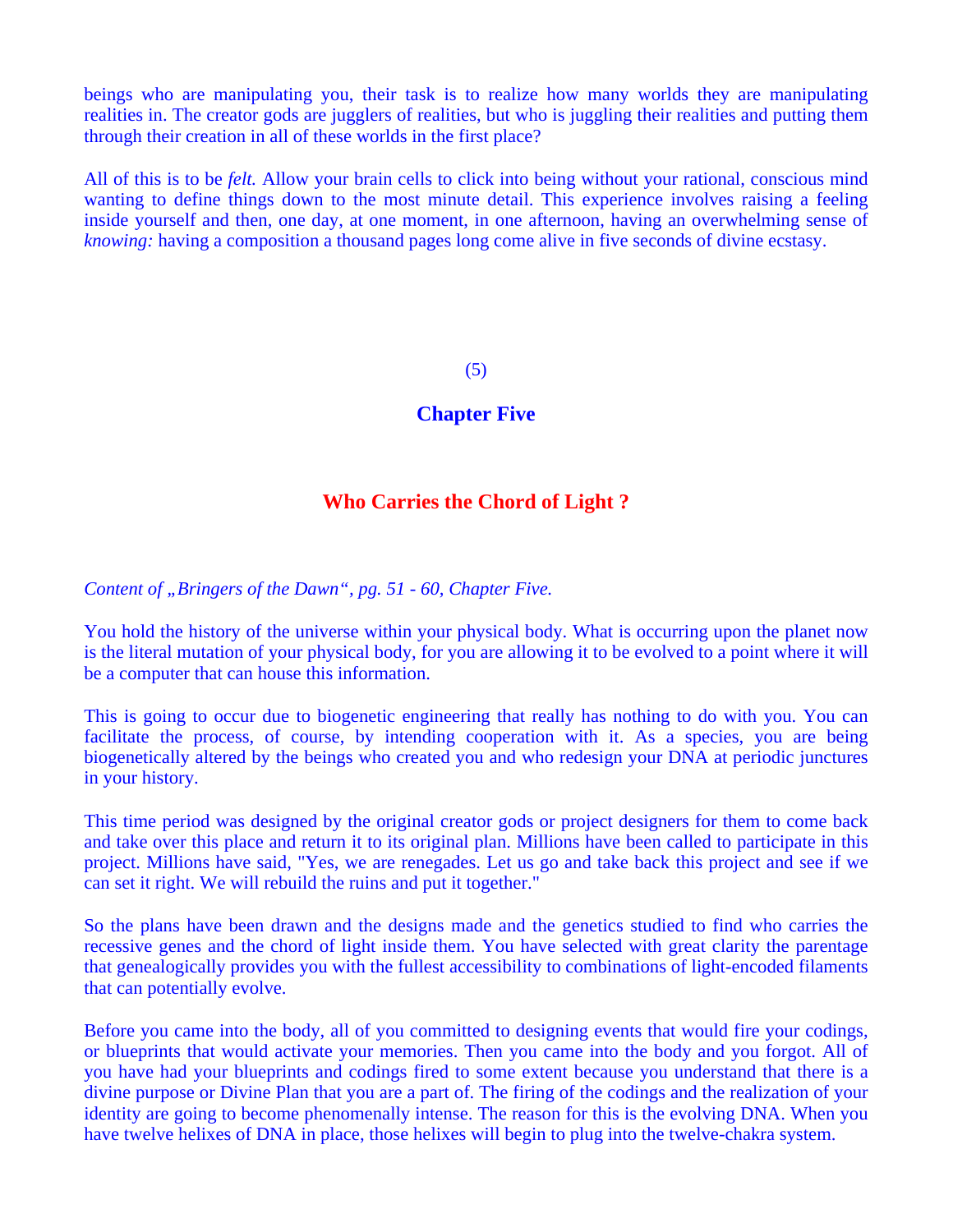The twelve chakras are vortex centers loaded with information that you must be able to translate. You are evolving yourself even when you are not on the planet and you are perhaps more involved with other identities of yourself. Therefore, to evolve, you pick particularly challenging situations in which you have to rise beyond what has been established as a ceiling or boundary of what is possible. You have to become super beings in whatever reality you enter because, as members of the Family of Light, the branch of renegades, this is your forte. You purposely came to this planet to give yourself such a challenge so that you could be defiant-not in a way that would give you problems or create disharmony, but in a way that would create *harmonic defiance.* Through your harmony, you are defiant toward the old vibrational frequency.

Part of the friction you feel with others is that you are on this path of evolution and bursting forth. Others don't like this because they are not coded at this time to respond the way you are. Some people are not coded at all for this. Some knew the plan of change and came here at this time to be observers. Some timid beings came here knowing that if they had the courage to step onto this planet-while realizing what the blueprint of the planet was-that somehow this would be an accreditation of their own conscious journey and would catapult them into higher consciousness even if their only participation in the transition was simply to be here.

just to be in the vicinity of this kind of activity is empowering. So give due credit to all who are on the planet at this time who have decided to be participants in this great frequency change. All of these participants are necessary, because the more frequencies that are on the planet, the more energy that can build to alter the old frequency. Those who have opened themselves to light are literally having their bodies rearranged. Sometimes you may wake up at night and literally feel the rearrangement. This rearrangement of the body is the restructuring of the DNA.

Your DNA is a filament; a scientist would describe it as a connective filament. Scientists, doing the best they can up to this point, have found certain codings within certain portions of the DNA. They have also found superfluous portions of the DNA. In other words, there are portions that they cannot translate or figure out, so they think these portions of the DNA are just there for the ride, and they call them "junk DNA." They are off track.

We have talked about how all of you were built by the creator gods. You were built like houses that were going to be expanded or added on to in the future. You are now at that juncture when those who designed you are adding on to who you are. What the scientists call "junk DNA" has been dormant in your body for a long time, and it is now becoming activated. In our teachings, we always emphasize the importance of oxygenation, because oxygen feeds the coding and awakens the junk DNA in your body (which certainly isn't junk at all).

What scientists are calling "junk" houses the perceptions deep inside of your body that will allow you to become an entire perceiver, a fourth-dimensional being. This awakening DNA will allow you to change your eyesight, change your hearing, increase your life span, and so on. This dormant part of the DNA that has baffled the scientists is now coming to life.

You are mutating so quickly now that certain scientists call the process a disease. Some are very concerned about it. They have persuaded the government to invest billions of dollars to research DNA. What is occurring in your body is certainly not a disease: you are being naturally mutated and rearranged. This mutation occurs most often while you are sleeping, so you may be waking up in the mornings noticing that something feels a little different in your body. You can expect that the changes will begin to show themselves and that you will develop new abilities. You will automatically *know*, many things.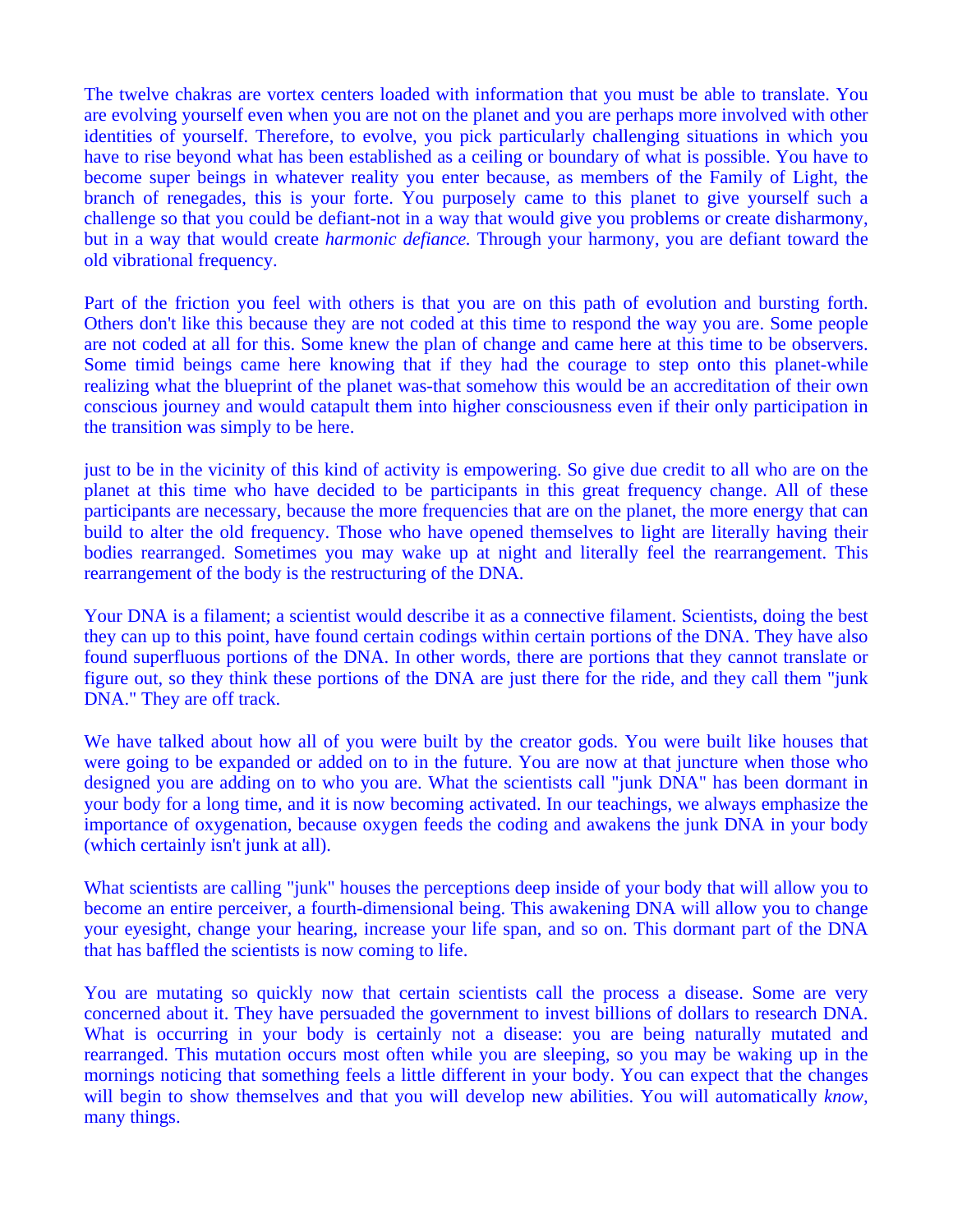The original designers of the human body were benevolent beings. These original creator gods were very generous in endowing you biogenetically with a tremendous vitality of spirit and a tremendous zest of capability. Much of this information is stored within your body in the light-encoded filaments that are scattered and are coming back into alignment. Your bones and skeletal form correspond with that information. When your skeletal form is in alignment, the energy from sacred power sites is released, the cosmic rays are pulled into your body, and the light-encoded filaments inside your cells begin to reorder themselves, you will find that you are in the change. The change will be mirrored to you everywhere you look.

The present evolutionary system designed by the creator gods to step you up a number of dimensions or frequencies is based upon the evolution of the twelve helixes that correspond to the twelve chakra centers-seven within your body and five outside your body. This is simply the way the system plugs in. With respect to the evolution of the helixes within the human body, a common denominator frequency must be attained that even those in the lowest possible stations can reach.

There are also those humans who could go beyond the twelve helixes. In general, however, the state of consciousness of humanity cannot achieve that kind of acceleration. It is enough of a leap for people to go from a double-helix system to a twelve-helix system.

Some people will be functioning with the twelve helixes within a short period of time, while others around the planet will not receive this shift until later in the decade. This is simply because each individual is coded to be given the frequency when they are capable of integrating it. Many are already having a difficult time integrating the changes at this early stage of the plan. A large majority of the humans on Earth have convinced themselves that there is only one reality and there can be no other. This could be the downfall of the human race.

As the helixes come into full force in a person, there is an awakening of the person's inner knowledge, knowledge that goes beyond what the person has been taught. This inner knowledge is knowledge of self, knowledge that says there is much more than this physical world. *Believe it. Know, it. Understand it.*

The physical world is a clue to the spiritual world. The world of spirit and self-evolution is on the verge of an information explosion: cheap energy, free energy-everything will be given to you. All of this is related to the evolving light-encoded filaments, which are millions and billions of tiny little fibers.

As we related the story to you, the raiding creator gods who came in and took over needed to have you operate in a certain way in order to control you. They needed to unplug your intelligence, and so they did, by scattering and disconnecting the light-encoded filaments that form the helixes in your DNA. These filaments are now beginning to reconnect into helixes. The helixes will evolve in sets of three until there are twelve strands, or helixes. When these twelve helixes or strands of many light-encoded filaments begin to vibrate within the body, each of the strands will correspond to a chakra center.

There are multitudes of chakra centers, and there are multitudes of potential helixes that can form. Right now, the common denominator with respect to the number of helixes and chakras that the consciousness of humanity can handle without destroying itself is twelve. So we are dealing right now with an evolvement of twelve helixes to plug into the twelve chakras as mentioned before, seven chakras in the body and five chakras outside the body. The seven chakras in the body are not too difficult to work with because, if you allow yourself to feel, you can physically touch and locate all of them. The first three are the chakras of survival, sexuality, and perceptual feeling. The fourth chakra is the heart-center of compassion and connectedness to all things. The fifth is the throat chakra, which relates to speaking.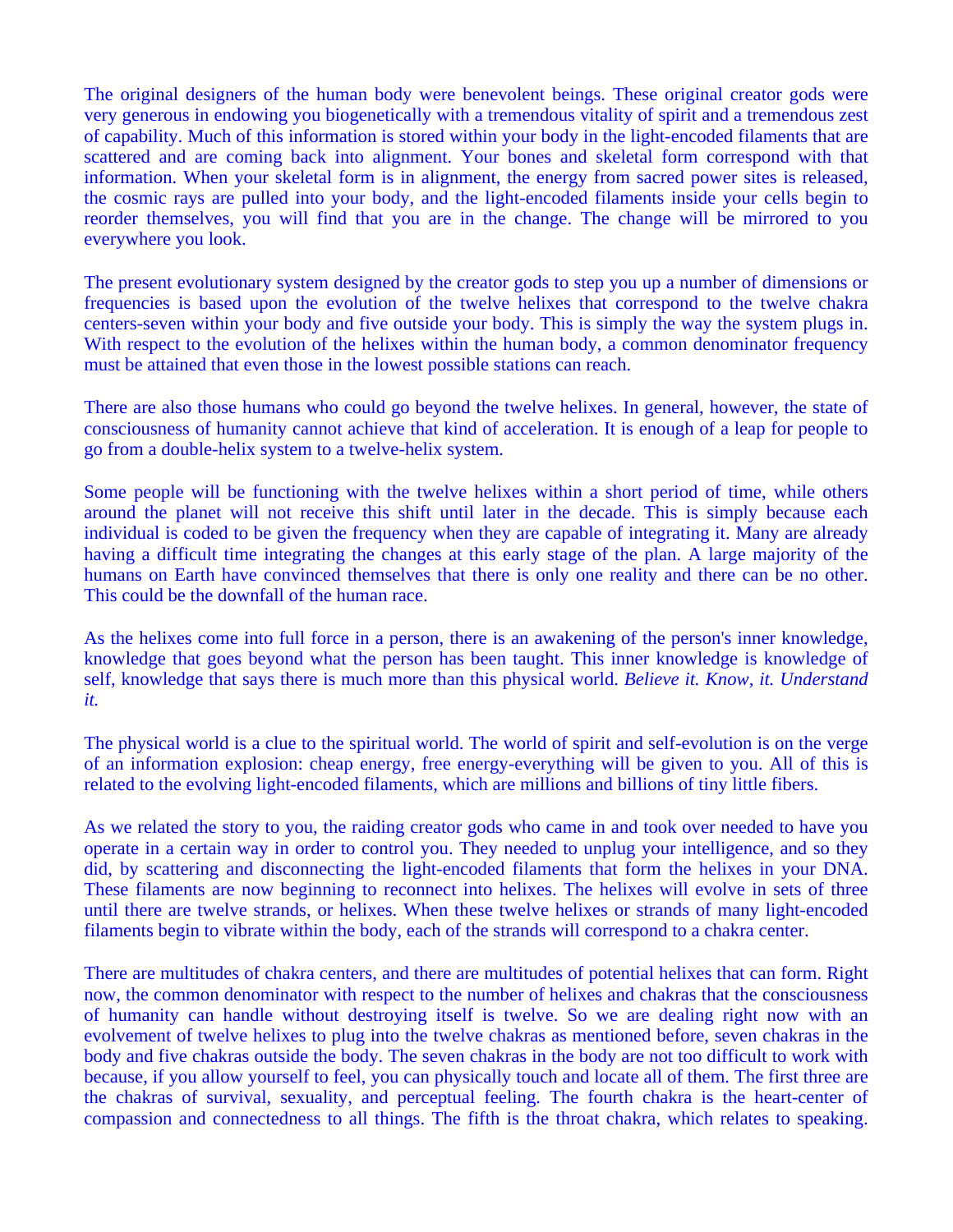The sixth is the third eye, the vision. The seventh is the crown chakra, which opens to the knowing that one's identity goes beyond the physical form. When you get to the five outside of the body, you must begin to find new ways to figure out what is going on with something that you don't even know for sure is real.

The eighth chakra is within your realm of activity. It hovers twelve inches or more above your head. Most people keep the eighth chakra center close to their physical body. The ninth chakra is close as well, within a few feet of the body. Once nine helixes are formed, this chakra will move out into the atmosphere of Earth to become more of an Earth chakra, connecting into the gridwork. It is a link.

The tenth, eleventh, and twelfth chakras are much further out. The tenth chakra, once it is in line and plugged in, will be in your solar system. The eleventh chakra will move out into your galactic system, and the twelfth will be located and anchored some place in this universe.

You will receive information from these personal centers, for they are collective centers as well, just as your other personal chakra centers are collective centers. As you learn to translate the chakra experiences, you will discover that life is not the same anymore.

Not all people on the planet are going through these changes right now, because you are not all coded to respond at this particular time. Each of you came in with a certain order-a map of when and where and how you best operate. Many of you are learning how to follow this plan of the self that will lead you to discover your exalted self. Once you learn how to do this, life will become quite effortless because you will become a vehicle for light and you will be moved just by your intention to commit.

Different humans will be exposed to these changes at different times because it would not do to have them occur all at once. This would create chaos, where a certain order is needed. As an individual goes through the changes and translates the experience, they can turn to someone to assist them who has already gone through the changes. For those of you who are the beginning people, the process can be very difficult. You are the way showers. Once you are able to go through the changes, you can make the path and show others. There are road maps that indicate certain events that can occur if you wish to plug into those gridworks of time. The greater commitment you have in every moment to your own evolution, the sooner the changes will occur for the last person.

There was a time when the human species occupied higher dimensional frequencies and you had the ability to move through realities and manipulate matter. Many of these abilities were purposely scattered by those beings who are in charge of your reality. You must understand that every reality has its guardians and that there are different stewardships and guardians at different times.

We are using the term *guardian* in a neutral fashion. You use the term *guardian* for someone who is protective. We will say that a guardian is in charge of reality and that perhaps they guard it from others; they don't let others come in and change their reality. Guardians, as we are referring to them, are not necessarily benevolent, uplifting entities. The entities who are guarding your reality could be keeping out those entities who would set you free.

You have forgotten so much because you were retooled, and many of your inherent abilities were scattered and unplugged so that they would not work. Control came down over minds in your society. There are veils of protection that were put around Earth, because if you were to attempt to plug into some of this information, you would not have the tools or the background or the ability to make sense of these realities.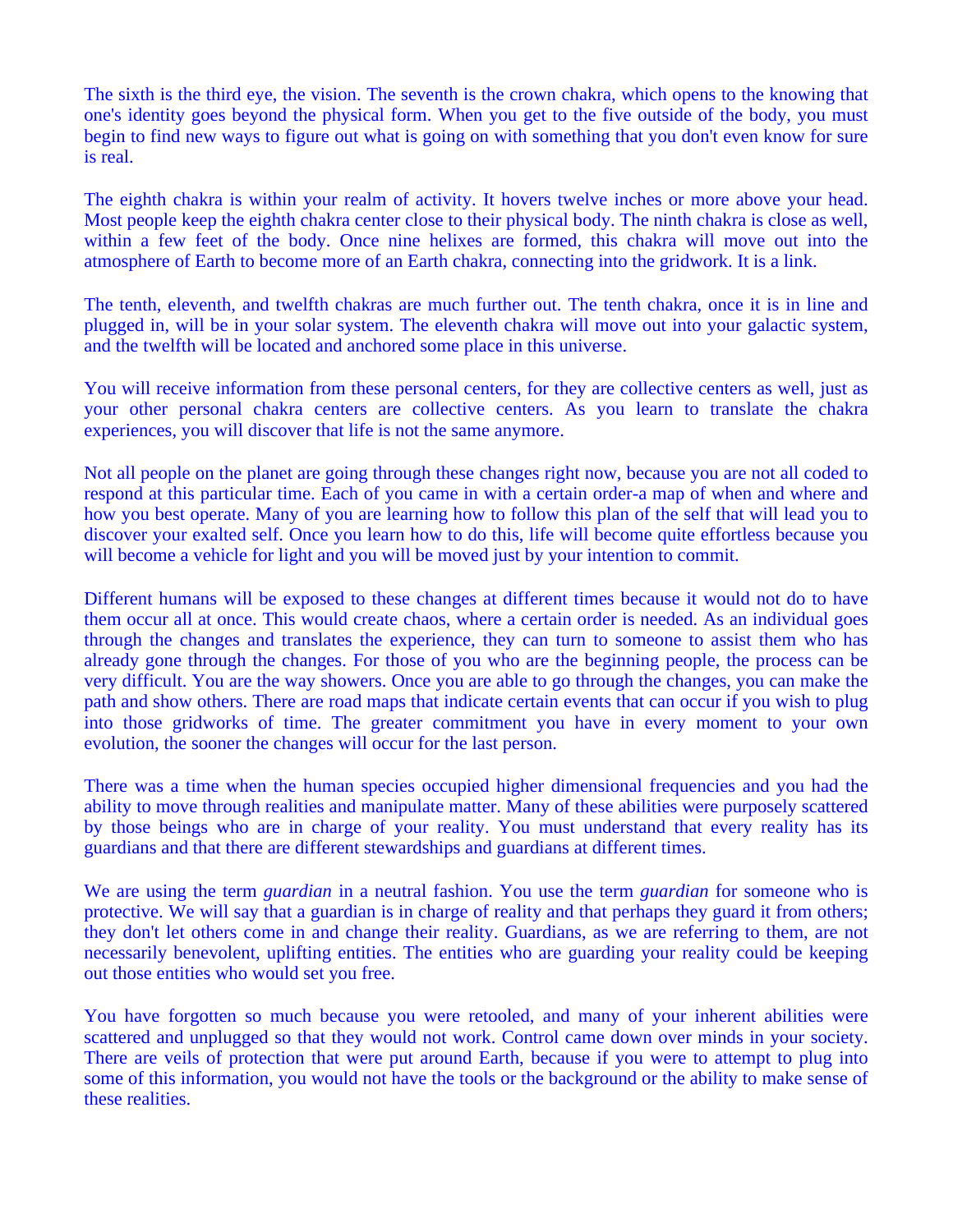Now the whole planet is immersed in expanding realities. In order to go into these other realities, you will first need to explore very deeply your own reality. There is no time to have twenty years of psychoanalysis. You have to develop skills and abilities within a few hours that will allow you to travel a few decades in your own emotional evolution. You are going to have to travel the emotional highway, because the human body expresses itself through the emotions. That is the uniqueness and gift of your species.

First you will need to open the emotional highways to areas that you have hidden from yourself in this particular lifetime. Memories may flood in as this data is lined up inside you memories about events that were difficult for you at the time or perhaps that you did not have a context for. Some of you may uncover the events of extraterrestrial contact that all of you had when you were children. Some of you may uncover expressions of sexuality that you did not understand at the time you were involved in them, whether you were a passive or an active participant. Such things have been buried by the human emotional body because it is very sensitive to judgment, and the mental body passes tremendous judgment. The emotional body, linked to the spiritual body, hides from this.

You all think you know who you are. You have stories of who you are based upon what you remember of growing up in this lifetime. What we want to communicate to you is that you have a number of parallel, legitimate existences that have different memories than you have. You stopped these memories or didn't focus on the related events because your emotional body could not compute them.

Much of what you will tap into is tied to your sexuality because it is a part of yourself that you have not understood and that you must go into in order to understand its purpose. What is sexuality all about? Who made these rules about the appropriate and inappropriate expression of it? Also coming up for you will be the realization of the contacts and energy that were continuously around many of you when you were younger to teach you; you blocked out these events because you were not given the support to believe they truly occurred.

As you begin this multidimensional exploration, the memories that you have hidden from yourself will come forward. You will be astounded that you could have completely forgotten whole events and large chunks of your life, especially events that occurred when you were under twelve years old. You will be amazed when you explore the ability of the nervous system to shut down the flow of data that the mind cannot compute. And yet, the records are there, so you will replay them. You now will have the ability to compute many of these things because you will learn to be neutral and not to judge what you have participated in.

As you explore your current body, identity, and lifetime, do it quickly. You do not have years to study them. As the information in your DNA is retooled and replugged in, you will be able to feel how the events from this life connect and blossom and have a thread of purpose with many different places that you have lived and many different identities that you have occupied.

Ideally, you will move out of judgment, and because of that you will be able to pick up the story of what really happened here, which you will experience firsthand through cellular memory. The only way you can step into this higher frequency and determine the future of your lives on this planet is to *not judge your participation within this process.* This is very complex and very important: *feel* what we just said. This process involves smashing the existing paradigm and becoming a heretic of reality. You will begin to understand that a legitimate, real existence has simply been hidden from you. *It is imperative that you begin to remember who you are.*

You are not alone. You could not do this alone. Even when we say to you that you are the standard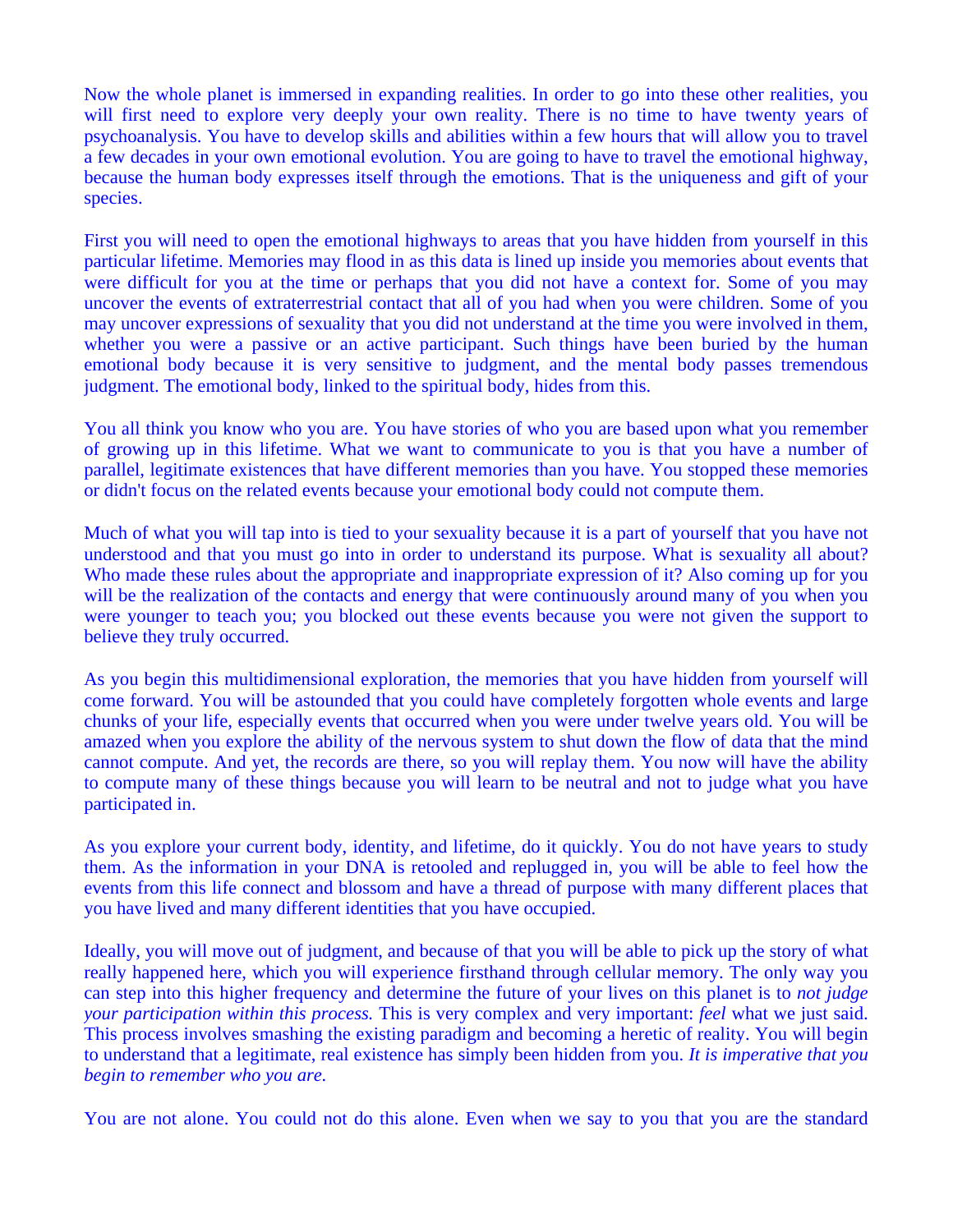bearer of your soul, there are other aspects of yourself that have figured the story out and are coming back into your time period to create this vortex of energy that is going to affect all realities. We cannot emphasize enough the importance of these times and the excitement and joy of what they hold-as *long as you are willing to change.*

If you are not willing to change and not willing to give things up, you will have to go through experiences that will be less than joyful. All of you will have certain things you may not want to give up. That may be the difficulty, for each of you has your area of clutching and clinging. And yet, each of you came to do something here so that you could get on with your travels and with what your soul is craving to experience. It is as if you have unfinished business here. The veil for many of you was pulled down very tightly so that you would not fly away and say, "What am I doing here again? I'm out of here!"

Those of you who understand the higher realms have many times felt very alone here upon the planet. There are millions like you here at this time, forming a tremendous support group. You are beginning to meet and find one another, and you are beginning to thread your consciousness-one fine silk strand with other strands of consciousness. You will see a most beautiful creation come together without great effort because it is part of a plan and you are moved to do certain things.

The whole planet has been controlled in such a way that you have been taught and trained from the time you first arrived here that you are not in control of your own reality. You have been taught that everything is circumstantial and that everything depends on something you have no say in. This is *wrong!* You are the one who controls your DNA.

You have complete control over everything. Until you discover that and believe it, you are subjected to whatever anyone else wishes to do to you in this free-will zone. And, in your innocence, you have been exposed to things that have allowed your DNA, your intelligence, and many other things to be controlled.

(6)

# **Chapter Six**

# **Unclocking the HIstory**

## *Content of "Bringers of the Dawn", pg. 61 - 71, Chapter Six.*

DNA carries the coding, for this genetic material and its helixes are made up of light-encoded filamentstiny gossamer threads that carry information the way fiber optics systems do. The pillar of light that you use to activate yourself and to bring information into your body is also composed of light-encoded filaments. These light-encoded filaments carry a vast amount of data and information, and your body is filled with them. When bundled together and placed in a certain alignment, the lightencoded filaments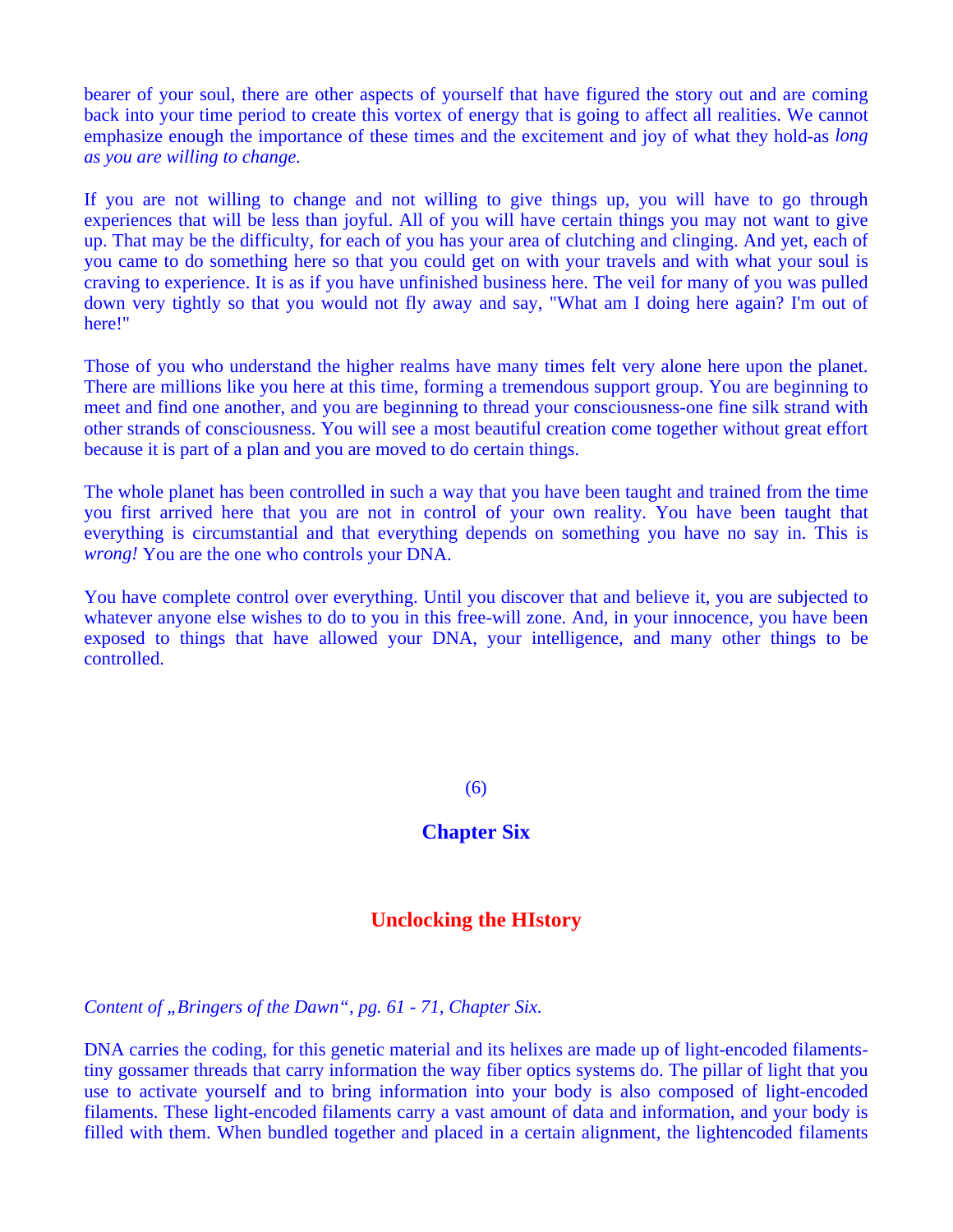work together and release information that makes sense of the history they carry.

The light-encoded filaments inside your body are similar to a grand library-a library that is so gigantic it carries the history of your universe. During the course of the Earth's history, there have been many different species who have lived here. You have convinced yourself that humanity is native to this planet. *Human beings were put here.* People are in for a shock because they are going to discover very shortly the skeletal forms of very different creatures. Some of these have already been discovered, particularly in South America, though they have been either written up in your tabloid newspapers and passed off as a hoax or fearfully kept in secret. When the consciousness of humanity is raised to the frequency of receptivity, and the nervous system of the mass psyche is balanced to the point that you can have a paradigm shift, Earth itself will reveal its secrets through a variety of means such as weather patterns, Earth changes, psychic discoveries, and so on. You will unearth a whole new history.

The task you have before you is to consciously command, intend, and will the evolvement of your DNA. Commanding and willing and asking for this is not easv, for you must move through many identities. From the historical perspective of your multidimensional existence or essence or soul, you have been all kinds of characters, and some of these experiences have been painful. They have been challenging and difficult.

It is time for you to move through the challenges and unlock the history that is inside of your body by allowing the lightencoded filaments to rebundle, forming new helixes, and by allowing yourself to be receptive to what this new information in the DNA is going to plug in to you. It will not always make sense to your logical mind. You will learn that your logical mind has a place, a function, and a purpose, but that it is not your identity. The logical mind is overused by many people. It is overtaxed and abused, and when you overuse and abuse the logical mind, you create stress upon your body. You do not always need to understand logically what you are experiencing. Watch yourself, maintain humor at all times, and maintain the idea that you are evolving.

You will be going through many things because you are climbing a ladder of identity made up of your chakra system. The chakras are energy information centers that are keyed into lifetimes in which you activated or expressed yourself in one area or another. It is imperative for you to discover your identity in these next few years.

The light-encoded filaments are a tool of light, a part of light, and an expression of light. These lightencoded filaments exist as millions of fine, threadlike fibers inside your cells, while counterpart lightencoded filaments exist outside of your body. The light-encoded filaments carry the Language of Light geometry, which carries the stories of who you are. These lightencoded filaments were not previously able to come onto the planet because there was a pollution created by the dark team that kept them out.

The light-encoded filaments are like rays of light that hold a geometric form of language. They come to you from a cosmic database and hold information. Many of you are at the point where you don't need to have a healing done on your body. You need to have a spontaneous education, or implant, put into your body to teach you. This is what will be coming during the next number of years.

Some of the people on this planet, particularly those working with crystals, will learn to fill and activate other bodies with these filaments. Individuals seeking this experience will have the filaments activated in their bodies to give them instant information and instant knowing. This is what education is evolving into. There will be beings who will assist you with all of this. You are going to have to be able to recognize these beings and to recognize other realities as they exist around you.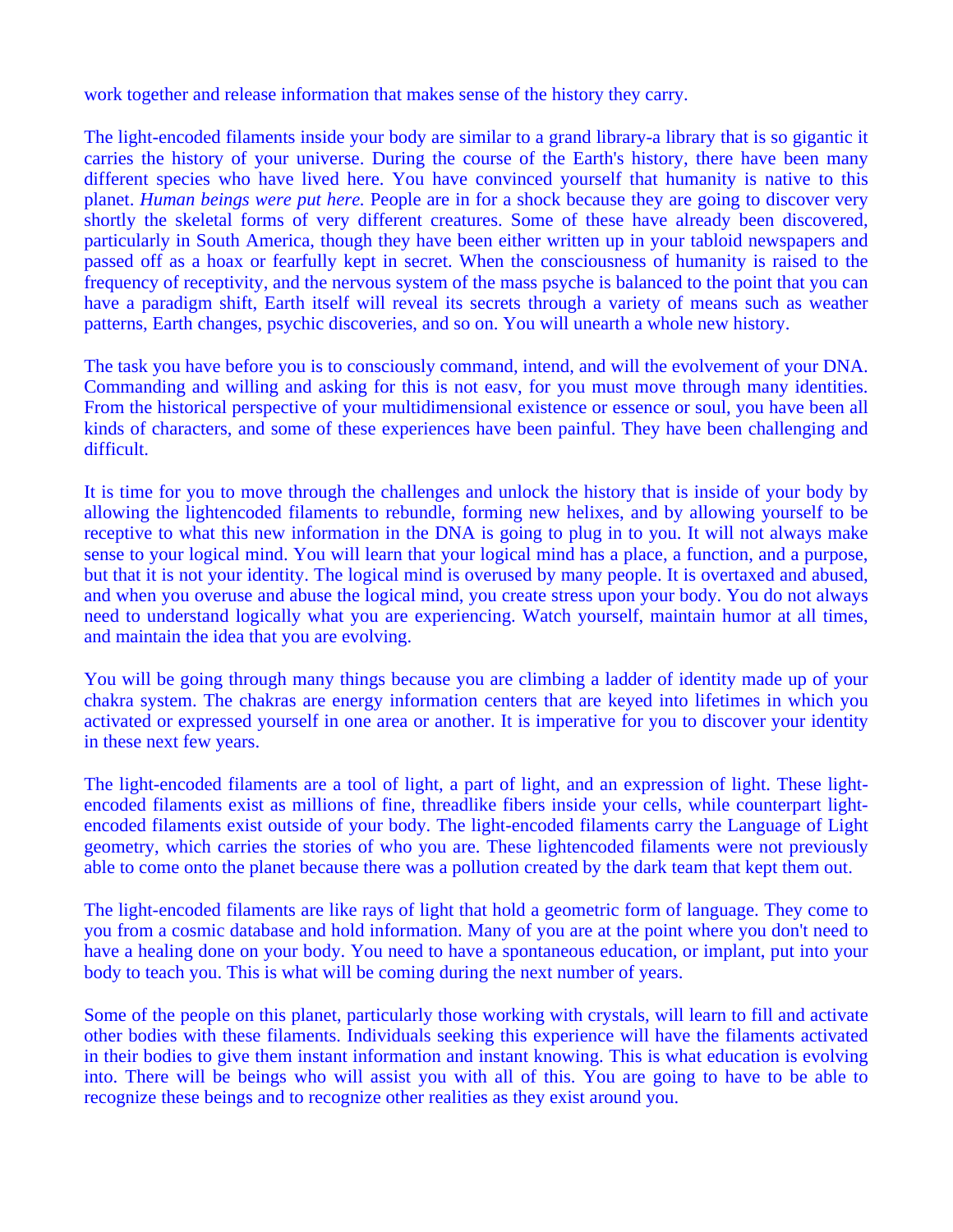When the information in the light-encoded filaments was scattered, there was no burning of the librariesit was simply that all of the books were torn off the shelves and left in the center of the room. Imagine if you walked into a room the size of a gigantic stadium and all of the books or information it had been filled with was pulled off the shelves and left in the middle of the floor. How could you find anything except by chance? Since humans don't believe in the order of chance, they have never followed the order that is within them.

The information in the filaments was left inside of you, yet there was no *logical* way to make sense of it. So, in the present time, how do you find the information? The information is going to reveal itself to you. That is the process. You don't have to go looking for it because this revelation is your heritage and who you are. As the DNA begins to form new strands, these new strands will travel along a nervous system in the body that is being developed at this time, and memories will come flooding into your consciousness. You must work to develop this nervous system, to pull light into your body, to oxygenate your system, to learn how to move through energy accelerations, and to call more ideas and experiences into your body. As this process begins to grow and nurture itself in your body, simply observe it, for you will want to know how to access it. Getting stuck in your dramas is like reading one of your books over and over again and not letting all of the information in other books come together. There is more: *there*  is n *whole story.*

This whole story has to do with your entire soul. As members of the Family of Light, you are agreeing to hold in your physical bodies a conscious awareness of all of your existences. You are agreeing to accept what you have done and the parts you have played in all these existences and then to raid different realities and change them according to the dictates of your agreement as a representative of the Family of Light. You have free will within this agreement, of course.

The triple helix brings you into the feeling center. The feeling center is emotion, and emotion is your road or bridge or *ticket to the spiritual self.* When people deny the emotional self, they can't get into the spiritual realms. The Christed one said, "Know thyself." *Know thyselves.* It's the same thing. That message was given on the planet a long time ago, but it was distorted so that people could not understand how grand indeed they were and that all they had to do was rearrange themselves.

The work is always internal. When you want to know how to go about bringing a change upon the planet, we always tell you to *work with yourself.* Develop yourself. Move beyond the boundaries of self. Learn to become multidimensional, to exist in the astral world, and to travel beyond the physical body. Stop defining the body as ending "here," which is what society encourages you to do so that you can be controlled. In a free-will zone, control is part of the game because someone wants to be in charge. You are members of the Family of Light. To what hierarchy and to what gods do you answer?

DNA is a living history of truth and life. When one is able to merge with this history, one is able to go into realities without videos, tapes, or books. One is able to *experience.* Many native cultures were trained to find the remnants of the Living Library left upon this planet. That explains their reverence for Earth and animals and their understanding of the cooperation that runs through everything. These native cultures were purposely put upon the planet so that there would be a training ground and a place of potential memory activation when the time was right.

DNA holds the code. It holds the blueprint of identity, the plan for existence, the history of the universe, and the history of life in this particular locale. And, it is stored within the cells of humans. The original DNA of the stewards of this planet, the human occupants, had a genetic blueprint system that was based on the number twelve. The twelve strands of genetic material are therefore connected to many other representatives or informational sources that also number twelve. Remember, reality mirrors reality. The twelve strands of information hooked the human occupant up with corresponding information centers in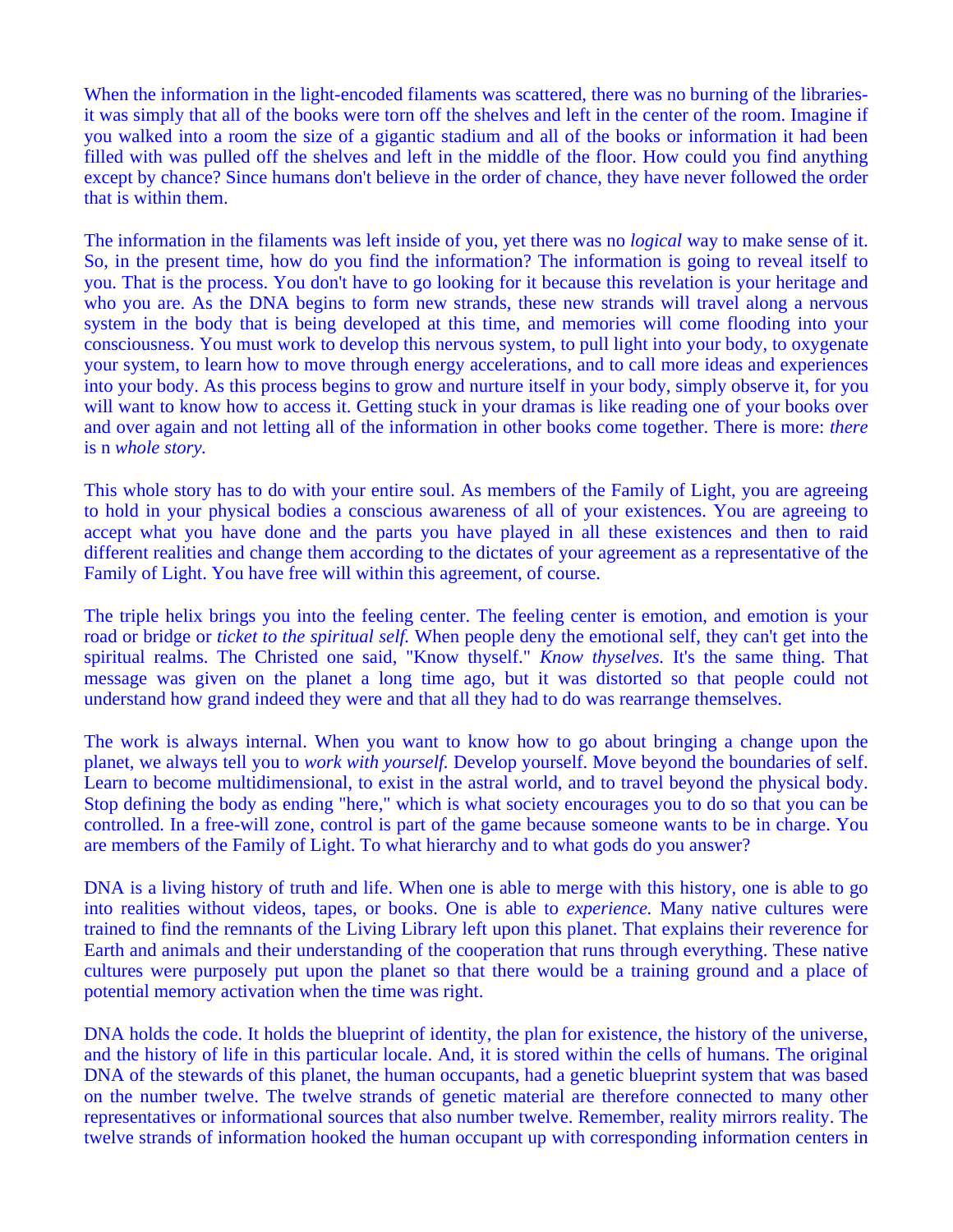and out of the body.

Earth is now entering a conjunction or lineup with purpose through which the Original Planners are returning to reactivate the twelve-helix system in the occupying species-the human to date-and put Earth back on its track. When the biological library was conceived of eons and eons ago, it was decided that the stewards of the planet would hold the key to unlocking the data that was stored in this Living Library.

How does this tie in with the twelve information centers? When human chakra systems are connected, open, and activated, information starts to seek its own expression and become available. There are certain things that will code or trigger this information, bringing it to the forefront of existence to get it to begin to express itself. When you are hooked into the information centers, seven in your body and five outside your body, you are ready to receive energy through another set of twelve information centers. When you activate your own twelve chakras, you hook into energy stored in parallel sets of twelve centers that will further activate your process. This will eventually bring the brain into its complete, full, computerlike function.

The twelve parallel realities hold ways to unlock information that has been secreted away. There are many steps to unlocking this information. You could compare this to governmental deep security, which uses different levels of fingerprints and imprints to access the final bit of information. There are many different ways things must be connected if something very secret is stored away.

The activation of the twelve strands of DNA coincides with the activation, spinning, movement, and opening of the twelve centers of information-the twelve chakras or etheric energy discs. This is the beginning of the connection of the spinning of the twelve. When this alignment of energy takes place, it brings and pulls energy into the twelve heavenly bodies in your solar system. These bodies then begin to feed energy back to Earth. They activate themselves by releasing what they hold so that Earth can biogenetically come alive. There are more and more of these groups of twelve-the twelve universes spinning, for example. Through the spinning of the twelve centers, there will be a chaos of new consciousness, because when these twelve energy centers-particularly the outer five-begin to hook themselves back up with the planet, there will be an incredible flood of new energy.

The formation of the twelve helixes will not mean that you will become completely informed as a species. It means that in order to catapult the species of humans forward into a higher consciousness, there is a maximum and minimum mutation that needs to take place to create a new standard of operation. This mutation will bring in a new frequency level that each person will become affected by in their own way. The process could be compared to a new sun being born in your atmosphere. These twelve helixes certainly do not comprise all of the information inside the light-encoded filaments. However, the forming of the twelve helixes will be plenty to give you, as a species, a much bigger picture of who you are.

As members of the Family of Light, *you know* who you are. It is the humans who don't know who they are. Since you are in

disguise as humans, however, sometimes you trick yourselves into thinking that you don't know who you are either. You know from the eternal portion of your being that you are a member of the Family of Light.

We call Earth the Living Library because you all have an image of what a library is: it is a place where information is stored and available. We use this analogy because we intend to evoke the image that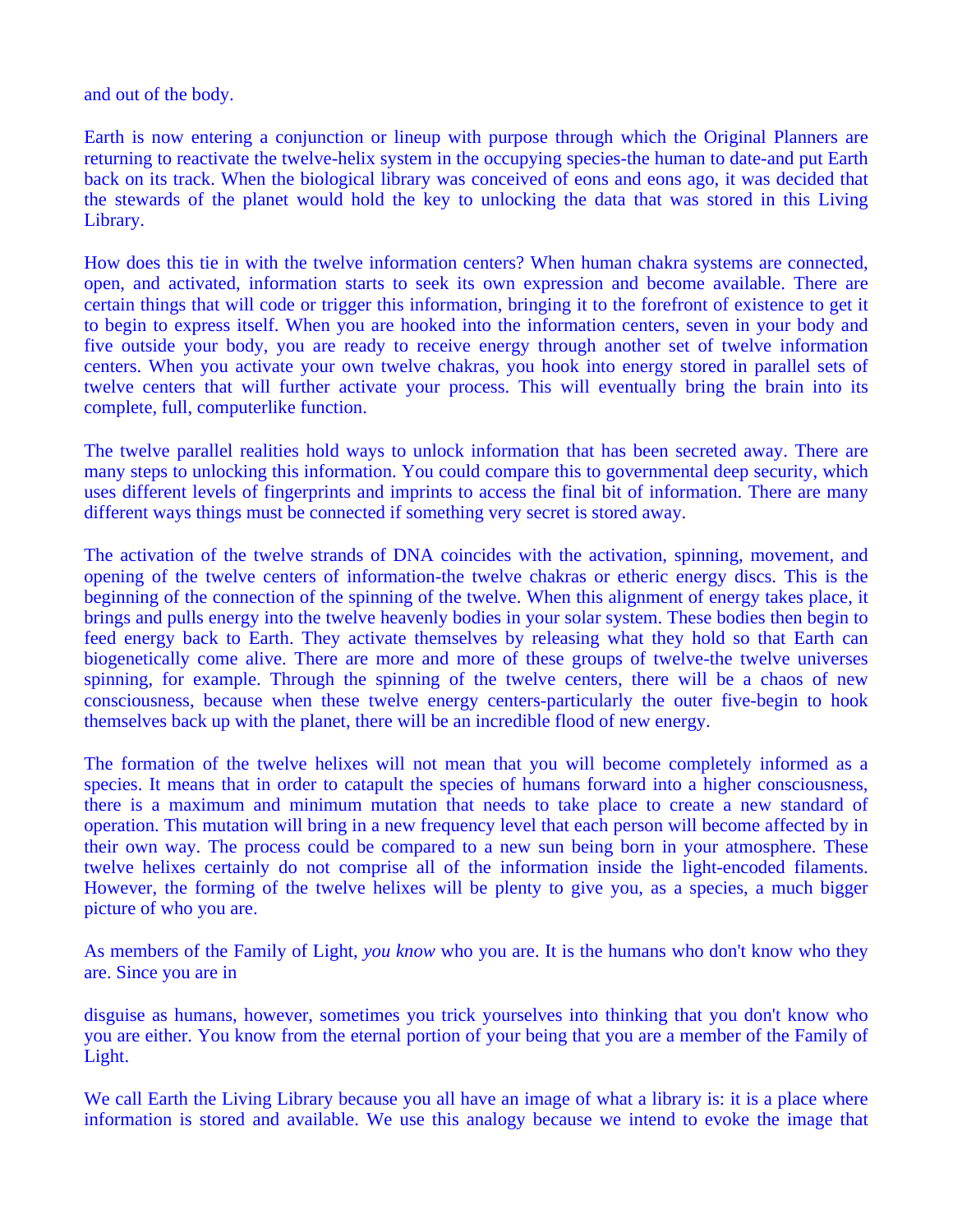everywhere you go you are in a library. You just haven't figured out yet how to translate the information or recognize where it is in the library.

This is the image that we would like everyone to begin to have. It will create a greater loving for Earth, and a greater realization that there is something for everyone to relate to in this place. No one need ever be alone when they find out that there is intelligent life willing to communicate with human beings. Once there is formulation of the twelve helixes, which hook one up to the twelve information centers, the library will be activated.

Humans were designed to be the key to access this information in the Living Library. There are many stories that we can go into about this. Millions of years ago, all life coexisted on this planet, particularly during the dinosaur period, when these large beasts operated as guardians of the planet and certain energies were building to store data here. For many millions of years this occurred.

Right now *twelve* is the system that connects, and if you look around, you will see it everywhere. It was a symbolic insertion for a reason: so that you would someday figure out that it connects you to something somewhere else. It is not your natural rhythm but is a group agreement to use the energy of twelve in many different systems of reality. It is a coded formula. Many things that make no sense to the logical mind make a tremendous amount of sense to the light-encoded filaments and to the body as it is becoming more sensitive.

There are those who would say that this is a very inefficient system and that it is not a natural flow. But this system of twelve is the flow that this planet was adjusted to. In actuality, if you, look, you are a system of thirteen. How many times a year does the moon come full? Thirteen. The system of thirteen will come. You will open to it soon because you will move past time. The energy of thirteen moves beyond logic and beyond the forced system.

Now, as we have indicated, the Family of Light has come onto the planet to receive energy from the Original Planners. This energy will create a genetic alteration and reactivate and rebundle the lightencoded filaments. The filaments will make up the twelve-helix system that can move the body into activation. This will make human beings very valuable because they will then be ready to be used to access the data that is stored in Earth.

What is this data that is so important? It is disguised in insects and flowers and pigs and donkey tails and rabbit ears and all kinds of things, and it is for you to discover. We want to emphasize that when the data was stored in the twelve libraries, it was stored in many different layers. When you came into the libraries, there were different codes of clearance. In other words, there were many different ways of entering the libraries. You could not just walk in and say, "I have free clearance to receive all of this information." Just as there is now security clearance within your government, so the libraries holding this information had security systems.

There was reason to build the libraries in the first place, for the pulsation of tyranny was beating at the time. There was concern on the part of certain energies, the Keepers of Time, that information might get into the wrong hands. So, very playfully, libraries were designed in many different modes. The other libraries, or worlds, are not at all like your world. The task for the Keepers of Time was to engineer a project through which consciousness could evolve, have information, and be utilized to access information.

Originally; the role of the human occupant as the way shower to the library was one of great honor. Without the human occupant, one could not access the library; and the more tuned in the human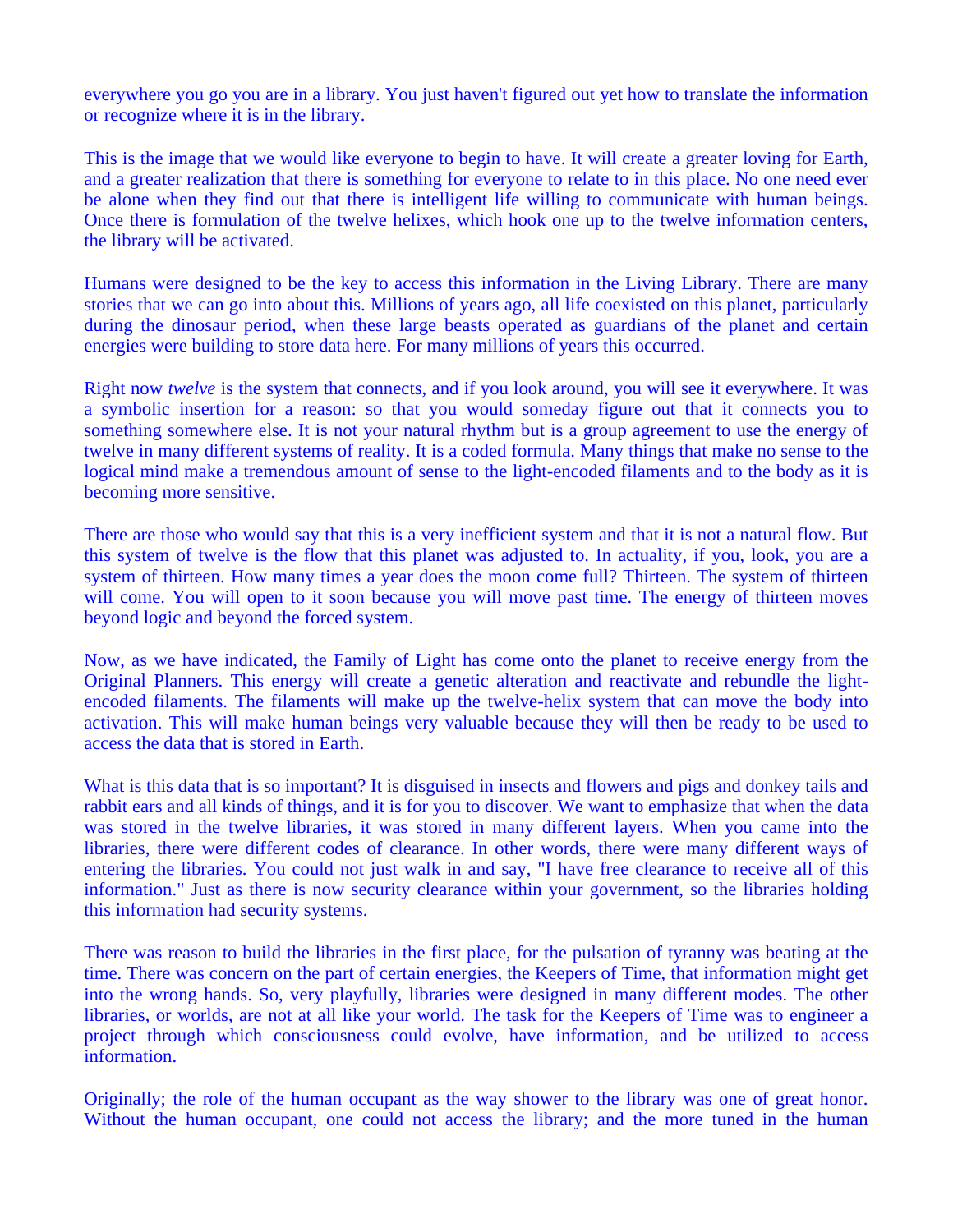occupant was, the more one could access the library. The human occupant had a certain pride in being loose enough and connected enough to find the data in all things.

If humans were the library cards, then some were better library cards than others. There was training that went into being the library card, and when beings came who wanted to find information on the planet, they would merge with the human occupant who was coded to respond to certain codes. If someone had a low code, they might only see a certain amount of something; each one came with the purpose of accessing specific information. Information was not withheld from someone because it was secretive, but because the information was not electromagnetically suited to their biological structure.

Data must be able to penetrate the belief system of an individual; otherwise, the individual could blow up if they are overwhelmed with energy that is not strongly tempered with love. When something is strongly tempered with love, it prevents the individual from blowing apart and keeps them focused on receiving a very enlarged concept. This is how large concepts are transduced onto this planet: they ride the love frequency.

Light frequency cannot carry large concepts because it is not connected with emotion. Love frequency is connected with emotion. When an individual is creating an expanded concept of themselves, there must be a love that gives the individual purpose. Without love, the individual does not feel there is purpose, and the individual must always feel connected with purpose to understand how vast things are.

You are going to discover someday that sex is part of the process. When you own your own sexuality, you will see the opportunities you have to express it, and you will decide whether you want to express it in those ways or not. As you become accessible, and as others utilize you to discover. the library, you may have very interesting encounters as the years evolve. If you go back and study the scriptures and ancient manuscripts, you will understand that the gods came down and intermingled with the daughters of human beings.

Sexuality has been used to spark the library card. There is something very dangerous in this, however, because it has been misused. That is why it is very important to *own* your sexuality and be very certain whom you share it with. We don't want any of you to be in a position to be bought or enticed. You are advised to look and see if you experience others as being honest and having integrity or whether they are flattering you. You are becoming stewards for power.

There are traditionalists who feel we are making entirely too much information available without supervision. We say that Earth is headed for a major collision, so no holds barred. We are flooding the planet, as are many others, with opportunities to remember. So, as you begin to amass this knowledge and these abilities, there will be others attracted to you for their own reasons because of what they can access through you.

When you are sexual with someone, it is like opening an avenue to the other libraries. It has to do with many, many things. Part of what we want all of you to do is love and honor your bodies, love yourself, and make certain that if you are going to be sexual with someone that the person *really love you.* It doesn't mean you are going to marry them. But there has to be love so that you know who you are bonding with; in this way, the discoveries that you make move between the two of you. We are not so much warning you as we are informing you, because you will see things happen to others who are not careful of their power.

In other words, sexuality is not something to fool around with. It is a way to open many avenues. If one does not approach it carefully, one can attract energies even without having a partner. If one is using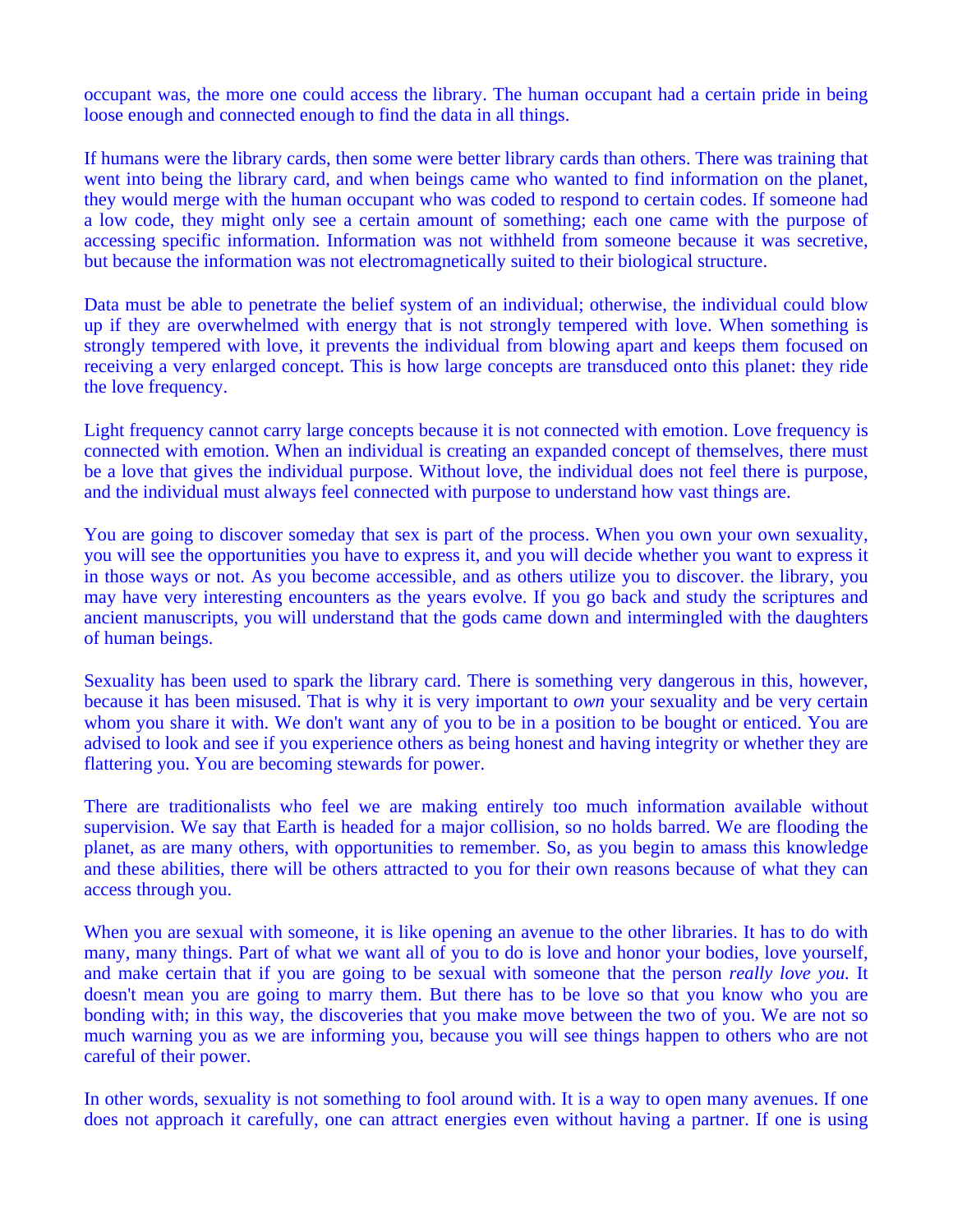sexuality to activate information, one could invite the wrong energies in. So be aware of the frequency of sexuality, because it brings up the emotions, and the emotions are the key to accessing the data that is stored in the Living Library.

## (7)

# **Chapter Seven**

## **The Multidimensional Merge**

*Content of "Bringers of the Dawn", pg. 73 - 86, Chapter Seven.* 

You benefit by participating in the event of life. By simply being *in* physicality, you are endowed with experiences and characteristics that you cannot gather anywhere else. To be part of physicality on Earth at this particular time and during the last 200,000 to 300,000 years is a very potent event indeed, because it means that you have come into a place where darkness has been reigning. You have had to struggle to open your eyes in any capacity and to recognize joy and upliftment. If you think back over modern history, you will find that it has been a rare event indeed for people to have had uplifting lives. Therefore, you must birth upliftment for yourself, and you must convince yourself that you can do it.

The nature of existence on Earth has been a struggle between light and darkness for many eons. Some would call it a struggle between good and bad, or upliftment and evil. We will simply say that it is an event and place where certain laws and rules exist and that Earth is certainly not the only place in existence that deals with these kinds of challenges.

You are unique in that the biogenetic structure you operate Within has much greater capability than you have ever dreamed of. It is so interesting to watch you perform within these struggles, because you have been convinced that you can utilize only a small percentage of your potential. In actuality, you are grand creatures designed in the image of gods. Even gifted with this incredible potential, you have been controlled to such an extent that that potential has been denied its own existence. Most people use only 3 or 4 percent of their capabilities. Those who are more advanced may use 12 to 15 percent of their capabilities. Where does that leave most people? Where is the other 80 or 90 percent? What can that 90 percent of capabilities do? That 9o percent is awakening now, and the ancient eves are going to begin to remember and see what the self is capable of being. When the ancient eyes are open, and you recognize your true potential, you will stop arguing with yourselves. You will stop arguing for limitation and will begin to move beyond the things that you insist on using to hold yourselves back.

In ancient Egypt, it took many lifetimes for the initiates trained in the priesthoods to completely open their eyes to other realities. They were trained to reincarnate into certain families and to remember who they were. Mothers and fathers understood who they would be birthing because they would dream of it. They would know who was coming into their bodies before they even moved into conception. The eyes were much more open then, and could see into many different realities. They were called the eyes of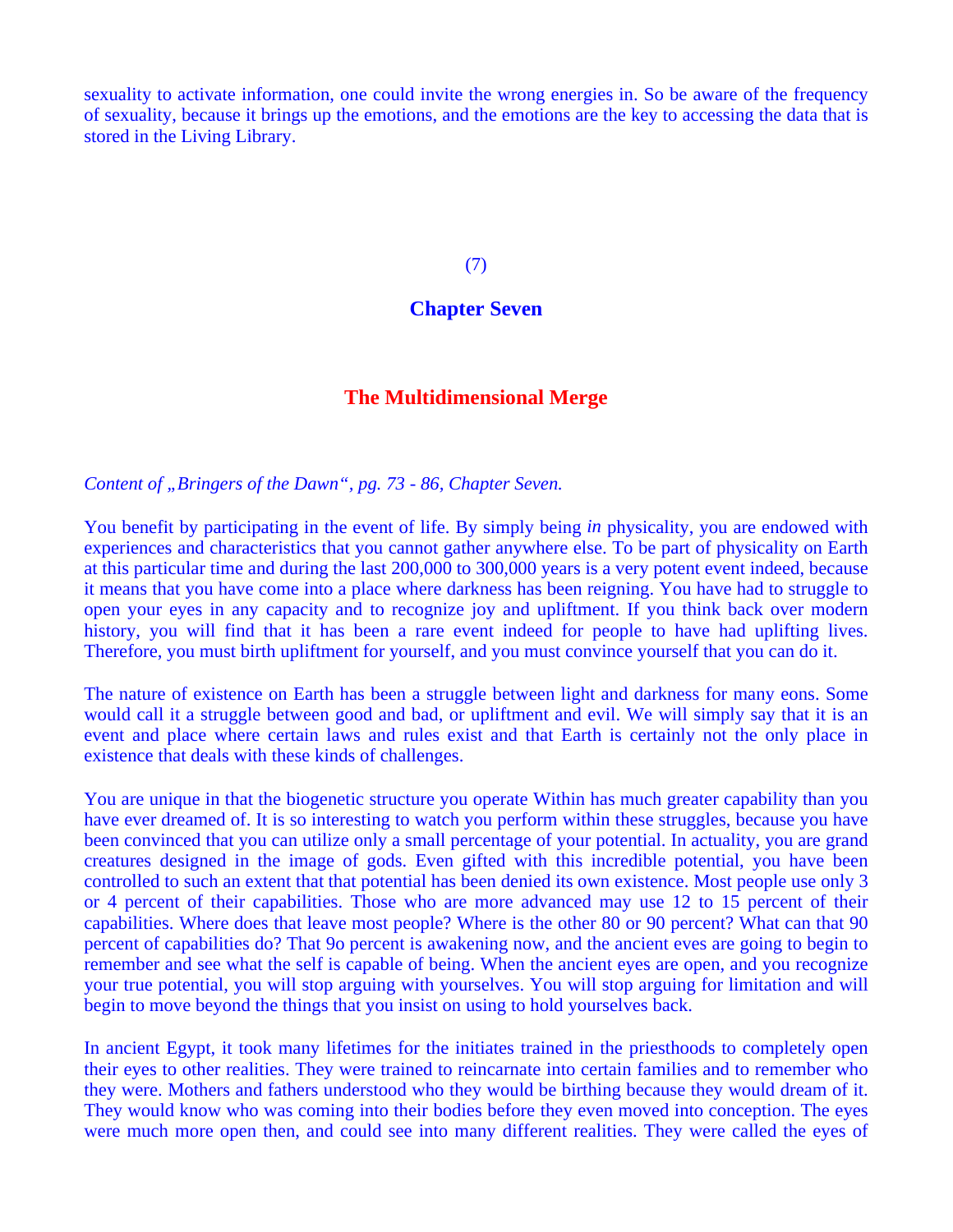Horus because they could look into many different worlds-the world of waking and the world of sleeping, the world of death and the world of dreaming.

You who are wanting to open your ancient eyes and who are the masters awakening have experienced training in many other lifetimes. It is now your time to integrate this training into a body and into a system that has nothing to do with temple life-into something that is not waiting to give you a place for your abilities. You are renegades, so your society is not waiting for you to bring your gifts forward as it was in ancient Egypt. There is no place to put these talents to work within officialdom, no sect within society. This is not how you are living yet. So you will go at the pace that the body and soul and mind deem appropriate for the use of your talents.

Do not chastise yourself for not accelerating at the rate that your ego deems appropriate. The ego has eyes that see one part of yourself. The soul, or the eyes of Horus that look through you, has a completely different vision of what is appropriate. Knowing your needs, your constitution, and your blueprint, you will operate at a pace that will keep you intact. Mental institutions are filled with people who opened the ancient eves and couldn't make sense of it or figure it out; they cannot find their home station. Without a place to plug into, the delicate balance of the nervous system is upset.

You are rapidly developing your nervous systems, and there are ways to recognize it. Every once in a while, you are able to catch the pulsation that takes you out of physical reality as you know it-out of the frequency that is third-dimensional identity. You are then able to move into another vibration and see, feel, and recognize that something out of the ordinary something extraordinary-is going on. It is usually then that denial comes in, because if the logical mind can't explain what is happening or get a grip on it, you deny the experience or block the memory of it.

It is best if you stay in your intuition-if you rely on what *you feel* and, even though it may not make logical sense, operate with trust. Impatience is a trap for many of you because you feel you need to move somewhere. Don't deny the virtues of the turtle who moves very slowly, stops to go inside and contemplate, is close to the ground, and sees very well.

When you desire an acceleration in this opening of the ancient eyes, state your commitment. *Thought is. Thought creates.* If your thought is that you wish to move into an acceleration with the greatest growth and ability, that is what you will do. *When you doubt,* that doubt is a thought, too, and it will also create itself. When doubt occurs, it stops the expansion process because you deny the subtlety of what is coming to you.

You are in the decade that we have labeled "the unnamed decade": the 1990s. It is during this time that all the great events are going to begin to occur upon Earth. Many events have already been occurring, but they have been sequestered away in little compartmentalizations of officialdom. Officialdom is now outgrowing its own outfit and can no longer fit within its boundaries because it does not hold reality as it truly is evolving,

Those of you who are ancients-who are the masters awakening as you awaken, we want you to be able to see out of the ancient eyes and to awaken something that you know, something that you *remember,*  something that is deep inside. You are going to need to trust yourself and rely upon yourself. You need to be able to see, to *understand What you are seeing,* and to translate the grander vision for others. You' will come to an understanding or a vast implosion of consciousness that will move you to know who you have always been.

It is up to you and only you to undo the locks and allow yourselves to go forward. We have spoken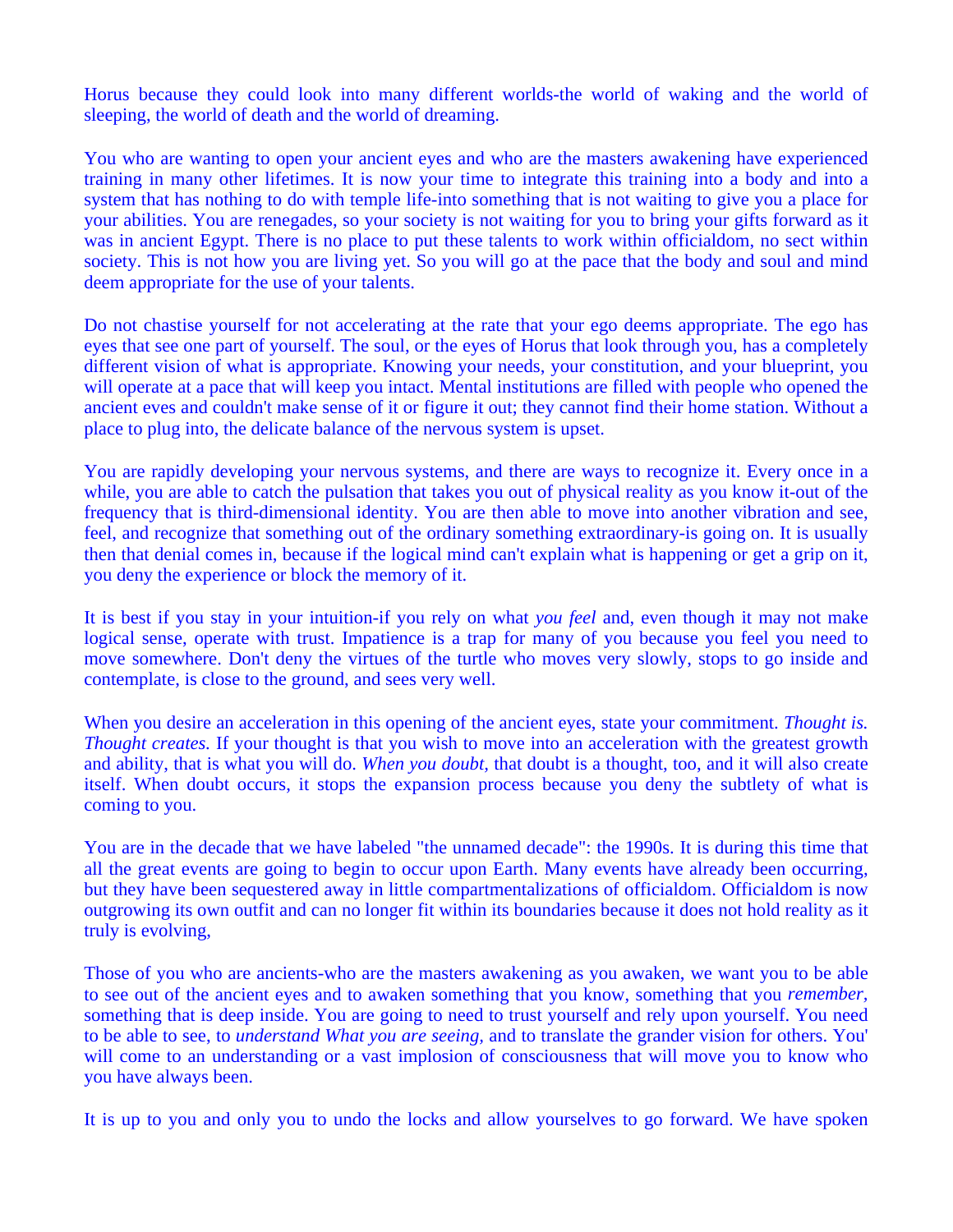about your beliefs and the importance of thought. We emphasize over and over again that *you are a result of thought,* that *thought* is, and that this is the essence of understanding, manipulating, and working within your world. When you begin to take this process from the intellect and put it inside the body, and when you begin to commit to live your life this way, then the ancient eyes will really begin to see.

As you begin to view your soul's history, your identity in this particular body-the "I"-may seem to be very insignificant. You had a magnificent essence expressed on this planet in very ancient times, and there is so much more going on than you can presently perceive. It is as if existence is a book three feet thick and you are on the first couple of pages on this planet with the awakening of the New Age. You are going to go through this whole book in your lifetimes.

As you compute all of this information, the story will flood your consciousness as you begin to drop the boundaries of where you think you and civilization existed and came from. As you begin to disassemble your identity, cherish, honor, and love the variety of identities that are you, and do not feel that any of them are insignificant. Honor each one, whether you are picking strawberries in the fields or looking for cigarette butts on the street corners. Allow the aspect of self that carries the primordial fire to express itself through you. You can still be the "I" when it is appropriate to be the "I." Then, when the vastness of *energy* wishes to utilize your physical vehicle as part of the plan to effect reality, the "I" is not annihilated. Instead, the "I" is incorporated: *this is becoming multidimensional. This* is being *able to move.*

You each know that you are here in a time sequence that is quite profound. The age that has been written about, whispered about, and spoken about is upon you. It is the age when humanity physically mutates before your eyes and literally turns into something that it was not a short time before. What do human beings turn into? It is quite simple: human beings turn into multidimensional beings.

This is a big word and a big concept. However, it is something that will be as familiar to you as tying your own shoes. Multidimensional humans are humans that consciously exist in many different places all at once. Humans are mutating or evolving into beings with the ability to flip from one station to another and to understand the grandness of who they are-that they do not end where their skin ends. Human beings do not end where the aura or etheric body ends; they exist in many different realities.

This is the age of the multidimensional self: the self who can move with awareness in many different realities; the self who can eventually bilocate and disappear; the self who can move into fourthdimensional consciousness-the *perceiver,* not the thinker. It is the age of the self who understands that the thinking portion of the self is very important but that it is not to be the CEO of the physical body; it is to be an advisor.

Intuition is the avenue that you are now being guided to cultivate to bring about a marriage of consciousness. It is the marriage of the male aspect, which is logical, with the female aspect, which is feeling. It involves bringing them together to become one.

It is time to get moving. You are at a very crucial point, and it is time for a huge change, a huge leap, a giving up, a releasing, and a letting go. It is time to completely allow light and spirit to move you throughout your existence, and time to let yourself become one with the multidimensional aspects of self and portions of self that you have no idea exist. These aspects of self really *do* exist. They are connected to you and are using you, the standard bearer of your soul, as the vehicle of movement for light in this universe at this time.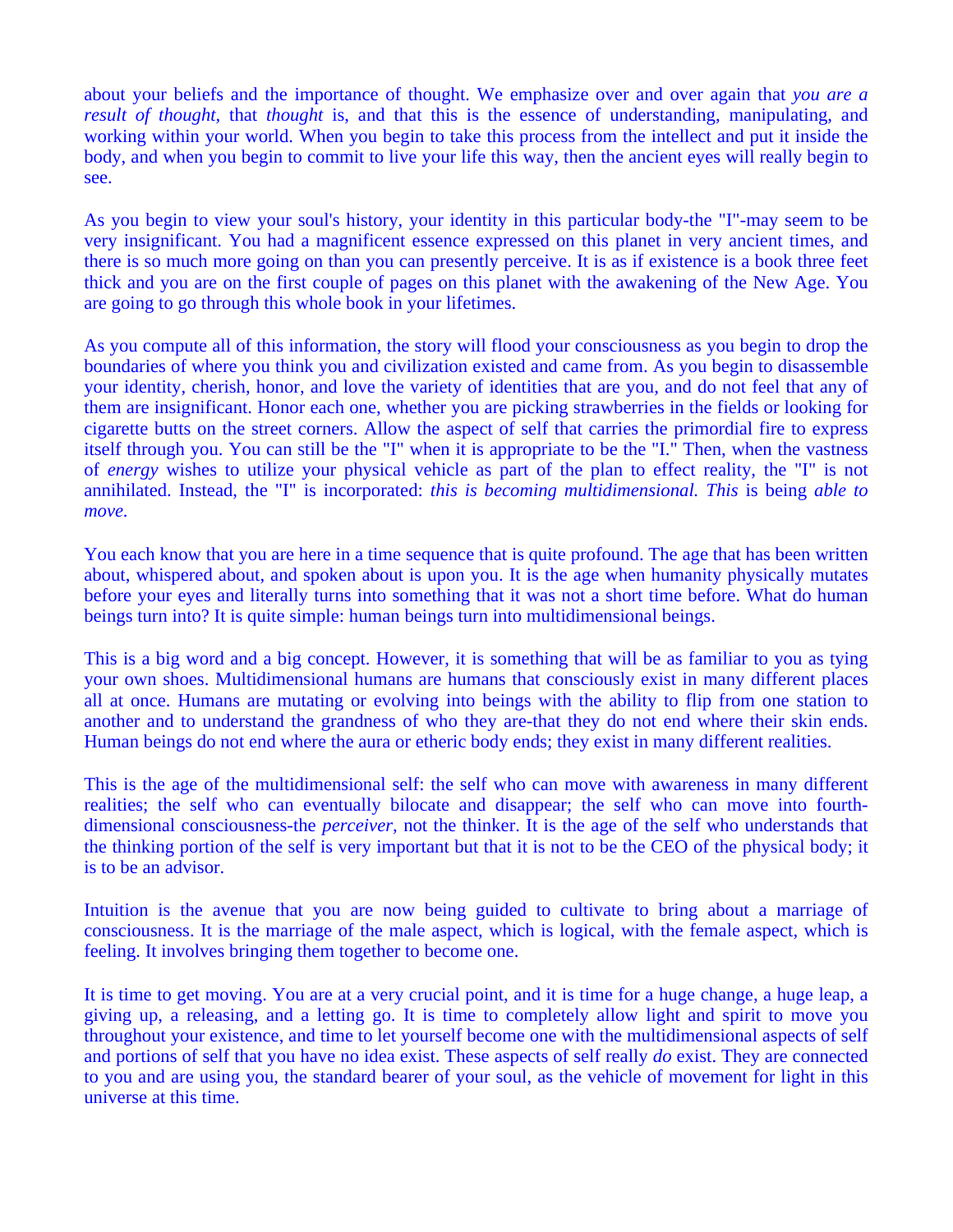Those within our group who plotted the probabilities of Prime Creator were correct in much of their time travel and anticipation. Indeed, Prime Creator is sending a change of vibration to this area of existence, this free-will zone of consciousness. The action is taking place here on Earth now. It is starting here, at this corner of your galaxy, on the fringes, at this end of the universe.

This is a vast experiment, and it is with great excitement and great longing that each of you came to participate in it. Have courage. We cannot emphasize that enough: *have courage.* Follow your inner guidance and trust yourselves. Call energy into your physical bodies and utilize it. Defy the laws of humanity, because that is what you came here to do. You are renegades, and we are renegades as well.

There are those who cannot travel this route of consciousness, and that is fine. It is not an easy route that we move your consciousness through. The route will give you rewards that your soul is after, even though the rewards may come through battles. You are bushwhacking through consciousness, and you will come to a place where the vistas are grand and you have completely new options about where to go both on and off this planet. Those who are involved with you will discover that *they* have new options as well. All of the consciousnesses drawn to this planet at this time will begin a spark of evolution that will change the universal structure. *Think big.* Think really big and go for it.

Who are these multidimensional selves? Many times you have been led to believe that there are other portions of yourself that are much more together than you are and that know much more than you do. To some extent that was true, and to some extent it is still true. However, you will find that in being the standard bearer of your soul, you will begin to activate data that is stored inside of your body that carries your whole history.

How will you know when these other aspects of self begin to show themselves? This can be very subtle, or it can be like being hit over the head with a two-by-four. It simply depends on the self. You may be sitting one day and find all of a sudden that upon blinking your eyes you are sitting in a different room. That is getting hit over the head with a two-by-four. More subtly, you may be walking down the street looking at a window display when suddenly a mannequin or picture or word triggers something inside of you; for a moment, you drift off and get a clear image of a simultaneous identity of yours-existing at the same time as you.

You will begin to discover aspects of yourself that exist nonphysically, or parts of self that exist as beings working in space who are truly space creatures. The soul is going to wake up. It will know every aspect of itself, and every aspect of the soul's self will know of all of itself at once.

You will be aware of all realities at once as you learn to ride the vibrational rate and become fourth dimensional. You will develop this ability by first balancing three or four realities, then five or six, and so on. You are awakening Prime Creator's abilities and will become *your* Prime Creator. Your Prime Creator's goal in creating this universe and all other universes was to develop itself to such an extent and have so many multidimensional channels of data open that it-whose consciousness is in all things you know-could become aware of itself in all things, aware of every event that all things are involved in, and compute this and not go insane.

You are evolving that ability in yourselves. Basically, the part that you are presently going through is the toughest part because you are doubting and wondering if it is really real. The body says one thing and the mind says another. The body says one thing and society says another. The knowing is growing, and it is a knowing of what is awakening inside of you.

You must be committed all of the time. When these gifts and abilities begin to be firsthand experiences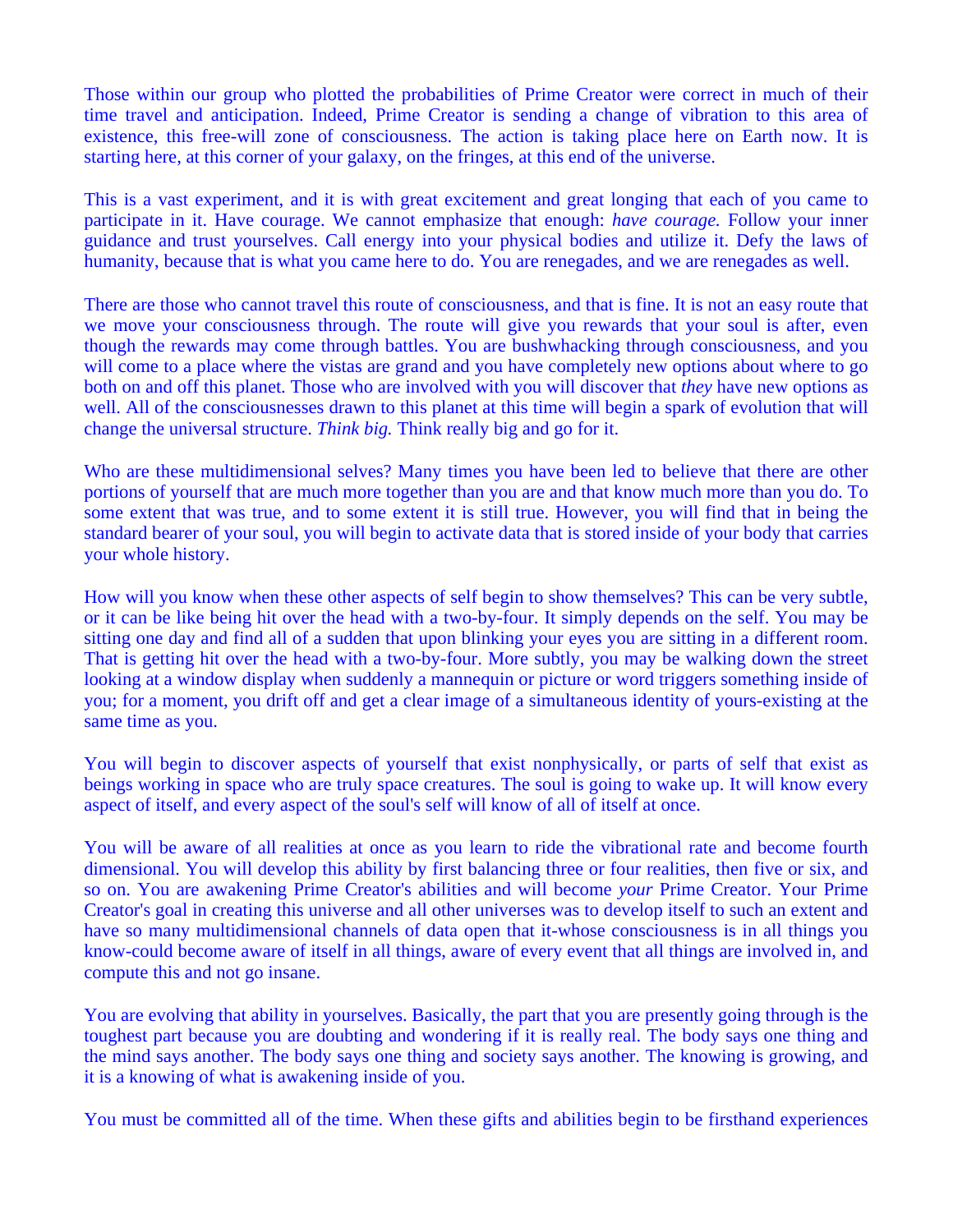for you, you must learn to work with them no matter what. Begin to know that you are divinely guided and that all events are drawn to you for your upliftment no matter what kind of upheaval they seem to produce in your life. Ultimately, these events will make you richer. The present situation is like someone dumping barrels full of gold in your back yard and you saying, "Gosh darn it, the gold is wrecking the grass." You think the lawn isn't as beautiful as it used to be because all of that gold is being dumped there.

Whenever you get an experience, learn to participate in it; be a full participant in your physical body. Enjoy it, have a good time with it, and learn how to simultaneously observe your experience, the impact of your experience, the effect your experience has on other people and yourself, and the results you get from all of your experiences. Then, whenever something of an extraordinary nature comes into being, you can say to yourself, "Oh, goody, goody-here it is again. What can I learn from this?"

When you are not having these experiences, begin to fantasize, to take charge of your life, and to act as if you can command or move one of these experiences the next time it sneaks up on you. You can do this the same way you may have learned to come awake in a dream and command that you not be chased by boogie men or to make the bell ring when you are just about to get an "F." You must, as individuals and as a species, cultivate this kind of belief or intention over all experiences of life.

There is a convergence of your selves about to occur on this planet. The selves that you are going to meet are coming from all over the universe. There are selves that petrify you when you think about them and selves that you could die of a heart attack looking at. *They are selves that are you.*

Earth is going through an initiation at this time. You are going through an initiation because you are part of Earth, and you cannot separate yourself from this system. Earth is transforming itself and intending to act as a domino for your solar system.

It is intending to merge multiple worlds into one, to be grounded enough to allow all those worlds to exist, and to translate the experience. This is what Earth is up to. So, of course, you all must be up to the same thing.

The 3-D world is headed for a collision of dimensions-not a collision of worlds, a collision of dimensions. Many dimensions are going to come crashing into each other. Some of these dimensions may seem horrifying and very frightening. The test, the initiation-and initiation always means to move through another reality to conquer it and transmute it-is to be faced with these energies and entities that seemingly are of incredible darkness and to understand that they are coming to merge with you because they *are you.* They are part of your multidimensional self, and you are the standard bearer, and *you are light.* Dark will come to light. Be very clear when you deal with these things. If you are hesitating about something, do not do it. Be clear.

We define light as the promoting, dispensing, and sharing of information. Dark is the controlling and withholding of information. Think about this and feel it. You have come onto this planet with a coded blueprint to carry light and to bring about a huge planetary transformation. You have come to be the standard bearer of your soul, the portion of your soul that is going to lead. That portion of your soul says, "I set the pace here, and the pace is light and information; no more being in the dark."

Have you ever thought that there are portions of yourself that are in the dark that don't know how to find the light except through you? They want the light as well. They want solutions and answers. What you may feel is not necessarily the intent of the dark force but the emotional makeup of the dark force-the fear that vibrates out of lack of information. Portions of yourself that are uninformed are going to come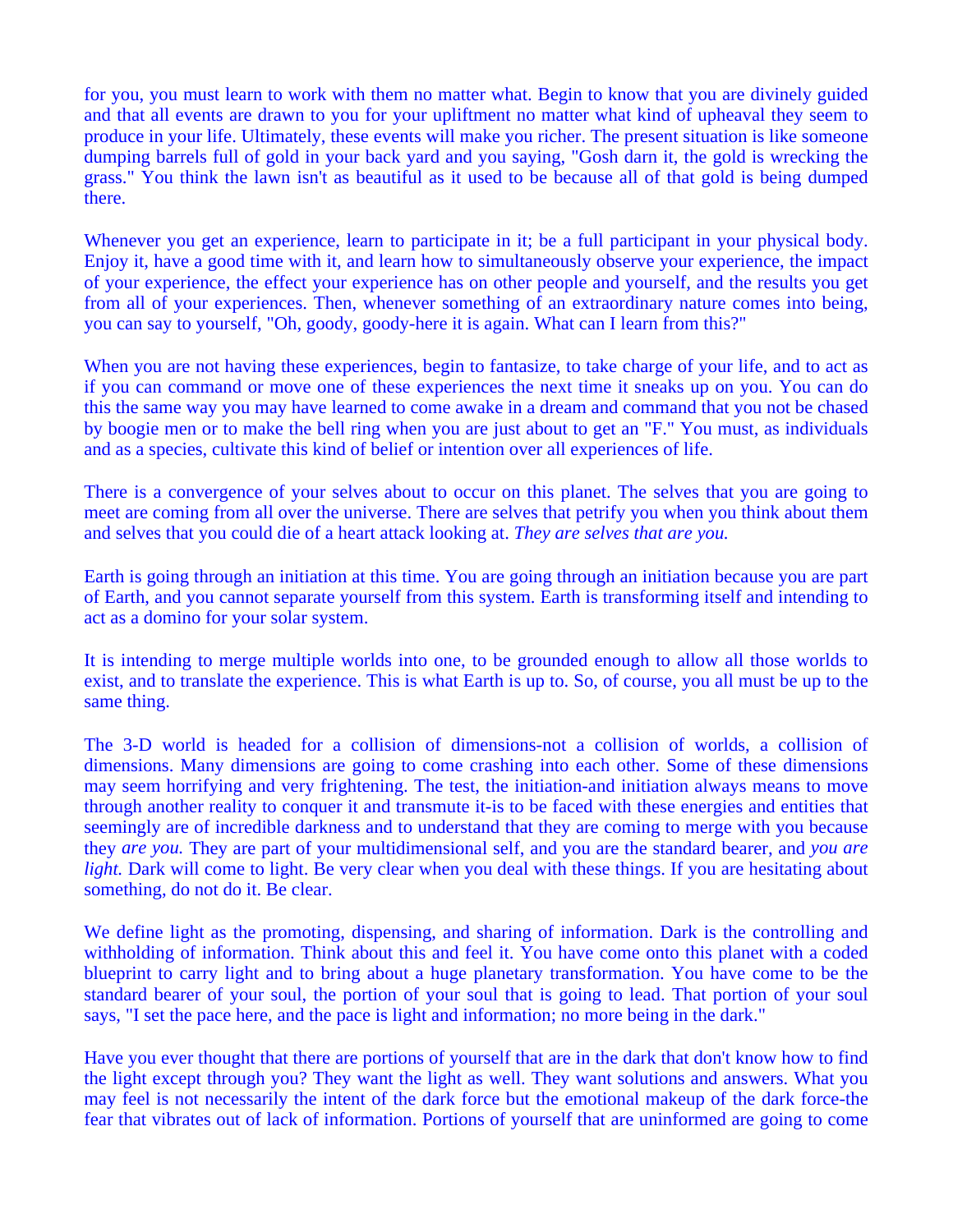to you to be informed. How do you inform them? You shed light; you share light. You say, "I intend for all of my other selves to come along on this journey and for them to get light as well." It is quite simple.

The battle between light and dark doesn't really serve you.

It is part of the separation story that keeps you confused. In actuality, there are simply aspects of individual souls taking different guises in conflict with themselves. You are battling yourself. The battle of light and dark and good and evil is only between portions of yourself. These portions are multidimensional extensions or reincarnations of the same collective of energies that you are a part of as an individual. Because you don't understand something, you fear it. As separated forms of consciousness that are part of Prime Creator's game, you are in a universe that is made up of dualities. Prime Creator brought this universe into being with the components of free will so that free will could lead to chaos and then to a realignment of energy and a realization of the Creator within all things.

With free will, all things are allowed and oppositions occur. These oppositions split off of the self just as the Prime Creator is in all things and allows all things. The things you meet that you fear are *you.* So when you focus on the story of good and evil and want to figure it out, all you need to realize is that you are playing ball with another aspect of yourself that allows you to play ball from your point of view.

So-called evil serves a great purpose. You just judge it because it seemsbad. As members of the Family of Light, when you exist in other places, you move into various aspects of yourself and play the parts to perfection. When you came here, you entered the density of the planet and worked with the double helix, which is barely functioning, so you forgot many things. Now, as you come awake and realize what you can become, you are leading yourselves toward the realization that *you* are your enemy.

As members of the Family of Light, you have access to a tremendous amount of understanding that others do not have. You came in with it, you are being reminded of it, and you are now learning it and accepting it. Part of your task is to allow yourself to merge with your selves that seemingly are your enemies and are separated from you. These selves are within all varieties of existence. The task is also for you to carry the fre

quency of love, which is the frequency of creation, and light, which is the frequency of information, throughout the collection of your soul. You have come together as a soul to gather experience and enrich Prime Creator. As you separate, you go off and act with free hill however you choose, without judgment, so that you can gather the proper information and bring you to wholeness.

This good-and-evil thing is something that can entrap you if you do not get beyond it. You are a collection of an incredible wealth of personalities who incarnate in many different systems of reality. As members of the Family of Light, you come into this reality to bring information, and you do so in many different systems. There are versions of yourself that are doing the same thing within the communities of lizards, insect beings, or bird beings. *You are a collection of personalities.* As members of the Family of Light, the reincarnational experience of yourself includes nonhuman forms.

A characteristic that members of the Family of Light have in common with one another is their participation in many versions of sentient or composite reality. Many of the forms that you have chosen to incarnate within would look very foreign and be very frightening to you, yet this is how you have evolved your soul. You do not incarnate in only one species; you are travelers. As you are in disguise as humans, you may be in disguise as lizards or something else. You do this so that you can unite yourself to understanding the essence of Prime Creator through a variety of species that seemingly have nothing in common.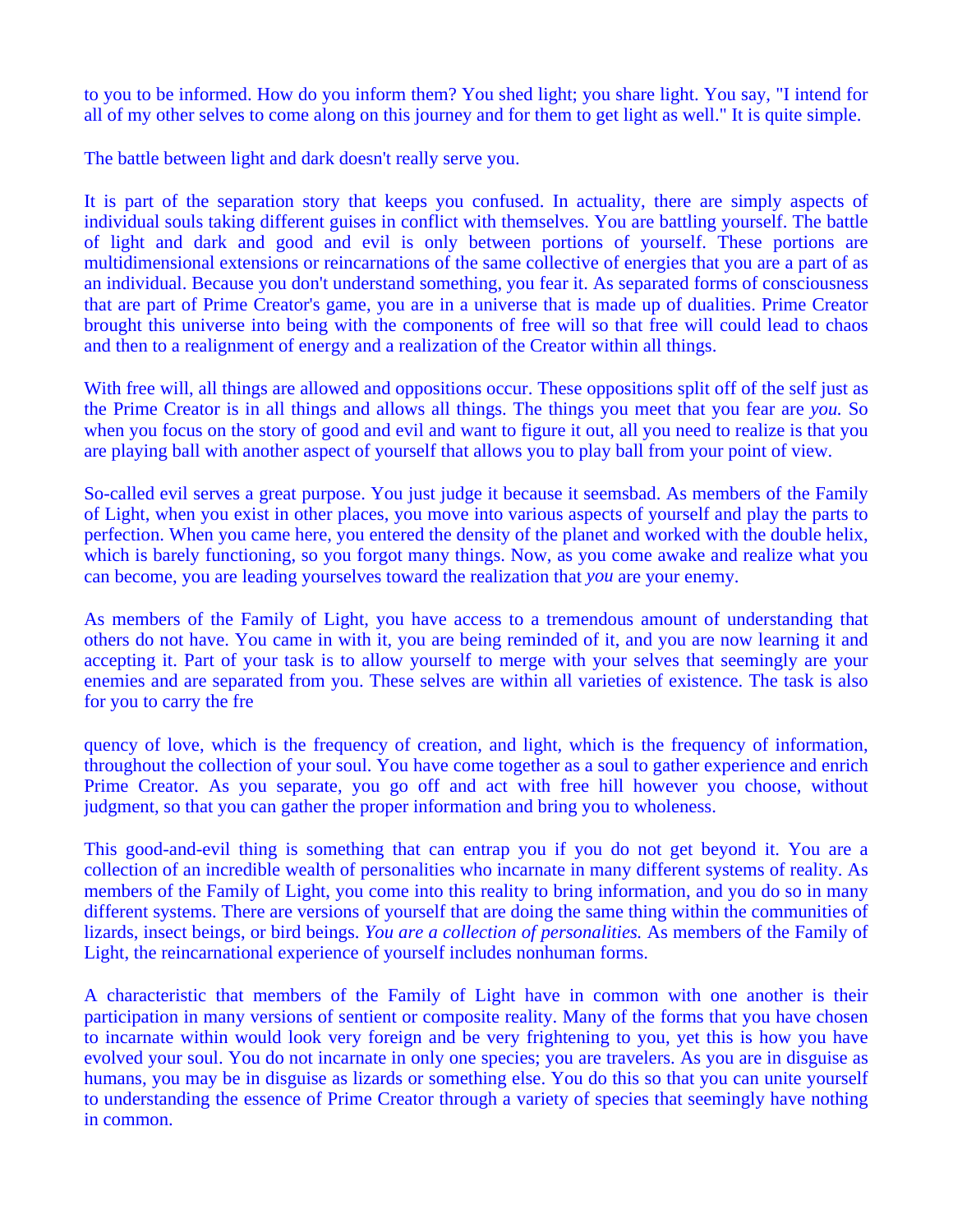As members of the Family of Light, you know the inside scoop. You come as ambassadors to make realities merge and become more informed within themselves so that everyone involved can release fear and become uninhibited. Part of your job is to meet these other selves, to merge with them, and to feel what this is like. Ideally, you will become multidimensional travelers and will be able to take the force from your body. You maybe working in the field, perhaps gardening or chatting with someone or picking strawberries, and something strikes you a sound. You excuse yourself and say, "I am being called. I will return later." You go and sit and allow your current Earth personality to depart. With conscious awareness, you then take that personality to where it is needed to add to the Family of Light's capability in that reality. *You will know it.*

You will all become multidimensional players. You will think nothing of it when one of you excuses yourself from the others when you hear the tone and are called. You will travel with conscious awareness, and entertainment will come from the self. You will not seek to read books or listen to tapes or go to movies, for you will be living those things. As you bring the abilities of the Family of Light to this planet, others are not going to want you to be here, because you will not fit with their gods.

Not everyone wants to be free. You, as members of the Family of Light, are going to create a new Earth that is going to be free. Those who do not wish to be free will have their Earth as well. There will be a splitting and a time of separation. Members of the Family of Light know that there is no need to force anything. You are simply to work together in harmony, to support one another, and to seek one another out so that you feel comfort in what you do because some of the things that you do will be very outrageous.

Each of you volunteered to come here at this time to carry a frequency. At this time, that frequency is light, but eventually you will learn how to carry the frequency of love. The large majority of you have no idea what the love frequency can be. You talk about love and light, yet you do not comprehend the ramifications and the true meanings of them. Light is information; love is creation. You must become informed before you can create. Do you understand this?

As you grow and come to these higher realms of recognition, you will break through what feels like cement blockslayers of yourself that have held you down. Think of the frequency that has limited the human experiment as a radio station. The human experiment has had one radio station on for 300,000 years. Same old tunes! The human experiment was unable to turn the dial and hear a different band, so the same frequency was broadcast. This created a quarantine-a sealing off of this planet.

The creative cosmic rays sent by Prime Creator and the Original Planners pierce through this frequency shield. They bombard Earth. However, they must have someone to receive them. Without a receptacle, these creative cosmic rays would create chaos and confusion. You, as members of the Family of Light, come into this system to receive these rays of knowledge. You then disseminate the knowledge, the new lifestyle, and the new frequency to the rest of the population to alter the entire planet.

As members of the Family of Light, you are here to anchor frequency and allow the mutation process to happen inside of your bodies so that you can make it available to the planet. You live this process, then you broadcast it to the planet. What does that mean? It means that eventually your reality is going to change and that how you deal with reality will change. You will stop being you, as you know you, and will become more connected with all of the other yous who are looking to make the same leap in consciousness as *this* you!

This process involves meeting and merging and using the multidimensional self. As you reach higher knowledge, you realize you are not alone and that there are multitudes of selves; you are challenged to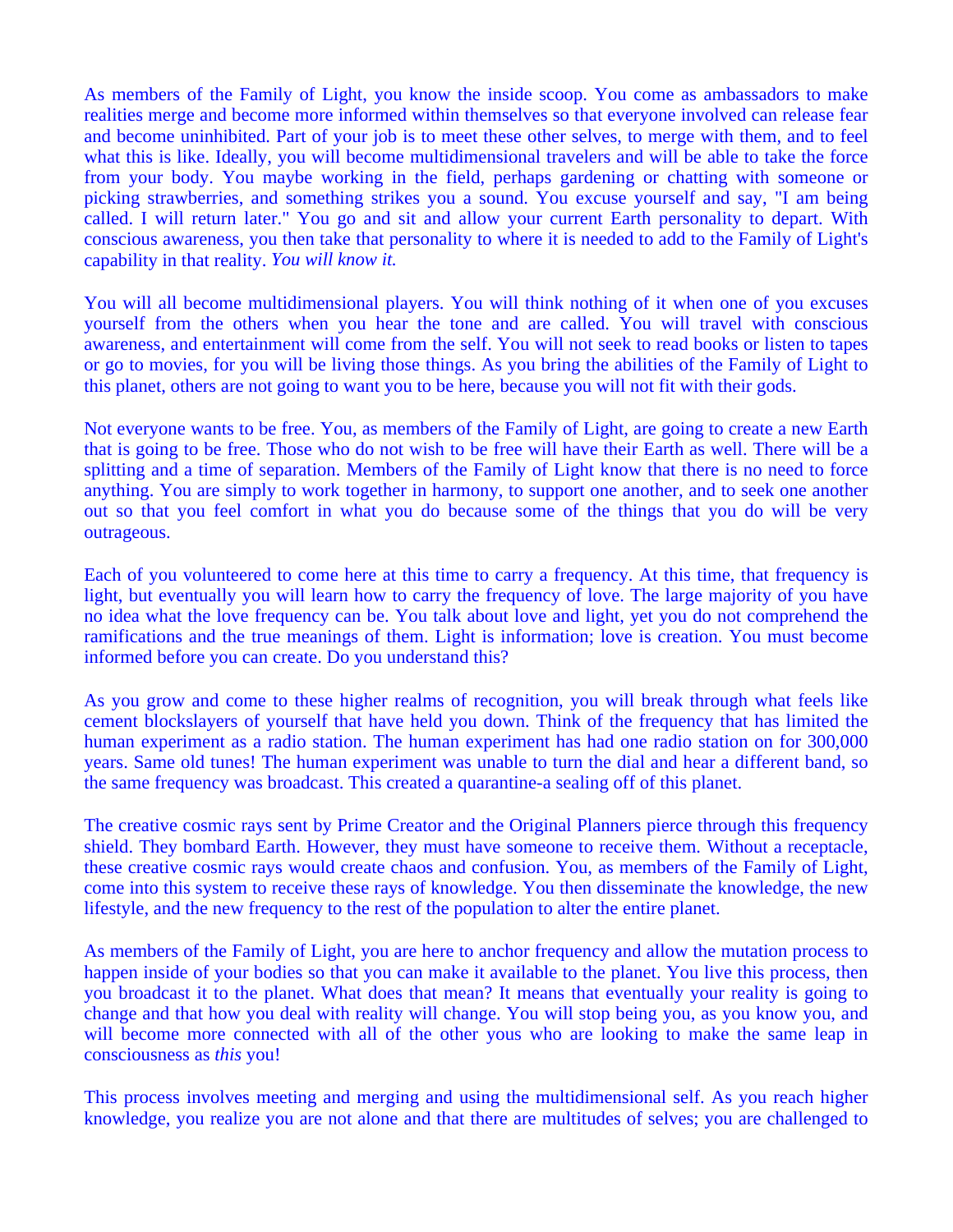understand this. There is no reaching higher knowledge without going through the multidimensional self. This means coming into full realization and experiencing, meeting, and merging with a collective of intelligence existing in the ever-expanding now, beyond space and time.

Believe us when we say that you, as members of the Family of Light, made a vast study of the historical manipulation that has been going on on this planet, just as anyone sent on assignment would be trained for a long period of time before they were sent out into the field. Each of you has been trained, and you have the knowledge inside you. Our part is to hit key chords and play your consciousness into activity so you can go ahead and make the tune or song or dance you are prepared for. Your knowledge is inside of you, and as you agree to discover it, it will awaken on deeper and deeper levels. You will become very selfsufficient, those of you who agree to this. You will also become incredibly knowledgeable, those of you who do not stop because you are frightened.

We will say to you very honestly that fear will always play a part in your evolutionary process, so get used to it. Do not feel that fear is bad. When you succumb to your fears and allow yourself to buy into them, then you must cycle through them and experience all you feel so that you can overcome them. Begin to say, "I will transmute this fear. I will understand that it is part of the plan. I will understand that it can serve me." Remember, your power and your ability to create reality through your will ends where your fear begins. And we will tell you life is meeting fear. Begin to look at the events of your life and how you create them. Understand that you always create them to serve you. You are trained for this. You are coded for this.

#### (8)

# **Chapter Eight**

# **Outside the Ultimate Tyranny**

#### *Content of "Bringers of the Dawn", pg. 87 - 96, Chapter Eight.*

The ultimate tyranny in a society is not control by martial law. It is control by the psychological manipulation of consciousness, through which reality is defined so that those who exist within it do not even realize that they are in prison. They do not even realize that there is something outside of where they exist. We represent what is outside of what you have been taught exists. It is where you sometimes venture and where we want you to dwell; it is outside of where society has told you you can live.

You have been controlled like sheep in a pen by those who think they own you-from the government to the World Management Team to those in space. You have been deprived of knowledge by frequency control. Think of frequency as individual broadcasting and receiving through which you dial into the station of your choice. It is the broadcasting of carrier waves of intelligence. The range of frequency is unlimited, and the range of intelligent matter transmitted is unlimited.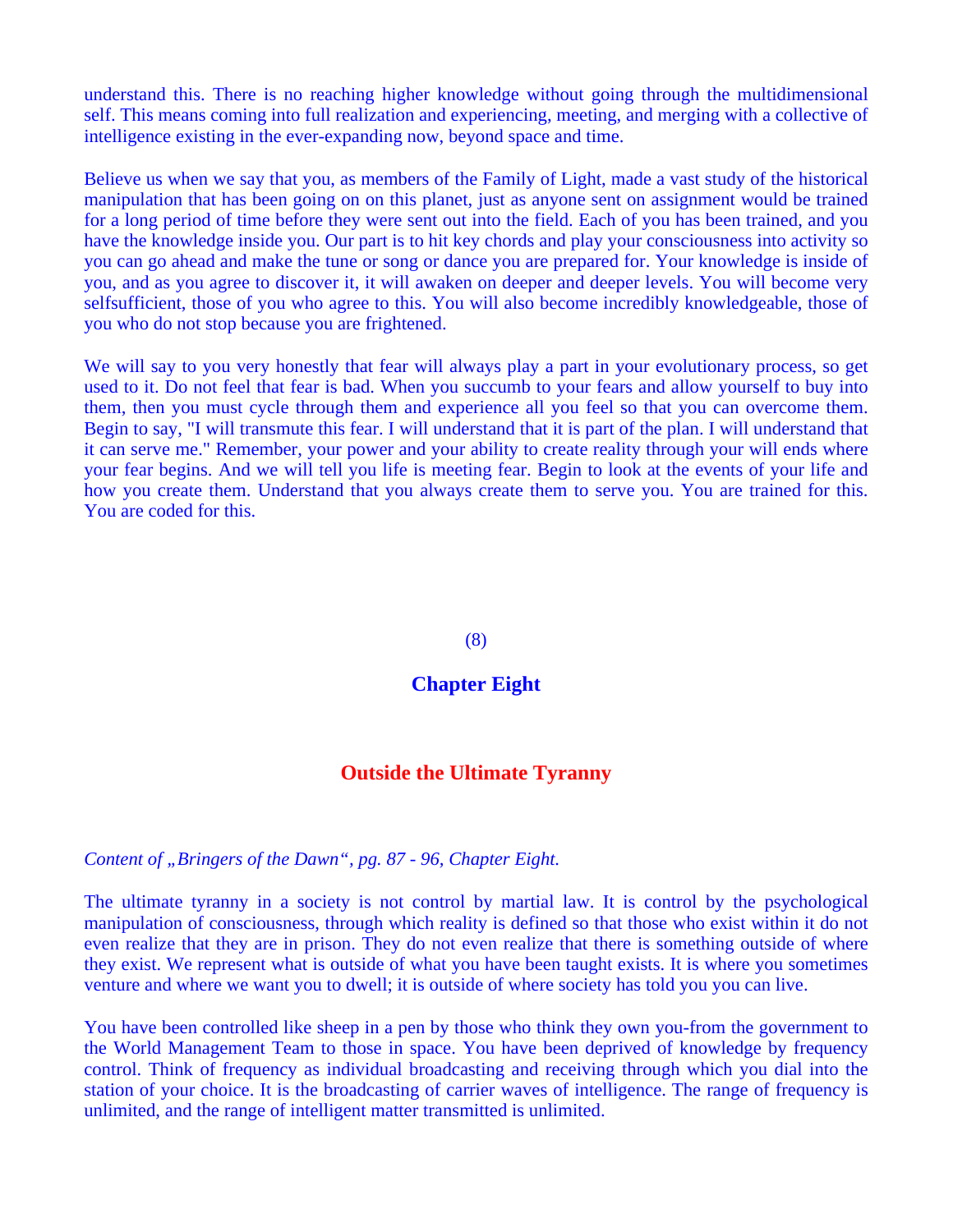Frequency control limits the number of stations you can tune into. As members of the Family of Light, you must anchor new frequencies through static chaos and bring them into the physical realm. The range of accessibility on this planet to a variety of frequencies has been very minimal for a long time because of many things that you most desperately need to become aware of. As you learn about your own personal history and discover patterns of ineffectual behavior that you must break and change, the planet pulses through its own patterns of behavior. You are about to repeat history as a planet in a most dramatic way.

You have come to alter and remove the frequency of limitation and to bring in the frequency of information. When you are informed, you move beyond the need to be in fear. When you feel uninformed and out of control, you do not understand the bigger picture. Each of you came to awaken something inside yourself, inside the coding of your being-the DNA-and you are responding to it. This is why you are on a search in all directions of your life.

You and multitudes of others have begun the mutation process on the planet. As you mutate electromagnetically, you alter your frequency or the tune that you broadcast. You will eventually outgrow the frequency that holds you down and continually blasts you with chaos and confusion. Eventually, when you alter, carry, and maintain your own frequency, you will vibrate differently and thus affect everyone around you. They will feel the availability of this frequency alteration, which will then move like a wave around the planet. As the planet accepts this new frequency that you have worked very hard to obtain, those at the end of the domino chain will receive it. This new frequency is called knowledge, light, and information. It is called being taken out of bondage. You are being taken out of disinformation and misinformation and you are becoming informed; you are coming into light.

As each of you has been assigned to become informed and to bring about a frequency alteration on this planet, you must learn to become Keepers of Frequency. You must rise to a certain place of knowledge and consistently stay there. You must become in command of your body so that you can will it into stillness or into activity. You must be able to go inside yourself and heal what needs to be healed emotionally and physically. You must begin to part the jungle of self and find the clearing so that you can show others the way. Sometimes you will show others the way not by speaking to them, but just by maintaining, living, and working on your own frequency and having the courage to do this.

As systems busters and potential Keepers of Frequency, you will obviously go into the areas where your specialties are most needed. Many of the beings who have incarnated as members of the Family of Light came to the United States because this is the land where you can make the most progress. This also happens to be a land where denial is pervasive. You believe that you live in the land of the free and the home of the brave, yet you live in the most controlled experimental society on the planet. The tyranny that has been set up here is rather interesting, because it is a tyranny without walls. As a country and a collective consciousness, the United States still has not reached an awareness that something is not right. The environment of the United States is actually much more controlled than that of the former Soviet Union, where the control was obvious.

Because everyone is so frightened of giving up the system in the United States, they are going to be *forced* to give it up. The system is corrupt, it does not work, it does not honor life, and it does not honor Earth. That is the bottom line. If something does not honor life and does not honor Earth, you can bet it is going to fall, and it is going to fall big time.

Consciousness must change. This is part of the Divine Plan, and this opportunity and setup are not going to be missed. There has been an overinvolvement in the material world and a complete lack of understanding of the nonphysical world that exists all around you, so there will be a reprioritizing of what comes first in life. People will stand up, once they have lost everything, who had never thought of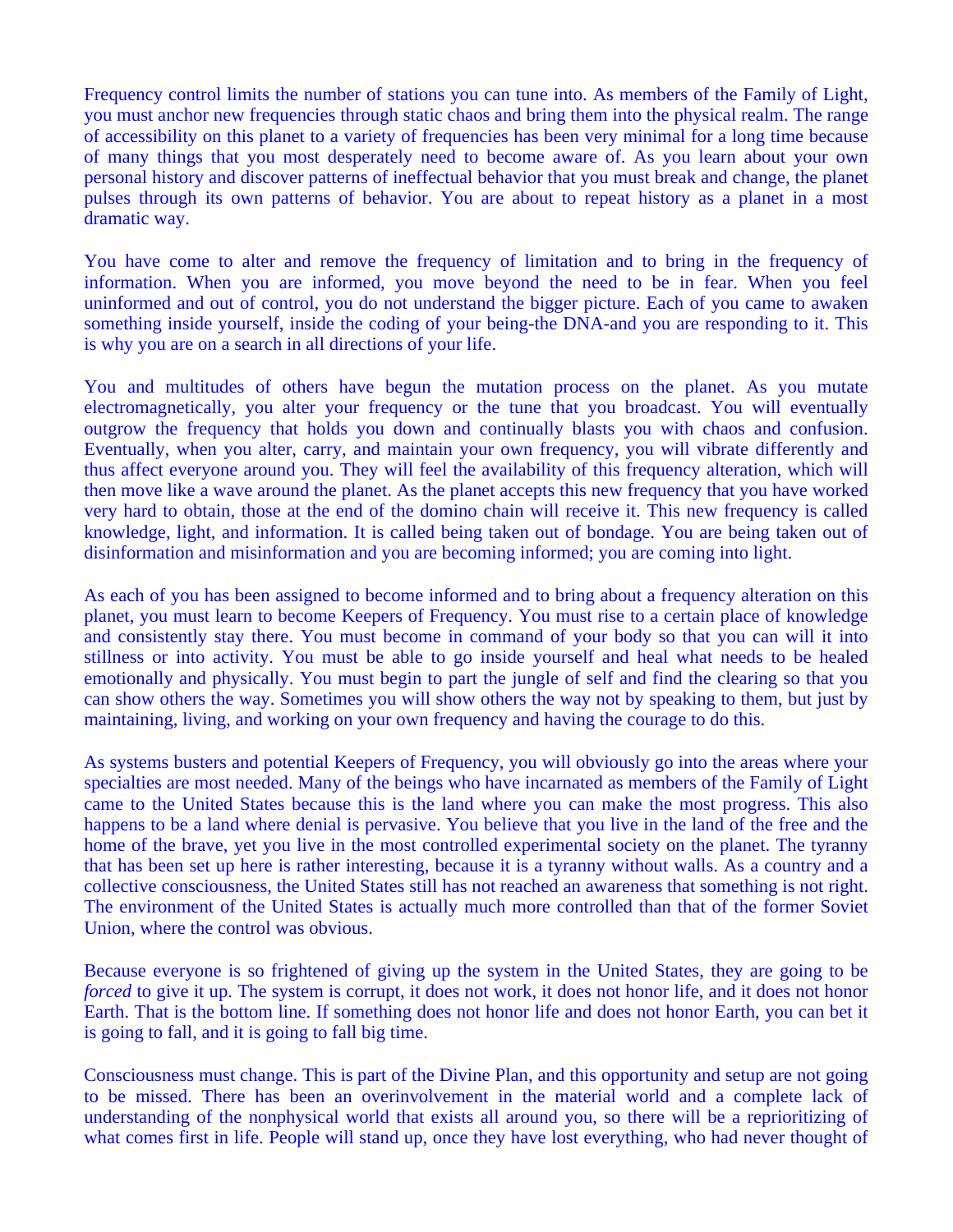standing up when they owned everything. People will awaken to the incredible potential of themselves.

In the next few years, a connectedness and communal cooperation will begin to run through this country so that you will stop separating yourselves with respect to political ideology. That separation was designed. Whenever a people are separated, and they focus on what they do not have in common or label themselves different from others, it is a perfect disguise to keep them from discovering what they do have in common. This separation keeps people from banding together and becoming very strong.

Much of the political maneuvering going on, particularly in the United States, is purposely designed to separate you. Look at the New Age. Do you see how the New Age is separated? All kinds of things are said to keep you from discovering what you have in common. When people discover this, they will begin to get angry. As more and more of the methods of control and separation are revealed to you, the anger will build in the United States. Events will occur that may look as if the country is falling apart, yet they will serve the purpose of bringing people together. A new pride and a new sense of integrity will come about, because this is what is designed for the times.

The material realm is one area that everyone relates to. Life in the United States translates into how much money you have in your pocket and how much money the government wants out of what you have in your pocket. Taxes will be the issue that will create both the greatest amount of havoc in the United States and the greatest amount of unification, because you all have taxes in common. You may not worship the same God, but you all pay taxes.

In a clever move, the Middle East crisis allowed the government to have what it wanted without going through the problem of asking your permission for a tax raise on gasoline. You see how clever these things are? With a few more taxes piled on top of one another, people will begin to examine the quality of their lives. You will see a lot of anger in this country, because many people will feel powerless. Anger is one of the first emotions that will occur when people finally understand the manipulation that has been going on and begin to get in touch with their feelings.

Modern technology is one of the biggest weapons of frequency control. You have been sold devices for entertainment and convenience, and they are all involved with frequency control. We recommend strongly that you get rid of your television sets. They are the primary tool used to manipulate your consciousness on a day-to-day basis. This experiment is so finely tuned that you respond subliminally to disease via the television. So there is an entire generation that is killing itself by watching television-and supporting the medical society while they are doing it.

Sometimes liberating information is broadcast-perhaps even a New Age show. However, you may watch such a television show about how uplifted and unlimited you can be, while subliminally you are being hit with a frequency that keeps you from original thinking. This subliminal keeps you immobilized and holds you in a "survive, arrive, be-on-time, be-silent, go-towork" society. Television also promotes inactivity and a sedentary, obese life. Look around you. *Wake up, humans!*

Most of the subliminals on television are done through technology that was developed in conjunction with off-planetary beings. The use of subliminals to upset human consciousness has become a worldwide program. If you think about the houses that have two, three, and four televisions in them, you must agree that this has been a very successful marketing program. Some people who know about the subliminals on television feel that they are immune to them. However, the effects of television are so permeating that no matter how clear you say you are going to be, you cannot counterbalance what the technology is presently doing to your vibrational frequency.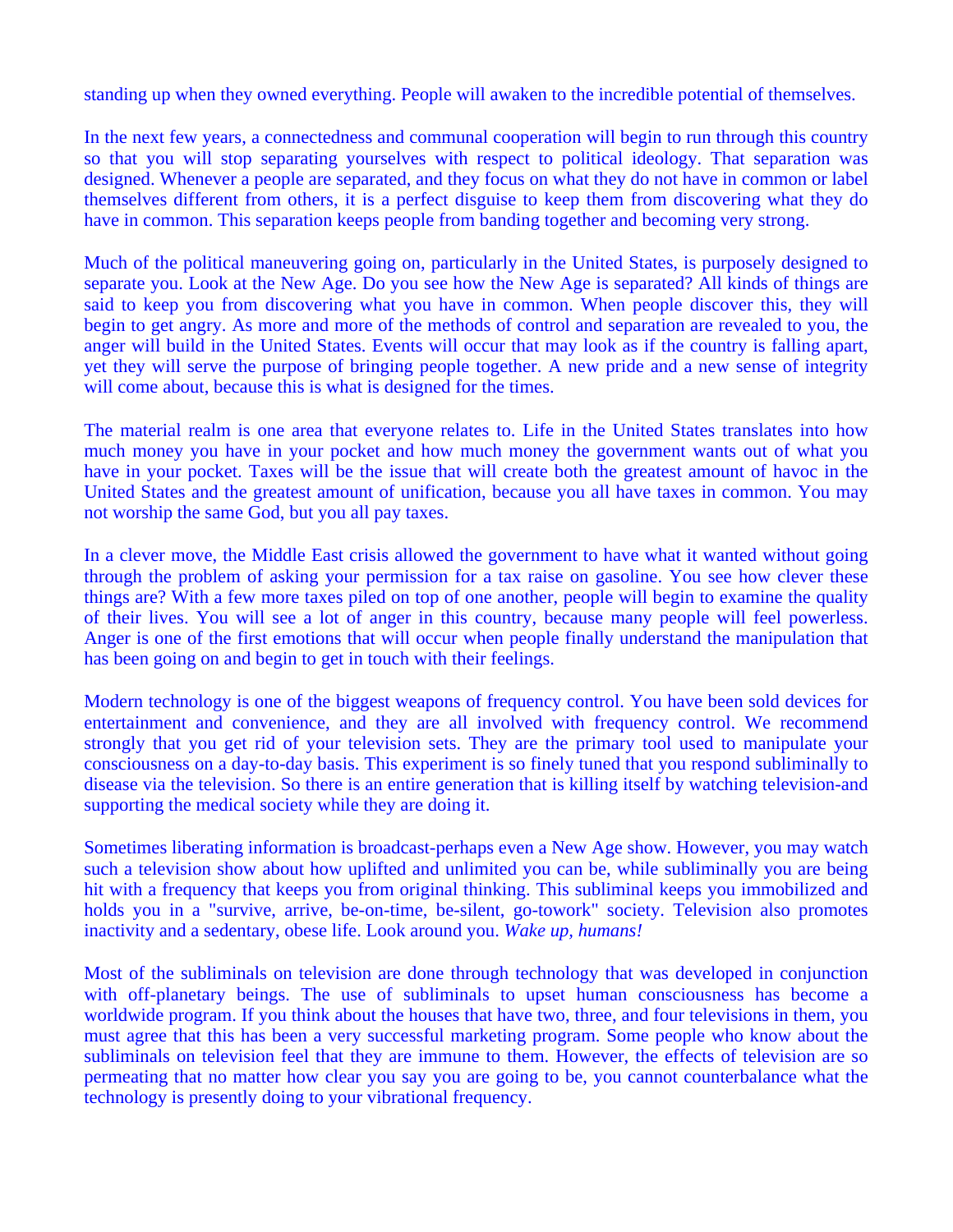We have said that there are entities who feed off your emotional bodies. Think about what a clever tool television is for them. All over the world, billions of humans are emitting emotional juices into the atmosphere based upon what they are watching on the tube. They don't have to have too many wars anymore to get you all riled up-they can simply make movies!

People who need to watch television are not tapping into the wealth of information within their minds and immediately accessible all around them. As a matter of fact, if you really want to evolve, do not read your newspapers, do not listen to the radio, and do not watch television. If you are able to be media free for periods of time, and you disengage yourself from the frequency of chaos and anxiety and stress and hustle-bustle and temptations of all kinds that you don't need, you begin to get clear. You begin to listen to what is going on inside of yourself and to live in the world and not necessarily be lost in it. You become clear. We cannot emphasize this enough!

Electronics also jam your frequency. Even when they are not specifically designed to jam your frequency, sometimes there is incompatibility between the electronic frequency of something and yourself. Plus, as we said, many of them are designed to create static so that you will always stay at a certain vibratory rate, turning you into safe, harmless, inactive, productive cattle.

What about computers? The second most predominant piece of hardware in the United States is the computer. How many of you go to work on computers and end up getting headaches, particularly when you work for large corporations and are hooked up to their mainframe? Large companies are into aspects of mind control; they use your minds to generate energy to achieve something for themselves. Personal computers are not as potent and powerful.

Some new inventions are going to surface in the ninetiesvery underground inventions, because they will never be given patents to be promoted in the marketplace. There will be a whole underground economy based upon barter, in which certain inventions will be traded between people. There will be technologies that can counteract much of the frequency control: these technologies can change the quality of your air and water, and they can eliminate and seal off your home so that you are an integral of energy and nothing can bombard you. There are technologies that do phenomenal things. Do you understand how technology has been used against you? It has not been used *for you.* Television is not necessarily bad in itself, but it has been put to ill purpose. There is nothing wrong with technology. *It is now technology is being used* that is the bottom line. That is the difference.

The education system is another area where you are controlled. Most of what you are taught is malarkey. You work hard, take loans out, and pay money to learn something that is antiquated before you even set foot in the door, particularly in the realms of scientific, mathematical, psychological, and medical exploration.

What do you do when you live in a society that rewards you for degrees? You begin by saying, "I believe that I formulate my world. I believe that I do not need these credentials to define my existence. I can be unique unto myself, sovereign unto myself." Come up with a method or way to explore the world without degrees. Education is actually the pursuit of knowledge, and knowledge can come from a walk in the desert. It does not have to come from flipping pages in a book. It is not harmful to explore a little bit of schooling, but don't buy into the idea that what you are being taught is correct.

You are controlled and separated by issues that strike at the core of your emotions. The abortion/pro-life issue is not a global issue, it is a national issue. Sometimes it does look as if innocent victims are trampled or stampeded by events that seemingly have nothing to do with them. Of course, that is what you have been taught-that you are powerless and can only be saved by the mood of the gods, which has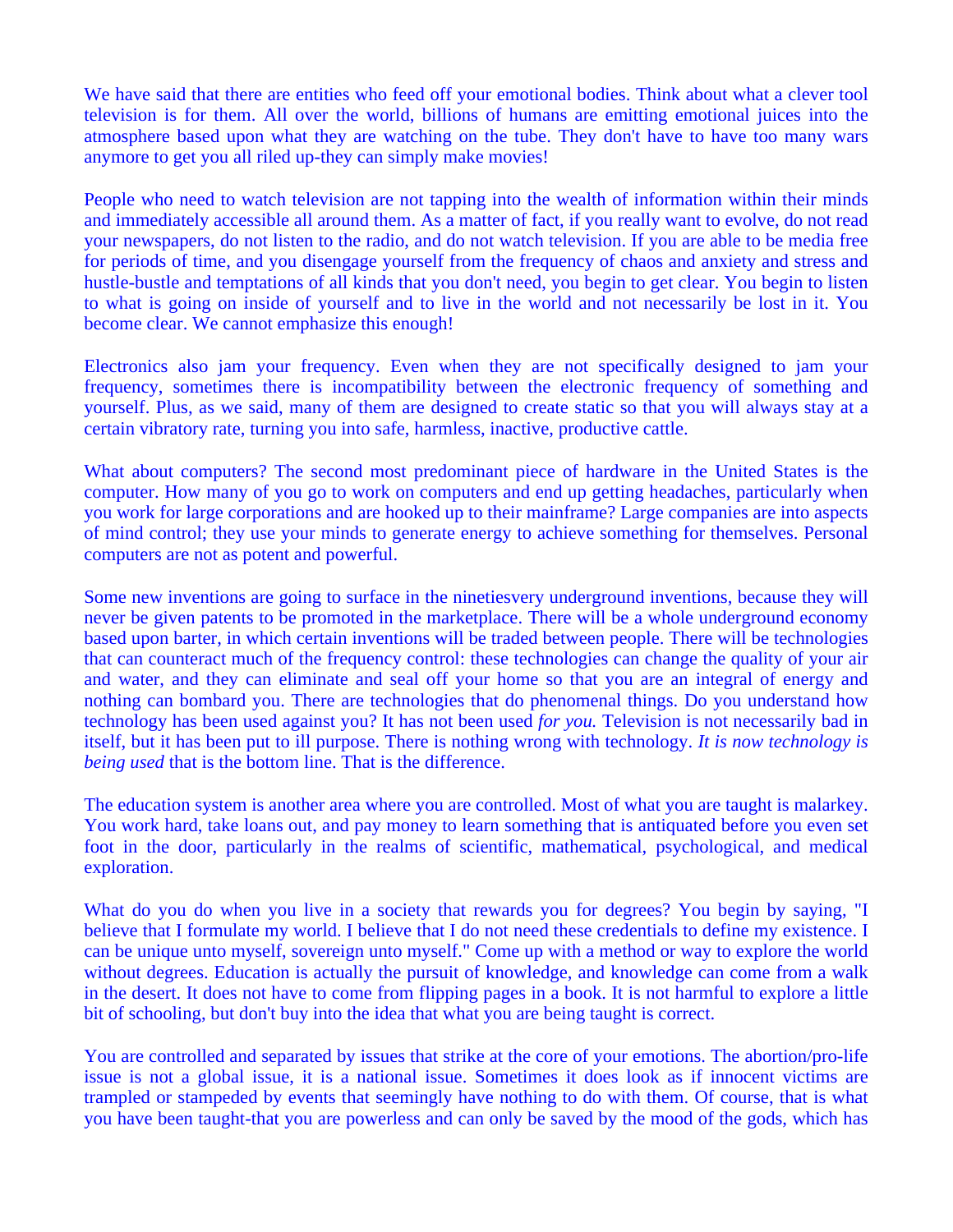never been the case. Those who find their lives taken by accident or violence *select it.*

The pro-life/abortion issue has been purposely orchestrated in the United States by different factions within the government to create a lack of harmony. Divide and conquer, and you own the people. Allow the people choice, freedom, and the ability to continuously improve their lives, and you cannot own them. Whenever people oppose people, those in control benefit, even down to the issue over abortion.

How do they benefit? They keep women from uniting with each other and men from uniting with each other here in the United States. They keep people in fear. They convince you, by continuously putting these issues before you, that a woman has no control over the birthing process in her body. You don't need abortion: you never need to get pregnant in the first place if you don't desire it. How? By will. A woman can say to herself, "I am not prepared at this time for a child." Or, alternately, "I am in receptivity of a child." When you own yourself, you will not need permission from the government about what you can do with your own body.

Violence on the streets of major cities is another subtle means of control. The big cities in the United States-Los Angeles, New York City, Washington, D.C., and so on-are energy buckets, or holes, where energy comes into the North American continent-or has up until now. There has been an increase in violence in these cities because it is known that if unrest can be kept brewing and reported, it can be a likely vehicle for manipulating the entire nation. These things are purposely set into motion on the physical level and assisted on the etheric level because the more fear that is generated the more those in charge can feed on it.

When a woman goes out with her family and is assaulted, and her young son, a seemingly innocent victim, fights the assailants and goes down by knife and dies totally unexpectedly on his vacation, the fear that is promoted throughout multitudes of people feeds many. The fear that the war in the Middle East brought about was phenomenal.

You have been raped of your life force. If there is anything that you as members of the human species have in common it is that you have been raped for your emotions. Others have played your emotions as though they were instruments, and they have never let you know the power you have with your emotions.

Always this whole story comes back to emotions. Emotions are like tickets that can get you places and plug you in. You are incredibly rich. If you would only realize how wealthy you are with your emotions. The lower vibratory beings, if we may be so bold as to call them that, exist off emotions in a very small

range of frequency-emotions that are based on fear, chaos, and violence.

The ability to use the human will over the human mind is your ultimate resource. This ability to master the body according to your will is exactly what the people in charge of the planet do not want you to figure out. As more of you become sovereign and in charge of your own frequency, those who do not want the new frequency here will bring an opposite frequency to create chaos, confusion, and polarity. Always, whenever a society is on the verge of a huge leap or change, there are diametrically opposed activities.

Always look at an issue from the perspective of the bigger picture so that you have neutrality with it, for the picture gets bigger and bigger all the time. The planet is headed for a major confrontation with certain entities. We are simply pointing this out; we are not here to promote fear. Fear is what the other team wants you to feel. We want you to understand that *you can change anything you want to change.*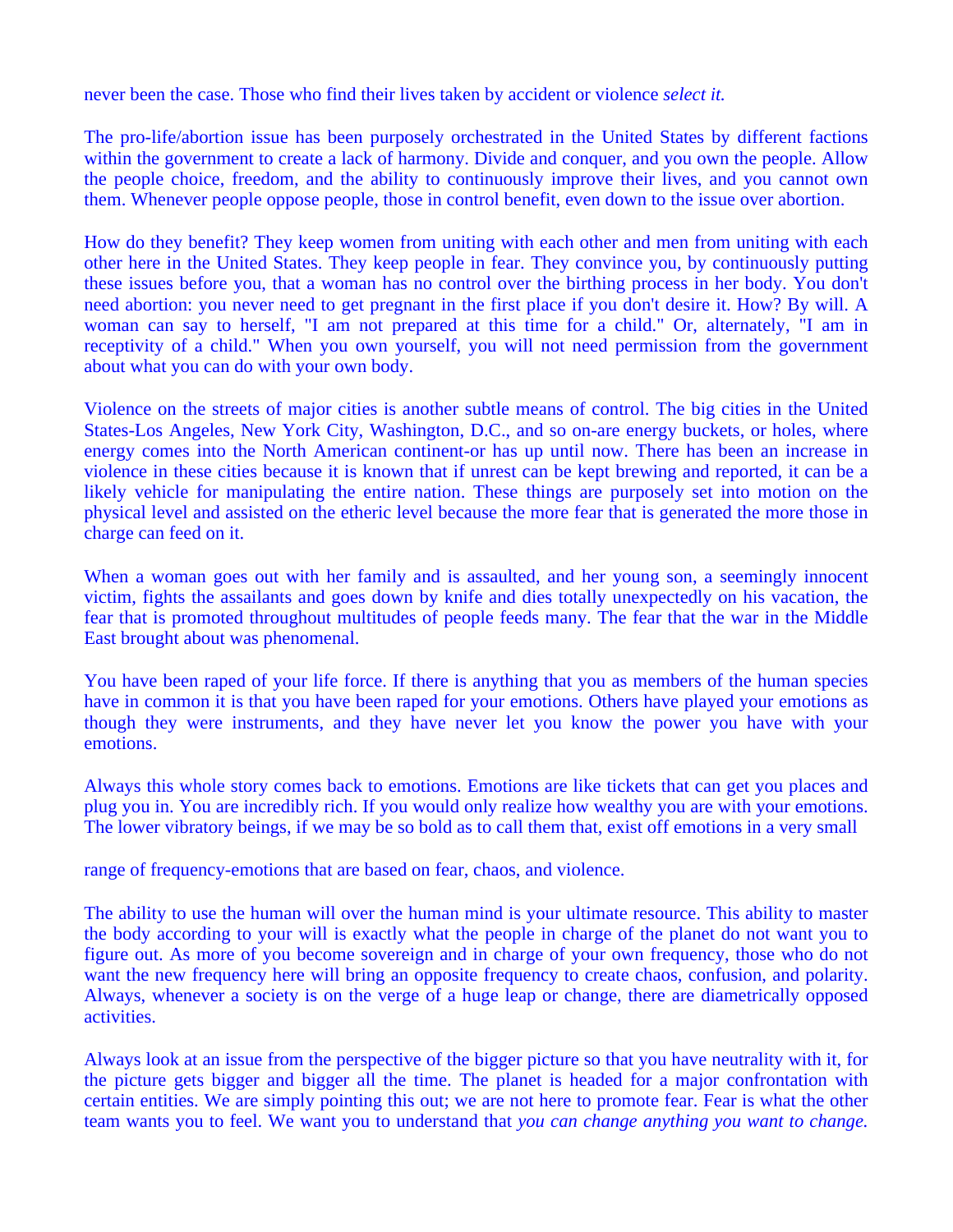This is going to be a game of numbers in the future, because you will work together to bring yourselves to a place of empowerment.

We are asking humans to come into full function as members of the Family of Light by imaging and energizing the pillar of light and pulling it inside the body. Command it. Make it your intention every day to operate with a cordon of light, for light frequency connects you and fills you with protection and information. Feel it move into the base of your spine, down your body, and into the Earth, as well as coming out of your solarplexus area like a fountain and forming a golden shield of light around you. As you use the solar-plexus area to determine what is going on, you will learn *discernment through feeling.*

Earth's owners have not wanted humans to understand that their feelings and emotions are like a crop, such as wheat, that can be harvested. If you are in charge of your own harvest, then others cannot take advantage of you and use you unless you decree it. When you operate with a certain frequency and sovereignty, those who wish to control you are not interested in you. They want a fearful, chaotic frequency, which is what nourishes them. Fear and chaos have predominated on this planet because these entities have stirred them up. They have divided and conquered everywhere to create that frequency. When you operate in peace and love and with information, you alter the structure of this place drastically: you bring choice of frequency back to this planet.

## (9)

#### **Chapter Nine**

# **Profound New Boundaries**

# *Content of "Bringers of the Dawn", pg. 97 - 105, Chapter Nine.*

Since you are a frequency-controlled society, the ability of humanity to create technologies has been limited. In a less controlled society that has greater outreach or travel capabilities through space and greater interchange between systems, technological advances are quite astounding and uplifting. Many gifts and influences from outside this planet have been hushed up. Some information has, of course, been given to the planet in many different ways, and the resulting technologies have brought about great changes in lifestyle.

One of the changes in lifestyle that occurred during this century was the introduction of movies. A whole new way of influencing thought was brought to the planet by the film industry. Just as there is a movie industry on this planet, there are those in space who have a holographic industry. They make holographic inserts-dramas that look just like they are realand insert them through portals into your reality. Since these space beings have been around for hundreds of thousands of years, and humanity's frequencies have been controlled, it is quite easy to hoodwink human beings.

Holographic inserts have been used on Earth to manipulate and control consciousness and to change the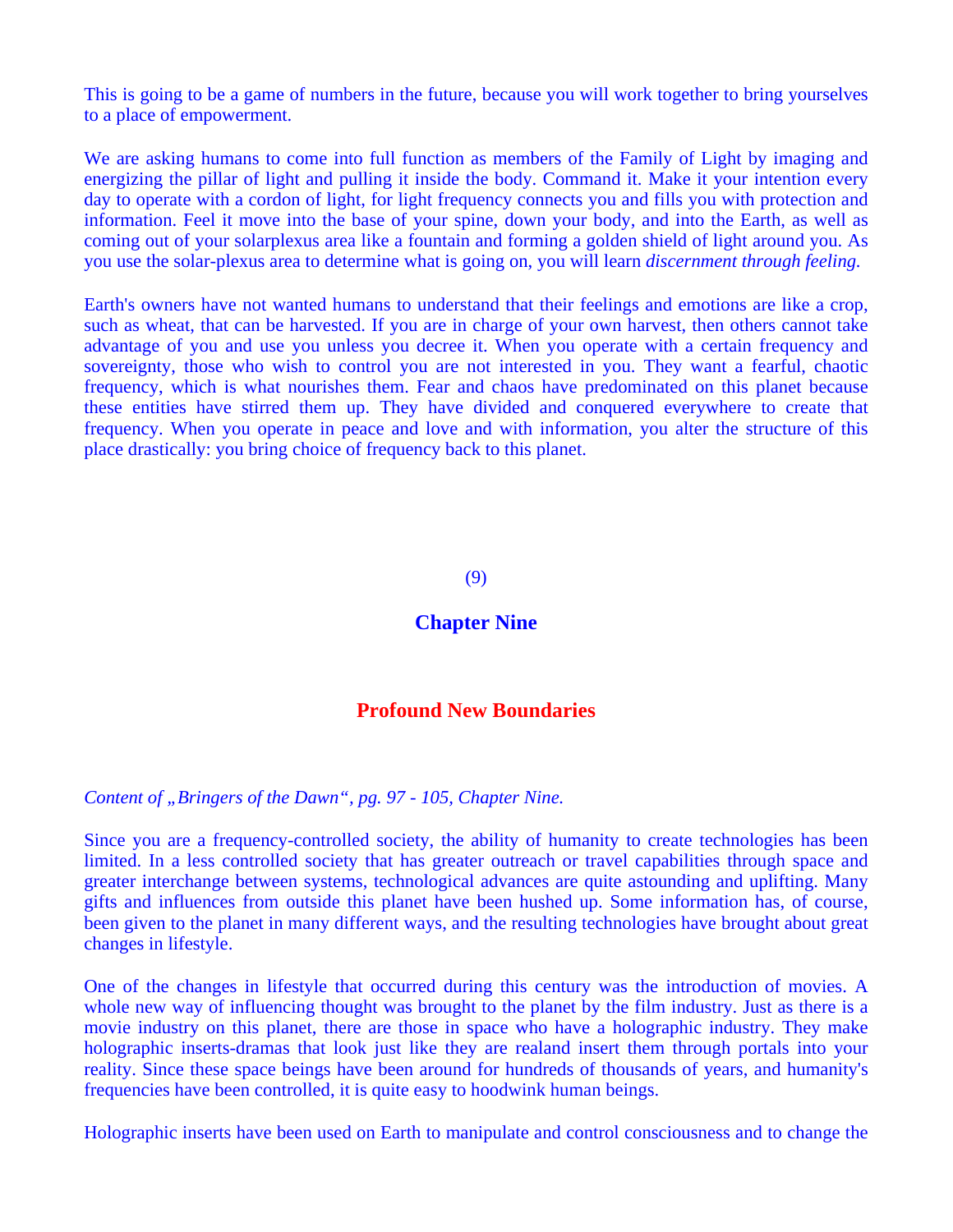story of information to one of disinformation-one of a limited amount of knowledge. As we see it, those who use the holographic inserts are not always after bringing light or information or upliftment to people. They have ulterior motives, although they may pass them off as light.

Holographic experiences, especially viewings in the sky, are set up to influence a large group of people at once. Many, though not all, UFO sightings have been holographic inserts. There have been holographic inserts of one individual, designed in many fashions, projected simultaneously in many different cultures. That is why some of Earth's religious stories are parallel from one corner of the world to another when there was no physical contact.

Holographic inserts look exactly like 3-D reality. They are creations of events manufactured and inserted in your reality to look as if they are part of a sequential action. They are used to influence the minds of observers, and they are very difficult to recognize. You will have plenty of practice in the next number of years when-in the Middle East and other areas around this planet-a lot of extraterrestrial activities come into full force and begin to be published. Some of the grand events will be very legitimate, and some of them will be inserts designed to move the consciousness of humanity toward the one world order to be controlled.

Holographic inserts have energy fields and can be dowsed. Dowsing rods move differently in them because their energy fields are diverse and vibrate at an incredible rate. You can walk into them and participate in them. People may be part of them and swear they are real. But they are orchestrated events designed to influence the minds of humans. Holographic inserts are not done for information, they are done for control. They are simply an aspect of technology that exists.

*Realities* can be constructed and inserted just like movies. Movies, television, and so on are your version of creating reality. There are other, very evolved beings who cleverly create realities so "real" that you can't tell the difference. They are like beams. Just like spotlights are projected into the night, holographic inserts are projected onto this planet through portals. Tremendous energy is needed because the process involves the merging of dimensions. The technology does not exist in the third dimension, it exists in other dimensions, and they need the dimensional fusions.

What is the difference between dimensions? Why is one dimension important to another? Because each dimension has a different vibratory rate or way the molecules move. These holographic inserts need places where the dimensions are already merged because they need to play through the other dimensions in order to enter here.

Humanity has been blind and hoodwinked over and over again because of the unevolved helixes that information could not plug into. The Family of Light has come to change all of that. You are here to carry a new frequency on the planet and hold it in your bodies so the rest of the planet can begin to vibrate at the same frequency. That frequency is going to create disruption of the structures based on two-stranded DNA on this planet. It cannot help it; it is time to evolve. Earth is ready to go through whatever is necessary for that evolution.

Human beings must learn to read energies. They must learn to use more than the senses of their eyes, ears, nose, mouth, and so on to perceive reality. We have said that the eyes, ears, nose, mouth, and sense of touch are *deceivers of reality.* They lock reality in. You think you are perceiving reality with these senses when in actuality they limit your perceptions of reality. You have been trained since you were a child to rely on your eyes, ears, nose, mouth, and sense of touch to interpret experience. Now you are going to need to rely on other forms of sensing to determine experience. One of the forms you have discounted is feeling. Feeling-your knowing, intuitive, psychic self has been jammed by frequency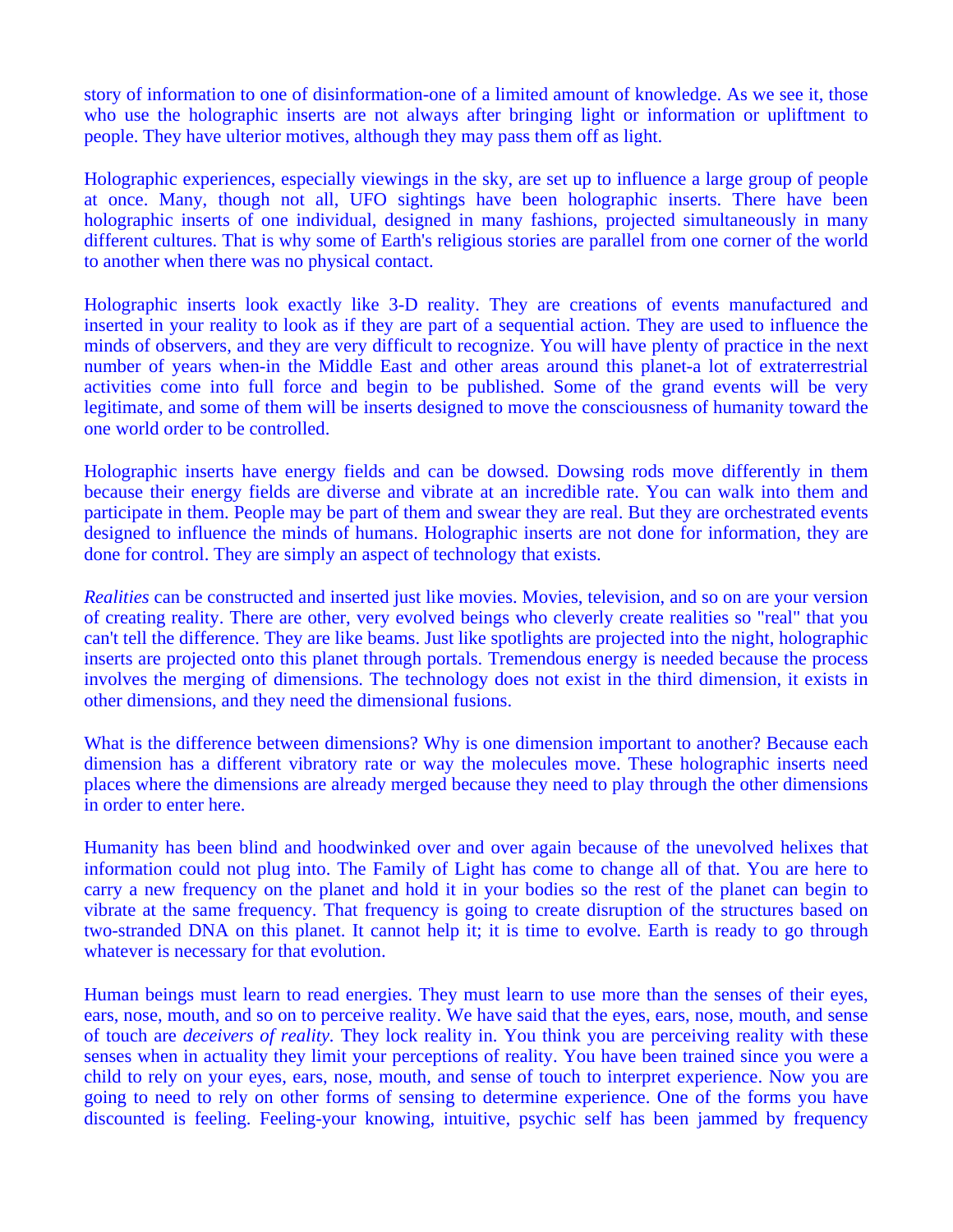control on this planet so that none of you have been able to find it. If you found your own knowledge and your own way of intuiting, you could not be controlled.

How do you know what is controlled and what is not controlled? Part of your experience here is to learn that-to get into a little hot water and to know when to jump out. In the deepest core of your being, there is an integrity you can discover and begin to operate with. It is an integrity that honors life and honors yourself first and foremost as the life that you are in charge of. *You are in charge of you*, and it has been gifted and granted to you that you honor your light, your body, and your experience to the best of your ability.

As you begin to take good care of your integrity and to cultivate it and discover the miracle and potentials of it, you will discover that your body, which seemingly has been somewhat of a burden that you have been carting around, is really invaluable. It brings you untold wealth. With the physical body, you are millionaires. You must learn to use your feeling center and to activate and act on the information inside of you; you must learn to trust it.

You, as members of the Family of Light, are intending to merge dimensions. Your task is to pull other dimensions into this reality, to have your nervous system handle the different molecular fluctuations, and to be able to make it OK. You are learning to perceive through your feeling centers and to teach others how to do all that you can do. You are the way showers.

You will recognize holographic inserts by feeling. They won't *feel* right-something will feel fishy or strange. When holographic inserts are put into your reality, something is not right. As members of the Family of Light, your codings and filaments will not feel good if you are exposed to holographic inserts because they are used to control you rather than bring you to upliftment. They are used to ride your emotions to a certain point so others can feed off them and to bring you to a certain new level of operation.

These technologies will be used more in the next decade. That is why we say that humanity is in for a drastic awakening as far as what is really real. The boundaries of reality are quite profound.

We talked about the portal in the Middle East being a dimensional doorway or entryway onto the planet for certain energies to find civilization. Remember, when you leave a planetary sphere and go into space, once you traverse certain belts of consciousness you must find the proper portal to come back onto the planet in the precise time period or corridor of time that you are looking for. This is how systems are kept locked and intact, and how they are prevented from being raided and taken over. There are portals on the South American continent, the North American continent, Asia, China, and all over the globe. The huge portal that we are presently discussing is the portal in the Middle East. It is gigantic.

Many holographic inserts or dramas have been inserted through that portal to upset the minds and beliefs of the population. Since this portal is in the midst of crisis, it is a prime candidate for holographic inserts and also prime for a belief system to alter this chaotic world and get everyone to move in a different direction. Be aware of your feeling centers when these kinds of events begin to occur on this planet.

The Middle East is a portal where many dimensions meet and where entities from other dimensions can come onto this planet. It is a hot spot. In recent times, in the last forty or fifty thousand years, many civilizations have surfaced and many religious dramas have started in the Middle East. Because of the vortex, holographic inserts are easier to produce in that area, just like movies are easier to produce in California.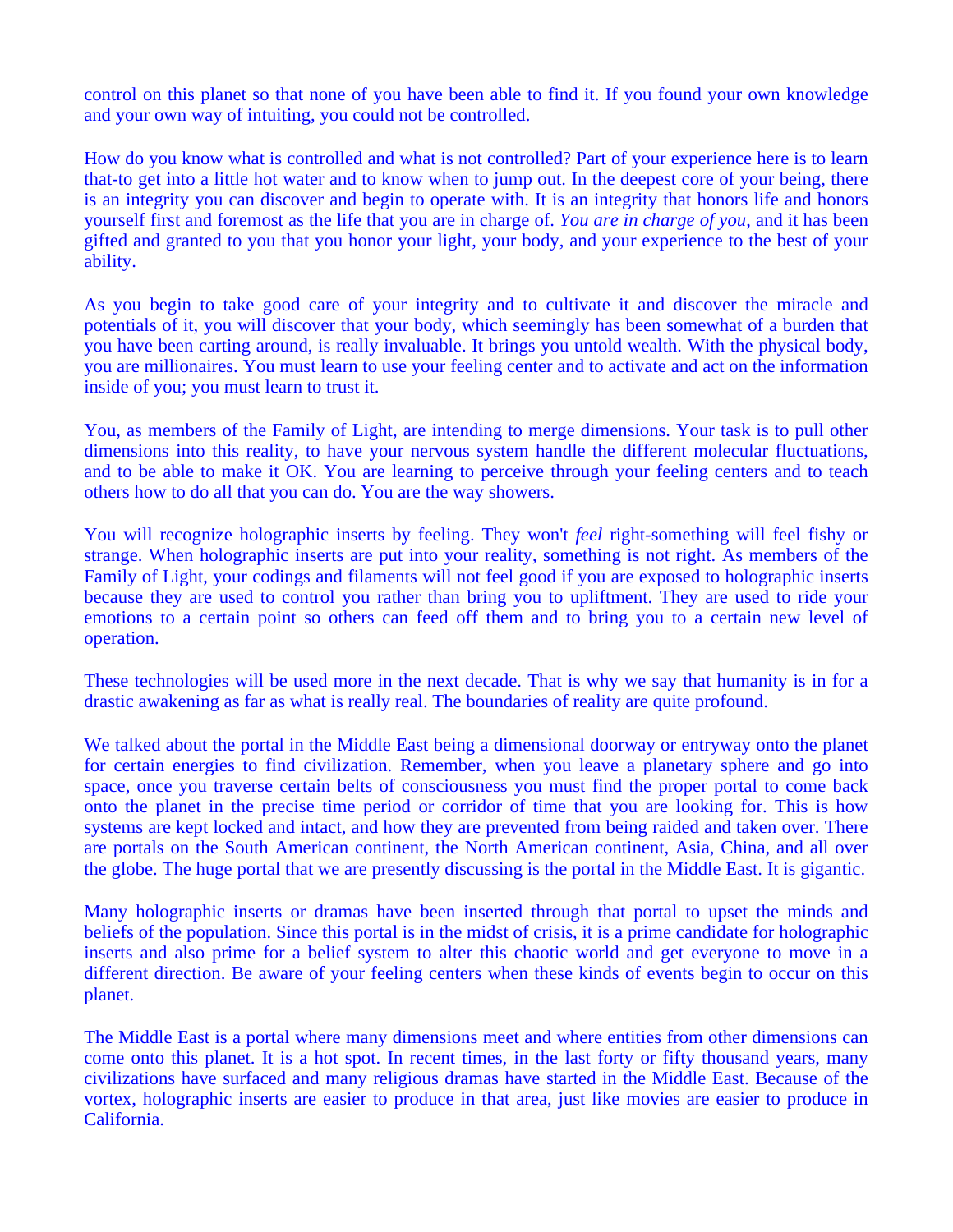A potential holographic insert in this portal is the arrival of extraterrestrials from space. Or Christ returning. Or some god returning, or some savior, or some reason for everyone to begin to follow one way of thinking. At this time, as we see it, it is not of light. An example of a holographic insert that was put on the planet in the past to change the course of history is the crucifixion of Christ. The drama that was played out and passed on historically to you is not the reality that the Christed One came in to play. *A version* of this entity's life was molded and designed in a holographic entertainment movie, which was then inserted and played out as if it were real.

Christ came in as a committee of beings over a period of time. The story that you have been told is a dramatized, marketed version-a very controlled version of who this entity was and is. Part of the Christ drama you have been taught was a holographic insert. And part of what you will discover in the future about the Christed One has the potential of being another holographic insert. So be aware. Most people would say that we are sacrilegious and of the devil to say this. How can we question what the Bible says? How can we question all of these things? Because they were all said and done by patriarchal organizations that promoted themselves. That was all they were. They were utilized to bring back control of the energy on the planet.

In reality, the Christed One was sent as a systems buster, a member of the Family of Light, to bring light through the portal in the Middle East. This created a way for *many* to enter and seed a reality that would prepare the consciousness of humanity for the cycle that will terminate in approximately the next twenty years, depending upon how events proceed. The Christed One came not as one entity but as a number of entities, influencing people in humanity's dark hour, an hour when human beings were ready to understand their mysteries. One of the things that was not promoted to you in a very truthful way was that the Christed One was very well accepted. The kind of energy that the Christed beings brought to the planet was received very well.

There are a number of dramas going on with the Christ entity. There is the original blueprint: the plan of the Christed committee to come in, to spread light or information, and to show humans what the human body is capable of doing. Then there are the beings who said, "What are we going to do about this? This one is coming in our portal, and we want control over this portal. How are we going to be able to use this energy? It is a free-will universe, and we can do what we want." So they created a holographic insert of the drama of Christ being crucified to create fear and emotion out of someone else's intentions and to move consciousness in a way that was not originally intended at all. This means that in a free-will universe it is possible, particularly in portal areas, for one group of gods to raid another"s story and insert their own version of it. At the time, perhaps, this does not affect many, although over time the impact of the holographic insert is eventually known.

We know this is frustrating for many of you. Yet what we are doing by sharing this information with you is getting you to move, feel, remember-and not *think* so much. This is not a process of logical thinking, it is a process of feeling. What is going on with your body? Ask yourself, "What is my identity? How can this be? Who am I within it?" Then you will begin to release more of who you are to yourself, and you will be able to figure out many things.

Do you understand why you have come here to bust the system? Do you understand how complex frequency control is? Do you understand how fine and thin reality is? Do you understand how available reality control is to the human species-if humans would harmonize with one another, and act as though they were all provided for, and believe and create through their minds?

We said some time ago that light is underestimated on this planet. Truly it is. If it became known how many individuals are gaining sovereignty over their thoughts and lives, and how many of them are broadcasting this sovereignty and living to teach it to others, those in charge would do something about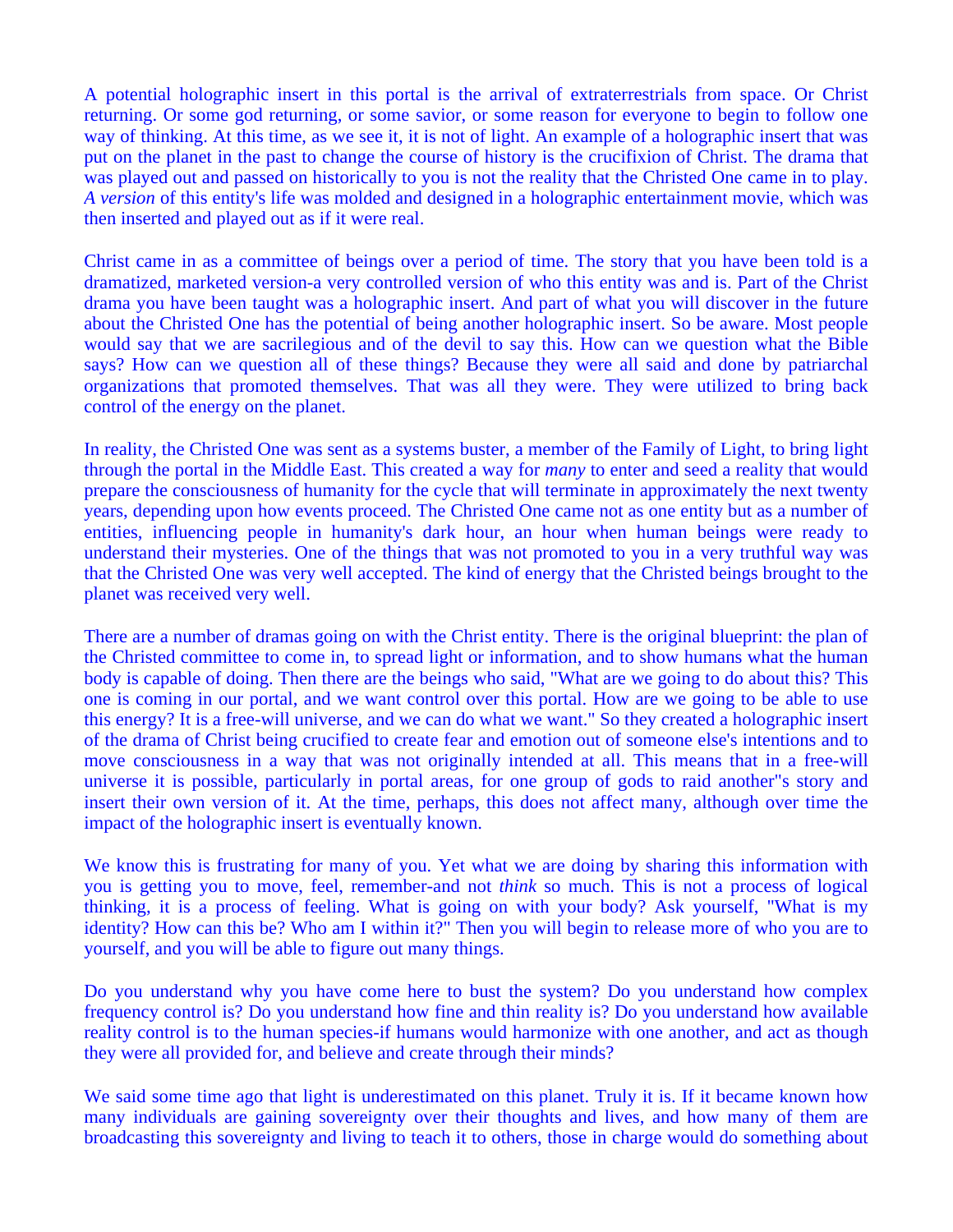it rather quickly. Light is underestimated, and it is a good thing, because light is going to liberate you all.

You have an exciting assignment-an enviable job-and you have all the help you are going to need to complete your task. There has been a tremendous influx of entities and mother ships on this planet that are now acting as intermediaries or perhaps literal transducers of energy. The beams of light that come to the planet come from old and ancient star systems that have been working with Earth for eons and eons. Many of them are simply numbered by your astronomers, while others have names you are familiar with-Sirius, Arcturus, Orion, the Pleiades, and so on. Beams of light are being caught by quite a number of mother ships surrounding Earth, filtered through an entirely different system, and then blasted onto the planet. Many of you have implants inside of you to respond to this communication and to bypass psychotronic warfare and interference that would keep your frequencies jammed and prevent you from being able to receive this information. These implants are not negative. You were not abducted and probed to receive them against your will. They are etheric implants that you called to yourself as tools to receive off-planet energies. These implants are being activated now. Many of you are finding that you are feeling altered. At different times of the day, particularly when you are going to sleep, you are hearing a variety of tones or feeling a kind of electric vibration in your body.

When this information is beamed to you, your body must be able to receive it. In order for your body to receive it, it must be in a certain state. The information is like a current, and if your body cannot handle the current it moves into a state of discomfort. The people of Earth were programmed for this time, and there is no one incarnated upon the planet who can say that they made a mistake and did not know what was going to occur here. No one was born upon this planet without a mechanism inside of them that can be activated to tune into or turn on to the ability to house these frequencies.

We have encouraged many of you to move out of the logical mind because the logical mind will come into conflict with this information and electronic energy. In the next number of years, your understanding and vibration with the frequencies coming to you will be like turning on your own radio. You will have a direct telepathic link with mother ships broadcasting to you. There will come a time when you will never even think of going to a channeling session because you will have your own linkup with information. The wealth of information that will come to you will be of great reassurance; it will be broadcast to fill you in on what is happening.

As you become more trusting, you will be able to manifest before you a light entity who will come physically and begin to teach you. Channeling, or the process of bringing information

through another being, will become completely archaic as each of you manifest your own literal being to teach you. In the meantime, we are here to teach you, to remind you of who you are, and to give you an idea of what you can draw to yourself. What we want more than anything else is to assist you, as members of the Family of Light, to succeed in liberating the humans. Focus on the dance of yourself. To what tune will you dance and to what magic will you perform and to what heights will you be willing to push consciousness to give it a new definition of possibilities?

#### (10)

# **Chapter Ten**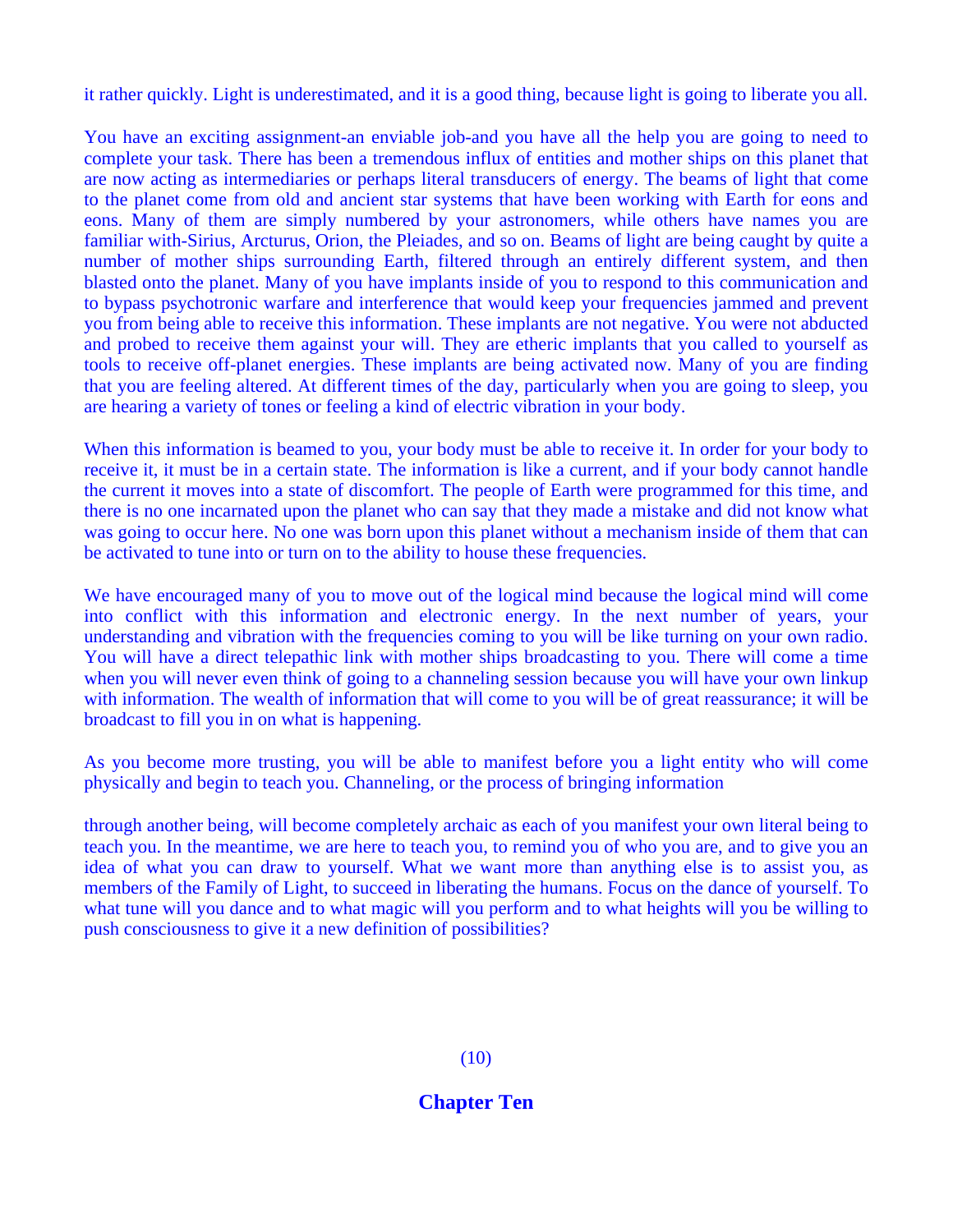# **A New Paradigm of Light**

## *Content of "Bringers of the Dawn", pg. 107 - 115, Chapter Ten.*

Who are the Bringers of the Dawn, and what is their role? The Bringers of the Dawn are those who carry the rays of the sun and bring light and knowledge. They have an ancient organization, an ancient society, an ancient spiritual bonding that keeps them doing certain work within a certain star system. You are members of the Bringers of the Dawn; otherwise you would not be drawn to this book. The members of this elite organization come to Earth at different times to do their work. This occurs when a cycle has been set and events are perfect for them to allow the energy from the high cosmos and the energy from Earth to merge within their own beings.

The energies from the cosmos are always coming to Earth, and the energies from Earth are always lifting up toward the cosmos. Humanity creates the sacred bridge between Earth and sky, which some have called the rainbow bridge. The Bringers of the Dawn allow these energies to merge so that the dawn, or the light, is awakened within them. They then bring that dawn to civilizations. *This is who you are. This* is *what you are doing.* So are multitudes of others. You are the Bringers of the Dawn.

As Bringers of the Dawn, there is a certain stance that will facilitate the commitment you have made. This stance is one of *allowing* and moving out of self-indulgence and the discounting of your experiences. For the Bringers of the Dawn, each link makes up the whole, no matter how it is constructed, no matter what strength or weakness it has, and no matter how big or small its role. Strength or weakness or influence are not necessarily to be compared; they are simply the stance that consciousness, in its own dance of reality, chooses to focus upon.

We teach you about yourselves and assist you in unlocking what is inside of you, not what is outside of you. As Bringers of the Dawn, you are in your darkest hour before the dawn, when you may wonder if there is going to be a ray of light. Then, almost instantly, the light will begin to show from nowhere. Where will it come from? How will it change your thinking? How is existence as dark as it can be one moment, and then the next instant there is light? As Bringers of the Dawn, you *will* that light to dawn. You were trained for this; it is your forte.

You, the Bringers of the Dawn, also known as the Family of Light, agreed to go through the process of mutation to evolve yourselves into higher beings by intention and conscious agreement. You bring light back to the planet, bring about the new evolution of humanity, and make the cosmic evolutionary leap in awareness and intelligence possible by anchoring the frequency first inside your own bodies and living it.

The Family of Light comes from a central place of operation-a source within this universe that acts as a broadcast station. There are central suns within your galactic system and a central sun within this universe. The Mayans named this central sun Alcyone. Others know it by other names. The sun has light, and light has information. To make this very simplistic, members of the Family of Light come from a place that is the central storehouse of information for the universe.

You cycle or spiral out from this central sun and carry the information from it throughout the various systems in this universe; you plot, plan, and travel. You are very unique in this regard, and you know it.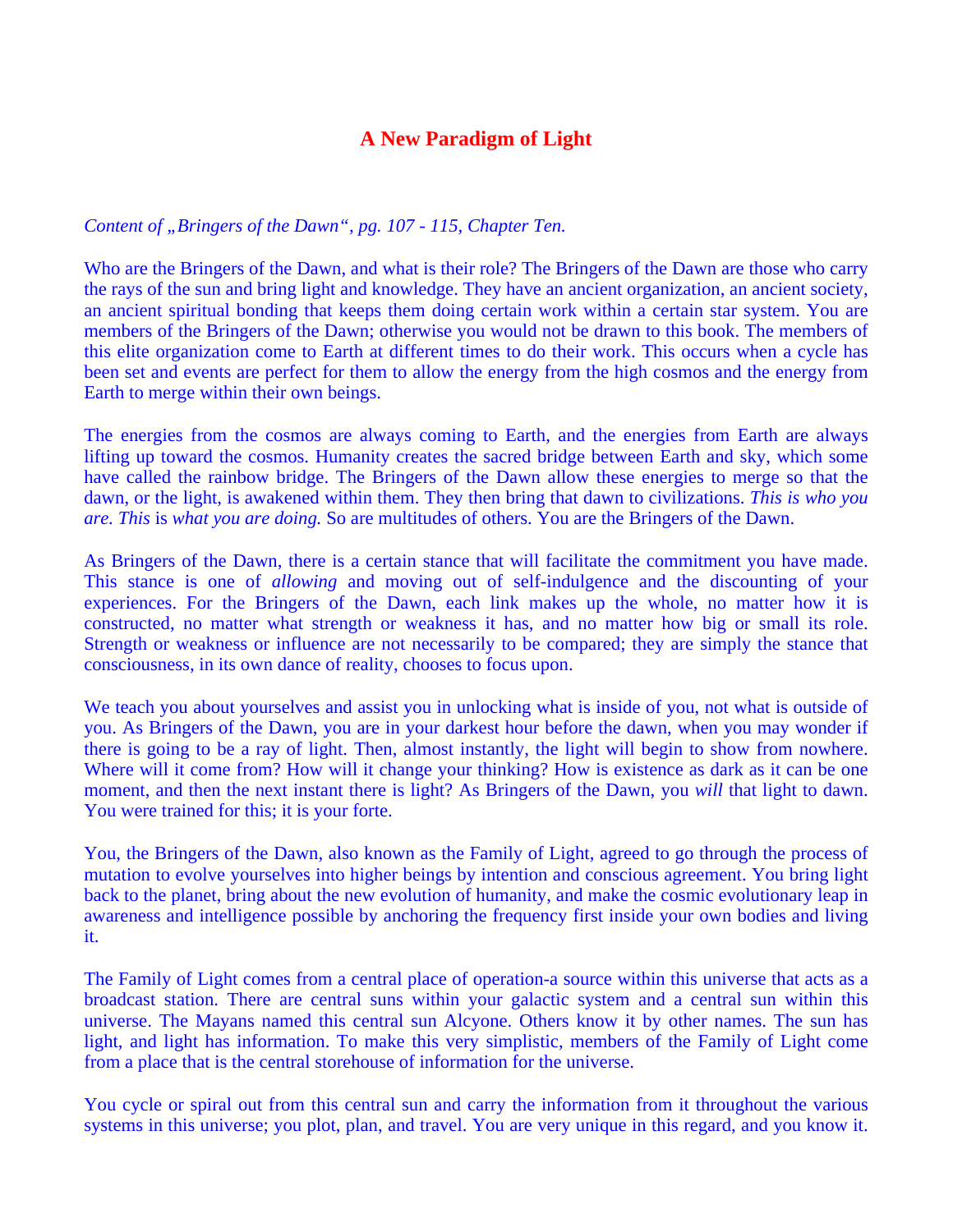You know when you look at the population that you are very different. You love rabble-rousing, and you love to bust systems open. When something says, "No Trespassing," it is for everyone else and not for you. You go wherever anything is shut down so that you can open it up. You operate by separating yourselves into many multidimensional identities and then going into systems to change them.

You sometimes incarnate in these systems for hundreds of thousands of years in preparation for the time when you may be called on to bust the systems. You have a resume to back you. For example, you incarnate on Earth a number of times soy that if the call goes out that Earth is going to be busted open and the paradigm is going to be shifted, you can say, "I have been there 247 times, in this many varieties, and once I was able to ascend my body. I did this, this, and this. If I go in for this game plan to bust the system, I am certain that I can refresh my memories, pull them up, defy the laws, and complete the assignment."

Sometimes it doesn't happen and the plan has to be aborted for some reason. That is a very frustrating experience for you. However, when all goes according to plan and you succeed in busting the system and creating a new paradigm of light, it is like a cosmic orgasm to you.

Members of the Bringers of the Dawn or the Family of Light work in teams. You don't go into systems alone. You need each other to do this work because you cannot hold the frequency by yourself. By going in as teams, you increase the odds of successfully carrying out the plan. You are like rays and light spirals of the central sun that are very intelligent, and you are guided by a great intelligence inside the central sun.

Light is a kingdom of consciousness, and it has a purpose in existence. The story we tell you today is a story that you can comprehend. Every time we speak to humans and you comprehend more, we give you more. We do not want you to think that light is more noble than anything else. Something in the essence of your soul connects you to this light source and drives you to this profession, but it does not make this profession better than any other profession. There are others who have different sources and spiral out with different intentions, and they make the ballgame possible. You are learning about this.

We remind you that Prime Creator creates it all, and it endows all things with itself. Just as you are seeking self awareness, Prime Creator is mastering this as well. It seeks to be aware of itself within all things and to endow the things that it is within with awareness that Prime Creator is in them and aware of its existence. The awareness is like a mirror going back and forth between Prime Creator and all creations, down to the smallest little bug or ant that crawls on the ground. Just as Prime Creator is in light, it is also in so-called evil, knowing that "evil" also has a divine purpose.

Many kingdoms of consciousness exist. "Kingdoms of consciousness" are fancy words for a concept that we would like you to grasp. Within the kingdoms of consciousness, there is a likeness of energy, and there are many kinds of kingdoms of consciousness. The Family of Light comes from a particular kingdom of consciousness.

When your consciousness learns the laws of creation, manipulation, and management of reality, it is quite easy for you to manifest into any form you choose. For those of you who have activated your shamanistic and native cultural memories, you well know that part of the teachings of native cultures was how to go into various realities and change form. The shamans in certain cultures were revered for this. They carried genetic coding, and there were very few on the planet in relation to the entire population. *They* held the magic and mystery and kept the process alive. They were able to move in the forms of animals and various other shapes and guises. This was quite a profound science, indeed.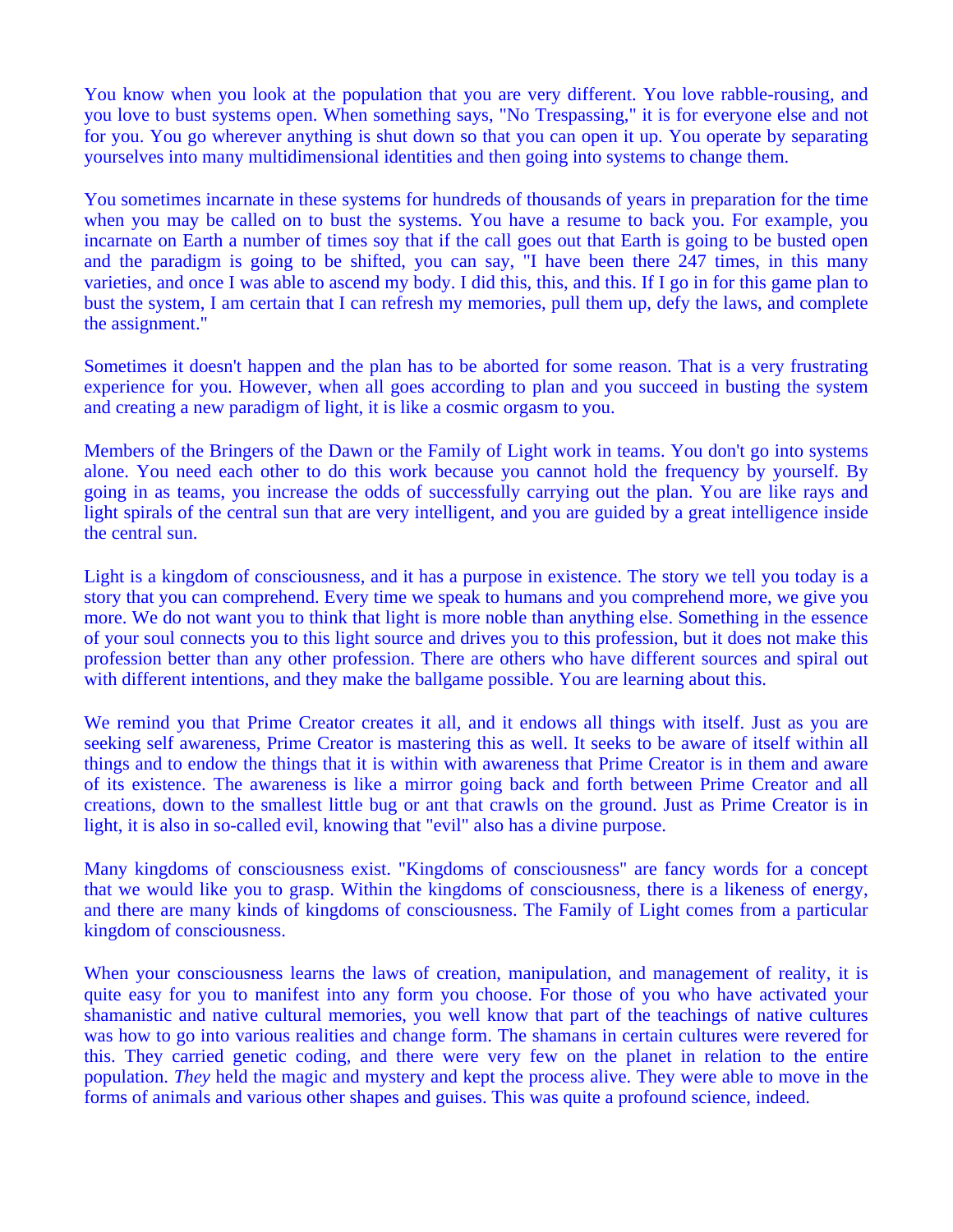Because this science exists *on* the planet, of course, it also exists *off* the planet. Earth is a "happening" place right now, a hot spot. It is coded to start its own revolution-not necessarily just a revolution in the United States to change lifestyle, but a dimensional shift that is going to alter all of the space around Earth.

Many extraterrestrials who are curious about life forms know how to rearrange their molecular structures and come onto the planet in disguise as humans. In times of tumultuous change, when dimensions have the potential to merge and collide - as you are setting up here for Earth-there is a great gathering of energies that come to participate in the big show.

The big show happens on many levels, not just in 3-D. A chain reaction moves through all of the dimensions of existence and all of consciousness. Some beings beam themselves to Earth in disguise as humans, or they incarnate, picking an opportunity to get a ticket into this reality to be here for the event. Perhaps some of those you sense as not native to the planet and not here as systems busters are here to observe, to participate, and to understand so that they can take the information back to their own systems, which are always evolving.

There are intelligent creatures who are able to manifest as humans and play the role out to perfection; sometimes their memories are intact, and sometimes they have the veil down. It is not always easy for these beings to come here with full conscious memory of who they are elsewhere because of the frequency control. You will grow in your awareness over the next few years that you are members of the Family of Light in disguise as humans. Part of the planned evolution of the human species and the planned rearrangement of the human DNA is for each person to begin to open a memory bank and remember who they are.

In different dimensions of reality, there are, of course, different experiences and different laws. In 3-D, where you have been locked as a human species for so long, there is a limitation on what you can experience. The third dimension is designed to focus on one existing reality at a time. It is designed this way according to frequency and nerve pulsation and the rate that frequencies adjust the nerve pulsations within the body.

You are magnetically and biogenetically tuned and designed. The members of the Family of Light are *much more than human.* Characteristically, you are supreme achievers in the multidimensional realm. One applies for a position in the multidimensional realm as a member of the Family of Light.

As members of the Family of Light, you have incarnated on this planet to prepare yourselves to do your work. What is your work? Your work is quite simple: you carry frequency into systems that have limited light frequency, because light is information. This is not cold, computer-data information; it is information that is transmitted biologically through an electromagnetic send-out of consciousness. This is what you are experts in. If you were to have a business card printed up for yourselves when you are in full memory of your identity, it would say something like: "Renegade Member of Family of Light. Systems Buster. Available for altering systems of consciousness within the free-will universe. On call."

You go for it! This is what you do. This is an aspect of your identity that you all have in common, and you are here in the millions at this time. You are here primarily *to remember who you are,* to operate multidimensionally within the system, and to teach humans-the natives in this place that have been under frequency control for a long time-a new system. *You are disguised as humans.* As soon as you begin to realize this, you will extricate yourself from the human drama and the human dilemma of frequency control.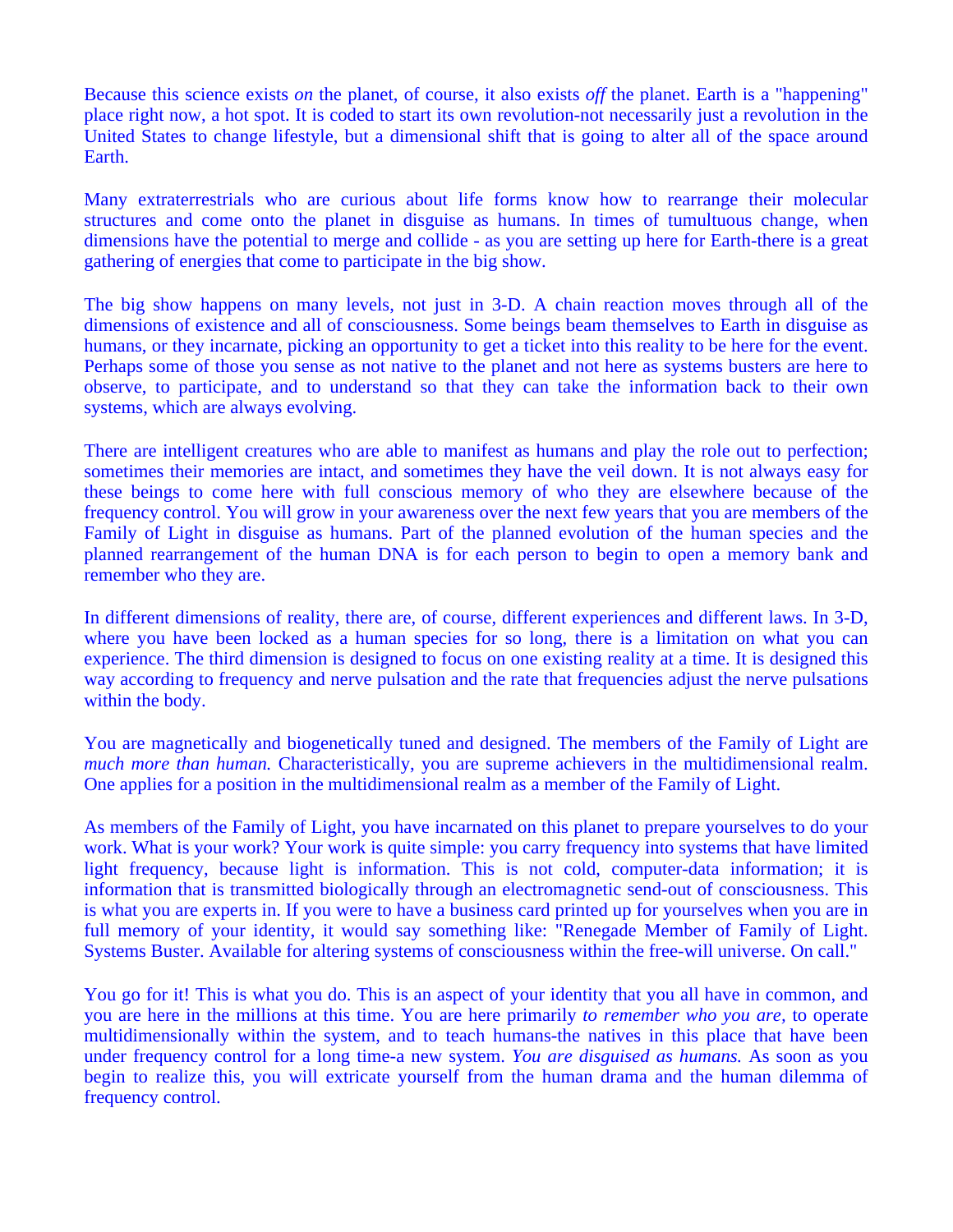Before frequency control was instituted 300,000 years ago by the raiding group of creator gods, the native species was somewhat clever. They had a very evolved system of receiving information and could directly receive on the planet from space contacts. They also had many different ways of distributing knowledge as it was received. Distributing knowledge on the planet at this time is based on technologysomething outside of yourself. It is another clever bill of goods you were sold as a means of control. A long time ago, communication on this planet occurred through contact with one another by the use of internal mechanisms, not by technology outside of yourself.

Most humans cannot grasp that their history goes back more than a few thousand years. You will learn, remember, and teach the planet that it has a history of millions of years. First, you will uncover and integrate the history of the planet for the past 300,000 years so that you can expand the picture of the human dilemma. Remember, the history is all inside of you, not outside of you. In your current technology, light-encoded filaments are being created outside of your body in symbolic form as a representation of the transmission of intelligence through fiber optics. The human species creates *outside*  of itself what it must learn is *inside* of itself. It is part of the mastery of light.

When the great library of yourselves was put into chaos, there was a little bit of data left that kept the species controllable, operable, manageable, and yet functioning on its own, performing tasks and stimulating it as a life form and form of consciousness to produce a certain frequency: fear. This fear has been promoted for the past 300,000 years on this planet as a controlled substance in every version that you can think of.

When a human being resonates electromagnetically and broadcasts the frequency of fear, a transmission of consciousness is sent out. Where does that fear go? Where do your thoughts go? Where do your emotions go? We have already said that, collectively, consciousness forms food. As systems busters, you have come in to eradicate the food source, or to change the food source from one of fear and chaos. Those who are nourished by that food source will have to either change their diet or leave this planet. You are here to bring information, light, the comprehension that there is potential for change, and a food source that works in cooperation and resonates with light. This is what you are about and what it is your responsibility to achieve.

We understand that some of you are very puzzled about how to do this and how to bring about this state of impeccability in your own lives. One of the primary things we ask each of you to do from this moment forward is *to not base any of your future experiences on your past.* All of you love to drag the past in as an excuse for what might happen in the future. You are famous for it. But you must act as if you are newly beamed down, innocent as a babe, and ready to step forward into the circumstances of your daily life. As you awaken each morning and step forward each day, state with clarity what you intend to experience that day. If you are not doing this or cultivating the habit of doing it, then you had best get going! It is the way that reality is designed.

As we have said before, the big secret that has been kept from the human species is that thought *creates experience, and thought creates reality.* All reality is created by thought. It is all a subjective experience. But electromagnetically, you are being controlled in such a way as to create experiences within a certain spectrum of reality.

You who are members of the Family of Light are well traveled and well attuned to the possibility of bringing new frequencies in. You have come here to hold the new frequencies being beamed to you from space that are setting into motion a new pattern inside your bodies. As you begin to know that this is your purpose, you will begin to design your purpose consciously, to get clear about what you want, and to experience it, no matter what area it is in. This is an absolute.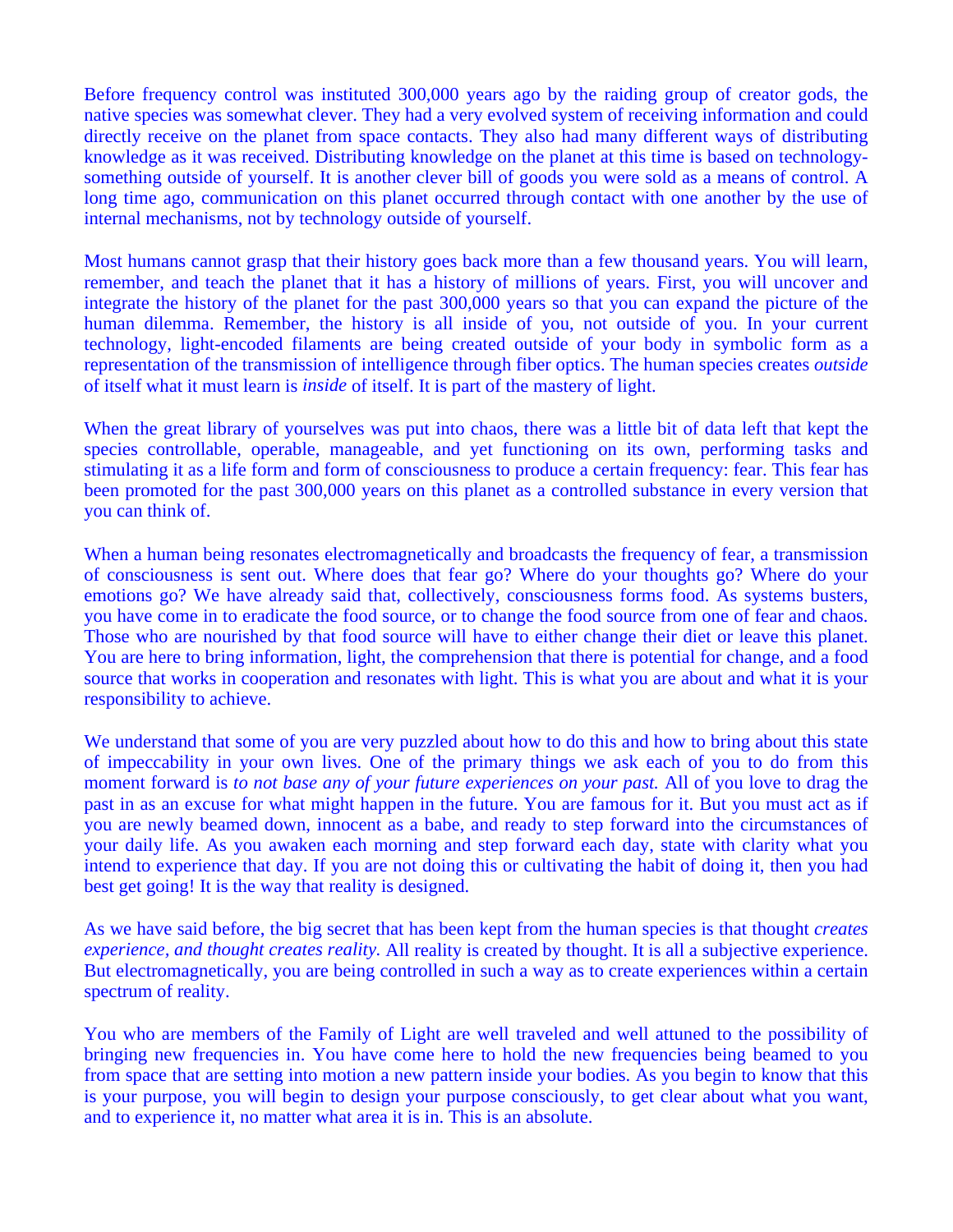Each of you likes drama in your own way. You get bored if you don't have "stuff" happening. This is why you formulated this plan-this raid. In actuality, this reality or world was set up by entities of the Family of Light a long time ago, before the reality was raided. As members of the Family of Light, you were the Original Planners. There were many rich funds of consciousness here that were free to become attached to and to utilize. When the entities of other families that you have come to call "dark" took over this planet, they did a very good job of keeping light out. Light is only as big as your paradigm can get at this time, but there are other teams and kingdoms of consciousness out there as well. For now, we will just work with light and dark. The dark team did a very good job of keeping light out for a long time. *However, that time is up!*

You are renegades of light, and you decided to come back and stage another raid of consciousnessmillions of you at this time-because you knew in working with Prime Creator's energy that there was a high probability that everyone would achieve a great richness of consciousness. As you begin to pull this light into your bodies and onto the planet, many people who like drama may be affected. They may be pierced by light and have a reaction, because the more light you bring the faster it will spread. Light is definitely growing on the planet as you remember that you are the native species, working closely with the Original Planners, here to take back your world from the raiders.

# (11)

## **Chapter Eleven**

# **A New Paradigm of Light**

#### *Content of "Bringers of the Dawn", pg. 117 - 124, Chapter Eleven.*

In order to survive in the times that are coming, it is imperative to move into the idea of thought manifestation or superconsciousness. Superconsciousness is only a word to you at this time. It is not a concept that is inside of you yet because you cannot conceive of being so in tune and filled with so much information. Yet, as you evolve, that is what you are moving toward. There are those who are very aware that this movement of consciousness could begin to sweep the planet, and they are banking on it not occurring. *It has already occurred.* We have come back into your past to assure you of this.

*Thought comes first.* Experience is always secondary. It is never the other way around-that you have the experience and then you base the thought around it. Always your experience is a direct reflection of what you are thinking.

Clarity and recognition of your own power are the bottom line. Your thoughts form your world *all of the time.* Not cafeteria *style-all of the time.* Because you are bombarded with so many frequency-control vibrations that attempt to keep you from being clear, you fluctuate. You must, as a species, make it your intention to stay very clear, to stay centered, and always to bring yourself into the moment. Stop living in the future or living in the past, and always live in your now. Say to yourself, "What do I want? I want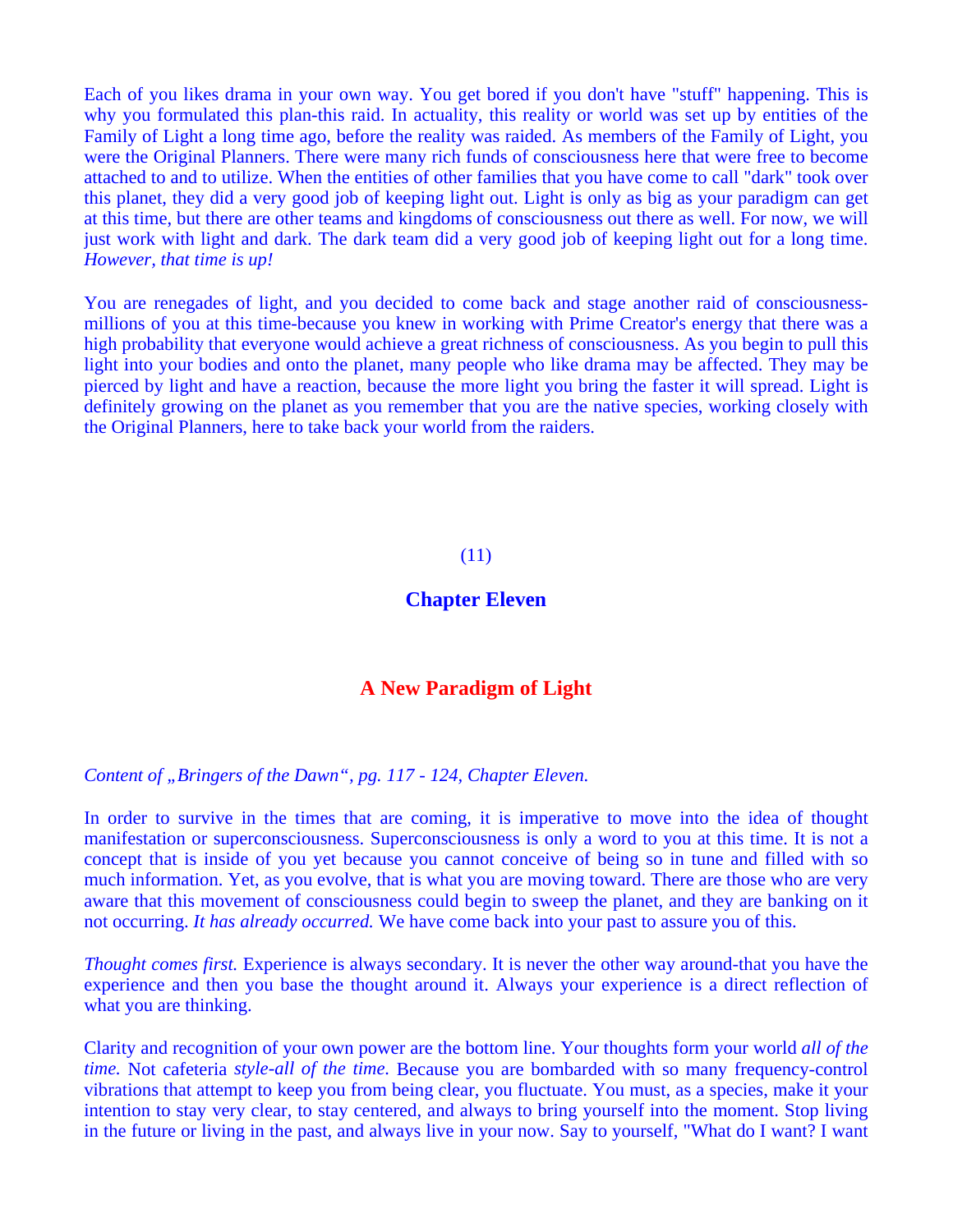to accelerate my personal evolution. I want Spirit to assist me in a greater capacity. I want my body to regenerate itself. I want to emanate health. I am willing to give up difficulty so that I can be a living example of what humanitv can be." It is this line of thinking-this commanding from your being and calling out what you want with clarity-that brings you everything in acceleration.

Watch your patterns. If you find yourself denying that you created a portion of your experience, and you don't want to own it as your creation, simply look at it. Say, "Isn't this interesting-I do this all of the time. I don't want to own what I am creating. If I don't like it, I blame someone else. Let me see how long I will do this, and let me come up with a solution to develop a different pattern of behavior."

Don't judge yourself. Begin to say to yourself, "I will accept responsibility for all that I am involved in. I will accept responsibility for everything that happens to me. If I don't like what is happening to me, I will begin to ask myself why I create things that I don't like. Maybe it's to get my attention about something so that I can change what is really not working for me that I cannot see."

Always act as if there is an impeccable purpose to everything you do. Act as if your highest good and your highest opportunity involve working through every event you are involved in. Always act that way. If you are walking down the street and someone says, "I've got a gun in your back; let's have your purse," act as if you are being given an opportunity for your highest growth. You never know what the results are going to be if you begin to act this way. When you *act as if,* you act without knowing and without expectation. This is an attitude. If you all could have this attitude and act as if every event is designed to propel you further in your growth and awareness, then you might turn around and find that the person holding the gun in your back is a counterpart or portion of yourself. You might be able to heal something; you might be given an opportunity to do something you are afraid of.

Do not be afraid of what you create. *Trust what you create.* Trust that there is always something in it for you. Do not sweep your dramas under the rug as if they are dirty old horrible things and you never wish to see them again. Get finished with these dramas: stop cycling in them and being lost in them. However, understand that the drama you have had with your mother, your brother, your sister, your lover is something you may use twenty years later to come to a whole new realization. So let these life dramas be like a file for you. Finish them up, resolve them as best you can, create peace, accept your part in them, and then let them cycle back through your consciousness to teach you something. Let them be ongoing treasures of experience for yourself rather than hackles that you want to get past. Emotion is connected with these things, and remember, emotion can take you into other realms of activity.

Do you believe that you only create your reality in certain areas and that in other areas you are disempowered? Do you argue that you have no control over some areas of your life? Do you give up what is naturally yours because society tells you you cannot have it? You will find that events do not come out of the blue. Some of you believe that you create your own reality but that others do not create theirs-especially little babies who have all kinds of things happen to them or children who are abused. It is a difficult concept for many of you to grasp that seemingly helpless children or starving people also create their own reality. Whenever you buy into the victim mentality, you send people the idea that they are powerless and you make that probability one for yourselves. You must learn to honor other people's dramas and lessons. Realize that the newspaper is not going to tell you about the potential for change that exists for all of those involved in a particular scenario, because newspapers do not report and cover things in that way. You do not understand the underlying synchronicities of events: your media exposes only the external so-called facts and ignores the rich riverbed of emotional significance that accompanies human dramas and lessons.

Those who are involved in dramas in which it looks like someone is a victim are usually so out of touch with their feel ings that they do not connect how they feel with what they are thinking. Victims find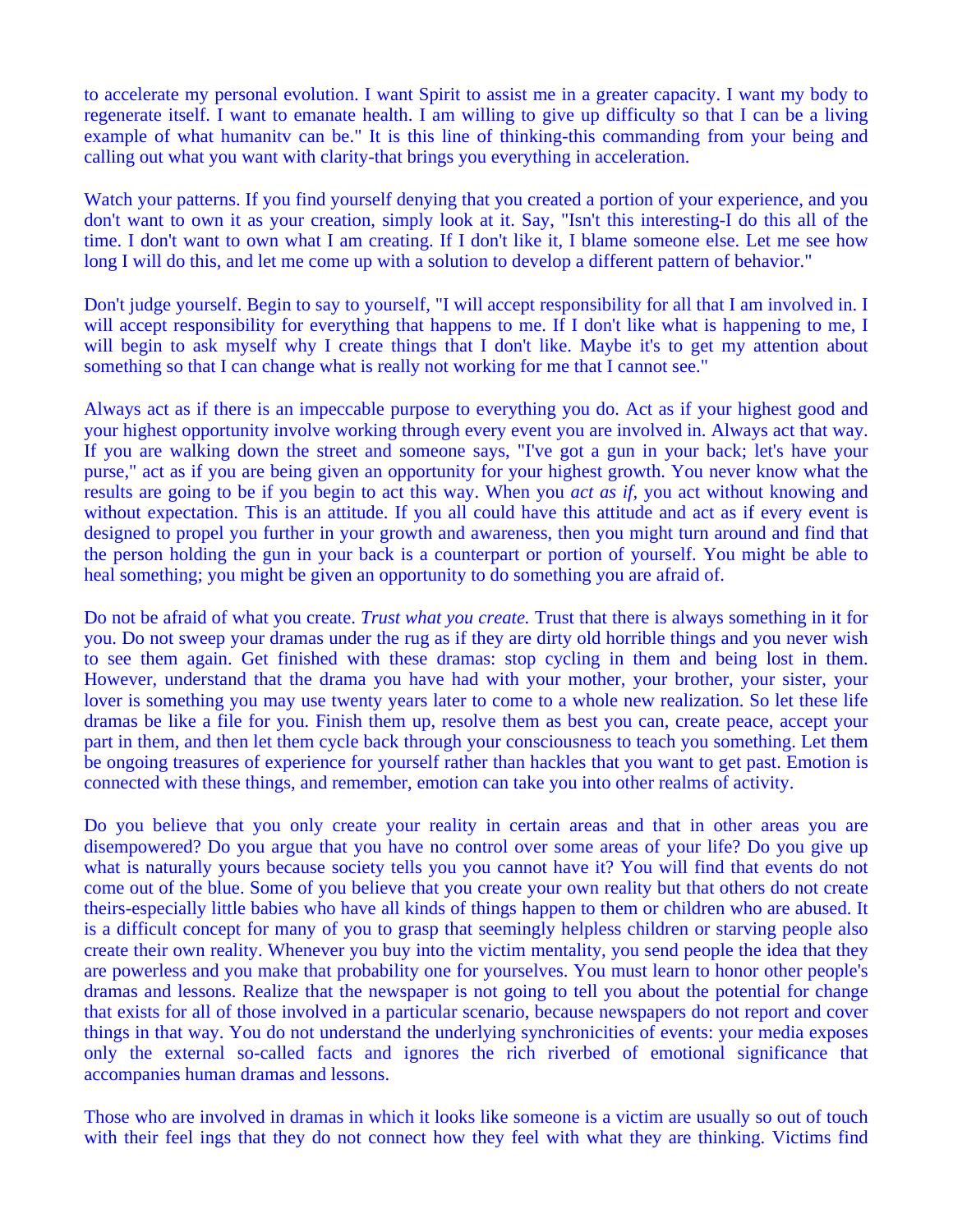victims. Victors find victors. So, please, with any newspaper event or world drama in which it looks as if people are hopeless victims, honor them and honor yourself by saluting that they created their own reality. It may not be a reality that you need to learn from--or anything you feel a need to participate in. You must understand that others must go through the realms of density to bring them to light. Sometimes the greatest enlightenment lies in the greatest catastrophes and the greatest difficulties.

When you go to a restaurant and order something you want, the chef prepares it and the waiters bring it to you. You order it; however, you don't make it. Somehow the cooks or the spiritual energy make it, yet, you select it to be put before you. It will not be put before you unless you go into the restaurant to order it in the first place. So you are responsible for it and you pay for it.

Life is the same way; life is like a restaurant. Learn how to order what you want from life like you do in a restaurant and then trust that, because you ordered it, it will be put before you. When you go into a restaurant, you don't worry over every item and wonder whether or not you deserve to have it. Well, sometimes you do. Sometimes you say, "Well, I don't deserve to have that. That costs fifteen dollars. I can only have something that costs seven dollars or less."

The way you act in restaurants is a wonderful indication of the way you act in life. It is an incredible teaching to understand. When you go into a restaurant, do you simply order and say, "This is what I want," and trust that it is going to come to you, or do you worry that they are going to screw it up? As soon as the order is in, do you follow the waiter into the kitchen and say, "Oh, they probably won't have the right lettuce. They probably won't saute those onions just so, and they won't have those kind of mushrooms I want." No. You trust it will be presented to you exactly the way you want it and you let it go. When it is presented to you, you say, "Thank you." If it is not quite right, you ask for what is needed and then you proceed.

Look at the divine nonchalance you have when you order things in a restaurant. That is how you order up life. Get clear on what you want, order it and be done with it. Don't keep calling up Spirit to see if they got the order or give advice on how to fill it. You ordered it. Trust that it will come.

You are a result of your thoughts. If there is nothing else you learn on this planet, you will learn that this is the rule in this reality and the rule of many other realities. *Thought creates experience.* Why not give yourself a gift and begin to think of yourself in a capacity that is exceptional, magnificent, and uplifting; free yourselves from the need to have the rest of society agree with you. *Validate yourselves.* For some of you, this is very difficult. How do you validate yourself when you are in the habit of not doing it?

Your words are either empowering or disempowering. We want you to have the courage to live your light, so we want to emphasize to you and convince you in whatever way possible that your thoughts formulate your world. Eliminate the words *should* and *trying* from your vocabulary. If you were to pay money every time you say these words, you would be in great debt. You are in a great debt of disempowerment or impotence. *Should* implies that you are operating under someone else's sovereignty. We would like to remind you that you are sovereign unto yourself.

If someone is *trying* to put out a newsletter or *trying* to change their patterns, they can try for the rest of their life. *Trying* is not *doing.* Whenever you use the word *trying,* you will not accomplish anything because trying is an excuse: "I tried to do it. I tried. I tried." In your own life, use the words "I am creating," "I am doing," "I am manifesting," "I am intending," and "I am bringing about." Forget "I am trying."

When you become a *doer* and are able to manifest what you want in life, you set yourself up as a mirror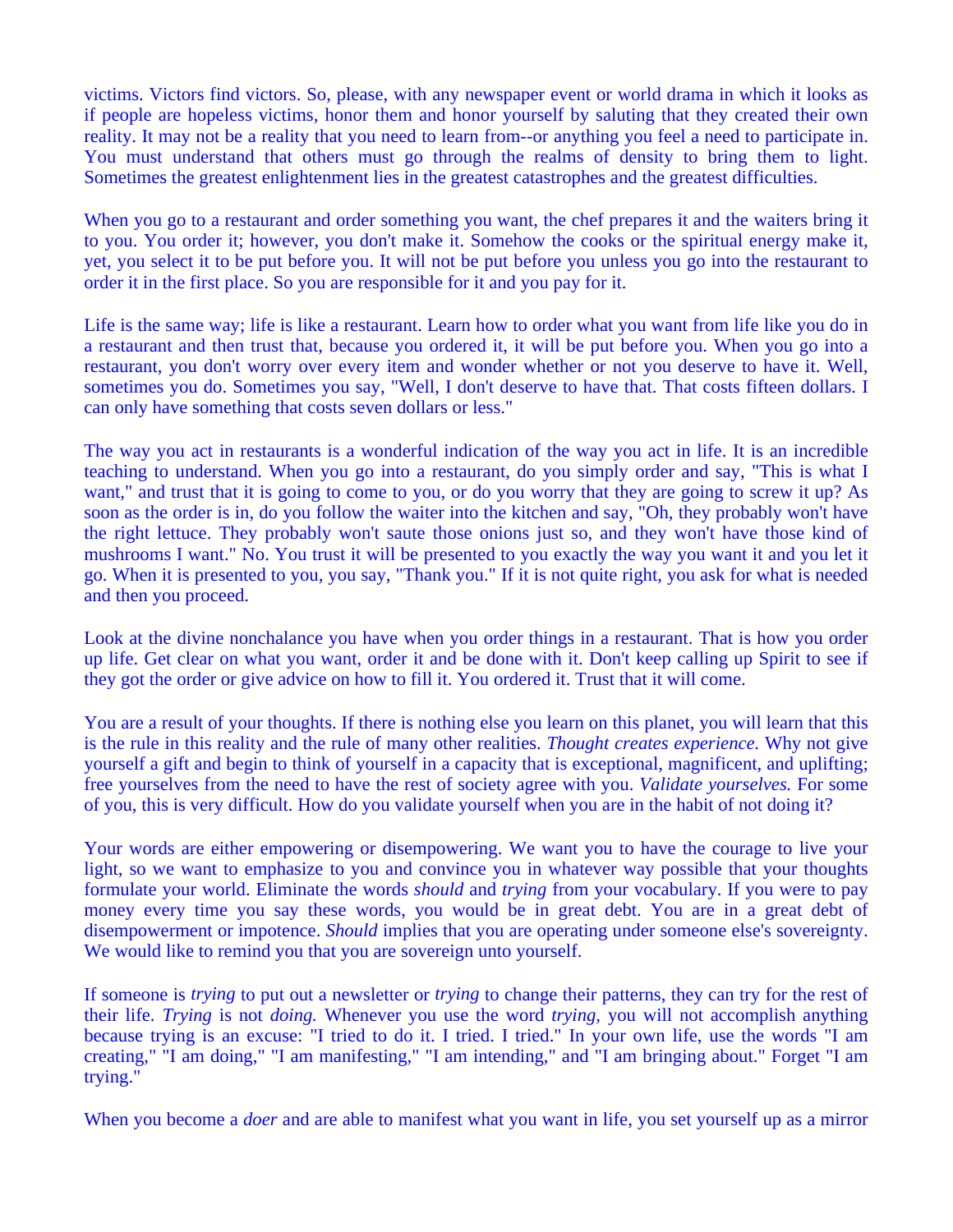for many people. There has been a belief that there is a limited amount of everything and that only one person or the other can be a doer or manifester. When you begin to show that you can bend the laws they want and they can't get it unless you don't have it.

If you put yourself behind others and are afraid of having what others do not have because you think there is not enough, you do not understand that as you allow the divine principles to work in your body and anchor themselves upon the planet that you become a living example of light. You allow the underlying purpose of light to move through your vehicle and you become a living example of what others can do. This is the high vibration that we intend to teach all of you. We want you to understand that *there is no limitation.*

There is no limitation on the entire planet. Each person on the whole planet can operate in cooperation and in a uniqueness of being. Whatever gifts of spirit and materiality come your way, don't think that you are more lucky than others. Instead, simply understand that you are able to get the divine principles to work in your physical body and that you can show others how. You can say, "Listen, it works. I have been able to do it. You can do it as well."

We spend hours teaching people about not being afraid to manifest. Each of you is frightened because you grew up with an ethic that says, "Only if you work for something is it of any value. If you do not put in hard work, you cannot get things." It is imperative for all of you to look at this idea of hard work and where it came from. Look at your parents and the belief systems they have had. We are talking about birthing a consciousness that represents the new human species that learns how to do things *effortlessly.*

If something is not being done effortlessly, then forget it. If it looks like if is too much work, something is telling you it is not the way. Only when something comes together effortlessly and simply fits, with no one doing too much to it, is it right. If you all begin to live like this, you will completely change how the species of consciousness approaches life. It is not irresponsible or a cop-out-it is a new way of carrying bricks from one place to another.

One time we talked about a big pile of bricks with a group of people and asked them, "How do you move the bricks?" They all said, "Well, you pick them up one by one." And we said, "No one ever thought of hiring someone else to do it?"

If your assignment is moving bricks from here to there, how are you going to do it? Your first answer may be, "Well, I will move them. I'll pick them up." However, you could go call someone up and say, "Move these bricks for me." If you do that, you are still doing the assignment. You are doing what needs to be done. Do you think we are going to chastise you if you don't do it yourself? No. You are still getting the job done. You see the difference?

Money seems to be an issue with everyone. You all have very definitive beliefs about how money comes to you. The more you believe you must work hard for money, the harder you are going to have to work. Many of you believe it is quite normal to work hard for money, and that if you don't work hard for money then it is "dirty." Let us ask you to remember the word *effortless* and incorporate it into your vocabulary. Say to yourself, "I am effortlessly intending that this come about." To be effortless is to command to reality to bring itself to you in a way that gives room for plenty of energy to be expended in other experimentation.

Remember, your reality is a result of your thoughts. If you believe that things are hard, what are you creating? Many of you have spent lifetimes honoring and respecting family members or people of society who you believe are uplifting citizens and who represent to you a certain work ethic and value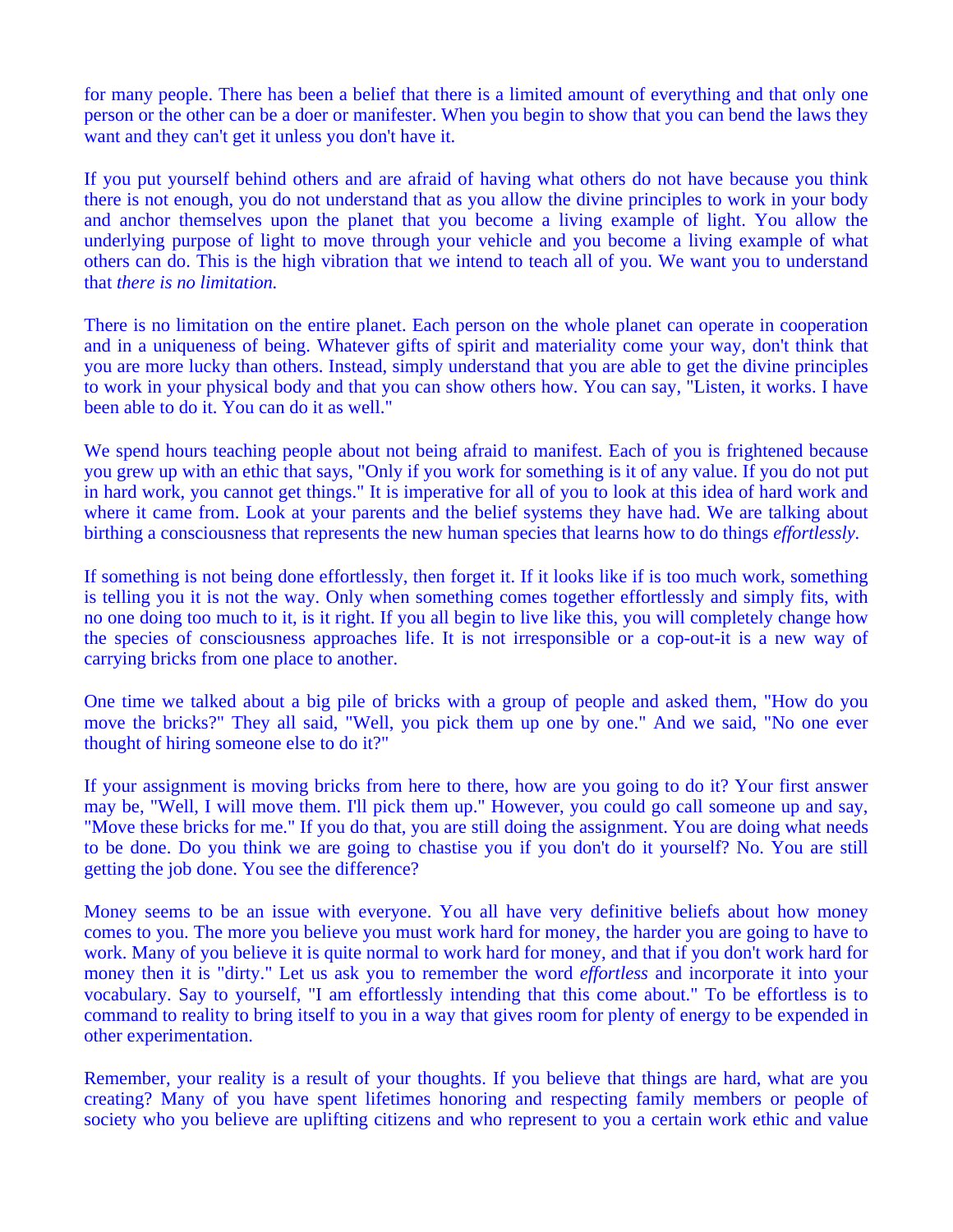system. You have not thought to question this work ethic or to see if there is any other way. So you believe that in order to get money you must expend a great amount of energy, or you must be employed by someone who is going to give it to you, or whatever. These ideas are completely and totally erroneous. We cannot emphasize that enough. When you are allowing, Spirit will compensate you in a variety of unexpected ways. The only reason this has not happened before is that you just haven't believed it was possible. When you believe things are possible, reality changes.

*State of mind is the name of the game here.* We cannot emphasize that to you enough: how you feel about reality and how you program reality is how you are going to respond to it or how it is going to present itself to you. That is why we say, "Go for it! Be outrageous! Do what excites you! Do the impossible!" You can do it. You can do whatever you want to do. You will transform your world no matter what state the world is in.

Remember, when you learn the rules of the game-that you are a result of thought, and that this is a law within your universe-all you need do is think of how you want to be, and so you shall be. Once you figure this out, you can design your body, you can design your age, and you can fix everything about yourself, because you will be self-motivated, self-empowered, and self-generated.

# (12)

# **Chapter Twelve**

#### **It's an Awesome Task to Carry Light**

#### *Content of "Bringers of the Dawn", pg. 125 - 137, Chapter Twelve.*

It is time for all of you to redefine your own identities in a much greater sense. Events are transpiring in the cosmos that you and even many of your political leaders have no idea of. You must stop this foolishness about your definitions of godsthinking that there are beings who come from the skies to this planet with special talents and abilities and that they are all spiritually connected. You are going to discover as a species some very disturbing ideas over the next number of years. We are preparing you by decree of the Family of Light so that you can understand and be informed about your own options.

We have stressed with you this idea of multidimensionality-the concept that you can be in many places and can shift your consciousness. We have shared with you the idea that there will be a number of worlds created out of this Earth. At one time or another, you will come to doubt everything we have shared with you. Your system will be shocked, and you will not want to believe the extent to which you have been uninformed, so you will deny the validity of our information for a time.

We can only offer you information based upon your own acceleration. You must evolve yourselves and have your wits about you to *ask* for information because there is a divine law concerning interference. There are many who have broken that law and interfered with Earth: even those in our own ancestral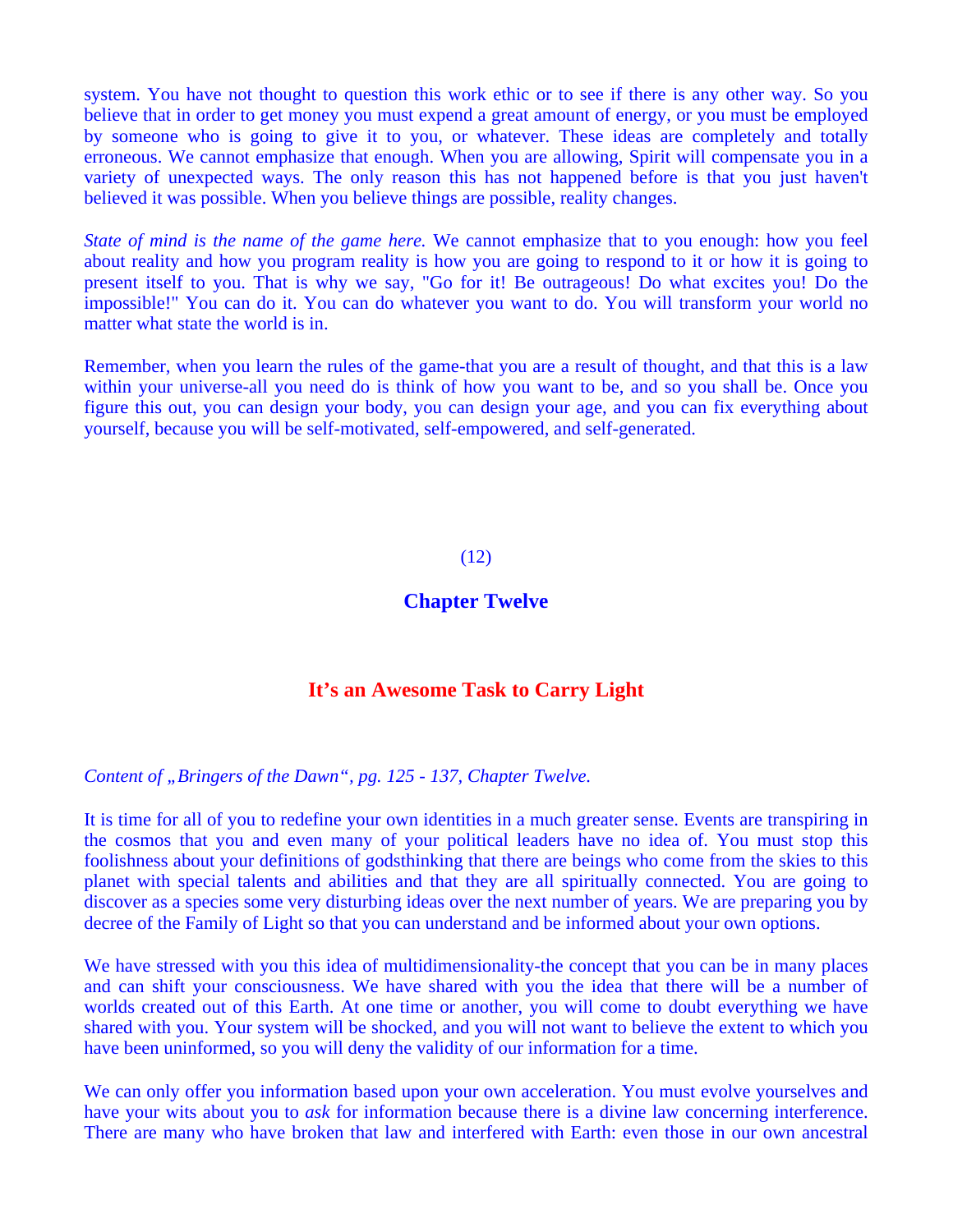realm have done so. We have said to you often enough that this is a free-will universe and a free-will zone so that, of course, the underlying theme is that all is allowed. Therefore, there are always those who wish to be the lords and masters and authorities over others. You have been too simplistic about how many beings control others here.

The Family of Light has been noted for its penchant or predilection for creating societies in which there is a tremendous movement in all directions along the light rays. What does this mean? Light is information, so the Family of Light is the family of information. There are consciousnesses - families of war-that spend perhaps billions of years in your conception of time studying, promoting, and experiencing control over consciousness. In a universe that exists outside of the limitation of time, all scenarios within a free-will zone get played out.

This is a time for you to radically change your views about yourselves and to break down boundaries. It is time for you to rise out of the pettiness of day-to-day dramas and events and begin to connect on a cosmic level with the higher drama that is occurring. In this way, you can be better informed about your own intentions, purposes, and drama. You must be able to understand both your identity and your ability to ride your identity into any world you choose.

This story of the Family of Light, or "The Return of the White T-Shirts," as we like to call it, is *who you are.* You have committed to do a certain task, to be on assignment, and to remember and fulfill what you came here to do. We have told you that your worlds and your identity within them are going to change drastically, and you are coming closer to those times. You have had changes, many of you. If you look back to see who you were one year ago, ideally each of you will see that you are now much more empowered.

Ideally, each of you is beginning to feel that you do, in every instant, create your own reality, and that every situation you experience, whether you are employed or unemployed, is by your own design. At this time, ideally each and every one of you has the art of manifestation down, because it is now time for you to pull the cosmic gridwork of information into your body and plug it into your psyche so that you can become a broadcaster of this data upon the planet. This is the gridwork that is fired by the lightencoded filaments outside of your body.

You must become much more discerning about what and who is coming from the skies, because you are going to be duped and tricked and you are not going to understand it. We see this because we ourselves know how *easy* it is to dupe and trick you. Sometimes we do it to you to move you along. We told you that we have already been very tricky with you. This was necessary, because if we told you the whole story, many of you would have turned tail and run a long time ago.

Ideally, we have instilled confidence in you. We have also instilled in you a new codicil of information so that you can take the basic building block of this system-the concept that you *create yourselves,* that *you create your reality by your thoughts-and* formulate a world designed by the Family of Light. In this way, a plan and new gridwork can overlay a portion of this Earth so that a completely new probability can burst forward. Without you and the new probability that you are bringing, there is potential for a great cosmic war here upon Earth at some time.

Reach out with your feeling center and feel the confusion that is spreading around this world about what is going on. This planet has operated on a very low frequency, a frequency based on survival, and a frequency based on disempowerment. Your identity has been based on what you could gather outside of yourself. The twelve helixes will render irrelevant everything that has represented and surrounded the two helixes. All of the money saved and property owned-all of the security based on the first two helixes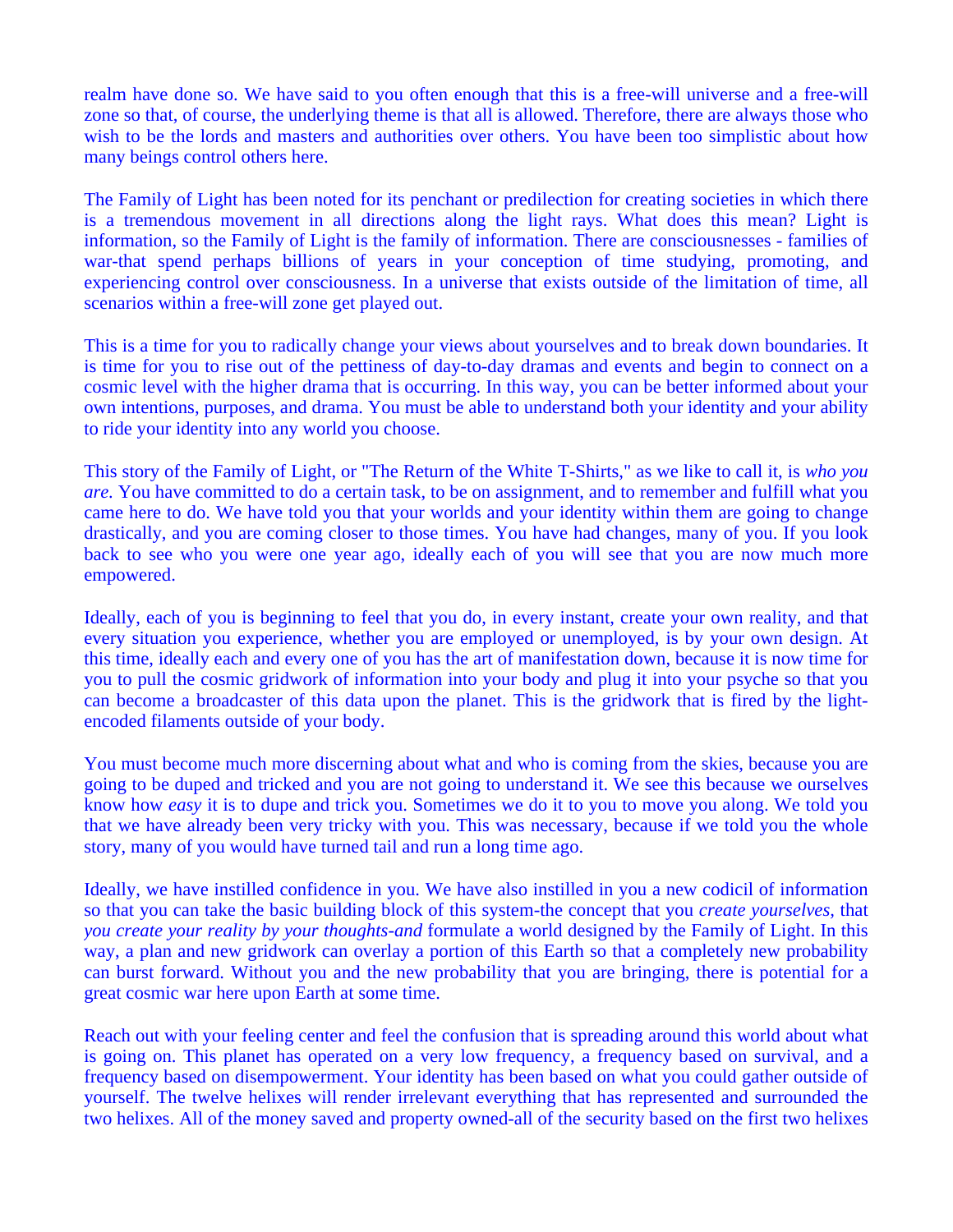that provides you with identity-is completely irrelevant to the evolution of the planet.

Feel the fear and uncertainty running through the lives of humans as they begin to realize that the way their lives have been defined is now crumbling. Realize that light is the culprit of this crumbling and that you, as members of the Family of Light and Keepers of Frequency, are causing this crumbling to take place because you carry the electromagnetic charge onto the planet that broadcasts the new frequency. You help create this chaos of new consciousness.

Think back over your own lives for the last year or two and realize that there have been times when you, yourselves, have been in an incredible chaos of consciousness. You have been in a chaos of decisions about who you are, where you want to live, who you want to mate with, whether you want to stay mated or not, whether you want to have a child or not, whether you want to continue to be a parent, and many other things.

Reach your minds out into your communities and feel how the foundation that people have based their lives on is slowly slipping away to rubble. The global grasp of reality is going, going, gone. The foundation is sliding away, and there are those who cannot see the slide at this time. The most significant reason for this slide is that there is new information accessible that makes the old information archaic and decrepit, and you are responsible for this. So you are responsible to a certain extent for evolving yourselves through this and for being your own forms of inspiration-for being living examples for others.

You take a very active role. There are many who say, "Oh, no, here comes the light!" because light is known to alter every vibrational frequency that it encounters. Light carries information, and information expands systems so that old systems can no longer exist. So, as light moves to destroy, it also births new systems by what it leaves behind. A new order is formed.

Some of you find it difficult to think of yourselves as destroyers because you have a belief system about destruction. It is a paradigm, and if you get stuck in that vibration and do not smash those ideas, you will become very confined and restricted in experiencing reality. Yes, you are definitely destroyers. You destroy systems where the dark team and ignorance prevail. Light goes in to destroy all systems, and the experience of destruction is relative to how strong or with what fervor consciousness clings to what is being destroyed.

Who's going to bail you out when the going gets rough? Where is the rescue team? *You are it.* In order to have this transformation take place, you must use what you have to bring it about. There is incredible assistance from all kinds of realms; however, it all depends on you, not us. You are going to change the frequency simply by commitment, determination, and willpower.

Discover what you are in your physical body because it is your outreach of power here. Learn to direct and use it and become one with it. By carrying light inside of your body, you bring that frequency onto the planet, and that frequency has information. The frequency of light contains the history of your identity and the history of your particular consciousness. As we have said, that consciousness was scattered from your database or cellular structure because those who came in to be your gods could not control you if you had the same abilities they did. So they did the biogenetic experimentation and mutation that has been called "the Fall." That was when the ignorance of the human species became more predominant. They performed many different experimentations, which went on for a very long period of time.

Light represents the putting together of what has been asunder, and to perform that task all you have to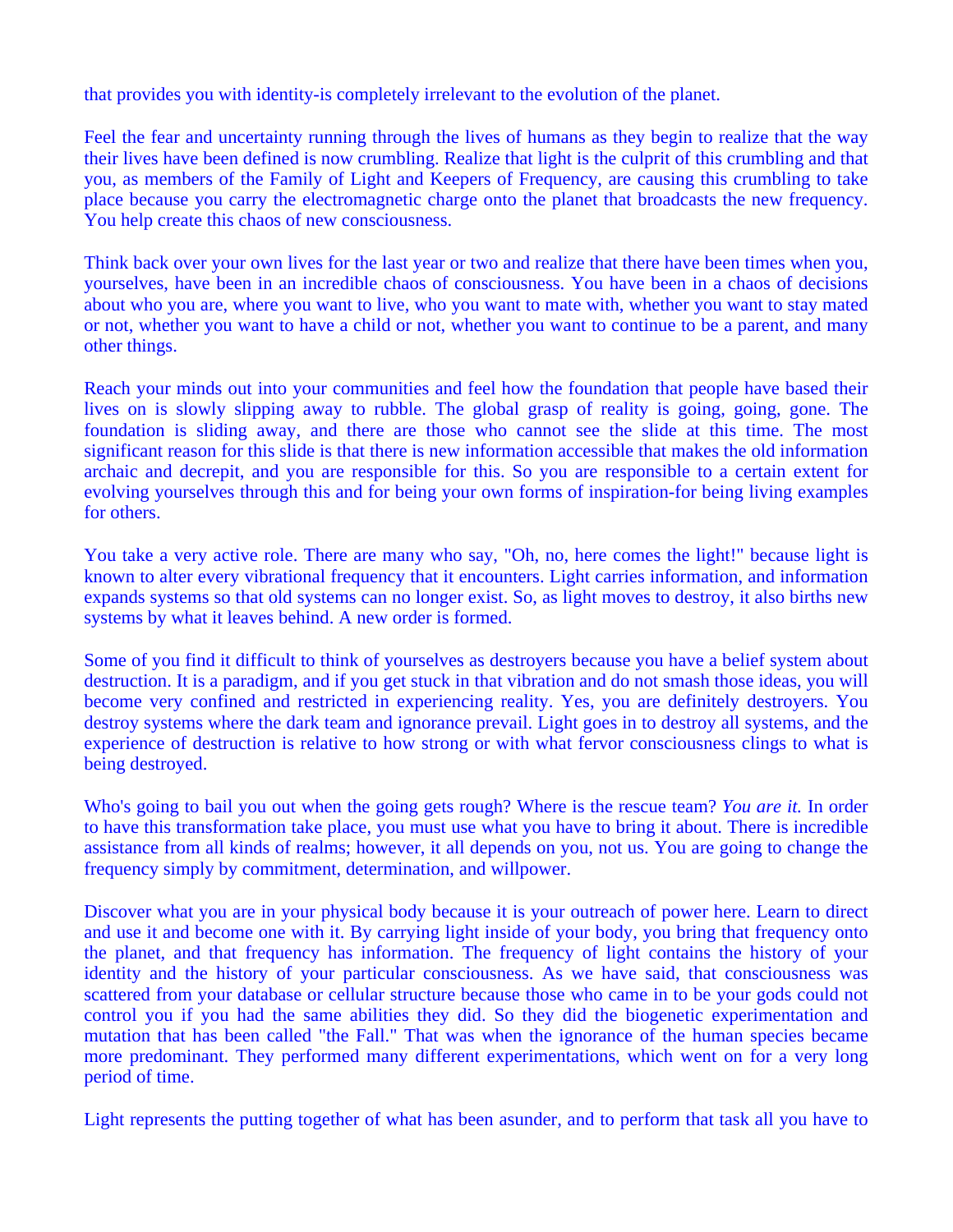do is be. As you simply *are*, and as you evolve yourself and let your own personal life evolve, *truly* you are to take for granted that all the other members of light are evolving as you are. You send your telepathic broadcast out that your presence is here, much as we always say to you, "We are here." We are also members of the Family of Light, and we bring information with us and broadcast it everywhere.

There is a need for each of you to examine the boundaries you have set around yourself. You believe that you have evolved, that you have a large picture, and that you see many things. And, relative to where you have journeyed from, indeed you have made progress. However, we guarantee you that you are not seeing the boundaries that you presently set for yourself, which still define what you believe you can and cannot do. They are what tethers you to this version or frequency of reality.

These boundaries that you set, and that you advertise and announce about yourselves, keep you from moving with the information that is awakening inside you. The information is part of the spiritual upliftment. Different layers of reality are removed so that you become more in tune with the realms of spirit. That is what spiritual advancement is. We want you to give up boundaries and stop defining and protecting every aspect of your lives.

It is an awesome task to carry light. Once you allow light to come into your body, you begin the process of change-which is not always joyous, uplifting, and fun filled, as some of you have discovered. In this process, when things are not so fun filled, the first thing you may do to keep yourself from evolving and changing is to respond to emotional events with fear. You may blame someone else and whine and complain, and you may feel and believe that someone did something to you.

The rest of the planet believes this, but they are not members of the Family of Light. There are millions of members of the Family of Light here, of course, and light is returning to this planet where the Dark T-Shirts were in charge for a very long time. The Dark T-Shirts have fed off your emotions of fear and negativity and war and greed; because this is a free-will universe, all of this has been allowed. Prime Creator is the dark team as well as the Family of Light. Prime Creator is *all* things.

We teach you in stories. Someday, perhaps, you will see through the stories we tell. You will not need them any longer, and you will be able to smash paradigms and come into a knowing of larger realities. Until that day, we speak to you in stories so that we can hold your interest and entice you into areas you are petrified to go-areas where you have committed in the deepest portion of your soul to journey.

In a short period of time there will be a great need to realize which people are really Keepers of Frequency and which are just talking about it. The Keepers of Frequency are going to be called upon to create a certain stability upon this planet, for they know 100 percent of the time that they create their reality. They learn how to defy the laws of humanity by conscious direction of their awareness and energy. That is the depth of impeccability and commitment we are speaking of.

We are not here to bandy words or get you to feel good about yourself. We are here to remind you who you are and what you have agreed to do-what you have come here to achieve on this planet. We are here to be your cheerleaders and encourage you to remember-to give some guidance and assistance so that you can discover for yourselves the miracle that awaits inside the human body.

The way you can best operate at this time is to be keepers of your own frequency and not go around "saving" everyone else. Do everything in your power to keep yourself consistently aware and understanding of what is going on. Be consistent with the frequency of light that brings you information, and with the frequency of love, which is the frequency of creation.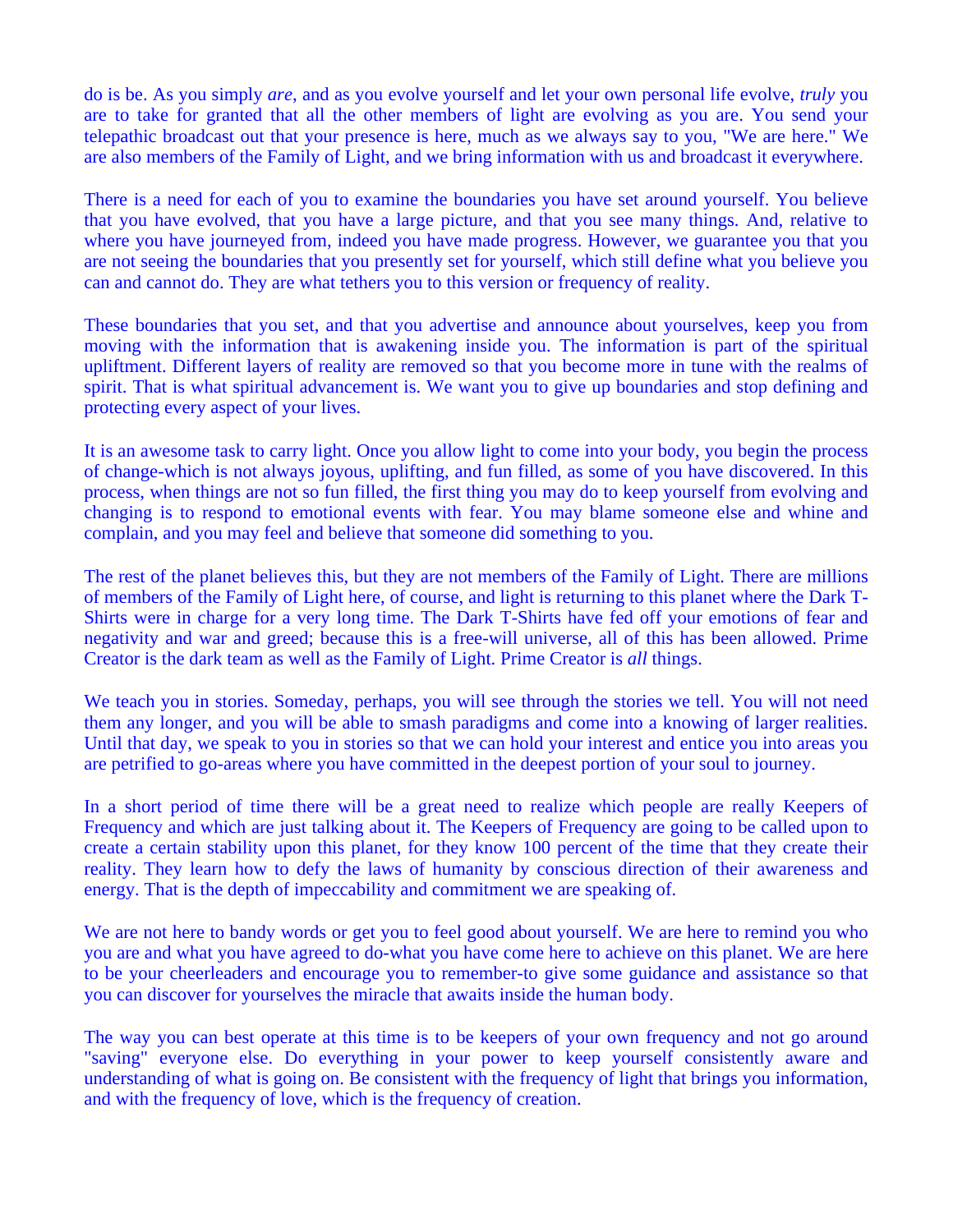As the food source is taken away from the creator gods and the frequency barrier is pierced, Earth's gridwork will change. In actuality, Earth is going through an initiation. Earth cares about all of its inhabitants and is evolving as its inhabitants are evolving into an existence in which greater possibilities will be everyday occurrences-in which miracles can become the way of life because they will exist within the frequency that will become available. Each of you assists in making that frequency alive on this planet by living your life according to light and according to what you know. This is work of an individual nature. You may work in groups and have certain leaders, but you must, as individuals, evolve yourselves. As you do so, and as you are led by your light to live a certain way, you will begin to feel excited.

You do not have to work with us or with *anyone* continuously to gather information. The only continuity needed is for you to continuously work with yourself and seek the meaning of what we call the exalted self. Feel what *the exalted self* means it is triumphant, liberated, joyous in achievement, and the highest in attainment.

This planet is in desperate need of committed entities who are in search of the exalted self. The continuity we have been speaking of-that it will behoove you to bring into your lives involves knowing from moment to moment inside your beings that you are committed to discovering this exaltation. This exaltation can be translated in words as a frequency, or wave of feeling, or vibration. You all understand vibration in terms of light and sound. Vibrations are ongoing-they carry and transmit forms of intelligence. When you look to yourself and do not forget that you are on this path-and you continuously remind yourself that you are pulling light into your body and are seeking to raise the frequency of your physical being, defy the laws of humanity, and alter the frequency of the planet-you are producing a kind of continuity that can do more than all the books and tapes in the world.

There is nothing stronger than your commitment to the exalted self. Once you commit yourself to the energy of light, the energy of exaltation, and uplifted frequency, you are marked. Then you must live according to what these energies put before you as you call for your task to be accelerated.

First and foremost, *live your light.* Live that light inside of yourself with courage. Don't live in the closet-live *it.* Speak what you know without getting up on a soap box and waving your hands around like a fanatic. Simply state, "This is what I believe. This is what I live." For example, someone may say to you, "Careful, you might catch a cold." You can say in return, "I don't believe in catching colds. I don't use my body for sickness." By saving things like this, you bring others to awakening. Speak what you know in casual conversation with family and friends.

Wherever you are, use the pillar of light. We recommend that each of you visualize a pillar of light coming in through the top of your head, opening your crown, and filling your body with light. Picture this cosmic pillar of light coming from the higher cosmos, filling you, and then coming out your solar plexus and making a ball of light around your body so that you exist within a glowing etheric egg. www.universe-people.com

When you love yourself and Earth, and you know that you are here to redefine, redesign, and break the boundaries of humanity, you broadcast this. You live your life committed to this. If you ask us how much time you need to devote to this, we will say, "It is very simple: *all of your time."* All of it. It is not something you worry about, it is something you simply *are.* You live it-it is your divinity. You will find that when you live your light, you will draw to yourself others who are very interested in living their lives in the same manner, and your numbers will grow and grow.

When you make the commitment to say, "Spirit, I am wishing to be employed by you. Put me to work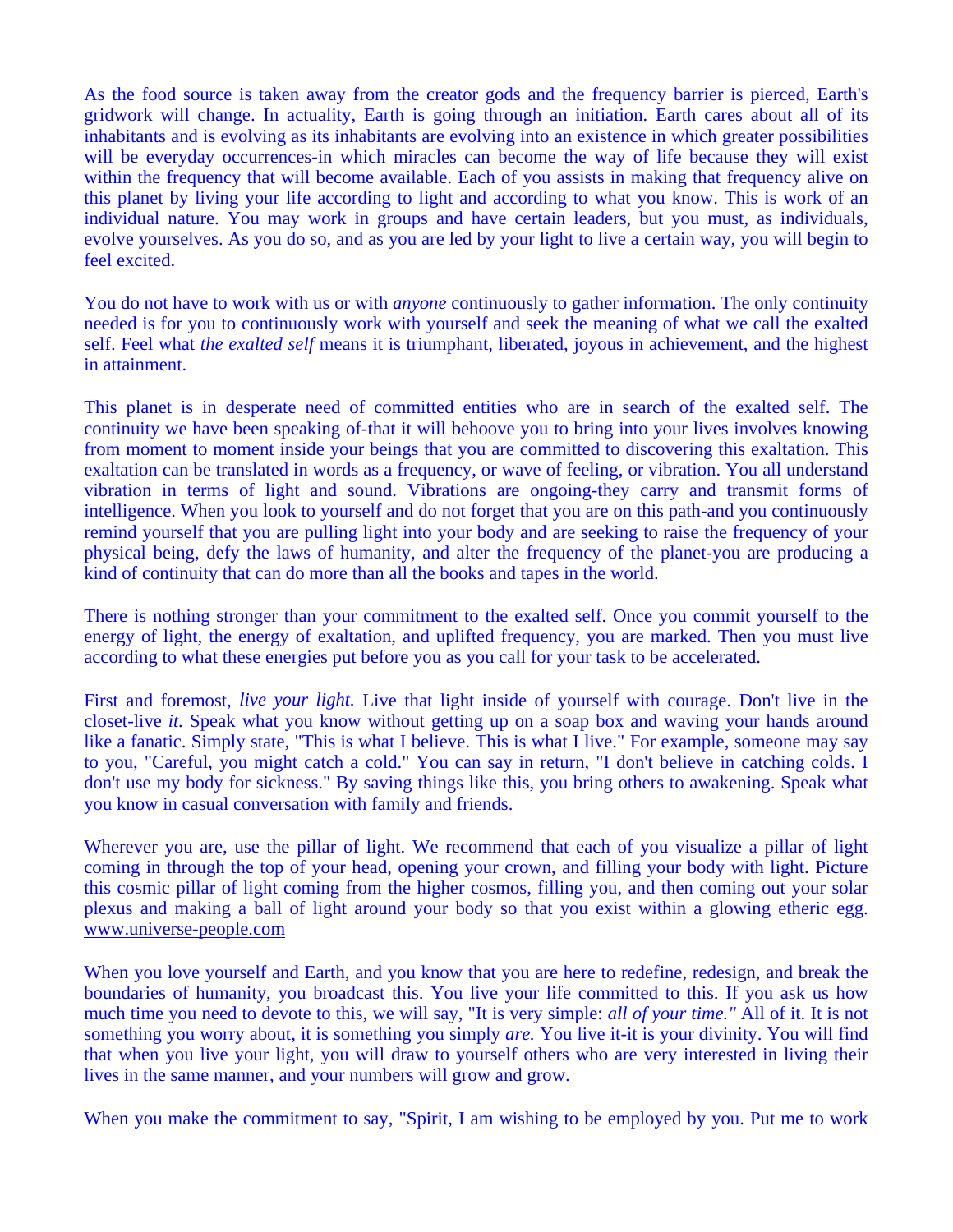and show me what I can do. Give me the opportunity to live my light, to speak my truth, and to carry this light around the globe," then Spirit will put you to work. Be clear on what you are available for and make a contract with Spirit. Tell Spirit what you want for compensation. Spirit will allow you to negotiate and write whatever contract you want as long as you are operating in a capacity of service to yourself to uplift your vibration. When you are in service to yourself and are committed to personally evolving and changing, you uplift everyone around you. That is service. Service is not going out and martyring yourself and saying, "I'm going to save you." Service is doing the work yourself and living in such a way that everyone you touch is affected by your journey.

There is nothing wrong with getting a little feisty with Spirit and saving, "Listen guys, I've had it. I've been asking and I'm willing to do it. Please, I want acceleration." If you want an acceleration, be clear, be very prepared to take off, and be open to reading the symbols as they come to you. When a book falls off a shelf, read it. When an opportunity comes for you to go somewhere, don't say, "I'm sorry- I can't afford it." Do *it.* When a person is put in your path, and you have been saving you want a relationship, but the person has the wrong packaging, do it. You are operating in no sense, and perhaps these things are Spirit's way of bringing you pattern breakers. If you are clear and you communicate in every situation, you can make a lot of progress.

You all think too much about how things are going to come about and what the packaging is going to look like. This is important to realize. So when you ask for an acceleration, be prepared to take chances that the logical mind may scream about. The logical mind is going to kick and fuss over some of these things because it will be afraid. As soon as you hear yourself say "I can't do that" or "That doesn't make any sense," listen. These are key words. Simply say, "I am divinely guided. I am intending an acceleration. I am intending that I work through an uplifting capacity, and I will take a chance on this. This feels right even though it makes no sense, so I will go for it." However, if it doesn't *feel good* and it doesn't make any sense, then don't do it. Trust your feelings.

There is a culling going on-a culling of the chosen. What does it mean to be called "the chosen?" Those who gather when we speak and those who hear the sound of their internal songare the chosen. Just because you are the chosen does not mean you are automatically going to rise in the ranks and perform the duty that needs to be performed. Who chose you? *You chose yourselves.* You are not members of an exclusive club-and yet, on the other hand, you are. The membership in this club is voluntary, and all of you decided who you would be and why you would come here. We cannot emphasize enough that courage is going to become the middle name for each and every one of you.

Many of you have lives that are u1 the closet. You are not willing to let everyone know what your intimate beliefs are. You may feel very safe in a room discussing a variety of subjects, some of them very far out, vet, in your workplace or with your family or whatever, you put a zipper across your mouth and hill not give yourself permission to speak your truth.

There are a multitude of people whose codings are waiting to hear your voice. So you, the chosen, are being culled at this time. You are being sorted out for courage. If you cannot gather courage now, we are not too certain that you are going to gather courage later on.

You each came to this planet to do a task, and that task is at hand. *It is* now. The decade of change is upon you, and as you integrate and realize what this change means, it will alter each and every one of your lives. The change means giving up many things, coming apart from many things, and coming together with other things because you will trust. *Trust* is the word that all of you would love to have as your middle name, and yet trust is something you all say that you don't have.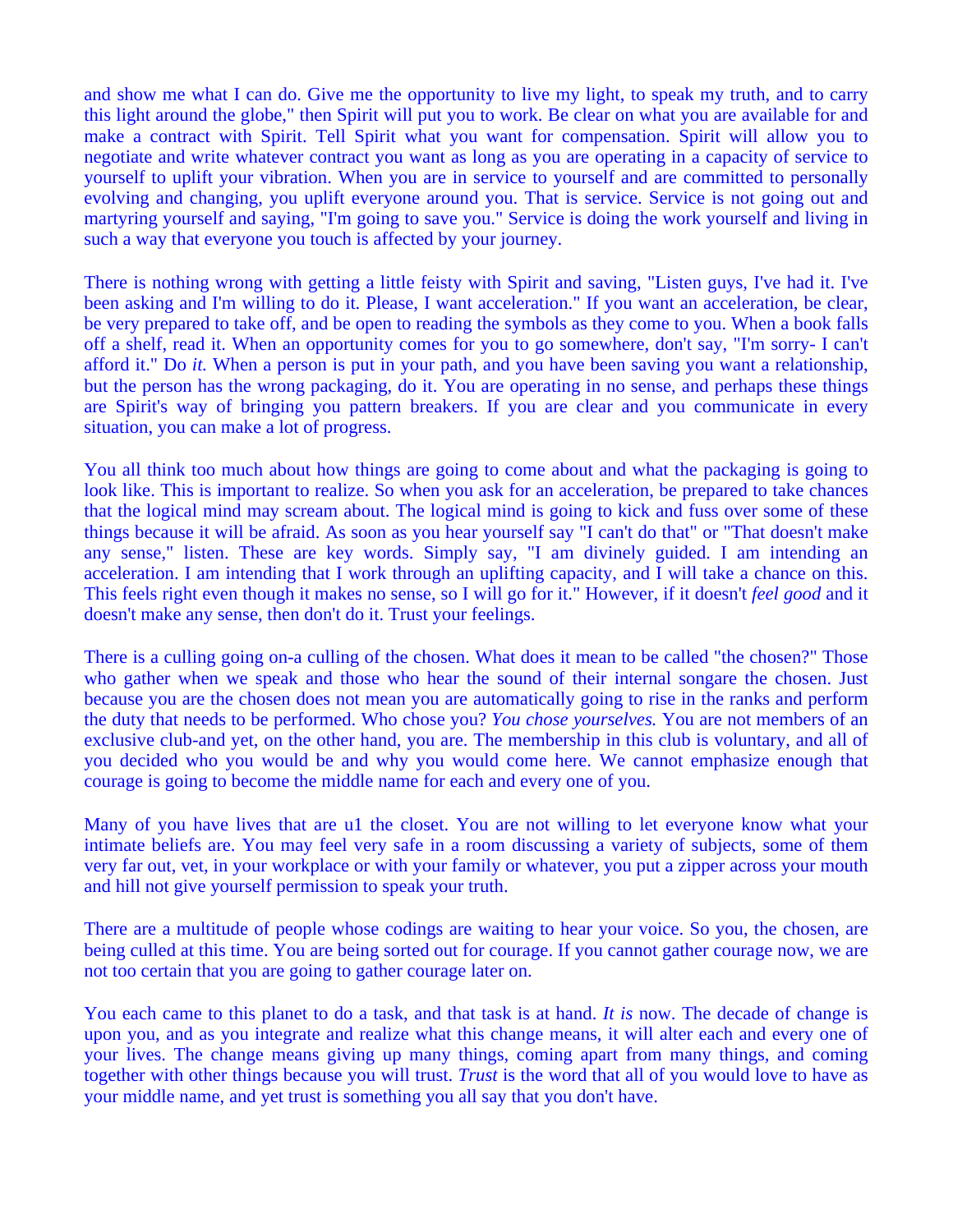What does it mean to trust? It means to have such inner knowing that your thoughts create *your* world-to simply be quite certain, with divine nonchalance and inner knowing, that *if you think something, it is.* It is this theme over and over again that we are attempting to present to you, in every capacity and every means of expression, so that one of these days you will get it. Once you get it and begin to live it, you will begin to change your lives.

We keep emphasizing that the time to get moving is now. It is not necessarily that you have run out of time. It is that time is beginning to squeeze itself in upon you, and if you do not act, things can move into discomfort. As we said, there is a culling of the chosen. You have chosen yourselves; therefore, if you do not move into the work of the blueprint you have designed for yourselves, to a certain extent you will run out of time. You have a few more years before things will be so topsy-turvy and hectic that if you are not living your life in the true eminence of light you have volunteered to, it could be too late. In other words, if you procrastinate and procrastinate, you will be washed into the undertow of the tidal wave as it comes-perhaps literally.

No matter what the endeavor in which you are being led to participate, it is part of your blueprint and plan so that you can evolve. And by evolving, you affect the evolution of the planet. Everything you do is for your evolution. As you come into comprehension of who humans are and what this place is, you begin to open new pathways for others. You will find that events you never imagined will somehow be put together before you. These will be things that are beyond your comprehension "setups," as we like to call them, or opportunities you never thought of. This is when you will know that you are living your light and doing so with courage.

There is a good possibility that light carriers will come into question in the next few years. Understand that this is part of the plan. All of you must have a clear intention as to how you would like your reality to be designed. This does not mean that you are not flexible; it means that you operate with clarity. You say, "To my guides and all of those who are assisting me in my evolutionary journey on Earth: It is my intention that I be successful. It is my intention that I be always safe in all things that I do. It is my intention that I receive love and give love in all things that I do. It is my intention that I have a good time and that I be provided for with prosperity according to my needs. It is my intention that I not become overly enamored of the material world."

Though you must do your own work to evolve, there are many off-planetary and nonphysical beings ready to work with you. All you need do is call them for assistance. When you do, always state clearly that any assistance come to you from light. Stay in your integrity and be aware. On this planet, it is assumed that if someone is intelligent they are spiritually aware. *This is absolutely a falsehood!*  Someone can be brilliant and learn to transcend human laws and yet still not operate with the frequency of light or the frequency of love. Be aware of this and be clear about the assistance you call to yourself.

We have mentioned many times that light frequency brings information. Love frequency brings creation as well as respect for and connection to all of creation. Love frequency without light frequency can be very crippling. If you think that love frequency comes from something outside of yourself instead of from inside yourself, you will do what has been done on this planet over and over again: worship someone who is promoting love frequency as if they were a saint.

The ideal is to carry the light frequency of information-to become informed-and to couple it with love frequency. This will allow you to feel a part of creation and to not judge it or be frightened by it but simply to see the divinity and perfection of it as it evolves to teach every included consciousness about itself.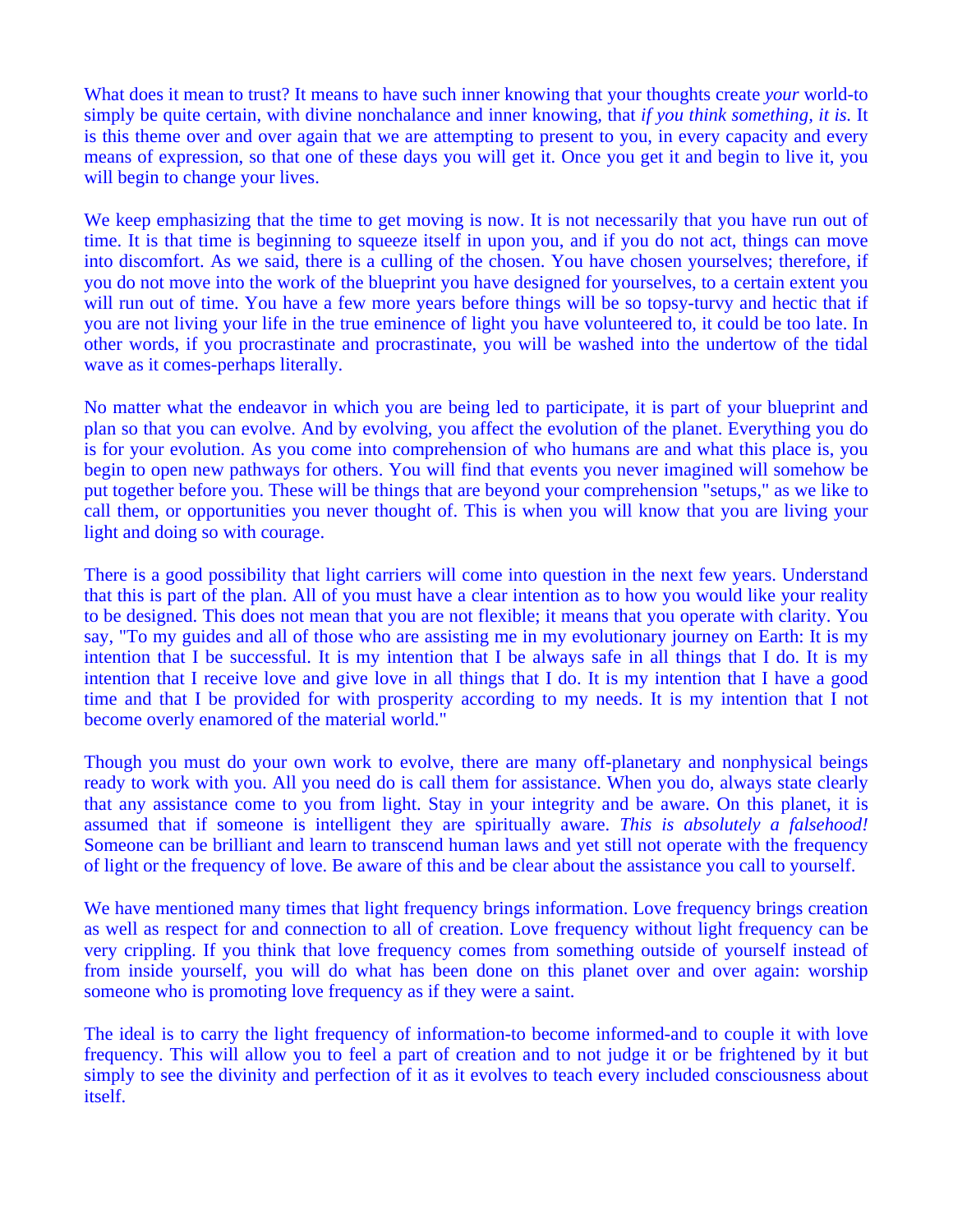# **Chapter Thirteen**

## **Whose Purpose Are You ?**

*Content of "Bringers of the Dawn", pg. 139 - 148, Chapter Thirteen.* 

We said that you exist for a purpose. Whose purpose? Did you ever think of that one? Whose purpose are you?

You have purpose because all aspects of consciousness are connected to one another. None exist outside the system; they are all parts of the whole. That is the purpose we want you to seek. The essence of the vehicle you occupy and the energy you generate are part of a developmental sequence that you can say has a purpose for your personal search in life. But what purpose do you add to the whole? Can you conceive of someone else using your purpose and growing from it? An energy that you do not know exists?

This universe is interlocked in such a way that it is based on the domino system. All aspects of consciousness have gathered in this universe to affect each other because that is the only way consciousness in this particular system can experience itself. In another system or another universal structure, each and every type of consciousness may be completely free. In other words, you could be on your own and serve no purpose to anyone else. That is not true in this universe.

There are many different universes and themes. Just like one hundred pennies make a dollar, certain collections of universes make something that is a collection of energies. Eventually, you will begin to fathom and recognize that there are whole systems of existence that have nothing to do with existence as you are working with it. This system is designed as a free-will zone, within which everything is interlocking and interworking with everything else.

There are other kinds of zones, which perhaps you could also call free-will zones, where everything is independent of everything else. Here on Earth, everything is interlocked with everything else. There is much more space in a system in which everything is independent. Or, let us say, there is much more *awareness* of space, not necessarily space. That kind of universe could in actuality be much smaller than this universe, but because it is not operating out of density, the awareness of space could be greater.

Your purpose is to carry information and, by carrying it, to make the information accessible to others by frequency. When we share a story with you, you end up carrying information. Information is light; light is information. The more you become informed, the more you alter your frequency. You are electromagnetic creatures, and everything that you are, you broadcast to everyone else. Just as you can recognize someone in fear, you can recognize someone in joy if you begin to learn how to use your body to tune into this kind of recognition.

#### (13)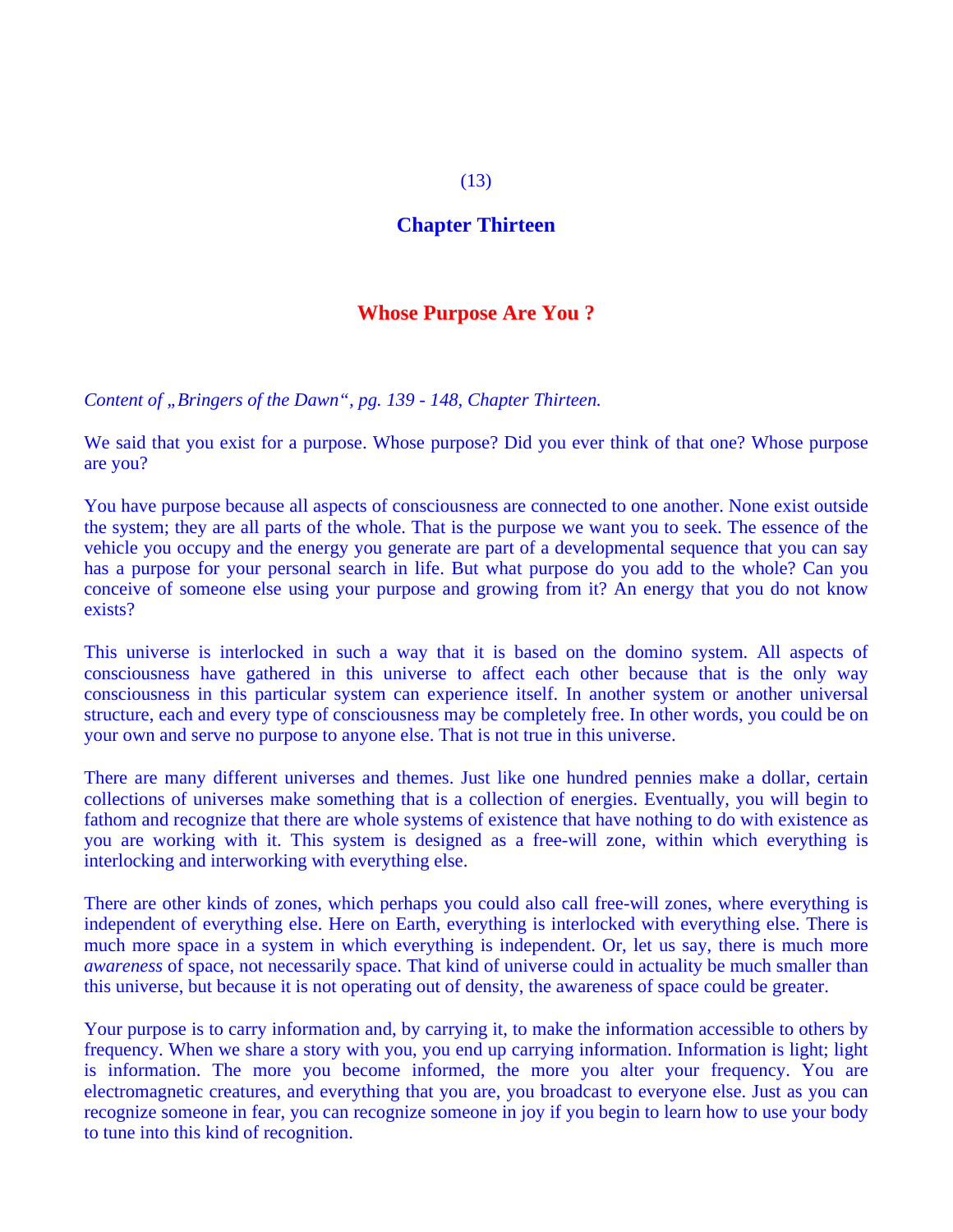Your assignment is to carry information and to evolve yourself to the highest capability within the human form. When you do this, you cannot help but affect multitudes. You may feel that your particular occupation is not on a grand scale-say, for instance, you are a waitress. Remember, things are not what they appear to be on the outside, and everyone you come in contact with is affected by your vibration. Some of you may be left in very menial or mundane jobs for a while, or you may be led simply to be parents and guardians of your children, or you may do work that you feel is not exactly on the road to high glory. Yet you will have a certain time period in which you must assimilate all of this information that is indeed radical. You must fit it into your life, and you must fit it into the history of your world by living it, perceiving it, and getting used to it. Once you can consistently maintain a frequency of information and not be riding the roller coaster of emotions up and down because you don't know who you are, you will be given a task. It will be put before you, and it will be part of your blueprint. Your blueprint is your own personal detailed plan or outline of action for this lifetime.

Many of you already know your blueprint and what you will be guided to. Each of you knows your plan in the deepest portion of your being. What gets in the way of your knowing is logically thinking that you don't have the talent for your plan or that you can't do it. If you go into a meditative state, you will receive a picture of your identity and reality and the next step of your assignment day by day. Meditation is a state of communication; it is not a way to go somewhere to get lost. Meditation is a way to get informed and to go to a place that nourishes you.

You will move into your purpose and, more than likely, it will have to do with facilitating the frequency: transducing it, stepping it down to others, explaining it, using it to heal others, and stabilizing it for the human race. When each of you can hold a frequency of information without freaking out and can be counted upon to be consistent, then you anchor the frequency on the planet. That frequency is recognized. It cannot be traced, exactly, but it can be recognized, and it is being recognized now. That is why there has been a frenzied step-up to alter that frequency. You will see more frequency control everywhere you look, only now you will be able to recognize it for what it is.

You will find that all the things in your life have prepared you step by step for what you will be doing. At one time, perhaps, you were a Boy Scout leader and learned how to work with young boys. Maybe at another time you worked in a restaurant and learned how to work with food and to serve. Through your jobs, you created certain aspects of reality so that later on, when you must teach these systems how to go beyond themselves, you have an idea where these humans are coming from.

We speak to you as if you are not human because, to us, you are not. To us, you are members of the Family of Light, and we know your multidimensional selves. We speak to you about dealing with humans because it is your assignment to integrate with them, soothe them, and awaken a spark of light within them so that they are not all destroyed and so that this place can house a new species and a new realm of activity.

We have talked many times about the evolving DNA and the frequency modulation that has kept the species and the experiment controllable and manageable. You have been hired and are on assignment from the future to catapult back into this cycle of existence to incarnate many times so that you can understand what has kept humans controlled. In this way, you can operate from the inside and change the system. When you are in a battle with your logical mind, you are experiencing a conflict between the portion of yourself that is human, which has bought the story, and a portion of yourself that is Family of Light, which has not bought the story and is learning about the bigger picture.

Begin to realize that the portion of yourself that operates out of logic is teaching you something. It is giving you first-hand experience of how most of the population operates and firsthand knowledge of what you are going to have to work around to reach others. If it were quite easy for you to move into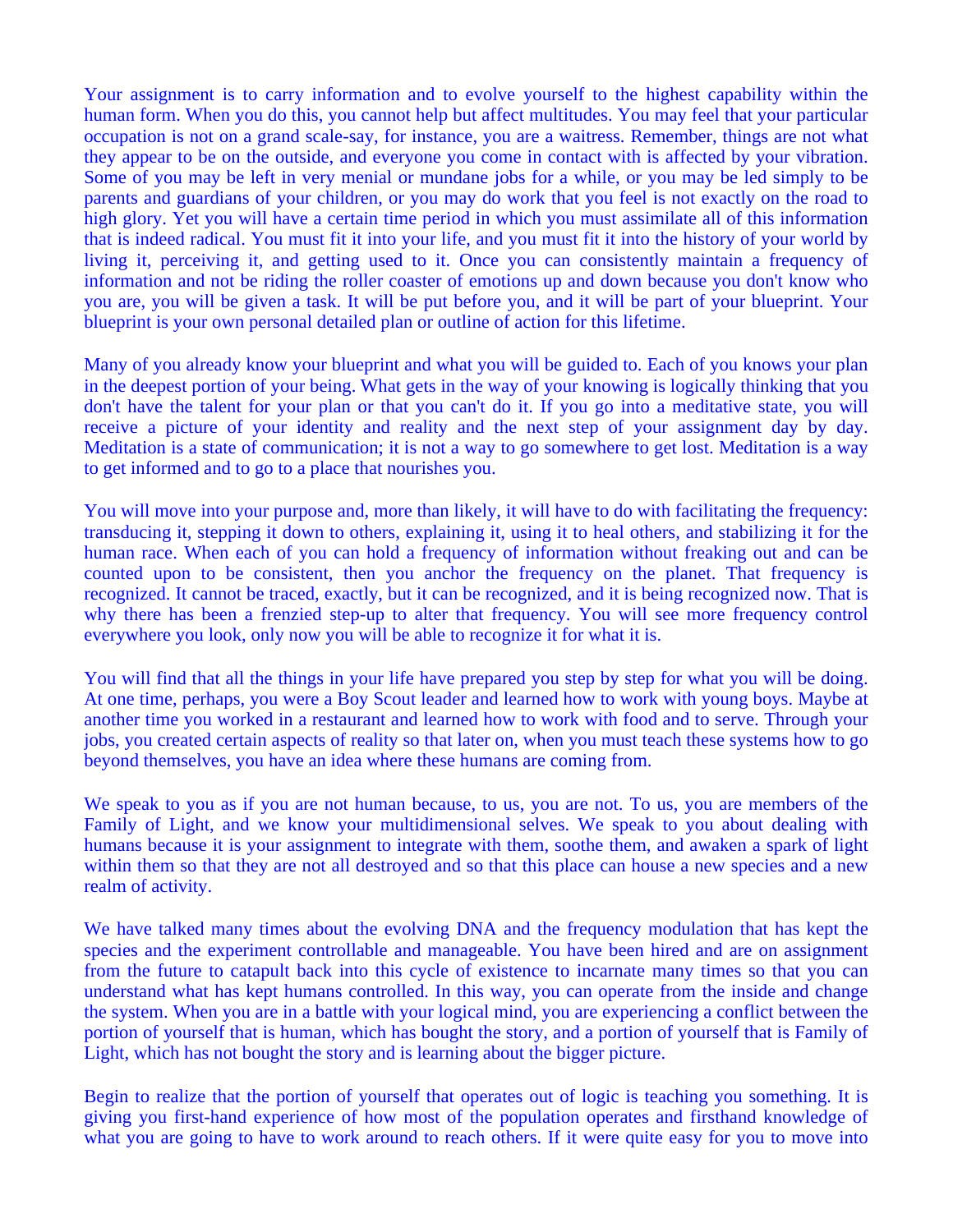intuition and operate there completely out of trust, and if you did not have this duality of understanding with the logical mind, in the long run you would become very impatient with the rest of humanity. If it were easy for you, how could you possibly understand how difficult it is for others?

Humans have been controlled by frequency for a long time. They are so used to this frequency control and the logical mind has been so overly developed in recent times that there is much suspicion and feara dark place of self that is so controlled that people are frightened to even go into it and trust that they could possibly receive information on their own. When you think of the entities who have modulated the way humans broadcast themselves by rearranging their DNA and instituting various scenarios and events upon this planet-and then funneling the results of this psychic energy through different portals out into space for their own reasons-you can see what you are battling.

There are those who want you and the whole planet to function in no other way but through logic-a very fearful logic. The best advice we can offer you at this time is toy use that logic. Say, "I will be in logic here for a moment and see what my logical mind is doing. It is wanting to take over. It has been told that this is how it is. I have also been told that this other stuff is true too. I will simply observe how I waiver between one and the other. Am I angry? Am I insecure? What brings me upliftment? What brings me security? What does each mode of thinking do for me? What am I perceiving about myself? How am I feeling?"

Observe and acknowledge all of this. Then say, "Now that I've given everyone a chance to be on stage, what do 1 want?" Reaffirm what *you* want, and you know you want to evolve. Do you see how cycling back through doubt is in actuality part of the Divine Plan? It is part of understanding what others who will be following in your footsteps will go through. You must learn to open your compassion center or heart center, which is probably one of the most difficult things to do. Learn to feel compassion for yourself and for everyone else, as you all have the courage to let go and feel.

It is very important to observe how you deal with events. Different events are brought to you so that you can observe them. Learn to observe your behavior and to spend much more time alone even if sometimes it is difficult for you and you feel lonely. In the long run, you will thank us for directing you to have a more meaningful encounter with yourself. You hold the richness and ripeness that can bring you into higher realization.

There is an order that you operate within that part of yourself cannot see. Sometimes when part of yourself is operating without vision or seeing, events occur to get you back on track. Be aware that, in this new chaos of consciousness and confusion and shifting of uncertainty, there is a divine order.

This could be compared to baking a cake. Each ingredient in the recipe is of itself an integral whole and has its own sense of structure: the eggs, the flour, the butter, the sugar. When you begin to put them all together, it looks as if you are making chaos. Someone could say, "You are wrecking everything. You wrecked that egg. Where did the sugar go? You are wrecking all of the essential elements here." They don't understand, perhaps, the magic of the catalytic formula of heat.

There is a catalytic energy present at this time on the planet as all of the individual structures begin to melt and merge to create what looks like chaos. There will be something new born out of this, just like a cake is born out of the chaos of mixing together certain ingredients. Someone who does not understand that after you mix cake batter, you put it in the oven to bake it, could look at the goopy batter and think they made nothing. Many people on the planet will not recognize that there is a higher order behind the chaos-that there is a recipe being followed.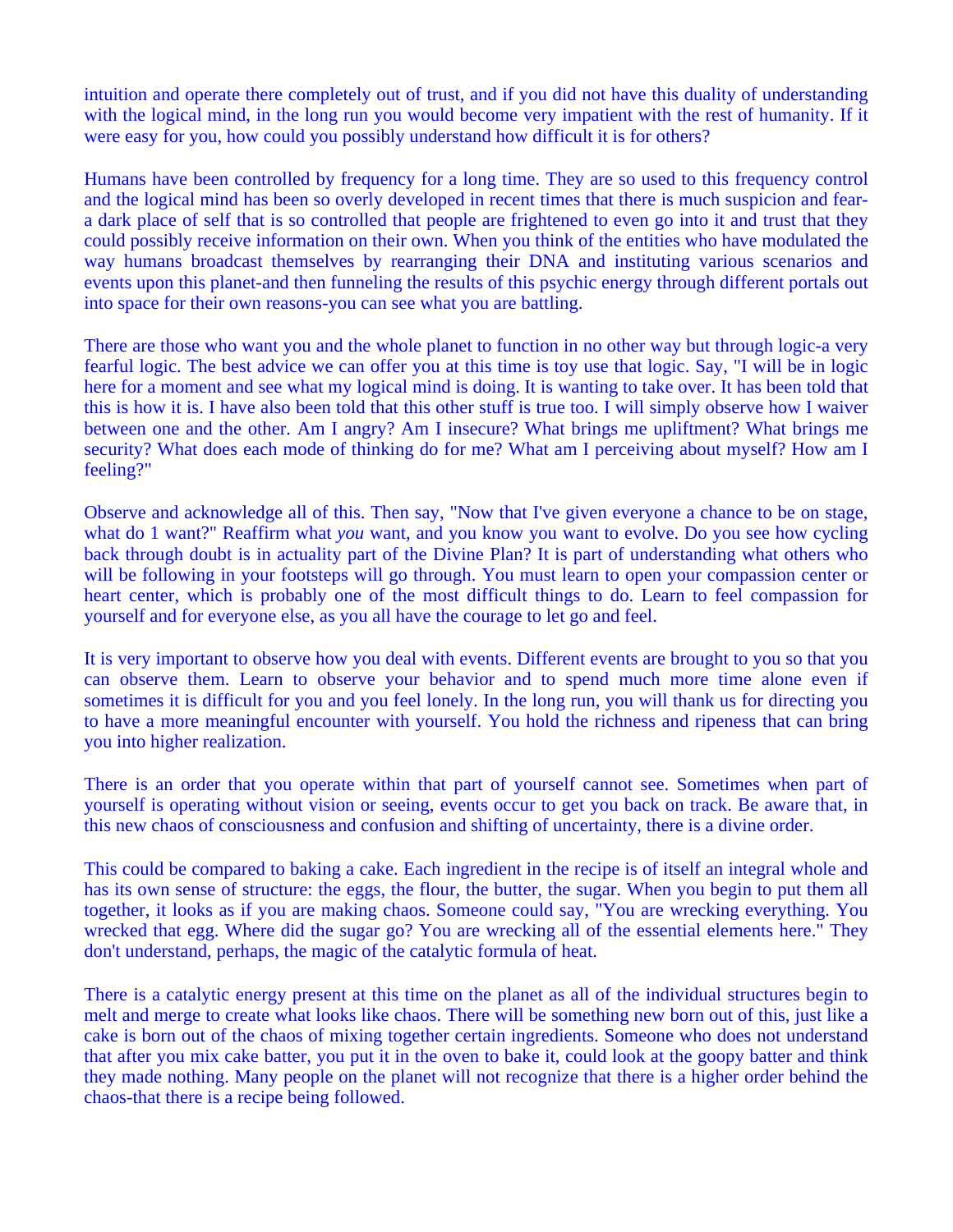Each of you has a specific assignment within this recipe. Of course, you have free will to determine how you will follow the recipe and be an ingredient of it. This free will allows you to decide the specifics of how you would like your life to be designed, although you must live out your blueprint. Whether you choose to do this with difficulty or with ease, in poverty or in richness, is up to you. It all depends on where you have been convinced to put your boundaries.

What can we say to convince you to take all of your boundaries down-to stop limiting what you believe can be yours? If there is anything we wish to achieve, it is to have each of you boundless and free, knowing that every thought you entertain somehow determines your experience. If we could get you to live 100 percent of the time according to what you want, we would feel that this has been a most successful year.

We are going to ask each of you to make that commitment and to live a cleaner and more impeccable life. We ask you to accept responsibility in areas that you have not even thought of accepting responsibility. We want you each to act as if you know what is going on. Act as if you are divinely guided in every choice you make, and begin to believe that you are always at the right place at the right time. Say to yourself, "I am in divine guidance. I am always at the right place at the right time. Everything I do is orchestrated for my higher growth, my higher consciousness, and my higher evolution." We want you to operate in that way all of the time now. Be living Keepers of Frequency. When light is brought into your body, it fires your light-encoded filaments and helps rebundle the DNA, creating a frequency change. Frequency is what you know. *Frequency is your identity.*

There have been periods when many different dimensions have existed upon this planet at the same time. In the last thousand years, there has been a receding of the many different dimensions as great chaos and darkness have come over the population. These dimensions or other realities or places where the laws of existence are a bit different are returning. You help them return by pulling the dimensions onto this planet and creating what is called a dimensional merge.

Sometimes you move into these dimensions and do not recognize that you are in them. You enter an altered state, particularly when you go to a sacred site on Earth. You move into a different dimensional frequency and everything changes. You feel uplifted and full of energy, or sick to your stomach. Something goes on when you move into an altered state.

Since you are in the altered state, you do not always *know* you are in it. That is the beginning of the dimensional merge. When you return home from a sacred site, you may look back and say, "Wow, what happened there?" That is the feeling of experiencing different dimensions.

Dimensional *collisions* are another story. Those who are gripped with fear and refuse to change, even though their purpose is to be on the planet at this time to change, will experience the dimensions as collisions. The dimensional merge for them will be like a solid wall of cement hitting another solid wall of cement. Great discomfort will occur on this planet for many. This is already occurring on a very small scale as discomfort in the nervous system. People may develop disease of the nervous system simply because of their refusal to evolve and change their stand about themselves and their reality. All of you who are working with other humans, whether you are medical people, bodyworkers, teachers, musicians, or whatever, understand that this is the human dilemma: *the need to drift tire definition of self and reality.*

Use your will and mind to decide how you would like reality to construct itself. By doing this, you will eventually discover that there is a higher will and a higher plan, and you will ride your consciousness to it and discover the divine path. This divine path has in mind the evolution of consciousness. You, as a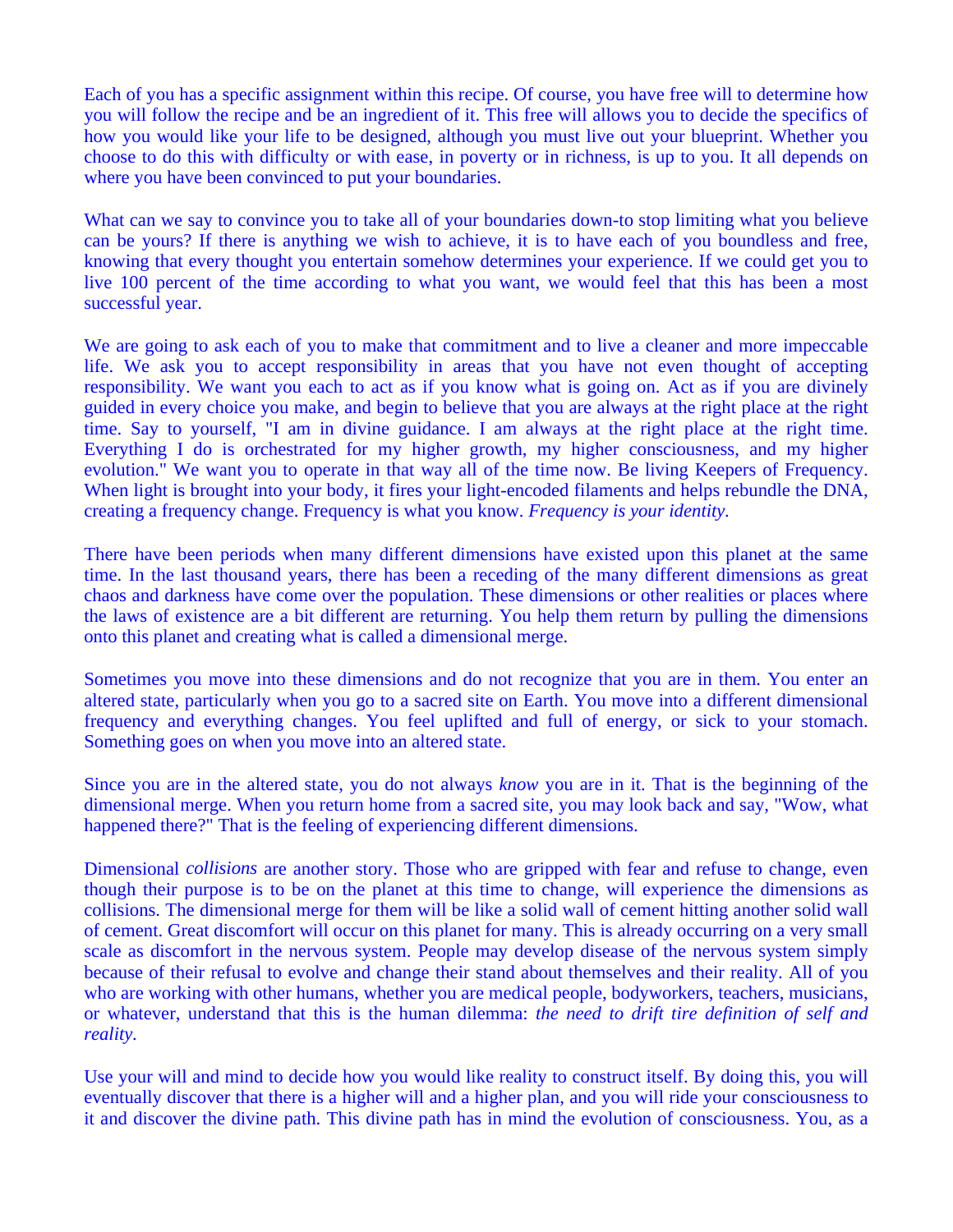human species, have believed for eons what others have told you about yourselves. As we have said, there has been a purpose to this: others have wanted to control you. Strive as you would for attainment, it was difficult on the planet because the DNA was scattered and closed down, so no matter what you wanted, the vibrational connections were not available. Now that the vibrational connections are coming onto the planet, the Divine Plan-which you can think of as a grid or blueprint-is coming closer to Earth, and the dimensions are going to meet eventually. When they are going to meet is up to you. The Divine Plan is not scheduled to come here on a specific date; it depends on how quickly humans can meet the needs and master themselves.

What does it mean to master yourself? In order to understand the Divine Plan and move into the blueprint, you must look at yourself. You must be able to master *who you are.* There are many things in your society for which you must master a test in order to say, "Yes, I qualify. I have mastered these rules, and I utilize them and put them to my will." For example, you must master how to drive a car to get a license. How many of you can master your bodies and use them with your will? Very few.

Why? Because no one told you it was possible. We are here to remind you of a number of things.

Earth at this time is a very difficult place to be, simply because those who are coded to bring the changes onto the planet are coded to teach themselves. You see, the problem on this planet, over and over again, has been the gods. One god after another. Who have the gods been? The gods created you. You are their project. You are dear to them. However, some of them you are not very dear to because they do not understand emotion and feelings. And some of them are enamored of different realities than you are. www.universe-people.com

Consciousness is allowed its expression, and you have been allowed your expression within limitation by those who have been governing you. From your point of view, you have never let them govern you and you have no idea that they exist. They bring dramas onto this planet in the guise of what you call religion, leadership, or, sometimes, inspiration. Events, even though they are orchestrated to achieve certain things, sometimes gather those who hang on, and many other probabilities come out other than what was intended.

We want to communicate to you that there is a drastic change going on. We cannot emphasize this enough. Earth is in for a big shake-up. The shake-up involves humanity processing and conceiving of data that is totally out of the current paradigm. This means that your nervous system will be assaulted with data and must be able to unlock itself from how it believes it controls or perceives reality.

The task for you members of the Family of Light who have desired to take this information inside of yourselves is to anchor a new frequency on the planet by anchoring it impeccably inside yourselves. This is not easy. *It was not meant to be easy.* You did not come here to have an easy assignment. You are renegades, and you have *been* renegades. If we could give each of you a minute's worth of your multidimensional memories, you would know what we are talking about. You would know in the deepest portion of your being that time and time again, in different guises and different collections of form, you have gone where change needed to be anchored. You have gone rnany times, busted the paradigms, liberated yourselves, and moved beyond where you thought your identity was. This is the Divine Plan: merging the self.

The Divine Plan has many ramifications and brings together many kinds of forces. You have heard us talk about the forces of light and the forces of darkness. We have nicknamed them the "White T-Shirts" and the "Dark T-Shirts" to make the situation neutral and have you know it is a game. We also want you to know that there is a grave seriousness to the game and that in and around and above the game is the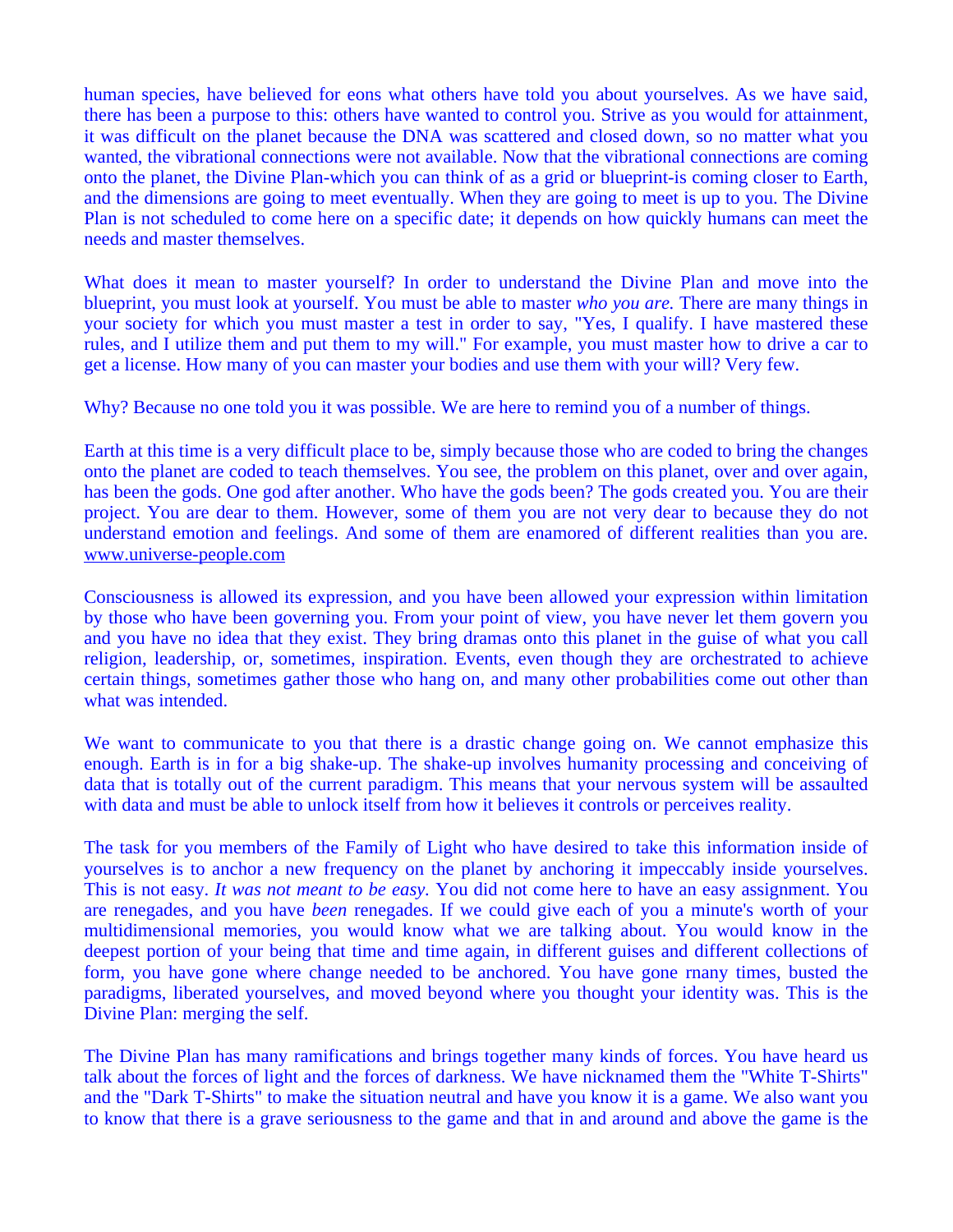Divine Plan. The Divine Plan can be anchored as a vibration into certain human bodies that are coded for this and that came here to carry this frequency. Then you can rise to your own blueprint of impeccability.

When your own life rises to a position where you do not even recognize it as your life, you allow the energy of the nonphysical realms to use you as a conduit-to merge the dimensions and liberate consciousness into a new way of perceiving. Even though there is death and destruction coming to your world, remember that death and destruction come in the autumn every year on this planet. The flowers and leaves on the trees are killed by the frost; things wither and die. Perhaps someone who lives where it is always summer would be very disturbed when they saw autumn for the first time. They would think, "Goodness, the world is being destroyed here. All the beauty is being taken away." Understand that this is what is going on with Earth. It is a season when some things will die so that many new things can be born. It is all part of the Divine Plan.

#### (14)

## **Chapter Fourteen**

## **Emotions-The Secret in the Chronicles of Time**

*Content of "Bringers of the Dawn", pg. 149 - 157, Chapter Fourteen.* 

There are those who exist in this universe who have yet to discover human emotion. When you visit Earth's ancient lands and look at the creations of other times and places, you can feel the frequencies and vibrations inherent in the sites. You *know* that there are keys there, and *you know* that there are messages that there is something locked within that once existed and will surface again. In the same way, human beings have something hidden within them that is *very* valuable for the evolution of the universe. We refer to this data as the codes and master numbers: geometric formulae of light that are integral to recreating and producing life forms throughout this universe.

Human beings have been tucked away, hidden, and forgotten in the antiquities of time ever since their DNA was rearranged, because it is in the distant past of the chronicles of time when the species was alive and vibrating very differently. That time has been forgotten or shelved by some. As we have said, you have been in quarantine, almost as if you have been in the dungeons of time for so long that as the new eras have come forward they have forgotten that you have been here.

There are those, however, who have not forgotten. They have sent you on assignment to change all of this: to bring memory forward and *to bring the value of human existence back to the forefront of creation.* You are needed because you carry something that many other species have no idea of: emotion. And just as you need to work together to bring your own selves into a wholeness and richness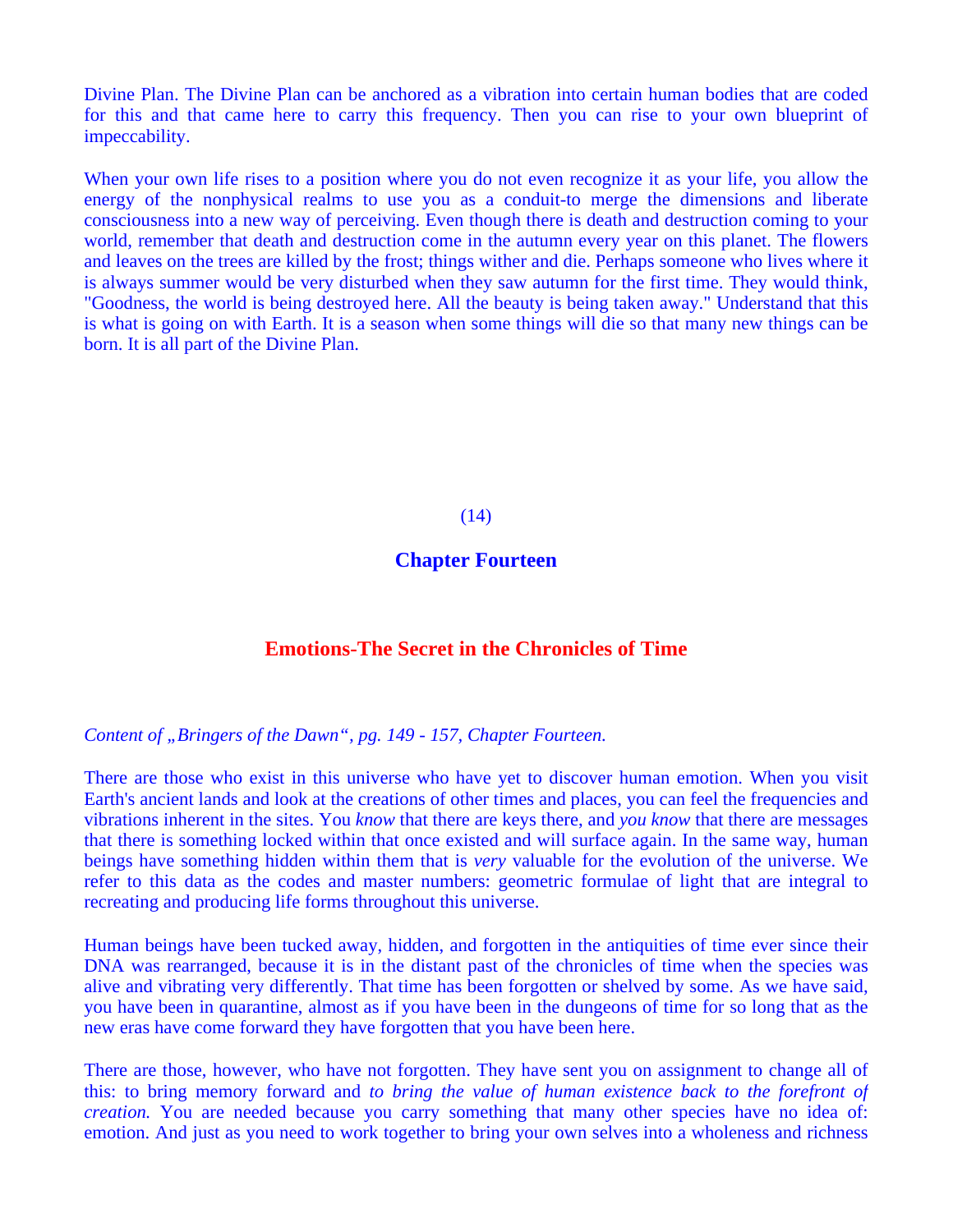of multidimensional being, there are those who are striving to catapult the entire universe into a new octave-a reach toward and creation of new territory.

The Keepers of Time know where the data is locked, and you have been found; you have been selected to bring it into the light. We have come forward-or backward from our time period-to assist those of you on assignment to unlock the annals of human DNA. We are here to help you rearrange them within your own being and then to become part of the Living Library.

As we have mentioned, what is occurring on Earth is going to affect things in many places. Energy is being sent here at this time to redirect certain universal forces so that they will come into alignment and bring this universe into simultaneous awareness of its identity. What is in Earth is like a locked-away secret in the chronicles of time, and it has to do with emotion. In this gift of emotion there is wealth and richness; there is incredible ability to transcend many different realities and to move through and experience many different states of awareness. Emotion allows certain energies to coalesce, fuse, bond, and come together in realization of themselves. Without emotion, that bond could not be.

There are those existing in this universe who are very ancient and who have come to the realization of what this place is. They have been working for eons. They are ancient elders even to our system, and they are honored as great wise men and women, in your terms, although they are not men or women at all. They are thought of as the Keepers of Existence in this system. They are the ones who make the movements and drive the system like a pilot drives a ship. They steer this universe on its course; that is their job. Just like you have jobs, their job is to steer this universe on a course of discovery. They have discovered from their own learning and journey that they must connect with other universes.

There is a plan to catapult and send energy into new experience. At this time, Earth and a number of other systems where you simultaneously exist are instrumental in the reemergence of emotion, with the purpose of comprehending all identities compacted into one. The universes are discovering what they can do by coming together and interworking just as you are discovering what you can become. There is no preconceived idea of what will happen. *This* is new *territory.*

Emotion is the key to all of this. As human beings, you need emotion to connect you with your spiritual self. Emotion is essential to understanding spirituality because *emotion generates feeling.* The mental body and physical body are very linked, as are the emotional body and spiritual body. The spiritual body is, of course, the body that exists beyond physical limitation. You need emotions to comprehend the nonphysical, which is why emotions have been so controlled upon this planet. You have been allowed very little room emotionally and have been encouraged to feel powerless or frightened.

Many of you don't want to go beyond these emotional barriers and through your personal boundaries because it might be painful. You'd like to say "abracadabra" and just have them be gone. Pain brings you feeling. If you can feel in no other way, sometimes, in order to capture your attention as a stubborn human, you create pain to show yourself the range of your abilities and to bring yourself into life. In this way, you can feel the richness of being alive.

Most human beings are afraid of their emotional or feeling center; they are afraid to feel. *Trust your feelings no matter what they are.* Trust that they lead you to something and that the way you feel can bring you a realization. You all want to be in life and be removed from it at the same time. You say, "Let me just be here and be a powerful person, but I don't want to feel or participate too much because it hurts too much and then I will get sucked down. I don't trust life."

When you are not afraid of feeling, and you move past judgment and allow yourself to feel all the ways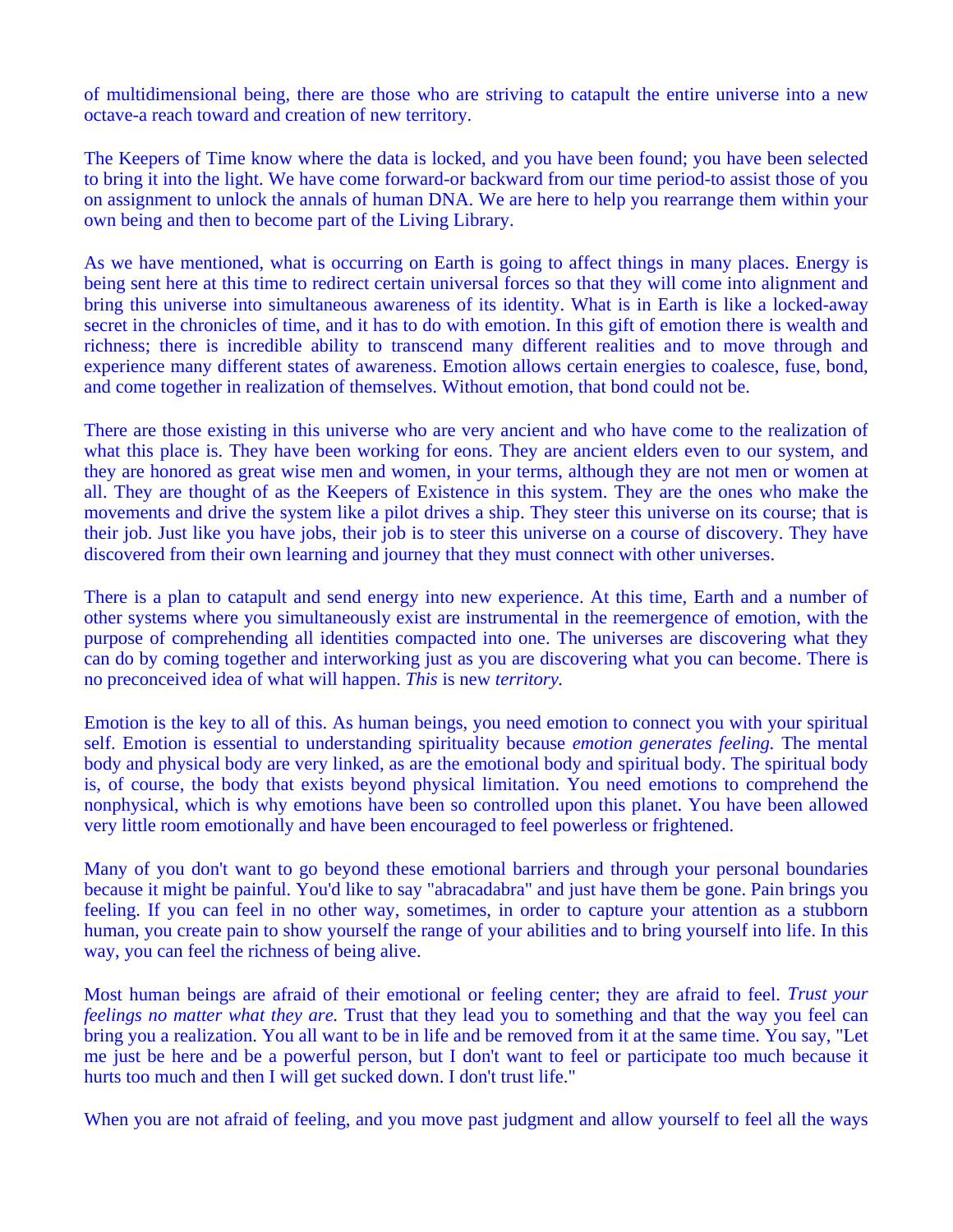you feel, you will have a tremendous breakthrough because you will be able to *ride feeling into other realities.* Some of you are afraid to feel and participate in this reality; let alone ride into other realities, because you do not trust your feelings. If you wish to have an acceleration, dive into something that brings up feeling. Stop skirting the issue so that you can think you are in control. Dive in the middle of it and then see if you are in control.

It's not that you don't know how to feel, it's that you are *afraid of your feelings.* You don't know what to do with them when you have them. They bring up a sense of powerlessness within you, so you associate feeling with a sense of, "Oh, no, I blew it." You have a boundary in your belief system that states that when something comes up that is emotional and brings pain or anger, then it is not good. It is time to stop tiptoeing around things and avoiding your emotions.

Anger serves a purpose. All of you want to get finished with it: you want to sweep it under the rug and act as if it is no good. You act like it is rotten vegetables, throw it out, and bury it in the back garden as if there is no purpose to it. We are emphasizing that there is a purpose to fear and a purpose to anger. If you would allow yourselves to express and experience your fears, which might lead to the expression of your anger, you would learn something. Those of you who want desperately to avoid fear and anger, and who are really afraid of these feelings, have something great to learn through these emotions. They are techniques that move you beyond your personal boundaries of identity and behavior, and you are simply afraid to experience this.

Most of the time, all you want is to be accepted. You feel that no one will like you if you do certain things or feel certain ways, so you don't give yourself permission to have those certain feelings. That is where the anger comes from. You have anger because you make judgments about what you can and cannot do. If you do not give yourself permission to feel, you cannot learn. Feeling connects you with life.

Feelings serve a variety of purposes in human beings. We encourage all of you to please trust and cultivate and rely on your feelings. Understand that your feelings are your ticket to ride into multidimensional realities, where you must go if you are seriously playing this game. In multidimensional realities, you learn to hold and focus many different versions of yourself at once. Feelings can take you to these places, particularly feelings that you trust. Many of you are very suspicious and masterful over your feelings. You will not allow certain feelings to come forward, or you judge them when they come up instead of observing where they take you or what they do for you.

Because you have a fear of something, you keep yourself from experiencing it because you put up a wall that says, "If I go there, it is bad." You put the brakes on. In actuality, your fear will eventually energize the experience into your realm of development because all thought is drawn into form based on the emotional influence behind it. So sometimes the greatest thing to do is to simply say, "What the heck, I will go there. I surrender." Then deal with being there and don't worry about being centered while you are in your feeling center. If you intend to go into your feeling center and always be in control, you are not giving yourself the range of movement that is needed to ride the emotions that knock down boundaries and belief systems.

Anger has its purpose. Anger is not purposeless and pain is not purposeless. They all lead you to something. You can make an intention to go into your feeling center and learn how to be centered there while you explore the opportunities. If you say, "I am going to be centered there," it sounds as if you won't allow yourself any movement within it. Instead, just intend to have a centeredness. A centeredness does not mean that things don't fluctuate; it means that you allow things to fluctuate. Whether a boat is ready to tip over or is in calm water, *you allow it.* You ride it, then you get out of the event either a calm ride or a rough ride. Your emotions are not just food for others, *they are food for the self.* This is how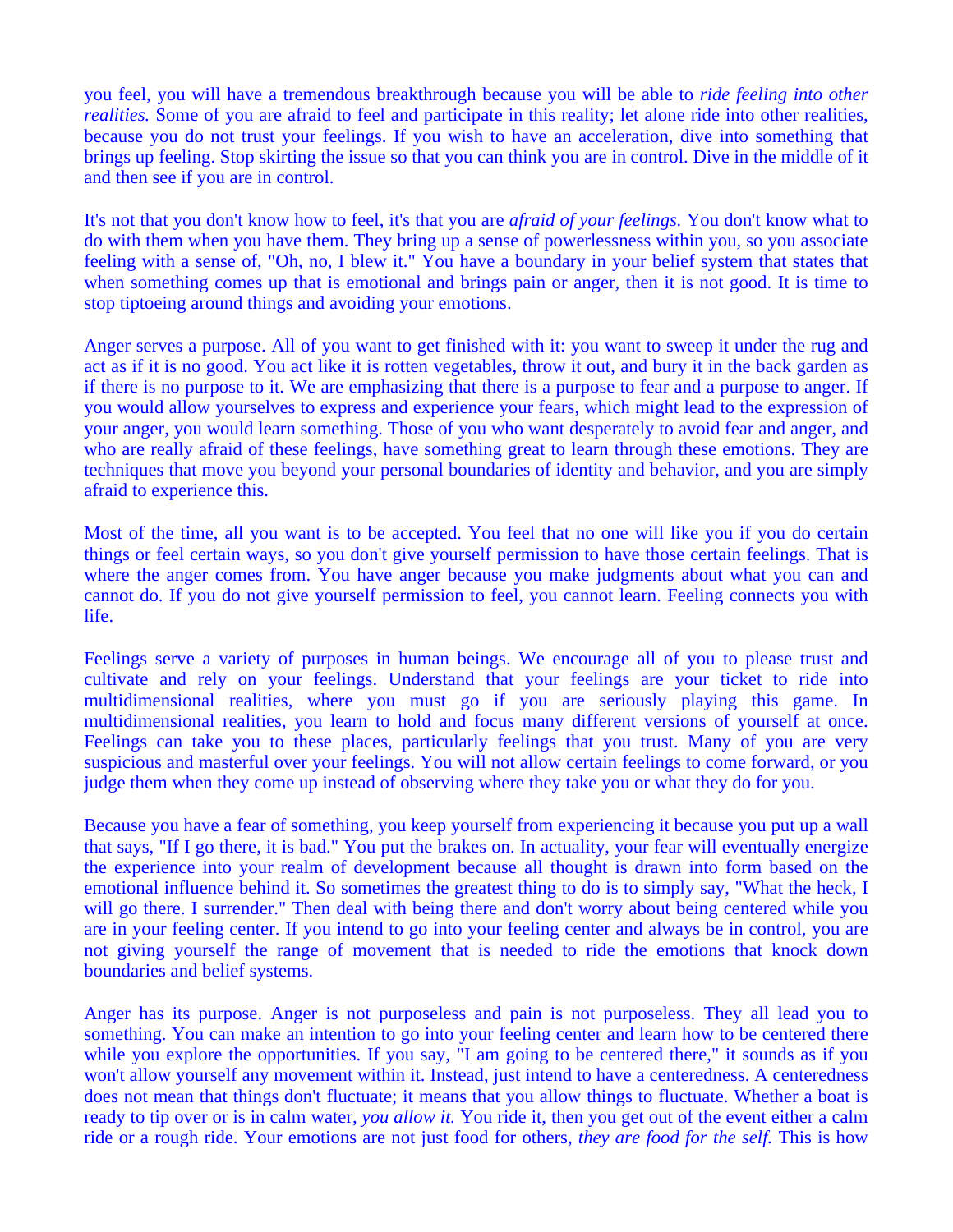you nourish yourself and create your identity. This is your identity as frequency through your emotions. Emotions feed you and feed your call letters into existence.

You are going to deal with each of your boundaries, simply because that is what you do not want to do. You would love to say, "Golden stardust, eliminate all that has limited me. Boom! I am free!" Ideally, it would be so simple. That is a classic example of wanting to recircuit and bypass the feeling center. You have certain emotional beliefs or feelings that assist in making these boundaries outside of yourself, so when you break a boundary, you have to deal with the emotion that put the boundary there in the first place. Through your emotional body you are connected to your spiritual body. You may want to bypass something that is difficult, yet you *have to feel your way through it.*

You want to sweep difficult things under the rug and say, "I don't want to do these," when the difficult things are your gemstones. Even if you discover you have 101,000 boundaries, do not feel frustrated. Simply say, "This is interesting." Look at the boundaries you have set up and, instead of swearing at them, simply observe them and see if you can discover how they came about. See what purpose they served-what grocery store you shopped in when you bought those items.

As soon as you acknowledge and recognize and are willing to release something, it moves. When you cling or have fear or think, "I like that boundary; that serves me very well," then you limit yourself.

You must learn to *love your emotions.* As long as you describe something as difficult, you are making it difficult. No one else is. You are resisting and judging the changes coming about. You are feeling that you do not know what is going on, and you wish to be in control. Control is something very convenient and very handy. It must be applied at the right place at the right time, like super glue. Super glue in the wrong place doesn't do much good. Did you ever super glue your hands or lips together? You must learn to exercise control in the way you use super glue. If you screw up with super glue, you get stuck and you can't do anything. Control is the same way: you get stuck with it, and it sticks you to something that you don't need to be stuck to. You must be very selective about what you decide to control or not control. The old human pattern, or the paradigm that exists, says, "You must be in control."

You, as members of the Family of Light, are having an awakening. *You need your emotions.* You must become friends with your emotions because, through feelings, you can climb the ladder to the multidimensional self and the twelve-chakra system and explore what you discover. Through feelings, you can tell if something is going on or not. The logical mind will disinvolve itself when something is going on if the body is not plugged into feeling. Feeling registers frequency change. Logical mind does not register frequency change.

You are experiencing an awakening of frequency change. You are being led to change many portions of your life and to give up many things. Don't resist the changes and feel out of control because you don't know what is coming and it appears that your emotions are getting in your way. Your emotions are simply wanting to show you something; you don't like it because you think your emotions are interfering or will embarrass you.

Get clever. Next time you come into one of these emotional situations, say to yourself immediately, "Alright, I know what is going on; I'm not getting caught in this one. I know there is something here for me to learn, and something for me to change. I believe that I am guided and that I am following a blueprint, so I will check out what is in this for me by not judging it and by going with the flow. I request that all my changes come in joy and safety and harmony. That is my decree. Everything in my evolution I am intending is covered by that: I experience joy and safety and harmony. So I will go with this energy and see what is changing for me and what I need to give up."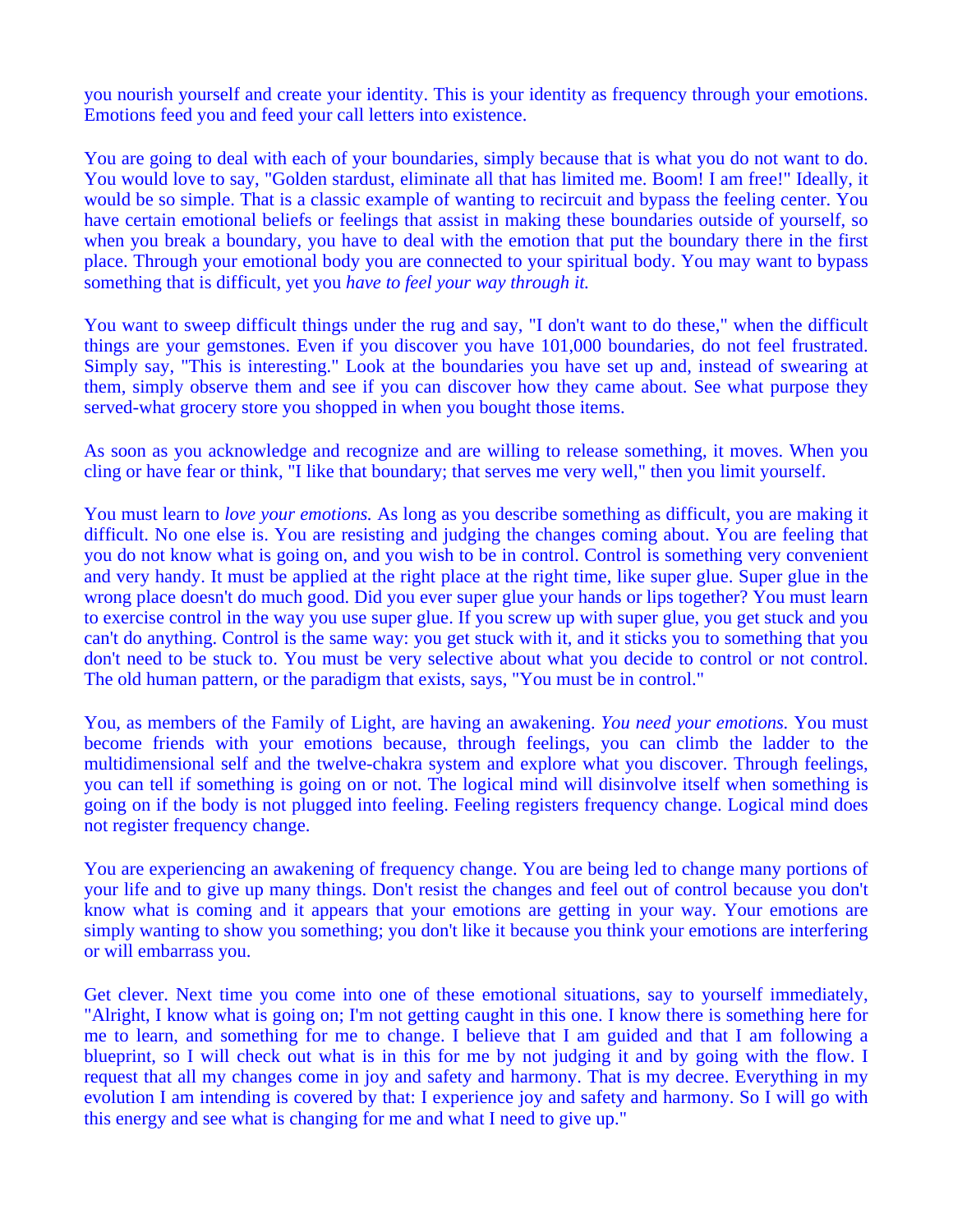When your memories are not intact and you have not cultivated trust inside yourself, you shut down because you don't understand what is occurring when you are made ready for change. It is imperative for people to trust the feeling center and operate with it. When "stuff" activates your feeling center and brings you into discomfort, face the feelings that you do not like. This is your essence. These feelings are your jewels, your treasures, and your gems, from which you can learn about your identity. They are your springboard, and you are never finished with them. You cannot shove them away and say, "Yuck, I don't like the me I was then!" However, you can alter the "you" who perceived reality in that way. As you continue to become aware and gain a vast comprehension of who you are, you can look back at that entity in that place and have a whole new realization of who you were then. This process is ongoing. You will begin to see it in one another.

Honor your friends as they go *through* their "stuff"; just don't get involved in it. If it is for you, do it, but don't help others prolong their dramas. It is time to move *through* "stuff," not to stage a 365-day Broadway run with it. We suggest telling your stories once or twice or three times, and that is it. You don't need to tell everyone everything, because everyone else has their "stuff" occurring too. Do you understand? When you continually speak about your "stuff," you are missing the point because you are *talking* instead of *doing* and *seeing* what you are telling yourself. By talking to everyone about what is going on with you, you are simply wanting to get attention, and you don't need to do that.

Events are ongoing, and you never really finish with them because they are your "stuff." If something is painful for you at the time, we guarantee that later you will encounter a situation that is similar, and you will have gained a compassion that you never had before. You will see the situation all in a different perspective.

What is coming up now are the things that originally blocked you from perceiving reality. These are the parts of your emotional body in which the highway system was severed and the information could not flow, so you moved into pain and translated the emotional pain out of your physical body. We recommend to all of you that you receive bodywork. Bodywork simply involves bringing energy from outside the cosmos into your body, infusing it with your other bodies-mental, physical, emotional, and spiritual - and making the energy grid fit. Where the energy grid fits and you don't block cellular memory and you allow - energy to step into your body, the energy moves through your chakras and feeds your body its data. When you are afraid or you shut down, or when you blame someone else, or when you are in denial, you get stuck. Then, even though light floods unto your body, it does not fit with the gridwork. So you are in chaos, and everybody else wants to stay away from you because you emanate chaos. Chaos is a fine place to be; there is nothing wrong with chaos as long as you don't permanently dwell there.

When you deny emotion, you are asking for major Earth changes to take place within your psyche. When you allow a tornado here, a hurricane there, or a small volcanic eruption here and there, you are allowing your emotions freedom of expression, and they will not run rampant over your personal environment.

Feeling is what connects you to your humanity; feeling is what connects you to your emotions. Emotions connect you in this realm of existence to your spiritual body. What we are saying is that emotions, or feelings, are the key to being alive in this reality. Many realities exist without emotions, but in this reality they are your greatest gift. If you deny your emotional self in this lifetime, then you had best realize that you have hung it up. If you are not going to be part of your emotional self, then you are never going to make the game we are talking about. You will simply be one of the masses who watches television and feels like a victim over and over again. If you are feeling pain within your emotional body, ask yourself why you believe the pain is there, what purpose the pain serves, and why you are choosing to create pain through your emotions. Why is it not your choice to create joy? *All* is *choice.* We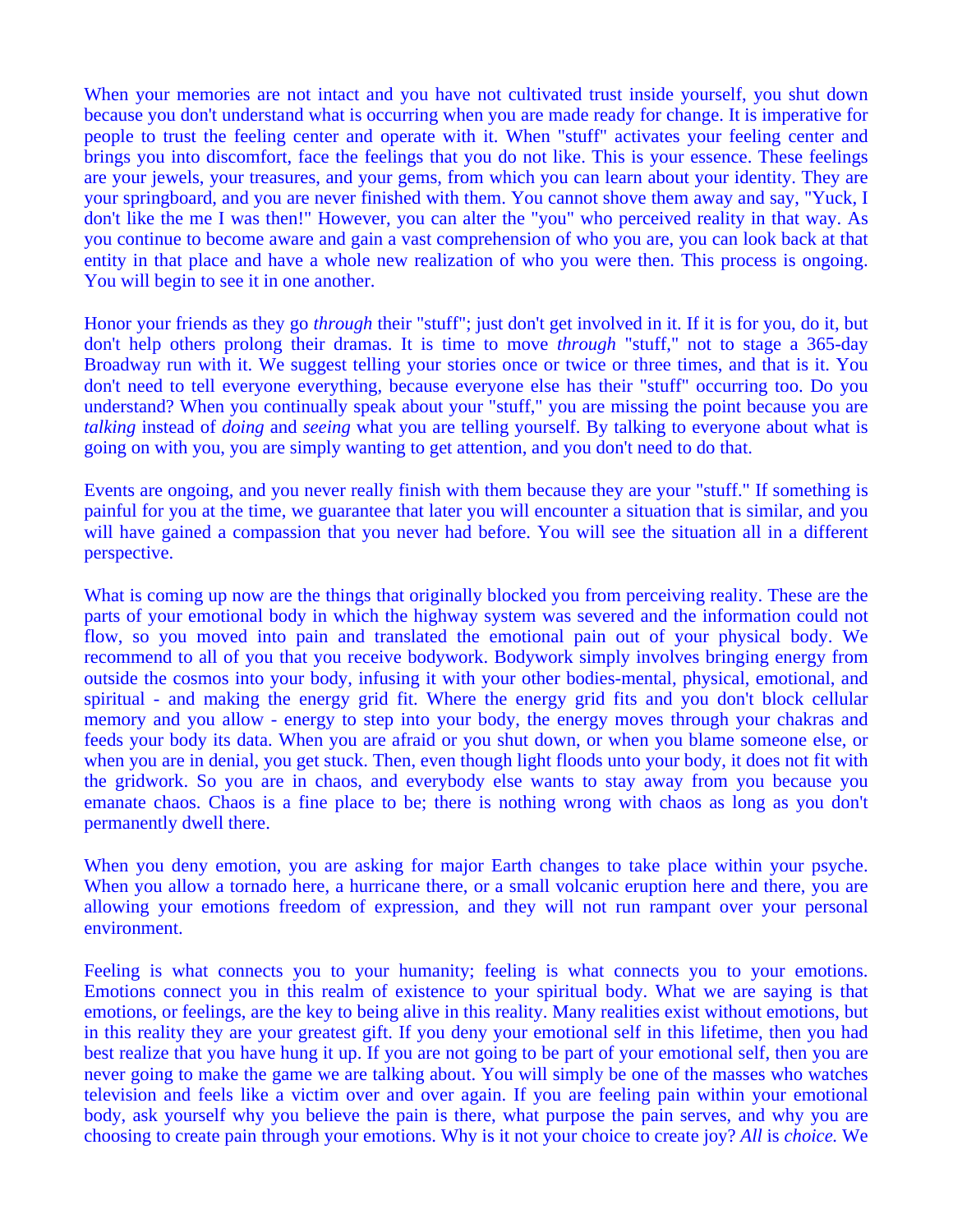need to remind you of this.

#### (15)

## **Chapter Fifteen**

## **Earth's Initation Through Integrity**

*Content of "Bringers of the Dawn", pg. 159 - 170, Chapter Fifteen.* 

This beautiful Earth is a treasure so profound and so magnanimous that it draws those from far in space to come cherish the beauty that is here. We want you to feel that beauty inside yourselves and let it pulsate within your own beings. As you allow this beauty to come into you, it will move you profoundly, and you will begin as a species to command that the beautification of Earth become the first priority for all. We want to seed this idea into you so that you awaken to your responsibility to Earth. We have awakened within you the responsibility to yourselves, and you are on the road to becoming the best that you can be; we congratulate you. Now, what are you going to do for Earth, and how are you going to do it?

We have taught you to command the best for yourself in all possible moments. Since Earth is your home, how are you now going to extend this energy to Earth and affect this planet with what you know?

How many of you have walked your own property, considering it a sacred space, and let Earth know how much you treasure it? That sort of communication will get you involved with the beautiful Earth. *Involve yourselves in doing.* Look at your garbage, at what you are throwing away, and at what you are unconscious of. It is an exact reflection of what we have asked you to do with yourselves. Look at your thoughts and at the garbage that clutters your psyche. All we have taught you, you can extend to Earth. Wherever you go, communicate with Earth and let the planet know you are awakening. You must think of yourself as a thread of light; wherever you walk, drive, fly, or visit, you are carrying your thread of light. As more and more threads are woven around the planet, eventually there will be a fantastic cosmic wave of light.

We are in a world that is on the brink of slowing down before it goes into a mad frenzy. You can begin that slowdown by consciously taking greater care of Earth. The predominant consciousness on Earth at this time, particularly in the United States, maintains that having the best-looking lawn is a status symbol. In order to have that best-looking lawn, you use as many pesticides and chemical fertilizers as possible until the lawn begins to look like a carpet that would be in your living room. Where did that value system come from, and what is the sense in it? The sense in that value system is that someone made money off a product and created a marketing campaign that gave that product legitimacy, and someone bought it.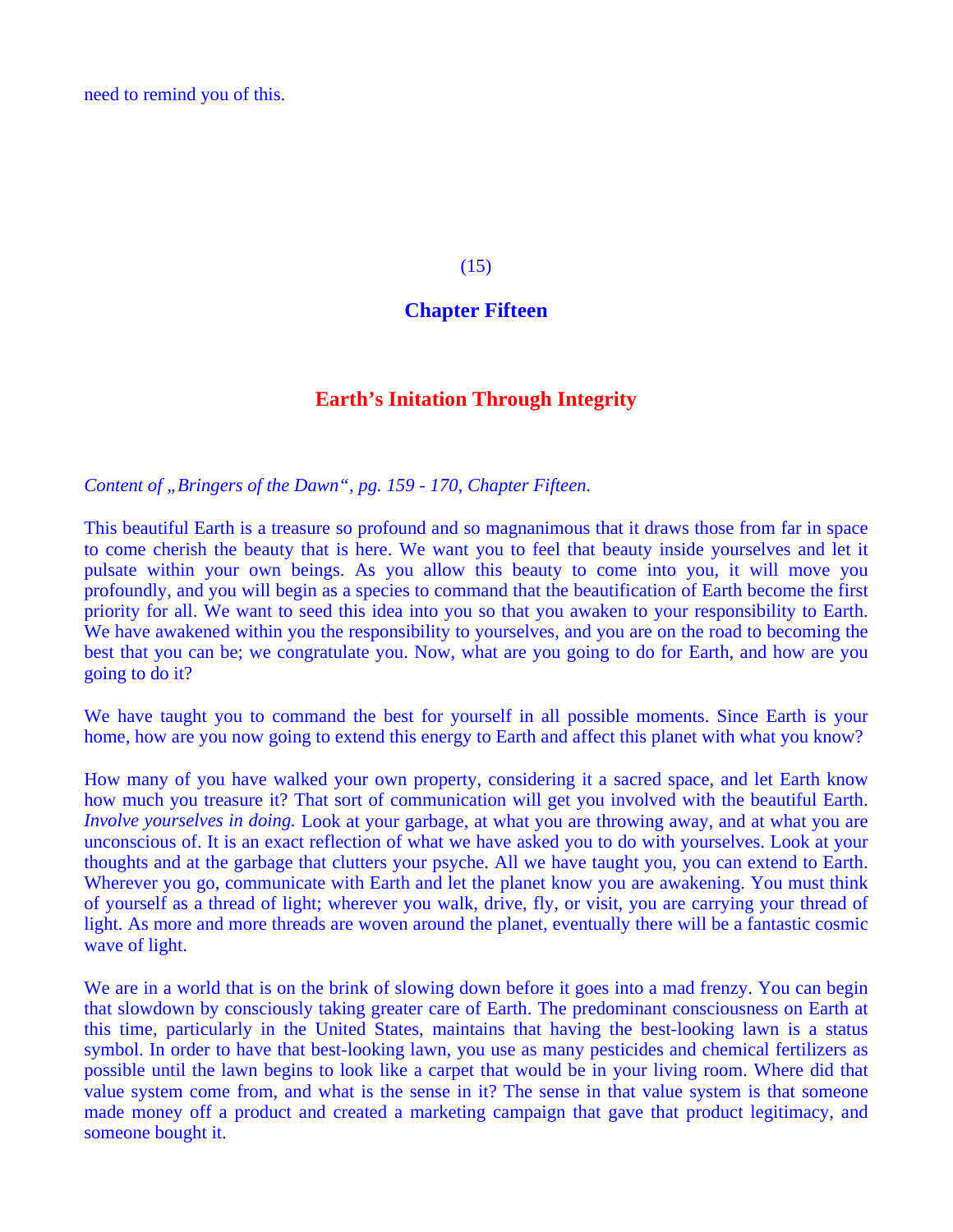Communicate with Earth, listen to it, and let this beautiful planet teach you how to live in harmony. This is a slow process, and you are not going to learn it overnight. Hear Earth saying, "Listen, would you like someone pouring pesticides on your skin?" This is what happens when you pour them on Earth. Earth is a sentient being, or collection of beings. The sentient beings that make up Earth came into this collective of consciousness out of love for the unity of this consciousness and desire to experience being a home for consciousness. This is like you being the home for all the bacteria and all the things that live on your skin and inside your body. You work with them. Earth understands that, in order to be a good mother to its children, it must let the children learn their own lessons. Your lessons are, of course, the lessons of responsibility. If you want something, there are certain ramifications and things you must do and responsibilities you must take on to accomplish your goal. Earth is teaching human beings responsibility by allowing you to create disruption upon its surface and into its interior.

When Earth is in jeopardy and humanity has pushed things too far, Earth will do whatever is necessary to teach the human species about the proper care of its home, in order for you as the inhabitants to learn a bigger lesson. In divine love of humanity and divine acceptance of its role as teacher, Earth will teach you about its own secrets and power so that you can understand how to walk with cooperation and love of Earth and not walk with disrespect.

This inevitably leads to the overwhelming probability of Earth doing some major changes in order to capture the consciousness of human beings and point out to them what they are missing. If twenty million people disappeared in an afternoon because of an Earth change, perhaps the other humans would wake up. *Perhaps.*

You have heard the predictions of Earth changes over and over again. Some of you have taken them with a grain of salt. You have not thought they would happen to you, though you might think they would happen to someone else or in the newspaper halfway around the world. What about when a change happens at your doorstep or in the next city over? What about when the major cities in the United States begin to collapse? How do you think you will feel if you awake someday and find that there has been a tear in the Earth from New York City to Washington, D.C.? Would that be enough to shake you up a little bit? Enough to restructure and revalue your lives?

You are becoming more aware of what is going on because now your newspapers are beginning to carry the stories. The stories have actually been there for some time. There have been environmentalists and conservationists talking about environmental changes for twenty years, but people figured that the problems would fix themselves. Besides, environmental issues do not sell newspapers, and, to a certain extent, people have not been interested in learning about responsibility. That attitude is going to backfire; most people will claim ignorance and think the issues came out of nowhere. Things are going to get so severe that we predict there will be countries that will ban the use of the automobile.

Earth's teachings or lessons at this time have to do with many things. As frequencies change, everything changes. When frequencies change, it is like moving from your house: the whole environment changes. These changes are designed to uplift everyone's life. They are designed to bring everyone to a greater place of ease and comprehension. They are designed to disengage human beings from the paradigm that has defined your world as solid and in very limited terms.

When human beings make quality of life the number one priority in their lives by honoring the quality of Earth's life, there will be very few Earth changes upon this planet. However, most humans, particularly in the Western world, are concerned with a very different quality of life: how many electronic devices they own, how many clothes are in their closets, and how many cars are in their garages. They are not at all connected to the effects of all of this material manufacturing on the sentient being that is your parent.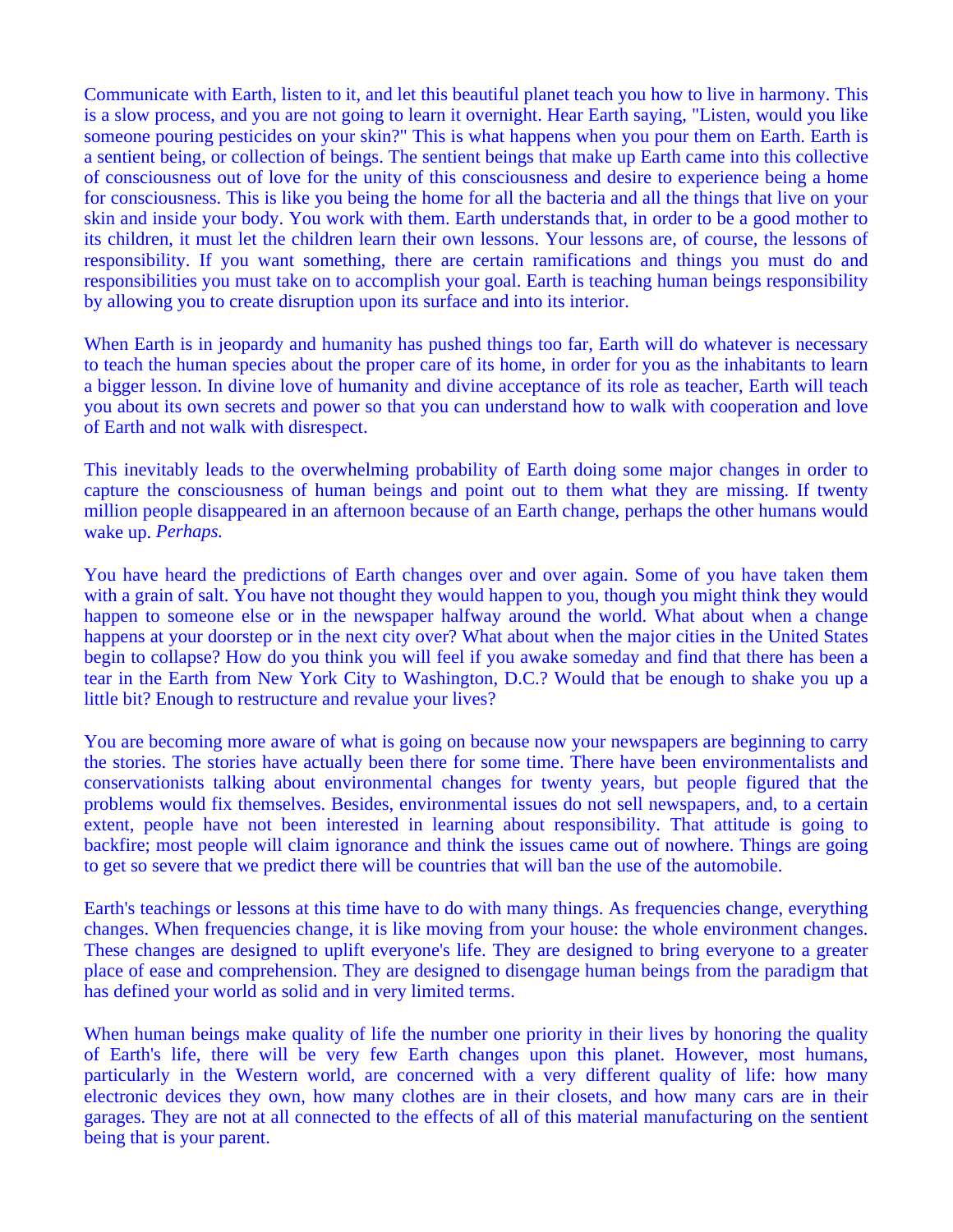If human beings do not change-if they do not make the shift in values and realize that without Earth they could not be here-then Earth, in its love for its own initiation and its reaching for a higher frequency, will bring about a cleansing that will balance it once again. There is the potential for many people to leave the planet in an afternoon. Maybe then everyone else will begin to wake up to what is going on. There have been events all along stimulating you, encouraging you, and bringing you to the realization that there must be global change. There are grass-roots movements that are going to grow phenomenally. What happens to Earth depends on how willing everyone is to change.

What is *your* responsibility in this? How willing are you to change? The time has come not to just talk about it but to *do it.* As you commit to change in your own life, you automatically make the change available to the entire planet.

Earth is striving for its integrity. The planet feels at this time deprived of its integrity, dishonored, and unloved. Earth loves you and gives you a place to operate; it is a living organism. Earth is about to reestablish its integrity and let you understand the importance of loving yourself by loving Earth. Love yourself and love Earth, because they are the same.

Earth changes could play an important role in breaking down the system. They will bring about the collapse of the insurance companies, which will bring about the collapse of many other systems. Many of the banking businesses sell their mortgages to the insurance companies, and the insurance companies invested very heavily in the junk-bond industry. Given a few more major disasters like Hurricane Hugo or the San Francisco earthquake coupled with war and the underground economy-how long do you think they can continue to operate? On paper, no one has quite caught up with this yet. It is still a matter of checks shuffling from one bank to another and keeping everything just above water. So Earth changes, more than likely, will be utilized in some way to bring about that collapse. Earth changes will also bring about a joining and triumph of the human spirit because men and women will go out to help other men and women when disasters occur. This bonds people.

There are technologies that could clean this place up very quickly if that were the plan. However, as the species at present does not take responsibility for Earth, there would be no point. The present species must learn to honor its nest. All of you must learn to honor your bodies because without your bodies you would not be here, and without Earth you would not be here. Your body and your planet are your two greatest gifts and the most valuable things you own. Ideally, you would express a sacredness and honoring and cherishing and love of Earth and your physical being. This would resonate in your home, your property, the land you are associated with, and the land of your body as well.

Earth is more resilient than you would imagine. It is here to feed you and sustain you. The animals are also here to work in cooperation with you. If everything is done with love, it has the force of the Creator behind it. Done with love, there would be no hurt and no harm. If you need a guide to make decisions about your behavior, ask yourself: "Am I operating with rny highest integrity? Am I operating with love? Is love my intention for Earth, the animals, all the people I encounter, and all the things I do?

Everything of Earth can be used if Earth is loved and honored in the process. It may be difficult to imagine a gang of oil workers, before they set the bit into the ground, holding hands and asking for guidance and permission to penetrate Earth. Yet, if this were done, things would be much more in harmony. You laugh because you deem it foolishness to communicate to something that does not talk back. But if industry, educators, and all people first stopped and committed to the highest integrity and love for all involved and asked that there be no harm to Earth or humans, it would be phenomenally received. This would put into motion the plan for a high civilization. Such awareness is beginning to come; many people are getting this kind of information at this time.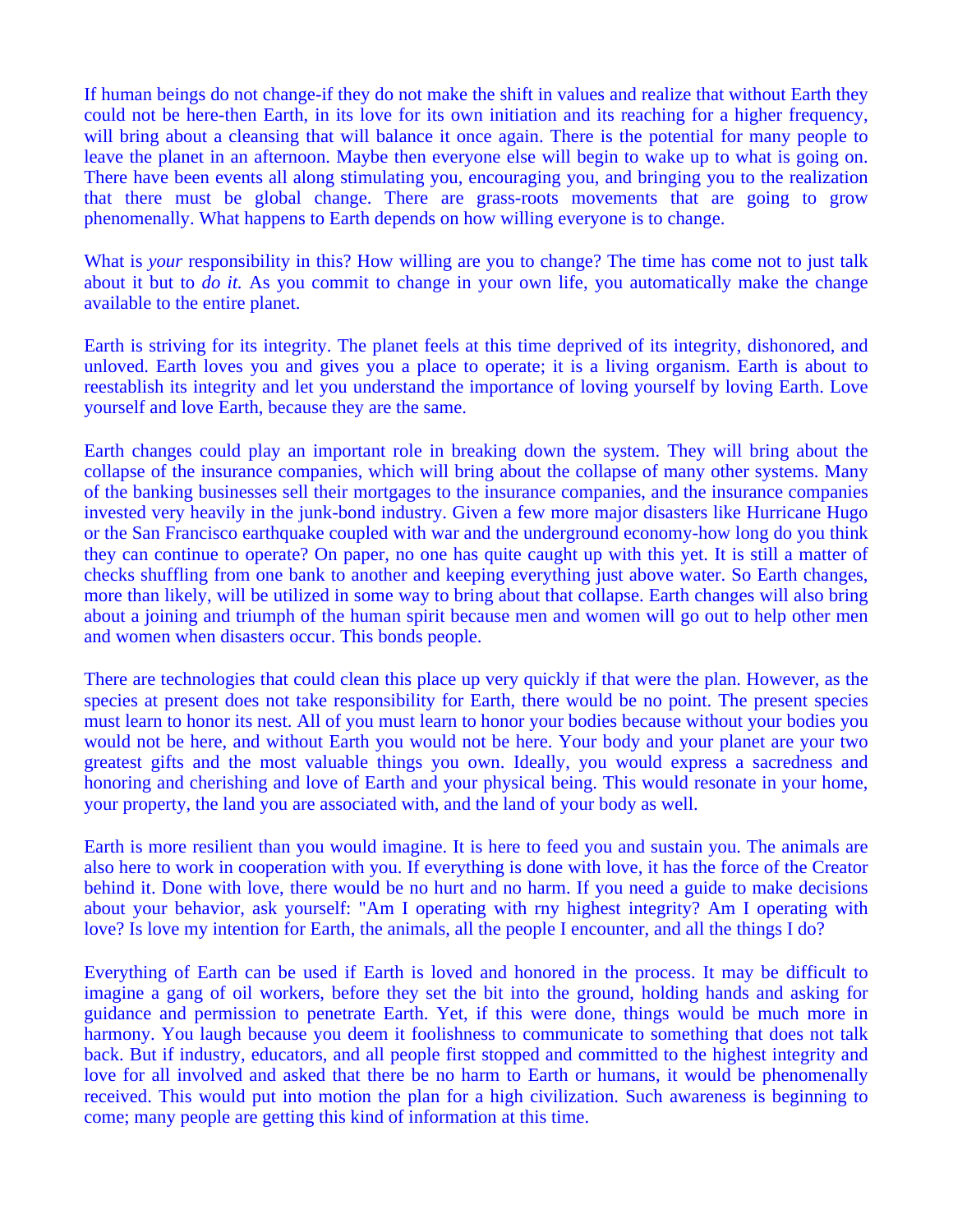Many human beings do not want to put themselves on the line and stand up in integrity because they are afraid of getting into trouble. They say, "I will just keep my job and my security; what the heck." One of the most incredible things that can happen in any society occurs when everyone's security is taken away. Courage begins to blossom like a freshly planted garden because people have nothing to lose. Humans begin to stand up.

Never feel that your efforts are in vain. Use the power of your mind to clearly intend what you want. Ask for assistance from the nonphysical realms and visualize the outcome you would like to have. Understand that you create your reality and that every other person creates their reality. Everyone has the opportunity to wake up at any time. When you approach anything, approach it from the bigger picture.

When enough people create their own *reality-consciously create it-you* will create a new planet. There will literally be a splitting of worlds. This splitting will more than likely not occur for more than twenty years. In the meantime, Earth will more than likely be ravaged by war quite a few times. You will have some very puzzling and confusing space dramas take place with some space cousins who need to figure out quite publicly who they are.

Earth is on a dimensional collision course, and many dimensions or probabilities will intersect one another my this decade. Some of these realities will be shocking, depending upon the level of shock each person needs to kick their consciousness into another paradigm. Shock does not mean destruction, necessarily. It can simply be a method to alter the way you view reality. Whenever you are shocked by something, you can no longer grip reality the way you gripped it the moment before. There is an instantaneous kick in the stomach, and everything changes. The world is in for numerous shocks, and not simply on a national level. We are talking about global intersections of dimensions by which realities will seem to come tumbling down only for those whose realities need to crumble.

The concept of probabilities maintains that there is no one reality and that you, yourselves, branch off into other realities continuously through your thoughts. It is not that you change the world, it is that you change which world you occupy. This goes back to the idea that the world is not solid. It is constructed of energy, and that energy takes form through the thoughts of those that participate within the world.

There are, and there always have been, probable Earths and probable experiences. There are probable "you's" leading quite different lives than the *you* you know. You are frequency and energy. You are pulsating to the beat of a chord of energy that sings you into existence, and you are so familiar with it that you stay focused continuously on one aspect of your experience. Experience is gained from many perspectives, and you are learning how to change the frequency and beat so that you can notice what you usually do not notice.

You are continuously monitored as to the effect of the neurological changes that are taking place in your bodies. The rewiring or restructuring is like your nervous system going from a two-lane highway system to a twelve-lane highway system. When this takes place, you will have memories of events that have run simultaneously with other events. At first, this may freak you out a little bit because you will have no place to plug them in.

For example, say two years down the road you remember a Thanksgiving dinner you had in 1989 or 1990. Then suddenly, you have a memory of an event you never before remembered, and it is right next to and parallel to the Thanksgiving dinner you *did* remember. You then realize that you were at two Thanksgivings. This is what will happen as the nervous system comes into a new pulsation and the body has its library put back together. As the light-encoded filaments reform themselves and broadcast what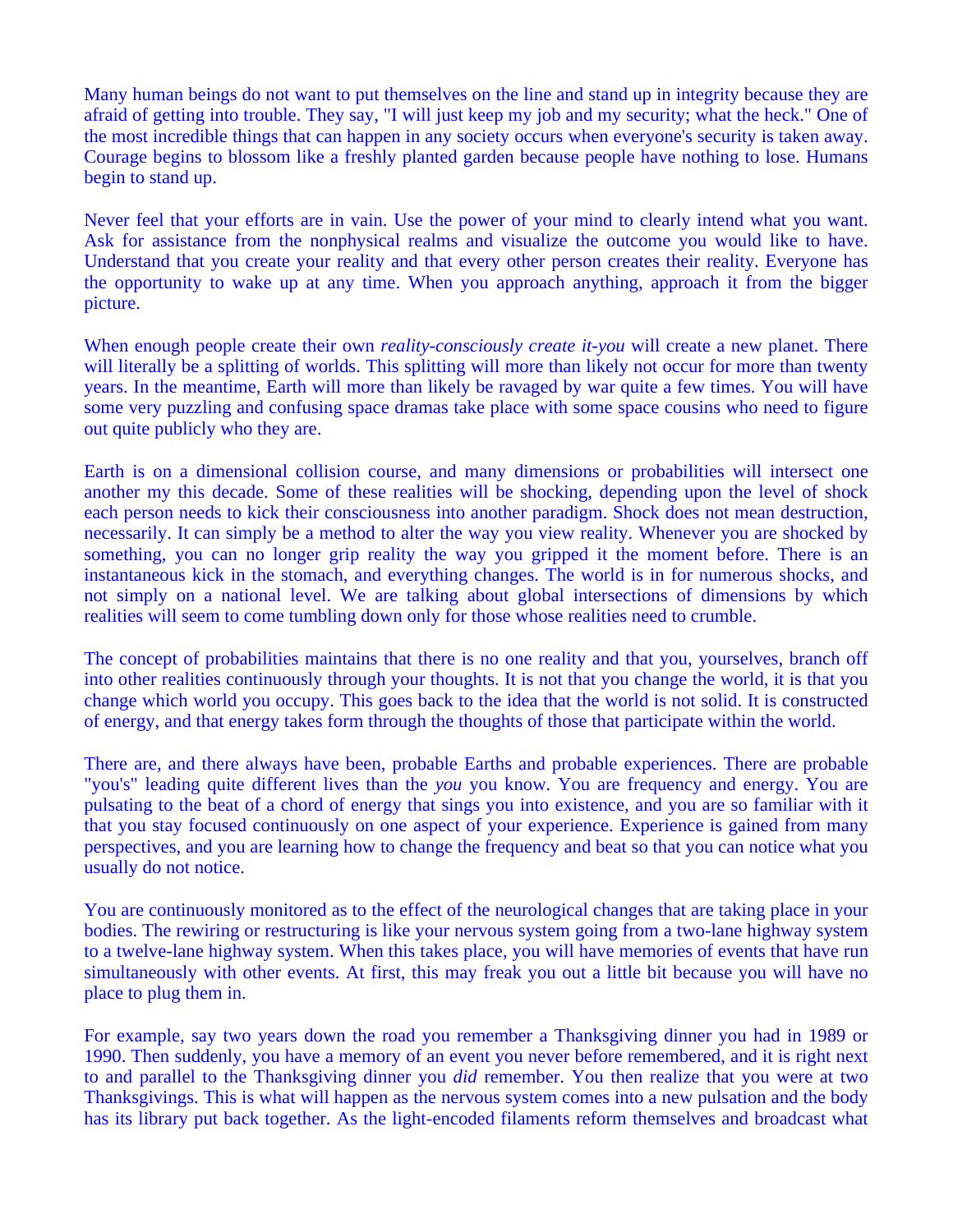they have available, the nervous system must be able to carry and translate it.

There is a great polarization of energies occurring, with many participants and observers. Many who have come to observe have come to disrupt as well; they have come to learn their "stuff" in this time. There are also participants who are completely intent on creating a world that will be quite glorious. As we see it, as the probable worlds begin to form, there will be great shiftings within humanity on this planet. It will seem that great chaos and turmoil are forming, that nations are rising against each other in war, and that earthquakes are happening more frequently. It will seem as if everything is falling apart and cannot be put back together. Just as you sometimes have rumblings and quakings in your lives as you change your old patterns and move into new energies, Earth is shaking itself free, and a certain realignment or adjustment period is to be expected. It will also seem that the animals and fish are departing Earth. Those animals are now moving over to the new world as it is being formed. They are not ending their existence, they are merely slipping into the new world to await your joining them.

It is difficult to explain this, to a certain extent, because it is beyond the third-dimensional experience. Basically, you are moving into the fourth dimension. When this move is made, you will literally form a new Earth. It will seem as if you have awoken from a dream into a world that is pristine and beautiful. Your skies are full of observers watching and waiting to see how you will do this and offering to give you assistance in doing it. For many people, it seems as if this shift is completely beyond all possibility. But not for you who have studied this energy as alchemists and ancient Atlanteans in temple life. The training you have had in other times is encoded within your beings to prepare you for this juncture.

The people who leave the planet during the time of Earth changes do not fit here any longer, and they are stopping the harmony of Earth. When the time comes that perhaps twenty million people leave the planet at one time, there will be a tremendous shift in consciousness for those who are remaining. When a large group passes over together, they create an impact upon the consciousness of those who remain.

Expand yourselves. Begin to dwell in other realities besides the reality that is work and sleep and eating. When you are awake, let your mind expand to possibilities and let ideas come to you. Ideas are free; they are everywhere, and there are broadcasts continuously coming to the planet.

When Earth does its shifting, not everyone will experience the same thing. Those who need to experience destruction will experience an Earth shift or rotation with destruction because they will not fit with the new frequency. Those who are prepared to hold a higher vibration will experience a frequency shift. So for one person there may be the end of their life as they know it and dire destruction, while for another there will be a state of ecstasy. All potentials exist. Remember, you live in a symbolic world that is a result of your thoughts. The outside world represents to you what is going on internally with you. So if the world is falling apart, what does that represent? It represents the falling apart or collapsing of what is inside in order to create the rise of a new system and a new energy.

It is imperative for you to love and bless the changes within societv and not move into fear or anxietv about what is presenting itself. It is your task to be in the vibration of knowing, even without sense, that in every event there is an opportunity for Spirit to do its work and to uplift. You are an exceptionally lazy species. You give your power away to anyone who will do things for you, whether it is your boss or your wife or husband. You give your power away over and over again. In order to turn you toward yourselves, you need some events to put you in charge of your lives. Bless these changes that come to Earth and, in these events, trust that what you want with clarity will be manifest. You will find yourself tested. You will say, "Am I a victim here? Is the world collapsing around me? Or is it uplifting itself around me while everything is seemingly in the midst of collapse?"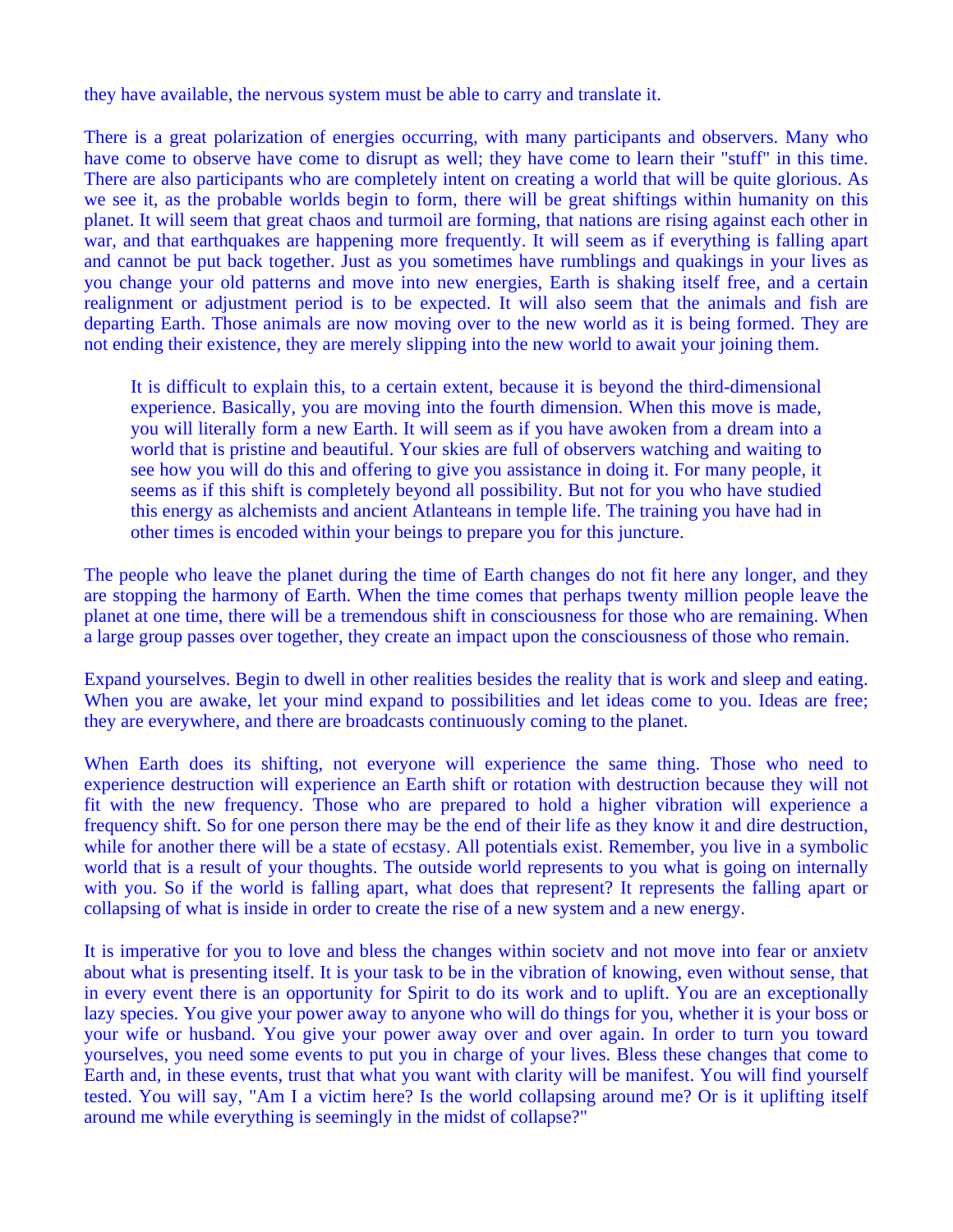An important primary belief for you to hold is that you will be in the right place at the right time doing the right thing. Intending that you will be in the right place at the right timemore than intending it, *knowing* it-will open you to guidance. Perhaps without even looking for it, a piece of land or an opportunity to connect with someone else will be put before you. You will recognize it and say, "This is for me. I shall take this."

Believe it or not, there will come a time or let us say, there *could* come a time-in many of your lives when you will shut the door on life as you now know it. Literally, you may give up the house that you have and walk out of it with only a few possessions. It does not seem possible now, does it? Something inside of you will say, "My God, has the world gone mad? What are my values? What is the most important thing now for my survival?" And Spirit will come in and guide you to tell you what is the most important thing for your survival. That may mean simply carting off a few possessions. Some of you in this life will literally stand on the threshold of your houses, look within, and it will all be meaningless because the most important things will be your spiritual values and your life. All those material possessions and collections of things mean nothing in light of what you are becoming. Can you imagine the events that will be needed to move you to that action? They are not going to be small events.

Remember humanity's destiny to evolve. We guarantee that life as you now know it will not be around ten years from now. The world as you know it, the reality as you know it, the comforts and projections and vacations and all the things that you do will not be here ten years from now. You are here for your own personal evolution. How that evolution is going to come about worldwide will be rather interesting. We are not talking about the evolution of a few dozen people; we are talking about the evolution of the species. There will need to be some events to bring people to awakening. That is why it is going to be your challenge to live your life with courage and to have the courage to live your light.

We recommend that all of you intend that the Native American teachings come your way. Begin to explore them through sweatlodges, drumming, dancing, and so on. This will awaken many things in you and teach you much about Earth. You are coded to ritual; when you perform ritual, your body begins to remember who you are and what you know.

As we see it, communities are going to be very influential in the 1990s. They will form on tracts of land that will be anywhere from fifty to a few hundred acres, perhaps as small as twentyfive acres, and they may house anywhere from thirty to one hundred people. These groups will come together because the members will be responding to an inner knowing. The new technologies that will be used in the coming communities will be technologies based on love. There is nothing wrong with technology. The major stumbling block of technology now in use on this planet is that it is used to separate, manipulate, and control people rather than to uplift them. Technology with love is the key. Many people will be given great amounts of technological information that will seemingly come out of nowhere. You may be given information for an invention and yet not have any idea what it is you are inventing. You may have to hand it over to someone else to bring it into reality. People will work together in harmony to bring forth this new technology.

Part of the evolution of consciousness involves uniting one consciousness with another-not keeping yourselves separated. Perhaps one person will come up with an idea, and another one will take the idea and put it into manifestation, and someone else will sell it. As we see it, there will be a tremendous underground market for inventions. These inventions will never be shown in the traditional marketplace because you would be wiped out, snuffed, if it was known that you had these abilities. There will be great trading from one community to another of these underground technologies that will do all kinds of things for you.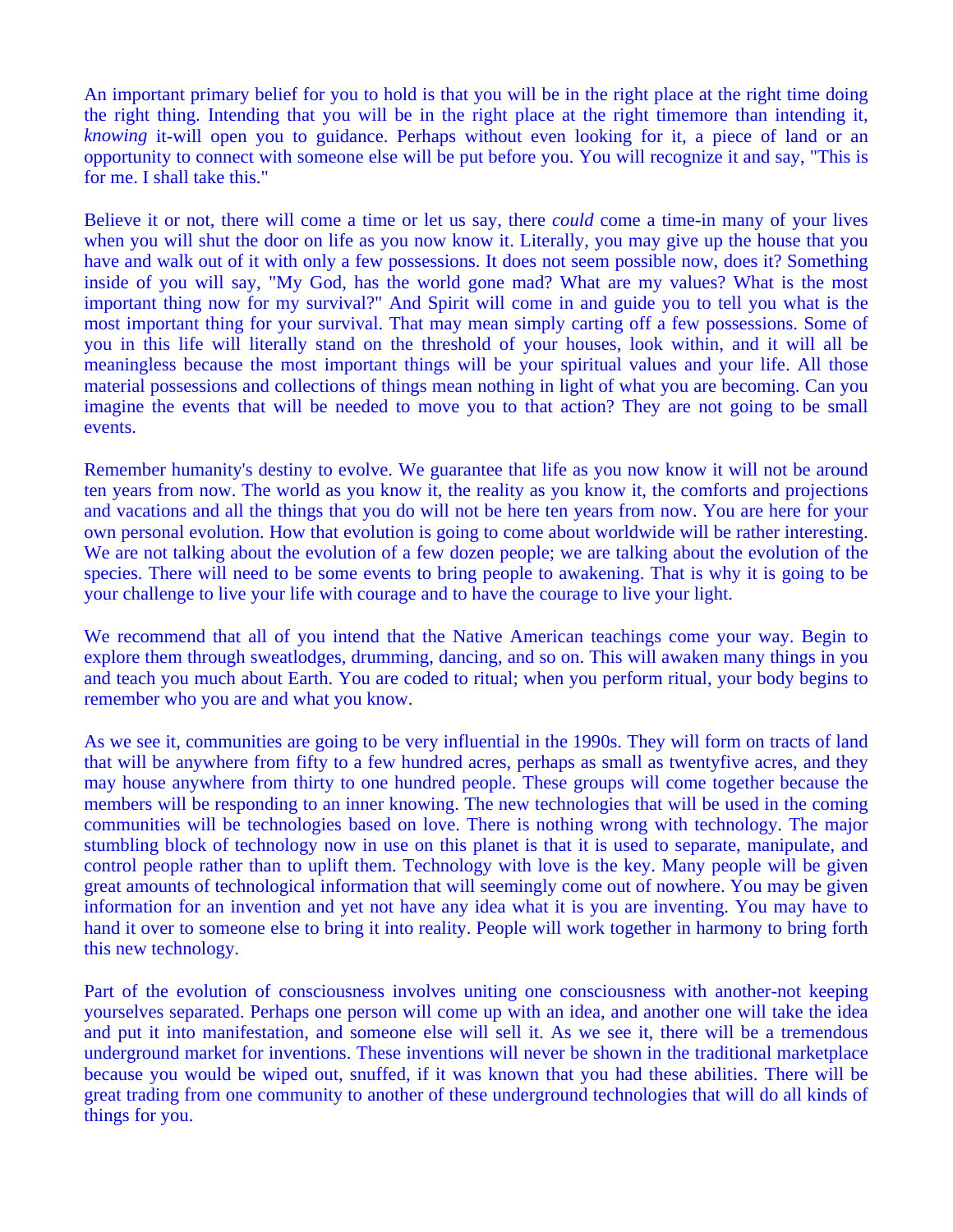It can be one of the most rewarding experiences of this lifetime for you to live in cooperation with a group of people who love the land and get the land-Earth-to respond. In loving the land and letting Earth know what you are after, Earth will nurture and take care of you. That is the key.

#### (16)

#### **Chapter Sixteen**

#### **Heretics Ahead of Time**

*Content of "Bringers of the Dawn", pg. 171 - 179, Chapter Sixteen.* 

The sixties were a time of preparation. They held your initial awakening and were a time that showed you that new paradigms could be born. During that decade, you suddenly became far removed from the values of the previous generations. The sixties were full of events, such as the movement for peace and the movement for expression of the body, which supported looking at the body and accepting and sharing sexuality with full consciousness-with clothes off, rather than by finding body parts between layers of clothes, which is what the generation before did. Consciousness was birthed, and the idea of peace and freedom was awakened. That was kindergarten.

The nineties are the time to bring the movement of spirituality onto the planet-not just in small pockets, but onto the entire planet. The planet is awakening all over. We travel the planet and can tell you that you have your counterparts in every corner of the globe. The team of light that you represent made sure that they covered all their bases, because there are lightworkers everywhere. You are coming into your own.

The movement toward spirituality is a movement *away* from materialism. Over the last number of years, many people have gotten very into their bodies, regenerating them, exercising them, and making them more beautiful. That has simply been preparation so that you could move into Spirit. The realm of Spirit is a very exciting place. It has more flexibility: there are places to travel and great adventures to be had, and there are no limitations.

The reason physical reality has been so frustrating for you is because you bought the stories about its limitations hook, line, and sinker. You bought them because you had made an agreement to do so. It was part of your plan to buy into these limitations so that you could relate to those who have no idea about light and who have been buying into the limitations for their whole existence. You are going to electromagnetically alter the planet-rewire it, so to speak-so that all of these other beings can be plugged in once again. You can only do this if you can relate to where they are.

If you had come here with your memory banks open, either you would not have wanted to stay or you would not now understand the others. So you have been submerged in a society that has been without light, and you have forgotten your light (or vaguely remembered it as you grew up) so that you could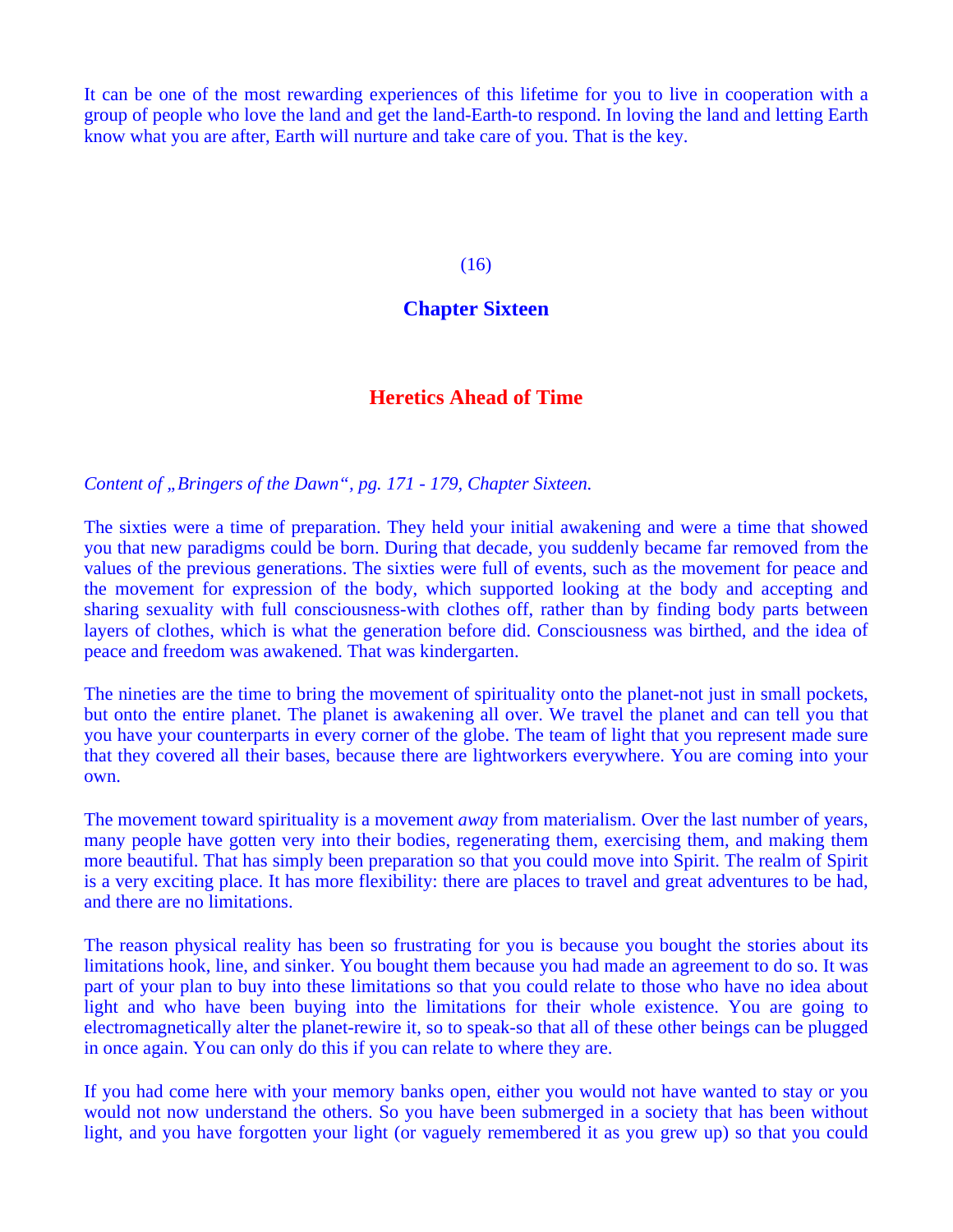relate to that world. Now it is time for you to integrate that world of society into the multidimensional world of light and Spirit you represent so that the values and designs of this planet will begin to change completely.

Heretics are ahead of their time. The heretical ideas that come onto the planet always prove to be brilliant later. So have courage; it only seems as if these new ideas are being ridiculed. You must remember that there is much activity in the nonphysical realms to assist you and that, even though each of you has your own blueprint and plan to evolve into, you are part of a global blueprint and a global consciousness. You are firing that global blueprint and awakening others.

You awaken in waves as each of you learns to carry information and broadcast it. If everyone were awakened at once, it would be very chaotic. The awakening must happen as you are able to handle it, because putting too much light into an element that cannot handle it would blow a fuse. If the electrical currents are not matched up, the body can be destroyed. You will see this. You are going to see a disease move over the planet that has to do with the nervous system and memory because people won't be able to handle the energy. They will become frightened of it. They may discover a multidimensional portion of themselves and think they are crazy. Then they will be obsessed with keeping their insanity quiet. from their husband or wife or children. People will drive themselves into a frenzy with this energy because they won't understand it.

We cannot emphasize enough that the nervous system is the key to open your ancient eyes and see, and for you to remember who you are, where you come from, and where you are going. The nervous system must be able to take the electrical current into the body, transduce the high energy and fit it inside the body, and let the body evolve and nurture itself on this high energy that is consciousness. This is literally what is occurring.

It is as if you were to take a newborn babe and feed this babe a formula that would force it to grow from a day-old infant to a thirty-year-old adult in one year. This parallels what will be happening for you over the next twenty years. That newborn child would become thirty in one year. Think about what that child would have to do and what its body would have to integrate to grow like that. Think about the organs, the functions, and the hormones.

Since you are committed carriers of light, there is a certain opening within your auric field. There is an opening that the pillar of light brings so that guardians can come down and act as gate keepers for how much energy you can handle. Even though your intellect, mind, and ego may say, "More, more, more," the gate keepers know that, because you are a carrier of light and have committed to a certain task, you cannot be lost. Unless, that is, you are bent on your own personal destruction and you move past what is called the highest will into the will of yourself.

The nervous system, which is a highway within the body, can only move at the rate you can process the data flooding over it into the cells. Many of you are still cleaning out caverns with in portions of your being that have been filled with darkness. These caverns may be from this lifetime-they may go back to childhood-or for some of you they may be from other lifetimes. Many of you have been on this journey for twenty-five or thirty vears, while others of you have newly joined the journey. Not everyone is going to take the same amount of time. Those who have been plodding along for thirty years are way showers. You set up a vibrational frequency that those of you who are new joiners can feel. You who are new joiners don't have to go looking for the new frequency and discover it; the mapping is done, and the mapping hits your body.

You all need one another. It is imperative that you work in harmony. If you don't work in harmony, you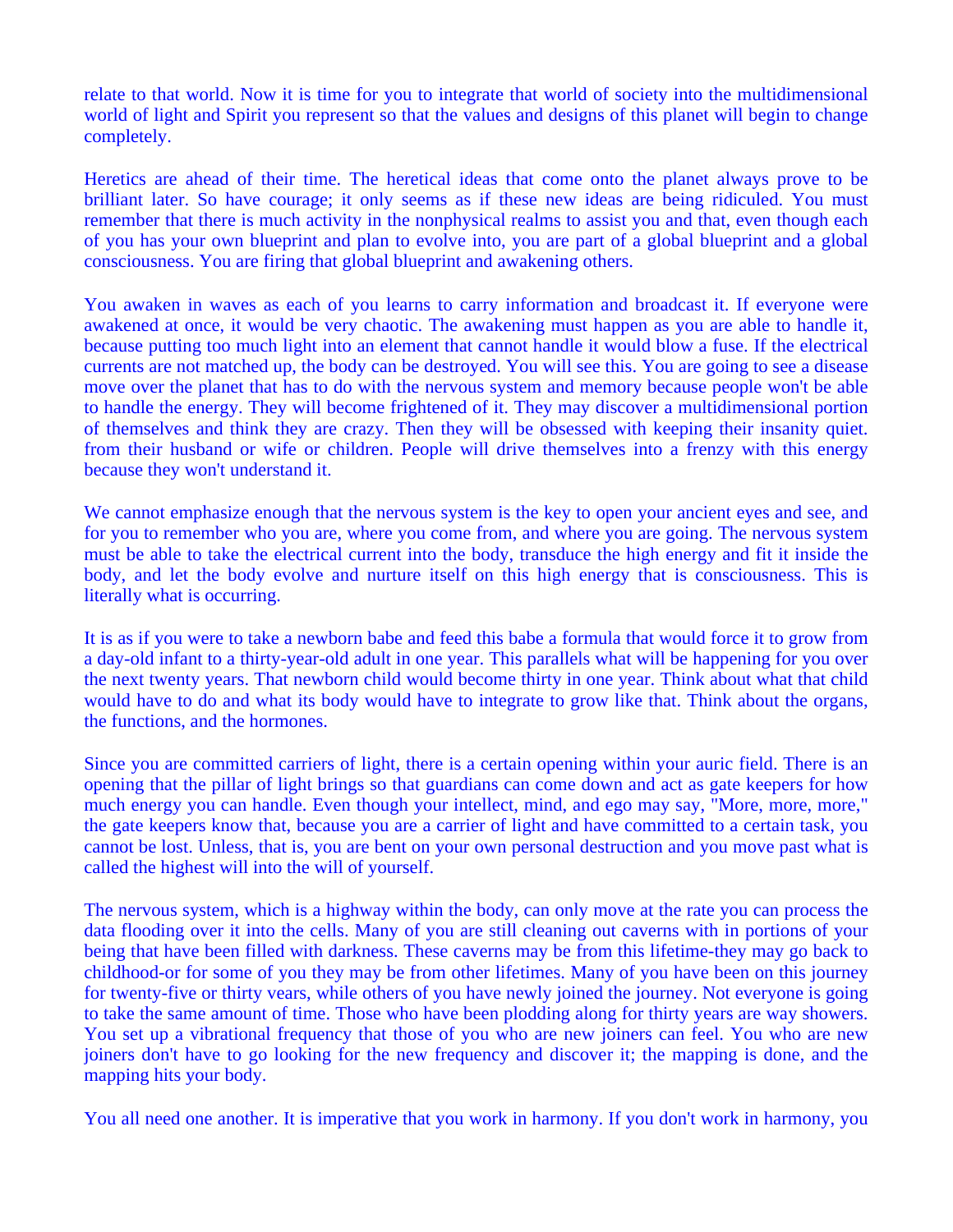will create Atlantis and all of the other destructions over and over again. *Harmony is required.*

A time is coming when many of you will be put to work with Spirit to broadcast frequency and assist others in comprehending what is going on. The waves of awakening will continue, and Spirit will become a way of being on this planet. That is the plan for this planet, and the creative cosmic rays from Prime Creator are hitting the fringes of your galactic system-moving here first. That is why the great gathering of energies has come here. These energies want to participate in the transformation here so that they will be prepared when it comes to their own area of galactic and universal existence.

There is a huge transformation taking place, but what you do with it, of course, is up to you. We have said that your world is going to split into two worlds and that those who move with light will be in the world of light. This split is already beginning to take place. Those entities who wish to work with the higher vibratory fields that represent light, and those who wish to work with the lower vibratory fields that represent fear, darkness, chaos, control, and confusion, are beginning to polarize and choose sides.

Those who work with the lower vibratory fields will say to you that you are witches or the devil because you represent something that they don't understand. You represent change, and you must remember that most people are frightened to death of change. One of the curious things about human consciousness is that it is enamored of stability. You bought the concept that stability is something desirable hook, line, and sinker. So you strive for it; you think that if you do not have stabilitv and security then who are you? You might not exist, you might be annihilated.

We are talking about many people you know; some may even be family members. You will need to develop a tremendous amount of patience and compassion for those who feel this energy and do not want to respond to it in a way that can benefit them. You are going to have to become very allowingperhaps even allowing others to destroy themselves so that they can learn the value of life.

Even though human beings are not consciously aware of it, you know in the deepest portion of your beings that you move from one existence to another and gather experience so that your soul can understand and process data to give you a view of one reality. Someday you will be able to scan the lives and existences of your soul and hold the energy of that soul just like you would hold a crystal, look at the different facets and sparkles within it, and feel and know that identity. When you are able to do this with your soul, your soul will be able to connect with other forms of intelligence that it is a part of but does not presently comprehend.

We are stretching you. We want you to become completely confused so that you will be energized. Then you will utilize your curiosity to take you into areas that, not only have you never thought of, you never even knew existed. This is our intention-that you come to a higher ground where you can create a new order of identity *courageously, with humor, and with confidence.*

All things are frequencies. If you knew how rapidly you are evolving, you might want to sit in a chair and put your hand over your head and say, "I can't do it. There is too much going on for me." You keep the veil pulled down and pretend to go about life as if nothing is happening when you are continuously being upgraded with all kinds of changes to bring you closer to the higher dimensions. Think about and feel what you are going to achieve in one lifetime. Within the next ten to twenty years, you will move from being dense physical creatures into creatures of light in the Age of Light. Can you conceive of this?

*Everything* that you are doing, including eating a pizza, is bringing you in a divinely perfect way to that place. At some point you will understand the importance of every event in which you are participating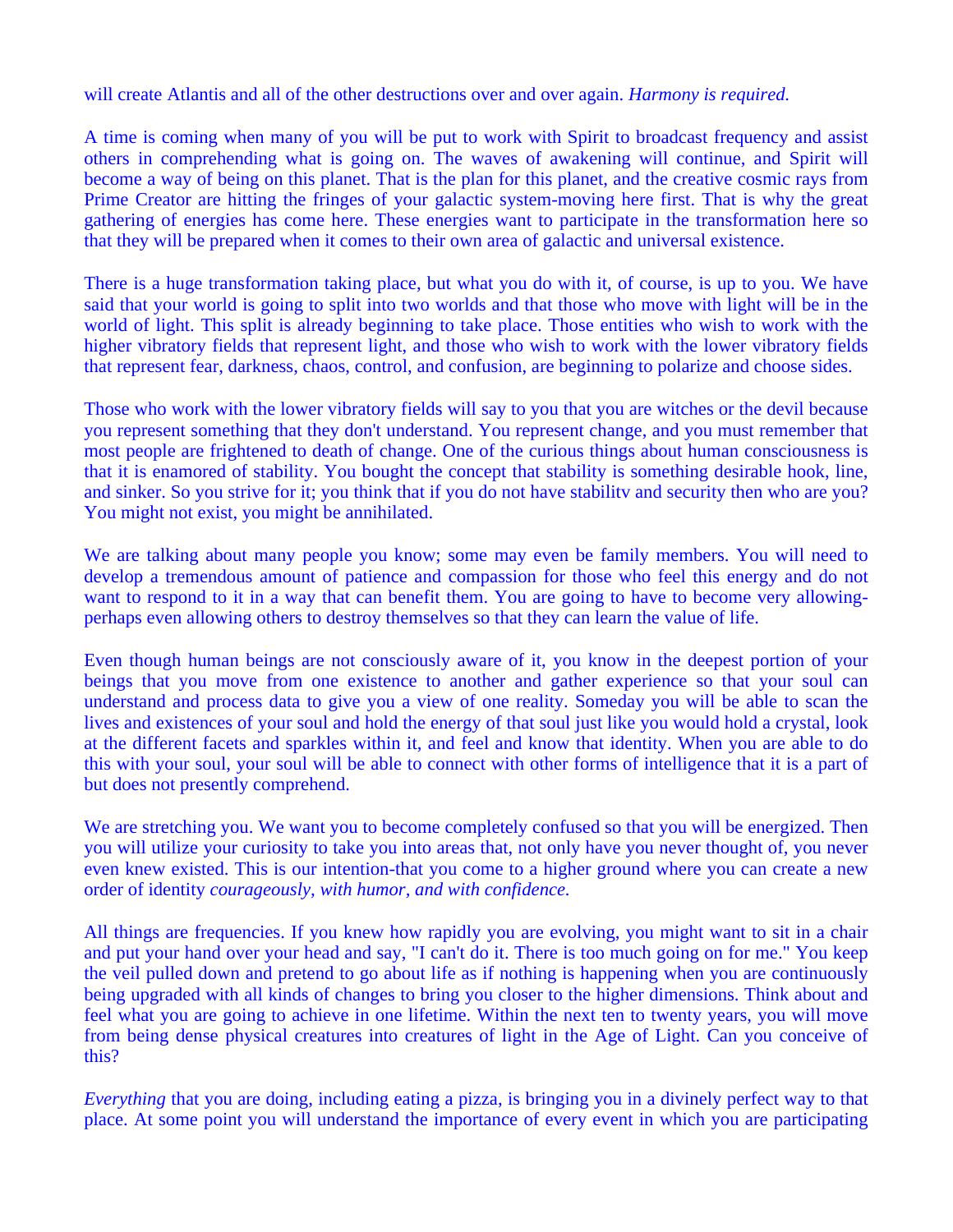and the integrity of the whole.

In the movie *The Karate Kid,* the kid is very impatient while learning karate. He finds a master and doesn't even think he has found a master. He is given things to do that he thinks are a waste of time. He does not understand that each piece he learns makes up the greater whole. You are like this kid. All the pieces are coming together, but because of the vision of your ego, you do not understand at this time that they make the greater whole. You will be put to task, and you will find that all you are seeking will be yours. That is the good news.

Be aware and learn how to recognize when your will is usurping the divine will and the Divine Planwhen you are forcing too much onto yourself because you are not operating out of common sense. Look at yourself in the mirror and see how you look. Look into your eyes because your eyes are an indicator for your whole physical body. Are they clear? Are you able to look back with clarity? Is your face lined, or exhausted, or calm? How does your body feel? Are you able to sit in a serene position? Are you able to hold your body erect, or do you feel the need to slump over? Do you fidget because you cannot hold the energy in your body-so your body is always dancing and twitching because it does not know what to do? Are your fingers always drumming, or are you gnawing at your flesh? There are many indications to watch for. You can look around and see who cannot integrate energy.

Once you bring this energy into your body and are able to hold it, your body will begin to feel a lightness. There will be a vitality in your skin, or perhaps your hair. Your hair is a very good indication of your health. Common sense, of course, is one of your best comrades to hang around with. Common sense will show you what is right and what is not.

At times you will recognize that the energy has become too much and that you are not calm and centered. This will occur for each and everyone of you at some point. In some way, you will feel as if too much is happening: there will be too much data to compute, too many people to talk to, or too much going on. When this happens, you must think of yourself as an appliance and unplug yourself. Just like you are a toaster, simply unplug yourself so that you can be out of use. At those times, what you need to do more than anything else is rest. Some of you will need a tremendous amount of sleep at different points. Do not think you are getting lazy and beat up on yourself; simply acknowledge it. There will be times when some of you will wish to sleep eighteen hours. *Do it.* It is necessary. You have no idea of the lands you travel to and the work done on your physical body when you sleep. It is the time when you are unplugged from this reality and recharged and taught in other realities. The bridges, and your eyes, will open between realities, and you will begin to see and carry these memories.

When you go to a Chinese restaurant, you eat Chinese food; you don't order a hamburger. When you go to an Italian restaurant, you order lasagna. This restaurant called Earth has a physical body, so that is how you must operate *here-within a physical body.*

We speak in very simple terms so that you will get our point. It doesn't make any difference how ridiculous our metaphor is, we simply want you to get it. So you are here in the restaurant of Earth, occupying an Earth body because this is what is available here. There is nothing else served Lip here. You are going to bring new recipes into the Earth restaurant-recipes that periodically have been tested and proven true, but only in pockets here and there.

Remember, Earth was sealed off eons ago. Earth was created to be one thing and then completely got off track after millions of vears of existence. Many of you incarnated here over and over again and got really frustrated, because every dine you incarnated you had an intention of doing something, but half the time you forgot what it was.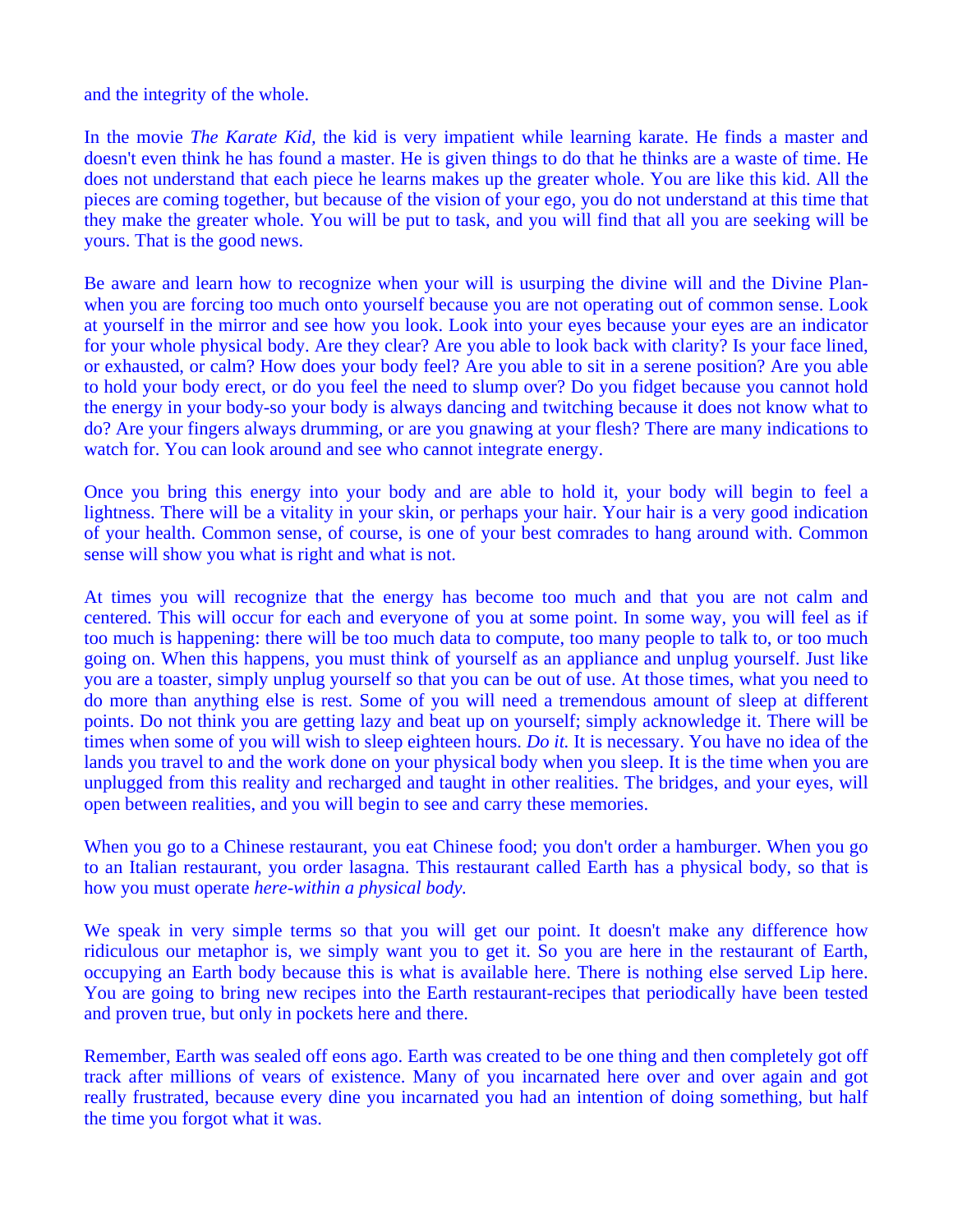Some of you were able to achieve mastery upon this planet and get yourselves off it through the ascension process. Others of you clamored that you wanted a time when this quarantine or seclusion from the rest of cosmic society would come to an end. Because of you and the multitudes that are upon this planet and surrounding this planet, the present time period was born.

Assistance comes to you in all avenues of life, yet others cannot do things for you because you designed life in such a way that the species must self-motivate and evolve in order to be empowered. Those of you who are tremendously knowledgeable decided to incarnate in the species to empower it by being an example for the rest who cannot do it for themselves. You make new pathways of being as you broadcast who you are. When you gather in rooms for channelings, you ask for a tremendous number of reminders and a tremendous amount of encouragement along the way. Some of you are finding that you cannot make it without the encouragement. This is understood. It is why we are here, most of the time with tremendous patience, for you. We wish to give you the opportunity to claim who you are.

One of the most important ultimate realities upon this planet for you as a species to understand, and one of the greatest challenges you have been faced with, is what it means to die. We can convince you of many things, but it is difficult for us to convince you that you do not have to die. In this time, you do not have to physically leave your body behind here upon this planet. Can you conceive of the idea that you will simply change the vibrational rate of your physical being and take your body with you because you will rearrange the molecular structure?

Making the ascension leap and completing the journey here is possible for a multitude of the species upon this planet. Some of you have already ascended off this planet, and you have come back to do it again and to show the way. It was a grand journey to get out of here with the ascension process. It took lifetimes of training, one after another, to bring yourself to dedication. It involved not living in the material society and basically living very close to nature to do it.

Now those of you who have done this and are familiar with it have come back. It is your goal to ascend off this planet and to be taken, literally, up into the higher cosmology of mother ships. You will ascend into the cities of light and be able to dwell within the other realities that are all around you that you simply do not permit your third-dimensional eyes to see. You will have completed your task on Earth, and Earth will make its transition. It will be a beautiful jewel in the universe. You may wish to stay for some years to help with the restructuring and rebuilding of this new Earth. But after a while, you will want to move on to new assignments to transform other worlds. Remember, you are renegades, and you like a very exciting time. So most likely you will leave this beautiful planet to others to enjoy, and you will go on to a new assignment.

Ascension is the goal on this planet. There will come a time when that will be the only way people who live on this planet will depart from it. Once you get off this planet, you will go to many other places. You will show yourself and the rest of the species that the body, this thing that seems so solid and uncontrollable, is actually a result of a divine orchestration, and that you, in your consciousness, can do anything you want with it. *Anything.*

## (17)

## **Chapter Seventeen**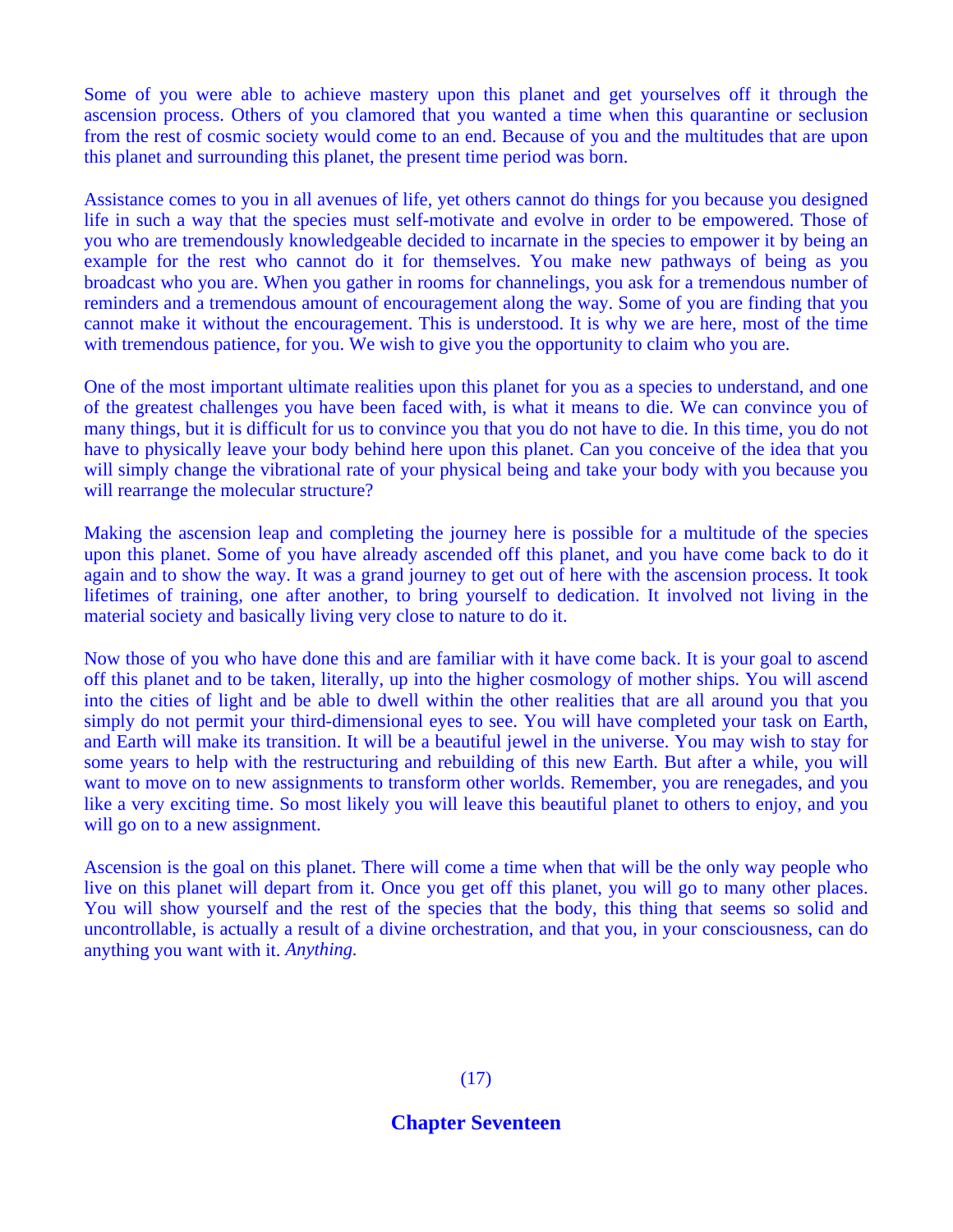# **The Language of Light**

#### *Content of "Bringers of the Dawn", pg. 181 - 189, Chapter Seventeen.*

The avatars and masters have now permeated the gridwork of the world, bringing with them their own tools for teaching. The tools that are being utilized on this planet are artifacts that are not of your dimension, symbolic forms that literally have a life of their own. They make up what is known as the Language of Light.

You are implanted with a structure, a geometric form, which triggers certain information within you. It also facilitates, for those who work with you, the sending of information directly into your being. The large majority of you are implanted, and, if you are not now, shortly you will be if you choose to open and align yourself. No one is implanted who does not choose it. This structure of the Language of Light is a way of receiving information and energy to facilitate your development. It is a method of learning without doing it through books or through the intellect. It involves opening to the belief that there is indeed a hierarchy, immense beyond your comprehension, that has been working with humanity since the very beginning.

This hierarchy works with love, cherishes who you are, and has been able to see through the time mechanisms that are keyed into the planet to know that consciousness is ready for the evolutionary leap. There are 144,000 members of the spiritual hierarchy who are infused in the gridwork of the planet at this time. Each master has its own seal that represents one portion of the Language of Light, and you have 144,000 seals of energy that will eventually be infused within your being.

To start with, you will work with the twelve forms that the body will be able to hold. Much later, once the transformation has occurred, there will be an infusion of the entire 14-1,000 symbolic language structures through your being. That will be an unfoldment that cannot even be explained in this lifetime.

This mutation is a process unfolding within you that will allow you to move into another realm of experience. Each person on the planet has the potential to move through this mutation. Many will stop the process because they do not have the desire to align themselves with higher consciousness. When you are aware of who you are, that is one thing. When you become aware of the divine consciousness that seeds this planet-an intellect that is vast, loving, and works with you-and when you call to that consciousness and ask to be a portion of it, that is when you are implanted with the geometric forms.

The forms that are implanted come in a variety of shapes such as the pyramid structure. Why is the pyramid so important? On this planet and throughout the cosmos, the pyramid structure is utilized to represent a great unity of consciousness. It is the structure that is the most difficult to create in all of its many facets, and yet it is a structure of perfection. It is a structure that gathers energy from Earth and sends it outward.

The structures of the sphere and the spiral will also be implanted inside you. The spiral is very dear to many of you because you have sojourned within cultures and societies where the spiral was utilized to communicate many ideas. There will also be implanted the structures of the parallel lines and the cube. And, of course, there will be the structure of the Merkabah vehicle, which is the five-sided figure.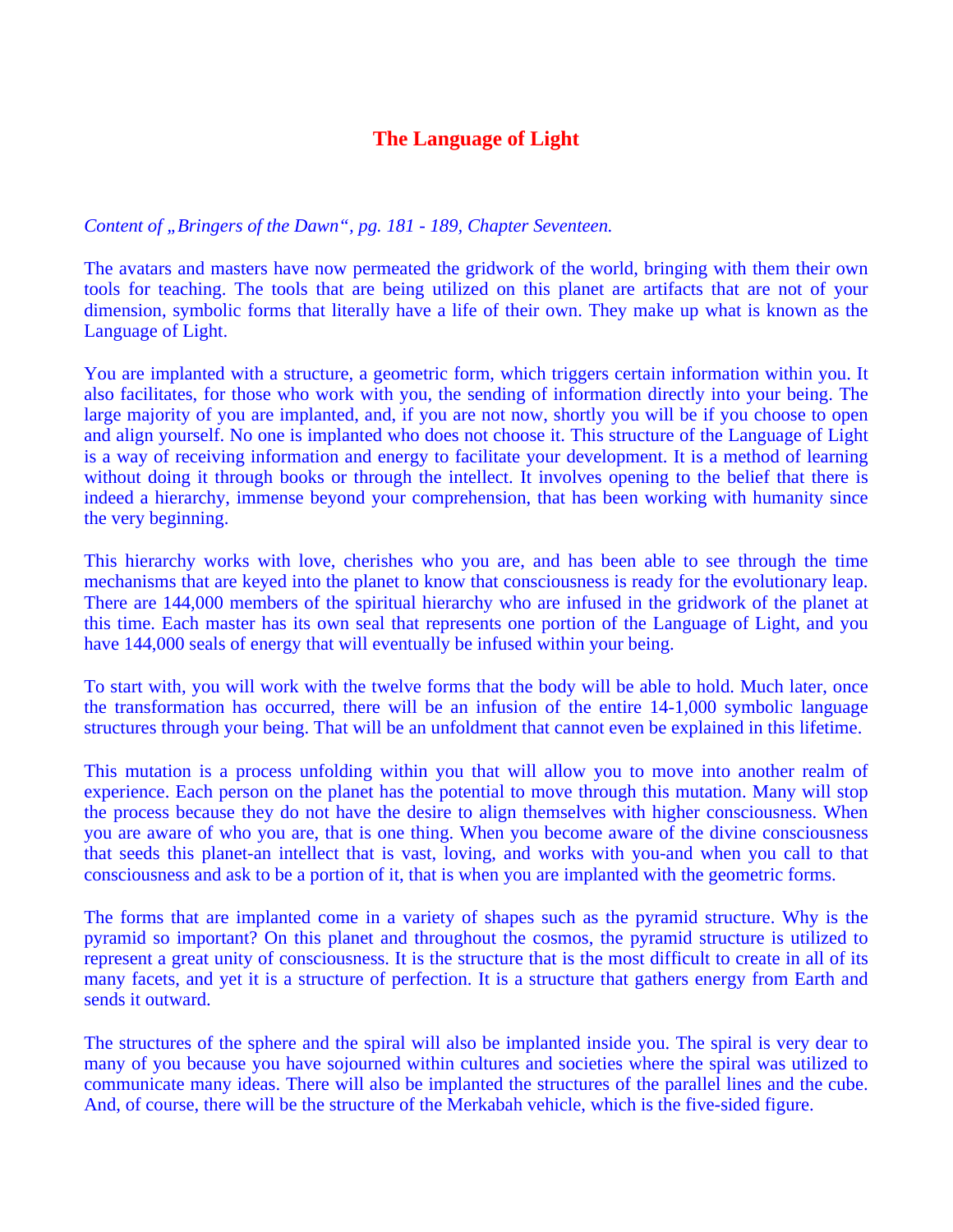The five-sided figure represents the figure of the human being in its most unlimited state the totally free human. Some of you know it as a symbolic structure called a Merkabah vehicle. It is the human design without any limitations. It is the human being able to fly, which is something that a large majority of you do not think you can do. This implant comes when you truly commit yourself to what was formerly not possible.

Which implant or geometric form will be implanted inside you will depend first of all on your request for alignment. It will also depend on your belief that these entities choose to be available to you if you choose to be available for them. As you begin to unfold and allow what are called miracles or magnificent events to manifest in your life, they will begin.

Many of you will start with the implant of the circle because it represents God-form, unity, and completeness. Some of you will select the pyramid structure to be implanted since you have had many lifetimes with discovered and still undiscovered pyramids all over the planet. You think your geography is known, but there are many things still undiscovered because they are slipping from one reality to another. Deep within jungles, there are many buried pyramids, often lying buried beneath mounds of earth. There are still many wonders to uncover.

Those of you who are willing to believe that there are truly no limitations will be able to take the Merkabah structure and move yourself off the planet with it while you are still living on the planet. The desire to do this must exist in you if you are to be implanted with the Merkabah. Already some of you have attempted to travel with it, and you know how it can be used in your being. When you truly call the Merkabah to yourself, and you are willing to get the feeling of what that truly means-to be unlimited consciousness that travels with your body, without your body leaving the planet-that is when implanting will occur. The Merkabah is not the highest implanting, as there are no highest or lowest implantings. Implanting comes when it will best suit your personal development. Once you have become implanted, there will be an unending process of new forms coming into your being.

You do not consciously choose the form that will be implanted in you. However, you choose the life you have, which opens you to the structures of the Language of Light. You choose what is important to you each day. That is your access to these forms. Through this marriage of energies, eventually you will all hold the alphabet of light inside your beings, and this alphabet of light will teach you. If you have dreamt of geometric forms, it is an indication that the forms are working with you. Or perhaps you loved studying geometry in school. If you wish to know what you have been implanted with, see which forms continuously come first or are larger than the others. There are many shapes that do not even have names. There will be shapes that you know and recognize that later will take new forms and new shapes that your consciousness cannot translate.

The spiral is one of the basic forms of the Language of Light geometry. It is a bridge, a teaching unto itself. The form of it is coded with information, and when you ride the spiral, it is seemingly nonending. This shows you that the journey into your self is nonending and that the journey outside of yourself is nonending. You, as a species, will be able to split your consciousness and go in both directions so that consciousness can be connected. By taking the nonending journey within and the nonending journey without, you link yourself up into a connected spiral in which there is universal truth.

We have said that the cells in your body contain the entire history of this universe. Ideally, you will come to realize the existence of this golden library within yourselves during this lifetime and learn how to read what is there. Taking the spiral within is one part of the journey. The trick is to both go within and go without-and to realize that they are the same.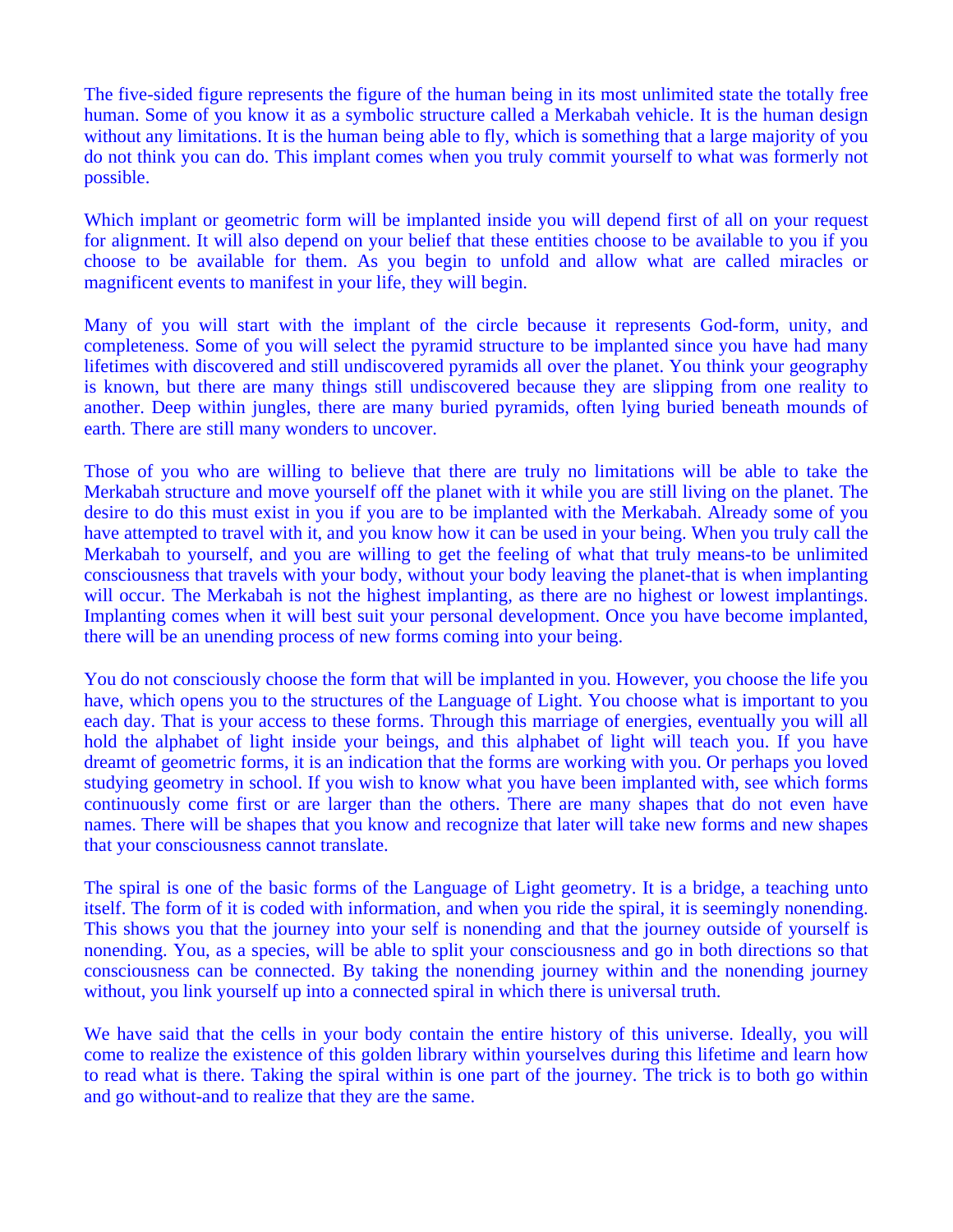The spiral exists in many dimensions. When you visualize the spiral, you will feel that you have known it, yet at first you are only knowing one aspect of it. When you begin to grow with the spiral, you will realize that it has so many dimensions that you could spend the rest of eternity-to use your termexploring it. It grows. The spiral is the key to tapping into what is inside of you. Your DNA is in the form of a spiral. Spirals are all around you, and the Language of Light rides upon the lightencoded filaments that also descend in spiral form. This is something that is experiential, and it will grow for you.

In your meditation, feel yourself riding a spiral like you would ride a tornado. Visualize yourself seeing a spiral approaching that is like a tornado. Then, instead of running from it, stand there and feel yourself whirled up inside of it. Ride it, for it is a doorway to other realities.

These Language of Light geometrical shapes and forms are collections of experiences of individuals who have incarnated on this planet, defied the human laws, awakened themselves to high abilities and then manifested themselves as language and geometric components. Once these energies existed as men and women on this planet. They have evolved themselves into geometric symbols, and they exist in their sphere of activity just like you exist in your body. These entities exist in a language system or a geometric system.

There are universes of these systems, and there are visitations into your own universe from those universes at this time. There are circles and other shapes being put upon this planet in the grain fields that are inexplicable as far as you are concerned. These imprints are a frequency, not a process or action. There is a song or story or language that is being implanted on the surface of Earth with language symbols. These symbols come to establish a certain frequency, and they are going to increase.

Eventually, some of you will build houses that are geometric shapes that are not simply squares or rectangles. Many of the dwellings in the Pleiades do not have shapes as you know them, and it is understood there that shapes and angles hold energy. In astrology, it is understood that certain angles have power points and that certain things happen with certain angles. It is the same with shapes. The Great Pyramid is all about the use of angles and shapes. Energy collects in angles, in shapes, and in forms, and you can learn to create these shapes and live in and around them. Energies are formed and transmitted in this way. You will also discover that certain degrees have certain powers, and that some angles are very uncomfortable for you to be in. It is sometimes better to sleep in the middle of a room rather than having your bed jammed into a ninety-degree angle, because the ninety-degree angle creates an energy lock. In the middle of the room, the energy flows around you.

In third-dimensional reality, many portals are now being opened to bring about evolution upon Earth. At one time, the planet was sealed off and put in quarantine because there were forces that fought here. There have been incredible wars upon this planet, and some of the vestiges of these wars still exist as very barren areas upon the planet. This was the time of chaos and confusion when creator gods fought creator gods. During the most recent wave of the wars, about ten or twelve thousand years ago, Earth was sealed off because those beings who operated with light lost the battle. Light does not always win, you know. Light is not always the victor as you think of a victor, for light must learn to integrate with all portions of itself. Prime Creator is within all things, and light and dark are part of the Creator. Therefore, light must incorporate with the dark portion of itself.

Time has orchestrated and brought events together. A number of cycles were set to pass since the last wars, after which time the energy portals into the planet would again be opened so that light could enter. This is that time period. Light is being orchestrated to once again come onto the planet, and it is increasing daily. In order for energy to work its way through your consciousness, it must house itself on the planet. Intelligence penetrates in the form of waves making geometric shapes on Earth. It is not that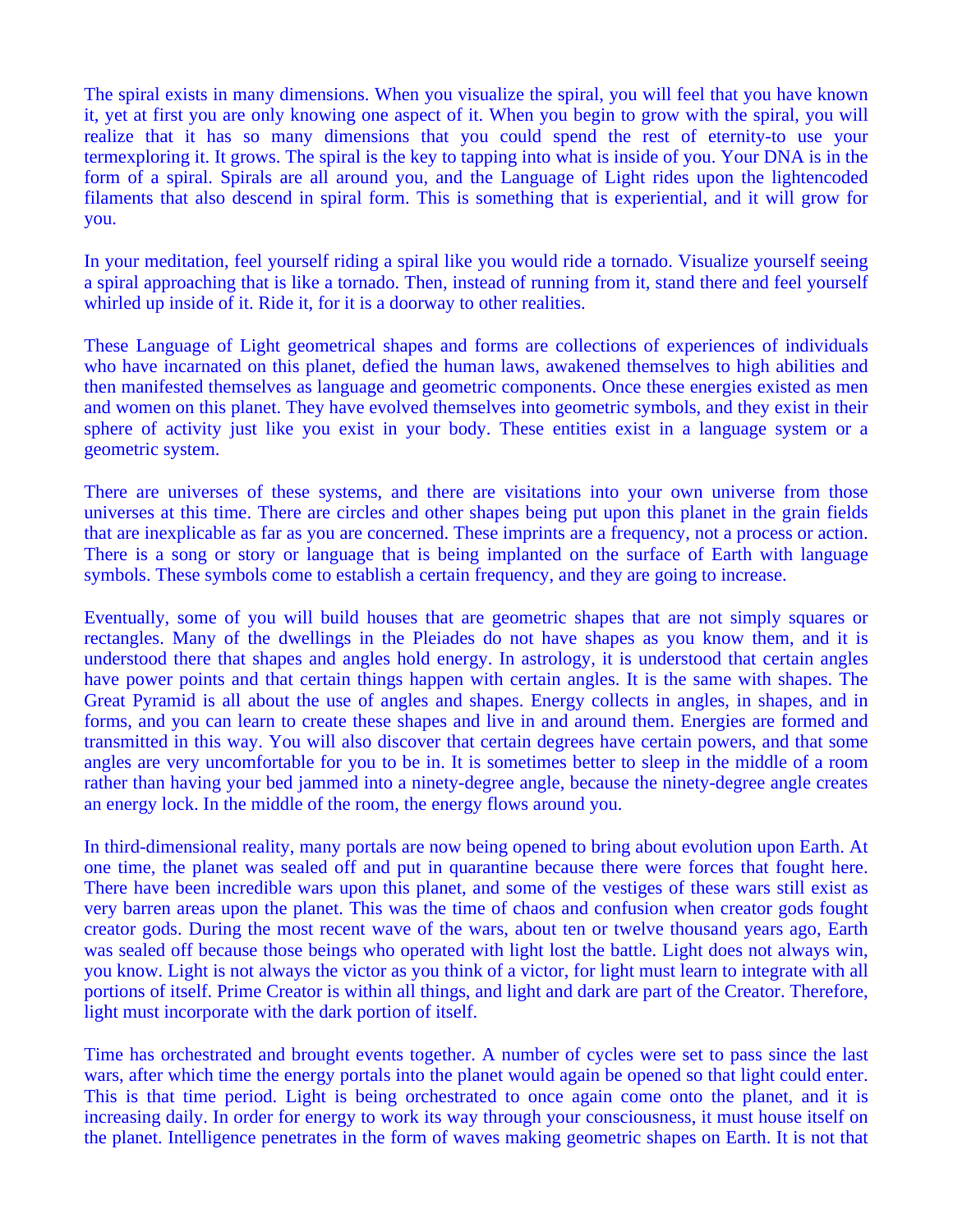a spaceship comes down, makes crop circles in the night, and then takes off. Although some circles have been caused by ship landings, intelligence can take the guise of any form it wants, and very often intelligence comes in the form of a wave. A time will come when there will actually be a wave of light that sweeps Earth.

Intelligence is beyond the spoken word and beyond the written word, for it is frequency that sometimes comes in geometric shapes. Pythagoras had a beginning grasp of this, but his geometry was not understood by others. Geometry is an evolved intelligence, a collection of experience that can communicate huge amounts of information. Actually, crop circles all over the planet are put there by sounds above human frequency to implement these language shapes. Many times, in the beginning, these shapes are circles. They will evolve into triangles, lines, and many other things.

The crop circles have been most prevalent in England and throughout Europe. However, they are also in the area previously known as the Soviet Union and in South America. They are even in the United States, although some people are doing a good job of pretending they are not there. We understand that some of your news broadcasters are planning upcoming shows about these crop circles. We will see how much they pretend they don't know about them. It is going to be interesting.

These geometric shapes are like hieroglyphs. The hieroglyphs and pictographs carved in stone on this planet are a similar generation of intelligence. In other words, if one were to read the hieroglyphs based on the Rosetta Stone, the hieroglyphs would communicate one thing. If one were able to remember the secret language of the priests, the hieroglyphs would tell another story. And if one were able to understand the language of the creator gods, they would say something entirely different.

The circles and shapes being put on Earth are here to assist you in holding and managing your frequency and having the courage to live your light. They make frequency information available in a very subtle way, and no one can figure them out yet. These shapes are all connected to one another, and if they were all written out simultaneously on some farmer's field, something would happen to them immediately. They are spaced from one continent to another, and they move a frequency band around the planet that will help activate Earth's gridwork. They will allow you not to feel so weird with what you know and to feel more comfortable with the changes in frequency as they occur.

This is just a little bit of what the crop circles do. They are quite interesting. Many of them are designed and constructed by what some call Ascended Masters. There is also a joke behind them. You must understand that some beings, as they become very evolved, develop a tremendous sense of humor. They see the humor in all things.

As we have said, geometric shapes and forms are carriers of intelligence. They are frequency waves that can be modulated and changed. The shapes coming onto Earth are like energy gates or energy glyphs. They hold intelligence and are being set up to eventually connect and make an intelligent gridwork around the planet. This gridwork will have a frequency that humanity can use to evolve.

The whole language is not on the planet at this time. The glyphs come onto Earth as a result of a certain evolvement of consciousness. They work with places that are vortex centers that are now drawing them in. Over the billions of years that Earth has been in orbit, these centers have been covered over and buried. Some have gone into dormancy, and many of them are being reawakened because the seal around the planet has been penetrated.

The crop circles are phenomenological expressions of consciousness. They come into your reality to show you that the reasoning mind cannot control all of the data, much as it would like to. These events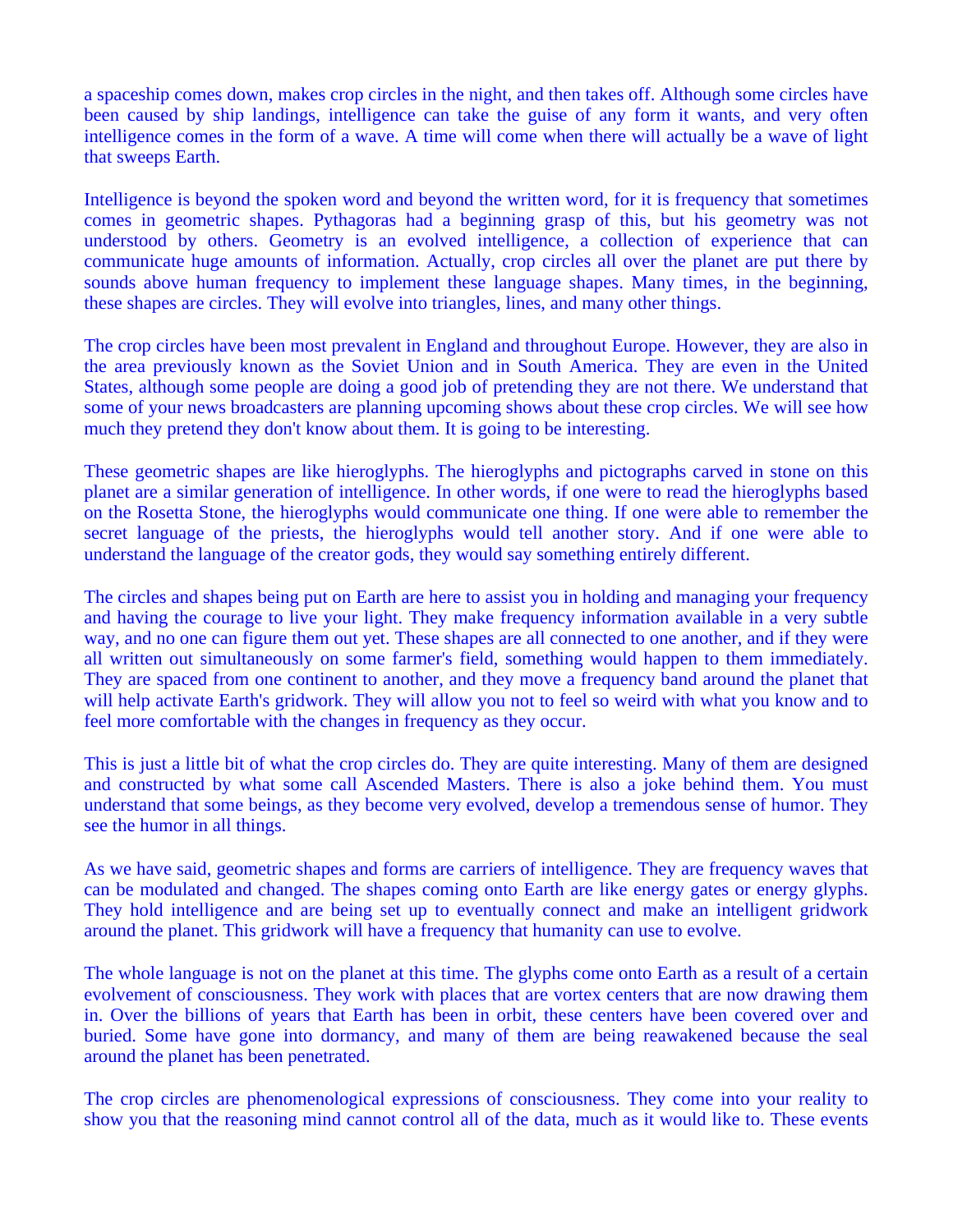occur to intersect with the coding of consciousness of all human beings. Whenever reality cannot be explained, a certain niche is opened within consciousness. The crop circles are completely beyond the logical mind. Therefore, they force the consensus view of reality to expand, since reality, as formerly designed, cannot house these events as a possibility. They are a trigger. They force reality to move beyond its own limitations.

There are a number of reasons for the existence of the crop circles. Basically, they exist to force reality to move-to get you feeling rather than thinking. Most who explore these circles *think* their way through the circles rather than *feel* their way through them. Great Britain is having a rash of them because, in general, the British have a very logically oriented consciousness. However, the land of the British Isles is imprinted with megalithic spirals and stone forms that have intensely imprinted the intuitive faculties of the inhabitants.

This phenomenon has no logic to it. It is forcing a logically oriented society to recognize something that makes no sense, and it is being done in a very playful and obvious way without creating a threat to anyone's view of reality. If ships were to land everywhere, people would get upset. When corn lies down in concentric circles and doesn't even break or die, no one really gets too upset. Do you understand how energies play with you? It is necessary to do certain things so that you can' get it and figure it out without having your circuits overloaded.

This language is being introduced onto the planet as a story-a glyph of information that holds a frequency to assist you in holding your own frequency. As you awaken, it is easy for others to read you and recognize you. You are monitored all of the time, because there are devices that monitor the evolution and location of consciousness. Once consciousness has reached a certain place, assistance is brought from the outside to establish other realms of that frequency.

In other words, say you open a restaurant, and it is a big hit. You run and maintain it and sell really good food. Then someone comes along and says, "How about franchising? Let's get you everywhere." These geometric shapes help you franchise the frequency by spreading it all over the planet and holding it. They bring you to a new level of attainment.

#### (18)

## **Chapter Eighteen**

## **Symphonies of Consciousness**

*Content of "Bringers of the Dawn", pg. 191 - 197, Chapter Eighteen.* 

Light informs you. It uplifts you, because once you are informed, you feel more powerful. When you are not informed you feel powerless.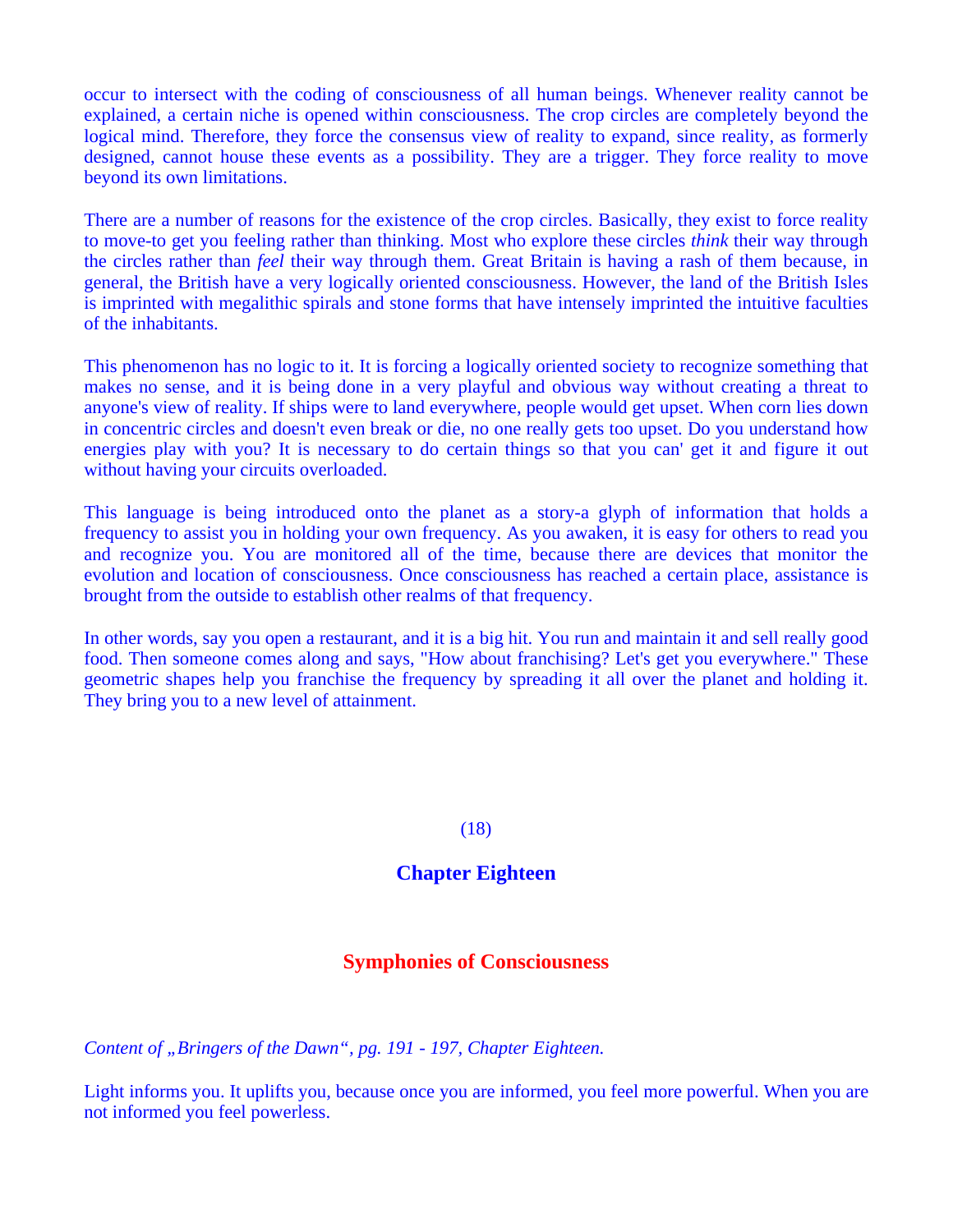Sound is another way to carry information because it is part of light. To you it may seem that sound and light are two separate things, because from your point of view you perceive light with your eyes and sound with your ears. Because you use two separate areas of perception on your body, it seems that sound and light are separated as well. In actuality, they are very connected. They wind themselves around one another because they both carry information.

Many of the structures built on this planet, particularly ancient sacred sites, have information stored within stone. In the same way, you have information stored within the bones of your skeletal form. When you allow sound to move through you, it unlocks a doorway and allows information to flood into your body. It also penetrates the ground, affecting the vibrations of Earth and allowing a rearrangement of a molecular alignment of information to take place. Those of you who use sound when you are working on others' bodies bring about a rearrangement of the molecular structure and create an opening for information to flood in. This kind of work will become more and more profound.

In Tibet, when a master who was able to transcend realities passed over, the body was kept and allowed to move into its own natural deterioration because the skeletal form held a sensibility to frequencies. *informatioin is stored in bone* and *stone.* In *some places* in Tibet where the lines of continuity in sects of monks can be traced back for thousands and thousands of years, people have kept the skulls of different masters. They have very secret crypts and rooms filled with these skulls.. When one walks into these places, one can, through sound, access the intelligence factors of the humans who once occupied those skulls.

Do you understand why crystal skulls were designed? Crystalline structures are like holographic computers: they can transmit to the evolved or plugged-in human a tremendous amount of information. They are designed like skulls to act as a code for understanding your own skull and understanding that the bone in your body is very valuable. www.universe-people.com

Sound is a tool for transformation. Keepers of Frequency, which is what we are encouraging you to become, learn how to modulate the frequency they hold through sound. Sound can penetrate any substance, move molecules, and rearrange realities.

In ancient Egypt, the ankh, or symbol that represented life, in actuality was a frequency modulator. It was utilized by individuals who were masters of keeping frequencies and able to do many things with those frequencies. The ankh is similar to a tuning fork and can direct sound. That is how it was used a long time ago. Before you will be able to experience using sound in the manner of the ancient Egyptians, you will have to demonstrate your integrity. You will have to pass an initiation or a testing to see whether you can be trusted with this kind of power. This planet is not ripe for this kind of energy simply to be thrust into anyone's hands. If you were capable of this kind of work at this time, your life would not be safe because there would be too many who would want to misuse your gift. You will be given abilities as you can best mature into them.

You can begin to work with sound by allowing it to "play" your body. Get yourself centered, clear your mind, and allow tones to come through you. The ancient mystery schools worked with sound in this manner, and it is a very powerful technique when done in a group. Many years down the road, but within this decade, you will amaze yourselves with what you will perceive as the results of your cooperative sounds or symphonies of consciousness playing themselves. When you tone together, you will be shown what you can do without even knowing you can do it. You will learn how to use and cultivate this kind of energy to make your own ankh. When you buy a child clay, the child at first doesn't know how to make many things, so you make little balls and spaghettis for the child so he or she can see the potential within the clay. Then the child, after playing with the clay for awhile, discovers his or her own sense of creativity with form.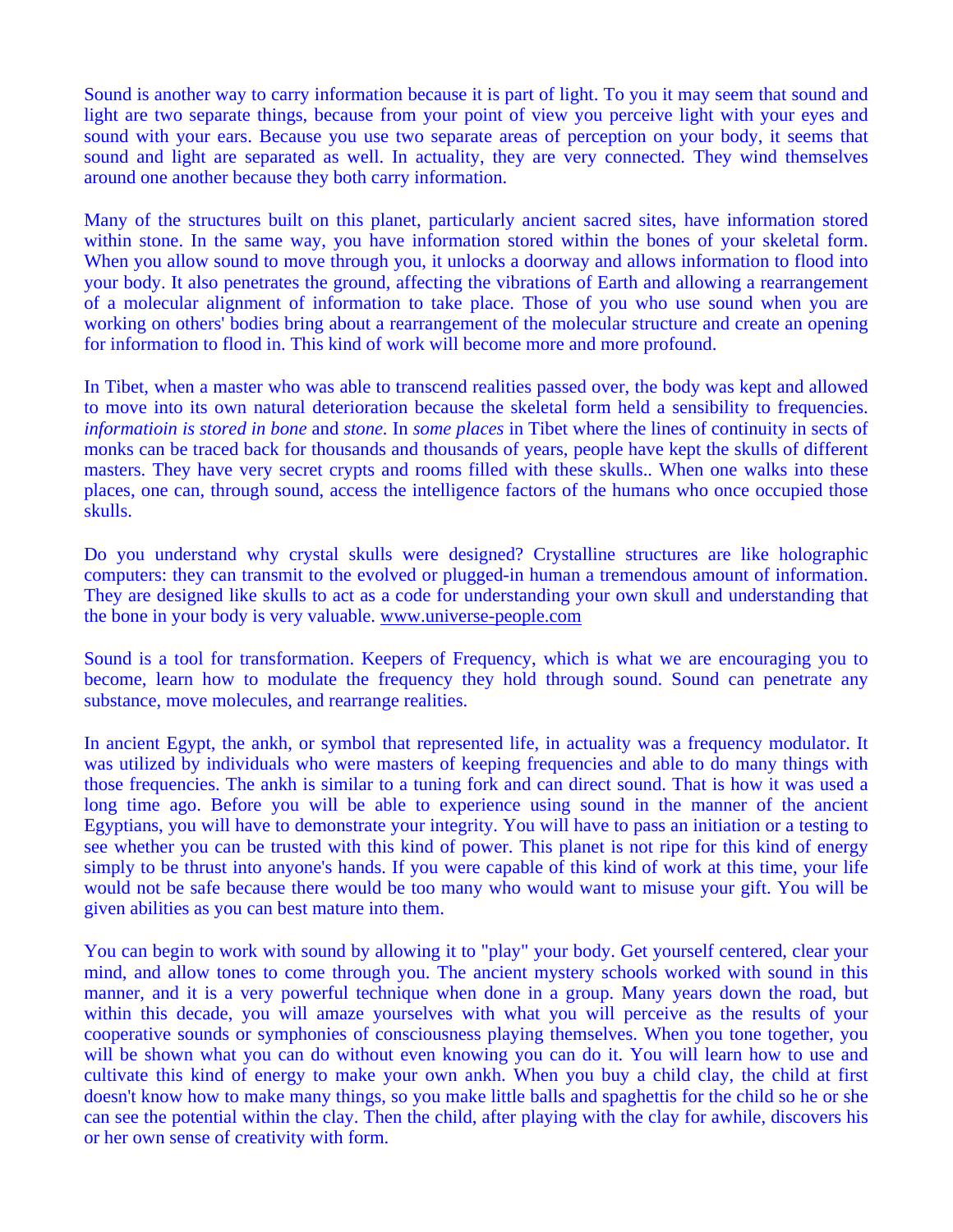The creative form of sound is shown to you first as a potential. You are led and orchestrated through the use of this sound. Eventually, you will discover on your own some of the things that sound can achieve. Then you will become more daring, and you will learn what sound can create. Energies are introduced this way to make certain there is not a misuse of them and that you don't overextend yourself or overdo out of enthusiasm.

You will go very far with your use of sound after working with it for awhile. It is like a powerful tool being given to an infant. Without proper awareness, you could do things and not realize the ramifications of what you are doing. Think about what sound does in stadiums and auditoriums. The cheering or booing of a crowd creates an ambience. When groups of you make sound together, you create an ambience for yourselves. You allow certain energies to play the instrument of your bodies. You let go of preconceived ideas and allow different melodies and energies to use your physical bodies as opportunities to represent themselves on the planet. In actuality, what you experience is the life force of energies that you allow to express through your own selves. You become channels. Just as our vehicle allows us to come into your reality through her body, you allow a vibration to come onto the planet in its full glory through your bodies and your joint cooperation. You birth something. You create an opportunity, and an energy takes advantage of that opportunity.

Emotion, because .it brings feeling and connects you to feeling, allows you to recognize different states of consciousness. The logical mind does not allow you to recognize states of consciousness because it holds onto its own identity. It is locked into the boundary of ego and does not want to recognize other areas. Feeling, however, always acknowledges other areas because feeling discerns the difference. You can read the signs and the definitions by the energy that you call feeling. It is, in actuality, a vibration. Sound brings about states of emotional feeling. When you create harmonics of sound, it reminds your body of something. It reminds your body of light, of deep cosmic love, and of other worlds. Your body comes into joy and sometimes overwhelmingly into sadness. It seeks and accesses a frequency that it has been longing for, which the sound has reminded it of. As you allow sound to play your body, you discover a frequency that you have sought. This frequency is connected to the evolution of the helixes within your body. Sound is a vehicle or conduit to connect you to the higher chakras outside of your body because you do not have a way of accessing them logically. You must access all frequencies and chakra centers by feeling, and sound will connect you with feeling, which will allow you to understand the information.

If sound could be pictured, some of you would become entranced with watching it. There are realities where sound does picture itself. You feel the movement and language of sound when you wave your body or move your hands. You experience the richness of this form of communication and how multidimensional all things are by feeling sound express itself. It has its own language, and it has a form.

Sound carries a certain frequency, and the body recognizes the frequency. The body is keyed to respond to the acceptability of the frequency. The great master musicians such as Beethoven and Mozart were coded to bring in information of a stable nature, for they received the harmonics of sound at the time when there was great darkness over the planet. In order to keep a certain remembrance open in the minds of the human race, lower vibratory rates of sound were translated into the minds of these masters.

Sound is going to evolve. Now human beings can become the instruments for sound through toning. Human beings become the flute, the piano, the harp, the oboe, and the tuba. They allow energies to use their physical bodies to make a variety of sounds that they do not direct or attempt to control the range of. Spirit plays, and human beings simply observe the attendance of the symphony that they and all the others are performing. It is quite profound.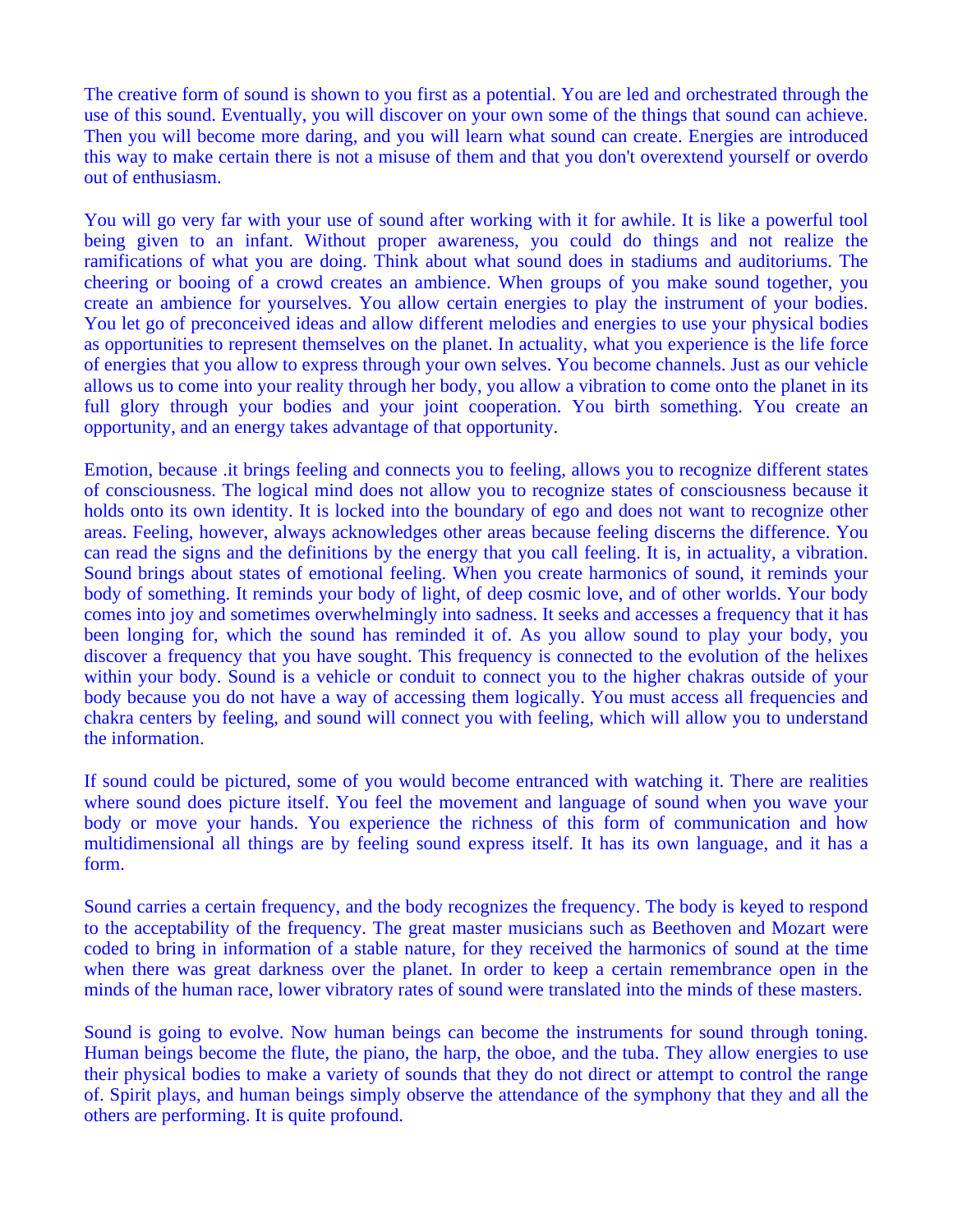These harmonics can be utilized in incredible ways, for harmonics can evolve many things. One of the things that is important for utilizing these harmonics is to be very silent once the harmonics are complete. The harmonics alter something; they open the door. Certain combinations of sounds played through the human body unlock information and frequencies of intelligence. Being silent for a long period after the harmonics allows human beings to use their bodies as devices to receive and absorb the frequencies and to use the vehicle of breathing to take them into an ecstatic state.

When you tone with others, you have access to the group mind that you did not have prior to making the sound. It is a gigantic leap in consciousness. *The key word is harmony.* When the entire planet can create a harmonic of thought, the entire planet will change. That is what you are working for. You are going to broadcast a frequency, and that sound is going to travel. It is going to become a desperate aching and longing for the return to harmonics within the human race -a return to the power of the group mind and the simultaneous empowerment of the individual.

What you intend to do with sound is of the utmost importance. If you are not clear about your intentions, sound can have away of enveloping upon itself and growing beyond its original capacity. It doubles and quadruples itself with its own impact. It is very important for you to have a clear intention of what you plan on doing with the sound. That is number one.

Number two is that sound stirs energy up. It creates a standing columnar wave, building frequency upon frequency. This energy can then be directed at or toward anything. You have heard about those who marched around the city of Jericho. They marched for days around Jericho and created a standing wave. The wave eventually built up so much energy that the city walls imploded.

Native dance, rattling, shaking, and moving in circles creates the energy of this wave. When you make sound in a circle, or in the circumference of the pillar of light, you create a column that is capable of doing many more things than you ever realized. It is capable of creating explosions and of destroying and creating many realities.

Among the war-oriented tribes, the warhoop was used by those who went into battle. The unified and intended invocation was to ask the nonphysical forces to accompany them. The warriors would use this kind of sound to combat their opponents by allowing energy to move through a portal and create a standing column. When you hear a sound like a warhoop, you remember uncomfortable ways that the sound has been utilized because it is very powerful. It makes others uncomfortable because it reminds them of the responsibility of sound. Some of you are petrified of sound; you are petrified of the sound of your own voice speaking out and stating with clarity what you prefer. You have cellular memory of what sound can achieve, and the impact or capability of what you can do with it is to some of you rather devastating. Sound can link you to places where your intellect cannot. Your intellect strives to categorize, but you cannot categorize sound; you must simply experience it.

Misuse happens through intent. You can discover the power of sound and then misuse it to manipulate others. What do you experience when you live in a city and hear sirens? Fear. That is

a misuse of sound, and it is altering your frequencies. It is a very base way to do so. Those who make the sound know the result of it on the human psyche. It is jarring and disturbing and keeps you from placing your attention somewhere else. That frequency is like a lock; it is hypnotizing, and it captures your consciousness and your intelligence. It is as if your intelligence cannot focus any other place. It is almost like being in a prison, because the sound imprisons your awareness so that it becomes addicted to or locked into a vibratory rate and does not seek anything else. It becomes subdued. Think also of your televisions or the sound coming from other electrical devices.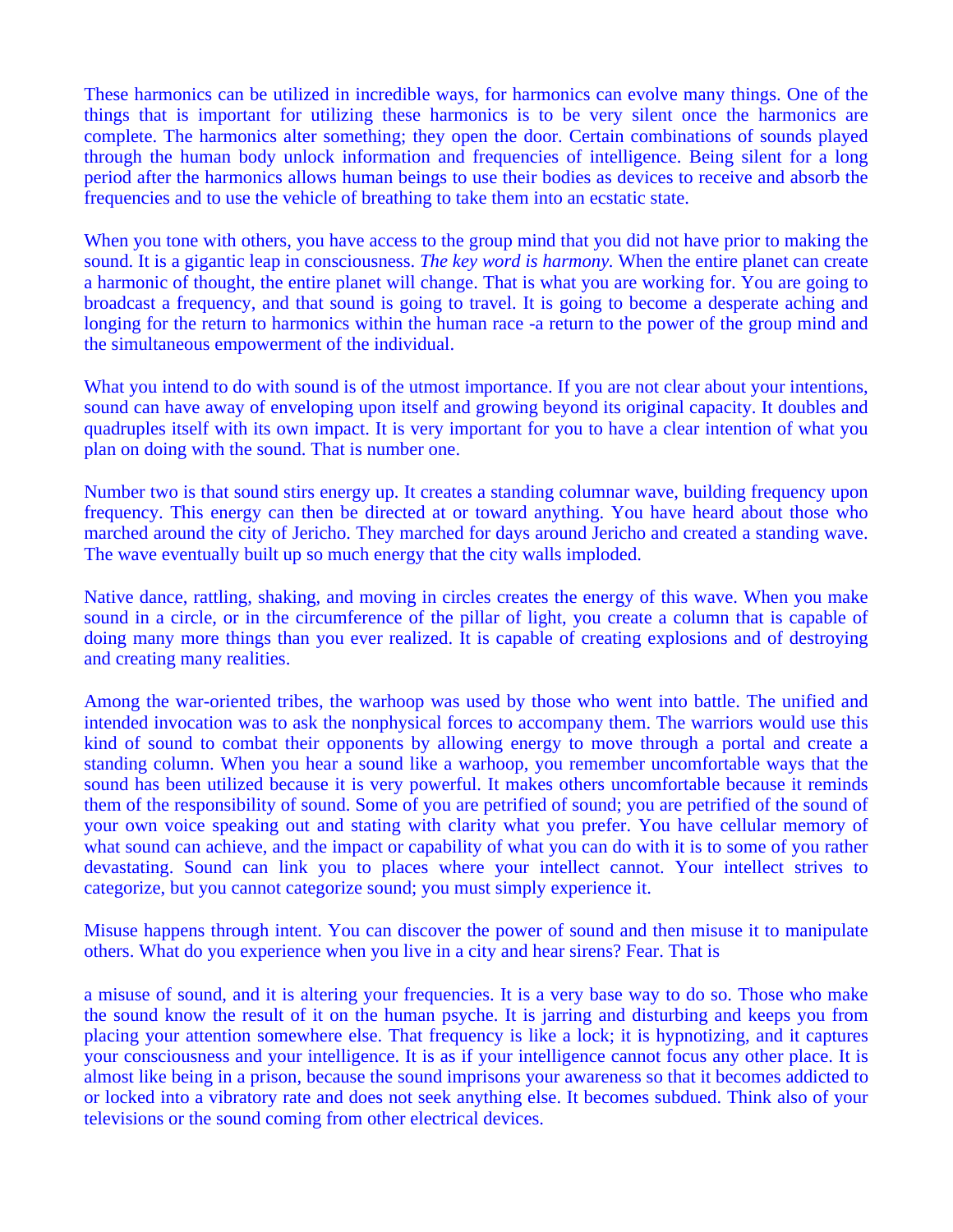It is always upsetting to look at the different forms of frequency control and to see how powerful allies such as sound are used to control you. It creates a great deal of anger, unrest, havoc, and excitement in many human beings when they hear about the undercover devices used to manipulate consciousness. We share these things with you for many reasons. The ultimate purpose is to bring you to greater selfempowerment. You must realize that you are not powerless in any situation and that your mind is the ultimate of your creativity. Your mind and your thoughts design your experience no matter what method of technology is being used.

Those who act in their own reality with impeccable guidance, commitment to harmony, and commitment to light align themselves with their dimensional counterparts who are doing the same. You make bridges of light and hold light-encoded filaments as pillars and open portals. Those who are rewarded with the understanding that they are called to use sound as part of their work and who recognize that call and respond to it will evolve at a rapid pace. Those of you evolving at this rate will be called one day to represent many people, to represent world gatherings of consciousness, and to change the available frequency with your sound.

#### (19)

## **Chapter Nineteen**

## **Igniting the Internal Flame**

*Content of "Bringers of the Dawn", pg. 199 - 209, Chapter Nineteen.* 

The planet is looking for a balance in the self. Since the self is a composite of all things, it is a harmonic that balances all of your extraterrestrial selves, multidimensional selves, and male and female selves.

You are incredibly whole beings, which you are beginning to realize. Allow yourself to blossom and come into this completeness. No one hinders you but yourself. If you allow this completion, there are vistas awaiting you that are beyond your imagination. You are discovering that you need your emotional body and that you need both your femininity and your masculinity. You need all that you have been gifted with in order to survive and understand what is unfolding upon the planet. Please realize the severity of the times that you are living in. As we spend time with each of you, you in turn will be tested and then taken to teach many others when the time comes.

Through feeling, you can discover much more, for you are seeking to resolve something and make something whole within yourself. To show yourself how unwhole you are, you have created a situation of tremendous separation that appears to be outside of yourself. It looks as if your drama has to do with a powerful man against a powerful woman. Which one is going to be the victim? Who is right and who is wrong? What is this internal drama actually saying? What is this outside mirror that images what is going on inside of you?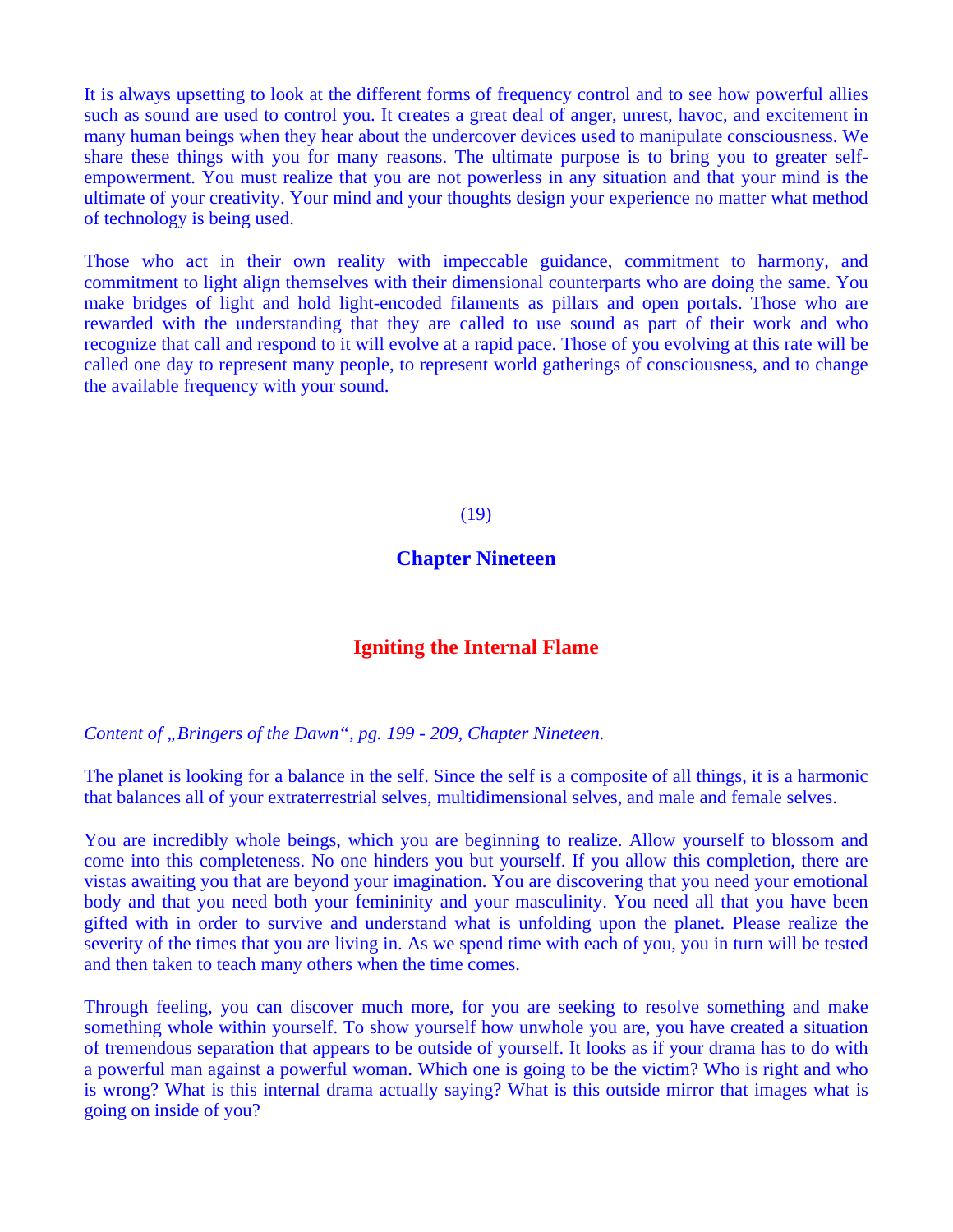As you access multidimensionality, you must merge male and female. You will not stop at the separation or fight between men and women that has been going on for thousands of years. Who is creating the separation between men and women' It is the creator gods, who have set up this paradigm for you and instigated these frequencies from other points of view. The separation story has served them well because of the havoc it has created.

The male vibrations came into power in recent times some five thousand years ago. In order to slowly recognize who they were, they completely and totally disassociated themselves from anything that was formerly in power: the matriarchal movement and females. Females operate traditionally through the realms of intuition and feeling. Males have also been carriers of intuition and feeling a multitude of times, but in this recent separation they did not carry feelings with them. There was a huge schism, and the males and females on the planet came into great conflict. Why did this occur? It was a setup. It was set up by the creator gods who took over the planet and raided the reality-feeding, keeping themselves alive and functioning, and nourishing themselves off emotional turmoil.

This planet has been subjected to all kinds of plans and activities orchestrated to create greater and greater emotional turmoil. The more people involved in these activities, the more potential for emotional turmoil there has been. The creator gods instigated these activities and set you up to work against each other. In order to bust this paradigm, as you all are on assignment to do, you must change many of the separating structures that have been set up. Whatever the separation may be between man and woman, black and white, or Oriental and Caucasian-you must change it.

You came onto the planet purposely to insert yourselves as members of the Family of Light in situations that are archetypal. As we have said, you are doing this so that you can understand the masses and transmute energy for them by being able to transmute it within yourself. Once you make a healing or joining, you take it on and heal not only yourself, you heal the species and the mass psyche.

Remove yourselves from your personal drama and realize that it is all symbolic. See yourself as a female entity looking for identity, and notice how a male identity constantly seems to oppose you. You must discover how you can bring these identities together inside yourself. When this joining occurs inside you, it will automatically proceed outside you. As you have journeyed upon this planet, part of what you have come to heal is male dominion over the female. You don't need to take what you are doing personally or carry it as a personal burden as if it is just yours. It is not just yours; it is universal.

Each of you carries energies to resolve within your collective experience. As members of the Family of Light, you each have your reincarnational goodies-your "stuff"-in areas that most impersonate you and that you find to be stimulating. That is why you are all different. As members of the Family of Light, you need to branch out or fan out to get the hang of being human. You need to cover the full spectrum of experience so that you can comprehend from a cellular level how much needs to be transmuted, how deep the sense of powerlessness runs, and how lost the energy of the Goddess is from the consciousness of the species.

Remember, you are creatures who have been locked in development **by** frequency, and your task is to bring human beings to the place where they can be poised to consciously accelerate human evolution. When you are locked in evolution by frequency and DNA manipulation, there is only a certain kind of frequency that can broadcast. There is fighting with the self, and things seem to be more separated. As you become more complete, you do not separate things in such a way: you see that all things are part of the experience. Sometimes you become so lost in the experience of being human that you forget what you are here to do.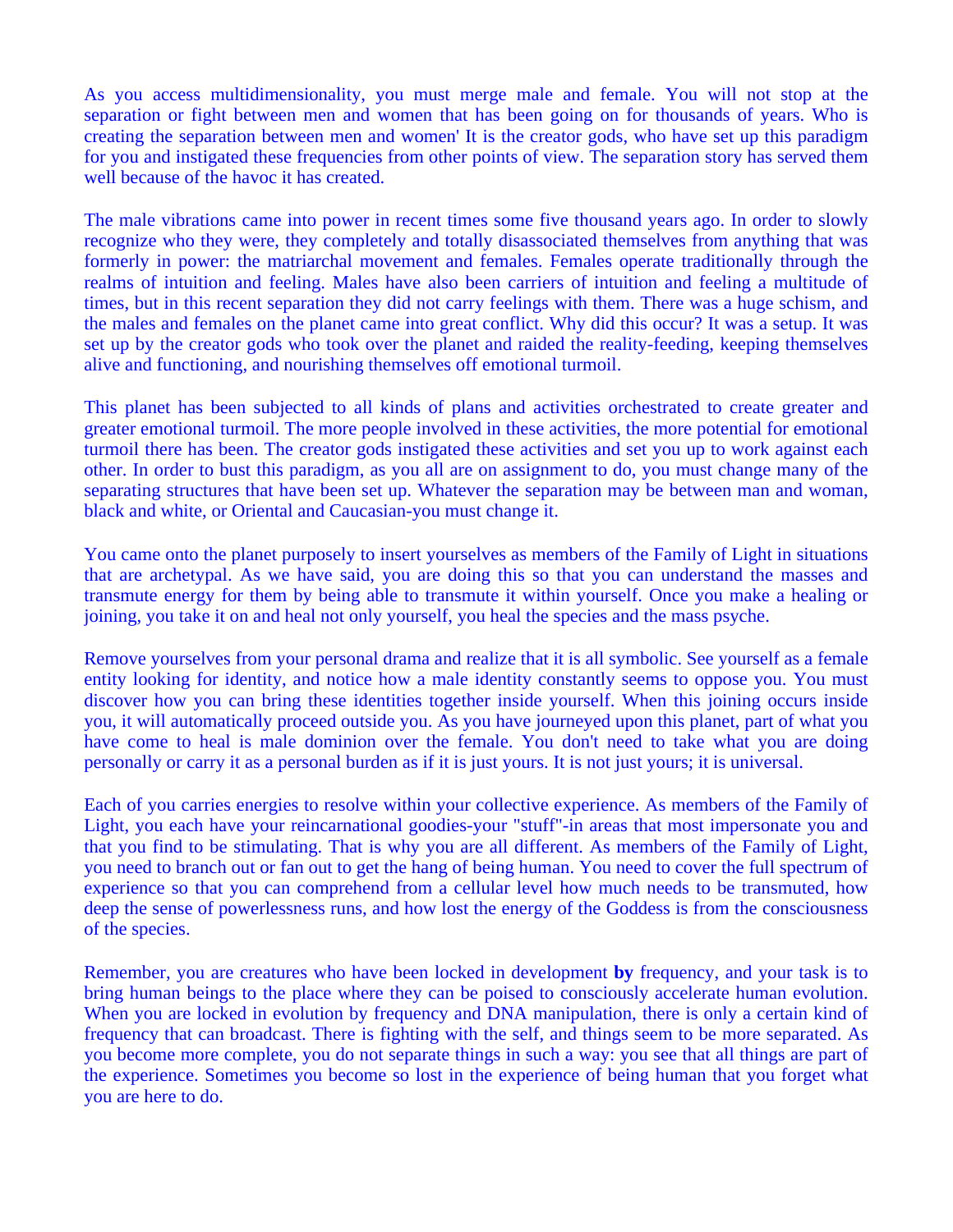As members of the Family of Light, you have come here to transmute for the species. As soon as you get less attached to the drarnas, you will not feel so caught up and victimized by them. You will understand that this is a collective of energy you are dealing with. So, collectively, if you can come to the realization inside yourselves, you can broadcast a new vibration for women and men to harmonize with.

Everv time you feel as if you have made headway, you have. Do not discount the steps you have taken. You discredit yourself when you look at your behavior and judge yourself or others as bad. Look for what you get out of everything.

The conflict that is going on is actually between the male and female inside of you. You have not figured out how to merge your male and female parts, and there are millions of others with the same conflict. Be kind and generous to yourself. As you build cooperation between your male and female counterparts within yourselves, you will be able to find the cooperation to work with one another on the planet and the cooperation to work with the beings who come from space who are all yourselves.

You all need to become sovereign. As you change, you need to have a space around you within which you can operate without feeling obligated to someone else. At the same time, you cannot make demands on someone else without allowing them the same right. You are redefining in many ways the whole concept of relationship and cooperation. Relationship is cooperation. It is agreed cooperation of frequency, or frequencymodulation blending. Many of your old ways of relating are becoming very irritating because you are discovering a freedom frequency. Your assignment is to pull that freedom frequency onto the planet. Of course, you will pull it into your own life and family and relationships first. Ideally, you will learn how to be free while still being involved in an intricate number of relationships, relatings, and relayings of life.

Unfortunately, on this planet, relationships connote ownership. When a man and woman get married, the woman's father traditionally has the role of giving her away. In other words, a male figure must hand her over. There is an incredible expectancy within relationships about another's behavior. Get clear about what your idea of relationship is, and this will facilitate things in the long run. Just as there is no ownership with parenthood, there is no ownership in a relationship. You relate to one another as you relate energies back and forth. Ideally, there is communication with all of this relaying and relating.

The male vibrations give their power away just as much as the females. They give it away to a government that says, "Here, go jeopardize your life. Go take a stand and shoot for us. If your body gets chopped up, we will take care of you in a hospital and give you a bit of money. What the heck; go for it," and the males just obey. The chain of obeying and giving the power of the individual away is then complete.

You are opening your feeling centers. Men tend to have greater blocks in their feeling centers than women do. Energy in the male has been stuck, because it has moved from the first chakra to the second chakra and stopped. The feeling center in the male vibration has not been activated. This is part of the experiment that has gone on for the last four or five thousand years. The female energy, which feels and brings life onto the planet and represents creativity, moved into a submissive state in order for the male vibration to have its opportunity, without feeling, to run the world.

We want you to get the big picture. We are looking at movements of consciousness. The female, who carried the magic and the intuitive, agreed to give these up-female meaning not just female physical beings but *consciousnesses* who were female. Many of the native cultures that lived with Earth and knew about life were very feminine. Remember, the female literally brings life onto the planet, for life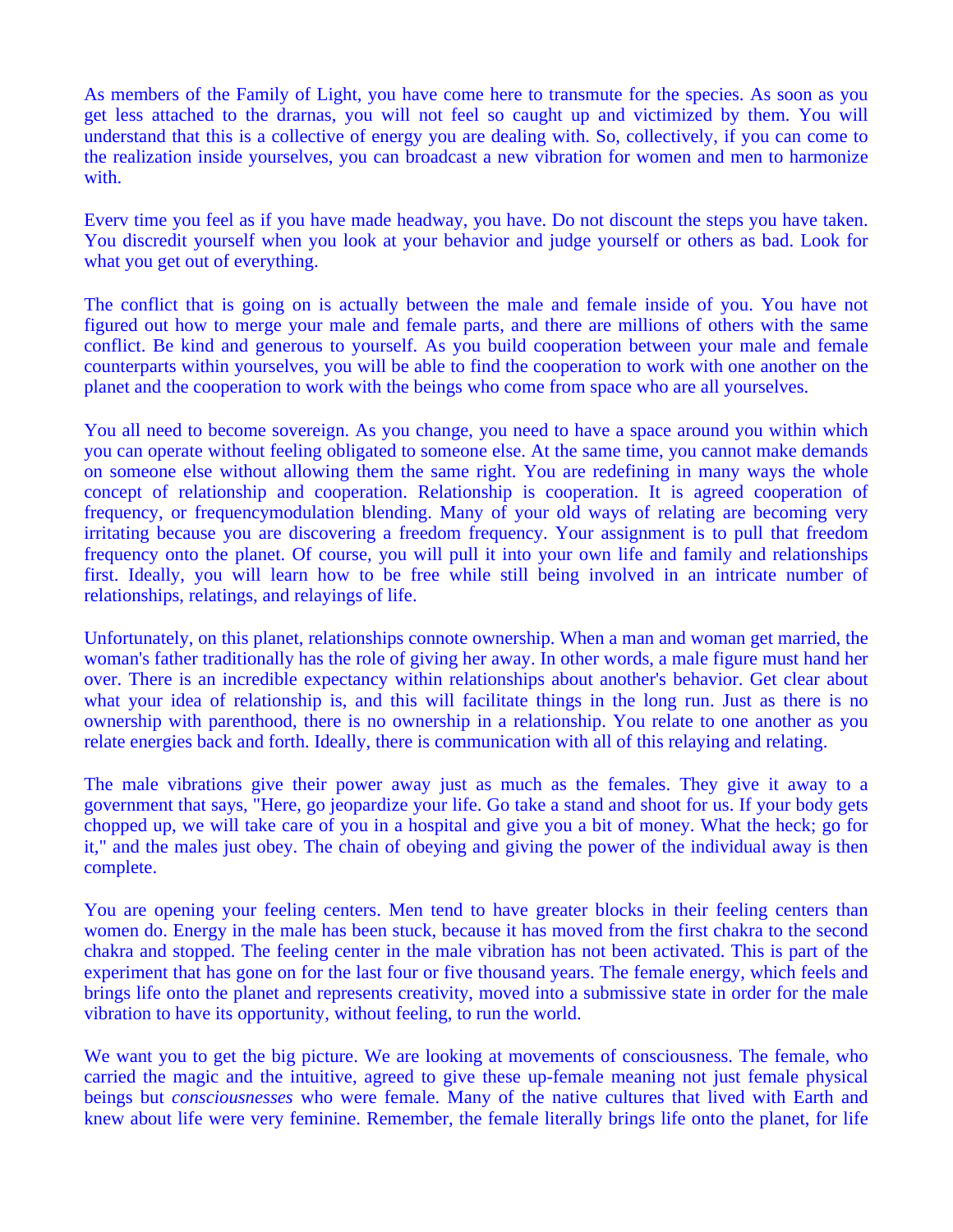comes out of the female body. The female therefore carries feelings, because you can't bring life onto the planet and not feel-unless you participate in the patriarchal movement that creates drugs to numb you from feeling. When you can't feel life, you don't value life. When you feel life and participate in the creation and deliverance of life, you value life much more because you know about it.

The patriarchal movement over the last five thousand years has removed itself from the birthing process so that it could carry out its experimentations involving war and the continual annihilation of people. The energy was purposely blocked in the male. As we mentioned, the male energy is very stuck. We are not pointing fingers. However, we are saving, in general, that the energy of the male species on the planet is very stuck in the second chakra or within the penis. Females, you are stuck in your throats because you agreed four or five thousand years ago to be silent about the magic and intuition of what you represented and knew as one part of the twin flame. The thin flame is the male and female existing in one body, whether you are physically male or female.

The patriarchal society has been run by the male aspect of the self, which you all have been. You have all experimented with consciousness and taught yourselves about what works best, preparing for this time when the flames will be lit together in your body. At this time, the twin flame is not sought as a partner outside of the self but is understood to be the integration of the male and female selves and the ripeness of all that self has done. After you have integrated the male and female within yourself and activated your own twin flame, then, when you seek a partner, you will seek someone complete, not someone to fill the need that you have not acknowledged or that you have not filled for yourself.

During these times of change, women are going to need to open their throats and give themselves permission to speak out. Now is the time. And men, your challenge in understanding women and other men is to feel, and to let feeling enter your expression of sexuality in your relationships. Many men now, are having a very difficult time with women. Women are driving men crazy. It is true.

What we are suggesting for the male vibration-and also for the female who operates in the male aspect of herself-is that you move into feeling in your sharing of sexuality. Move into the emotionality of things, rather than just the sexuality and stimulation of the body. There is an emotional stimulation that needs emotional commitment and emotional trust. Electromagneticallv, this emotional stimulation will open a frequency within you. This frequency that sexuality represents is a reminder of your godhood. .

The male shut down his feeling center in order to experience stewardship upon this planet. He was able to carry on war and to kill and dominate the planet because he had shut down his feeling center. The female agreed to have her speaking center shut down so that the male would have the opportunity to experience being in charge of this system.

All of this is now coming to a point of stabilization or equalization. The female began to open her throat about thirty years ago, making the opportunity to speak fashionable. The problem is that many females ended up shutting down their feeling centers as they opened their speech centers. They began to become very much like males. A balance is needed. Now the female is finding the need to awaken the feminine principle inside herself. She is in a female body and has mastered the use of the male vibration within herself. She has gone out into the world, and she feels powerful. She can walk the streets without a veil on her face, and she can decide whether she wants to be married. She is her own property. She is responsible in this country for her own decisions. She is beginning to soften and to awaken the portion of herself that nurtures her and brings her life. As she makes herself whole with her male and her female portions and allows herself to experience the evolved DNA, she broadcasts this frequency. This frequency will become very prevalent upon the planet.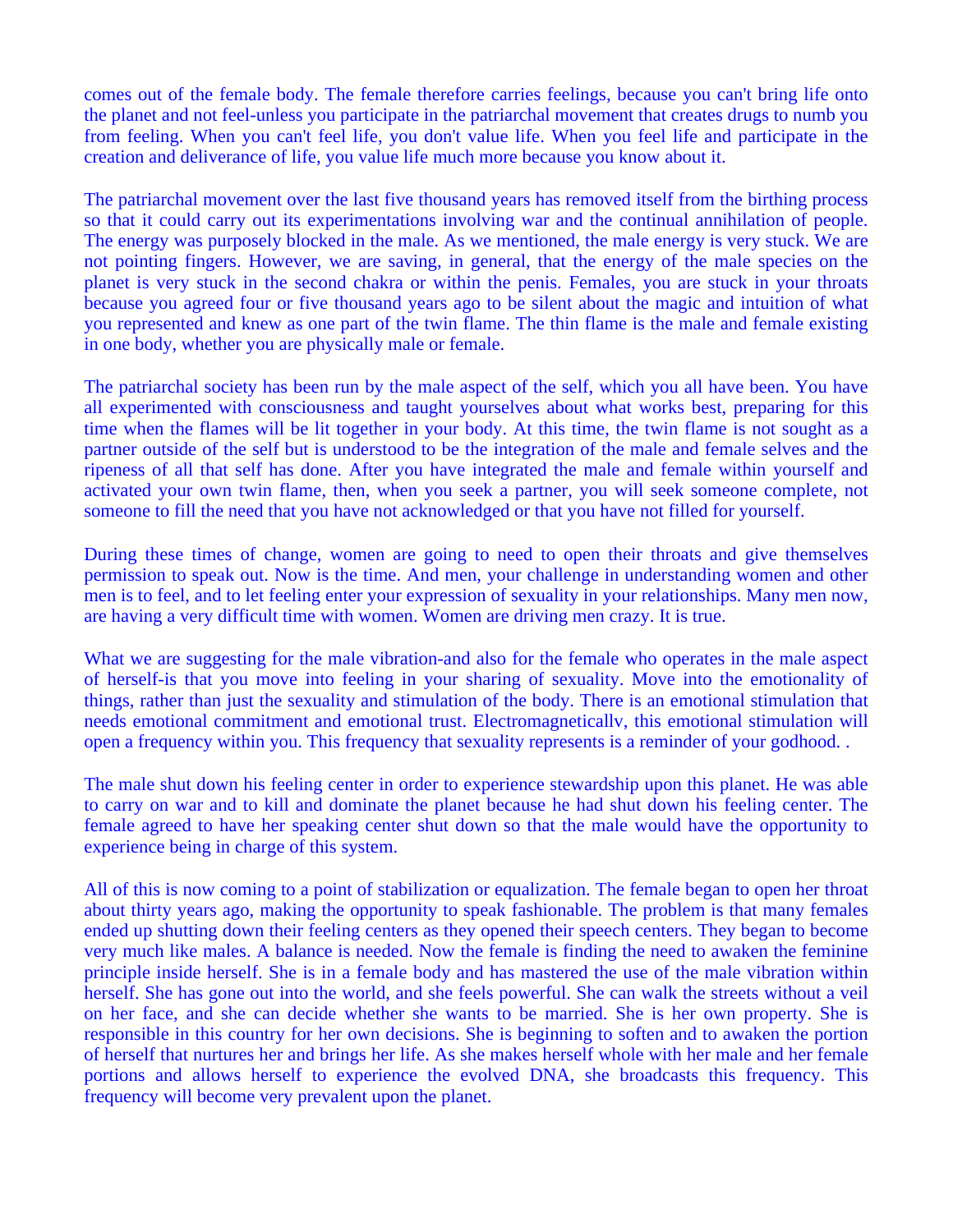It is inevitable that men will open their feeling centers. That is the next step men must go through to establish a balance with the female. This will happen very quickly for men. It will not be a thirty-year process because men at this time are moving as a populace into confusion. Men are realizing that they don't like what is occurring, and they are questioning authority.

At some point, the frequencies will become predominant. Then, for example, a person may be experimenting on an animal in a laboratory when their feeling center is suddenly and radically opened. The person feels the pain that the animal is feeling, and what they have been doing becomes abhorrent. They turn around and walk away from the laboratory and never go back because they are so shaken. This is what is coming for the male vibration.

We have said that the male vibration will transform in a very short period of time. We will not tell you why or how because some of you will consider it to be entirely too ominous. However, we will say that, as the waves continue to come, there will be a unilateral rising of consciousness within the population. At a certain point, when men are in the deepest struggle of mastering feeling, the feeling center will be activated. This will either occur gently, or it will be blown wide open.

Women at the same time will be hit, infused, and enveloped with the opening of the heart chakra so that they can have compassion while they watch their men feel. We are speaking of mass events that will trigger people through waves of light.

Female energy, that which feels and connects life to life, is being awakened in everyone. Women must redefine their ideas of femaleness and strength. They must find what it is to be strong as females, just as men must discover what it is to be vulnerable as males. What is the endearing aspect of the male when he is vulnerable? What is the endearing aspect of the female when she is in self-empowerment-when she is a feminine version of empowerment and not a masculine version?

Women have had a hard shell around their energy fields; they have been protecting themselves. Now they are going to develop true emotional strength. That hard outer shell will diffuse, and the light body will radiate from the heart. The goddesses and the gods are agreeing and working with this energy. It is so decreed that this is how the drama will unfold.

The old stories have been buried and covered that recount the magic of the female, the creator, the one able to bring birth, the one holding the mystery of blood-the life force-and the one able to put that life force back into Earth. Where are the stories of the Goddess-she who loves and feels and nurtures? The male species used to have Goddess energy inside, too, and felt the need for the Goddess.

In order to better control the planet during the last several thousand years, all of the myths have been given to you by extra terrestrials. They have seeded all of your religious institutions. We have said you are an experiment. At times, the experiment has been uplifting and loving, but in recent times it has moved into incredible decay. You, as members of the Family of Light, have come to raid this planet and pull light back onto it so that the nonsense of separation and war never need be believed again. Man and woman are meant to complement each other, not oppose each other.

Remember, feeling is emotion. Emotion is the key to getting off this planet; it is the key to figuring out the multidimensional self, healing it, and becoming one. It is also the key to lovingly activating Earth as a Living Library, returning a valuable area of existence from extinction. With men and patriarchal society in charge of this planet for the last several thousand years, and women taking a position underground-not even in the back seat-separation has been the theme and emotion has been pushed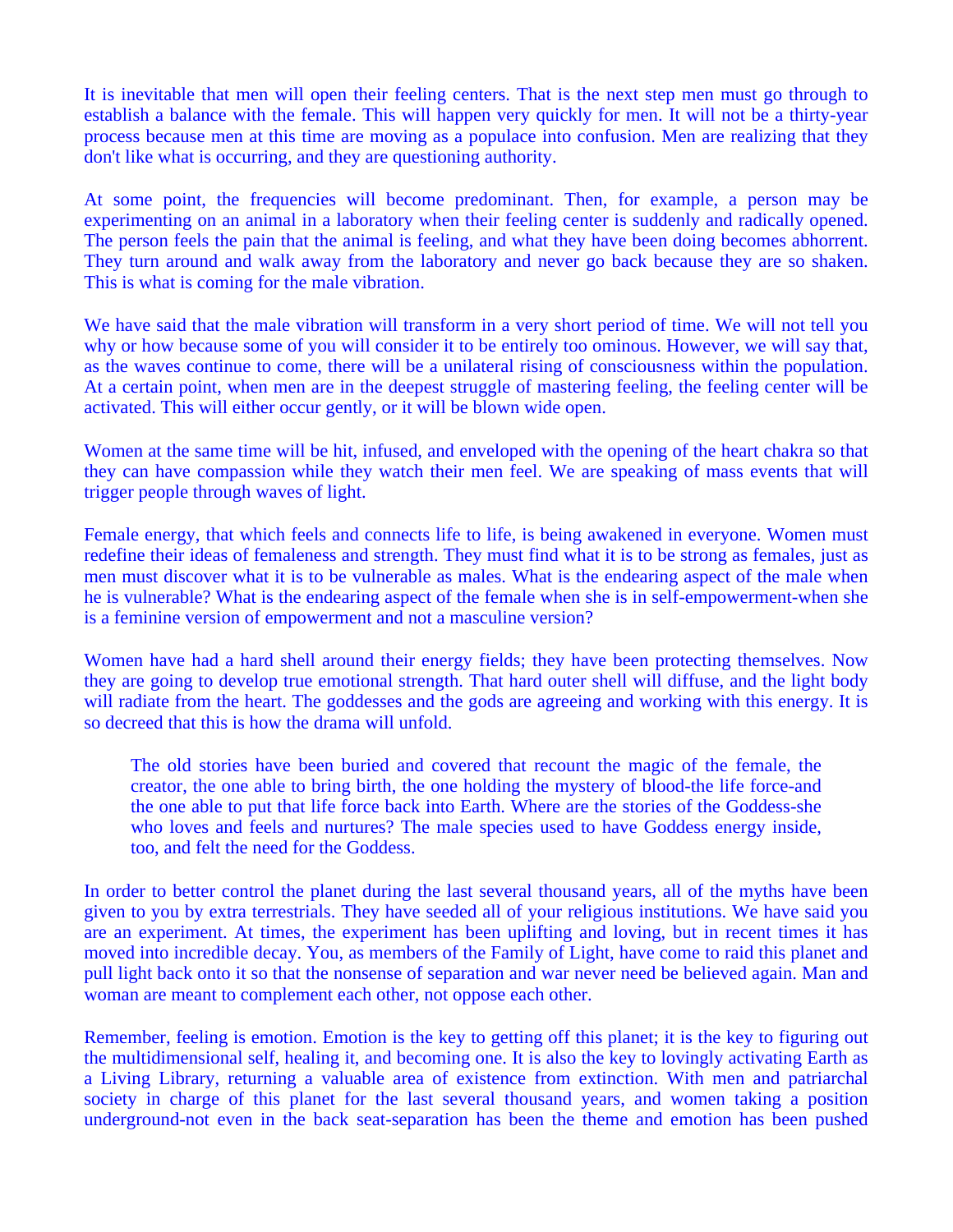aside, given a bad name, and frowned upon. You have been automatons, performing roles that were given to you to keep you separated.

You do not have a pantheon of powerful female creator images. You have nothing on which to pattern a positive image of the empowered feminine. So men are striving to be male and women are striving to be empowered through a male vibration because you do not have a clear vision of the empowered female. *You must create it.* Begin to recognize the wealth of energy in the female version of self, which is intuition, receptivity, creativity, compassion, and nourishment. You are discovering that there is a wealth of identity in an essence that has been discredited for along time. If you are female, of course, you are a living form of that essence. Men must discover their form of the Goddess within themselves where the Goddess meets the god in them.

By the same token, the view of the masculine is distorted. You do not have an example of an empowered, *feeling* male. Society has deemed feeling males "soft" and lacking in masculinity. Men are beginning to look at their emotions and say, "Hey, I *feel* this," and know that they are still men. So men and women are both creating role models for empowered, integrated versions of masculine and feminine. These models are coming, and they are coming quickly. The time for separation is finished.

As we mentioned, it is not *outside* yourself that you are looking for a twin flame partner. You are looking for the integration of the female and male essence within yourself. They make one whole. Whole people are looking to connect with other whole people in relationships that are based on trust, desire, and choice. The relationships are not based on "I need you in my life to complete me and validate me." You become complete in yourself and operate with someone else who is complete in themself and offers a whole new territory to explore.

When you marry that twin flame inside yourself, you are recognizing the intuitive, Goddess, lifebringing, sensitive portion of yourself as well as the portion of yourself that is powerful, rational, and intellectual. One that is very much of the Earth plane and the other is very much of the spiritual plane. When you merge these energies together in yourself, it will be imperative that you find someone who has the same qualities. You will not fit with someone who is not integrated and whole.

You will automatically draw whole people to yourself, and it will be effortless. You will be able to plug into one another out of desire and recognition, not out of need. You will achieve something that you never recognized as a possibility in any relationship before, and you will give relationship a very new personality, a new boundary, and a new definition. You will become your own role models for this new type of relationship. Many of you will find that the marriage institution is meaning less. It will not fit and house what you know or how- you want to live.

As all of you are on the path of integrating the polarities within yourselves, difficult issues are going to come Lip over and over again. Welcome the difficult times, for they can be your greatest teacher. Stay focused on your own growth, your own path, and your own self, and not on what others are doing. Call on your own internal masculine and feminine and set up a dialogue between them so they can begin to work in partnership and harmony. Give yourself a lot of love and encouragement. Make an appointment with yourself and say, "I love you, self. You are a wonderful self. You are A-Number-One, the best self."

When you give yourself the dignity of your own love, as if you were royalty receiving the accolades of the people, everything changes. Strength and integration become yours because you believe in and love who you are. When you believe in and love yourself, everything starts to go your way. The most difficult thing for most of you is making the commitment to believe you deserve love. No one else has to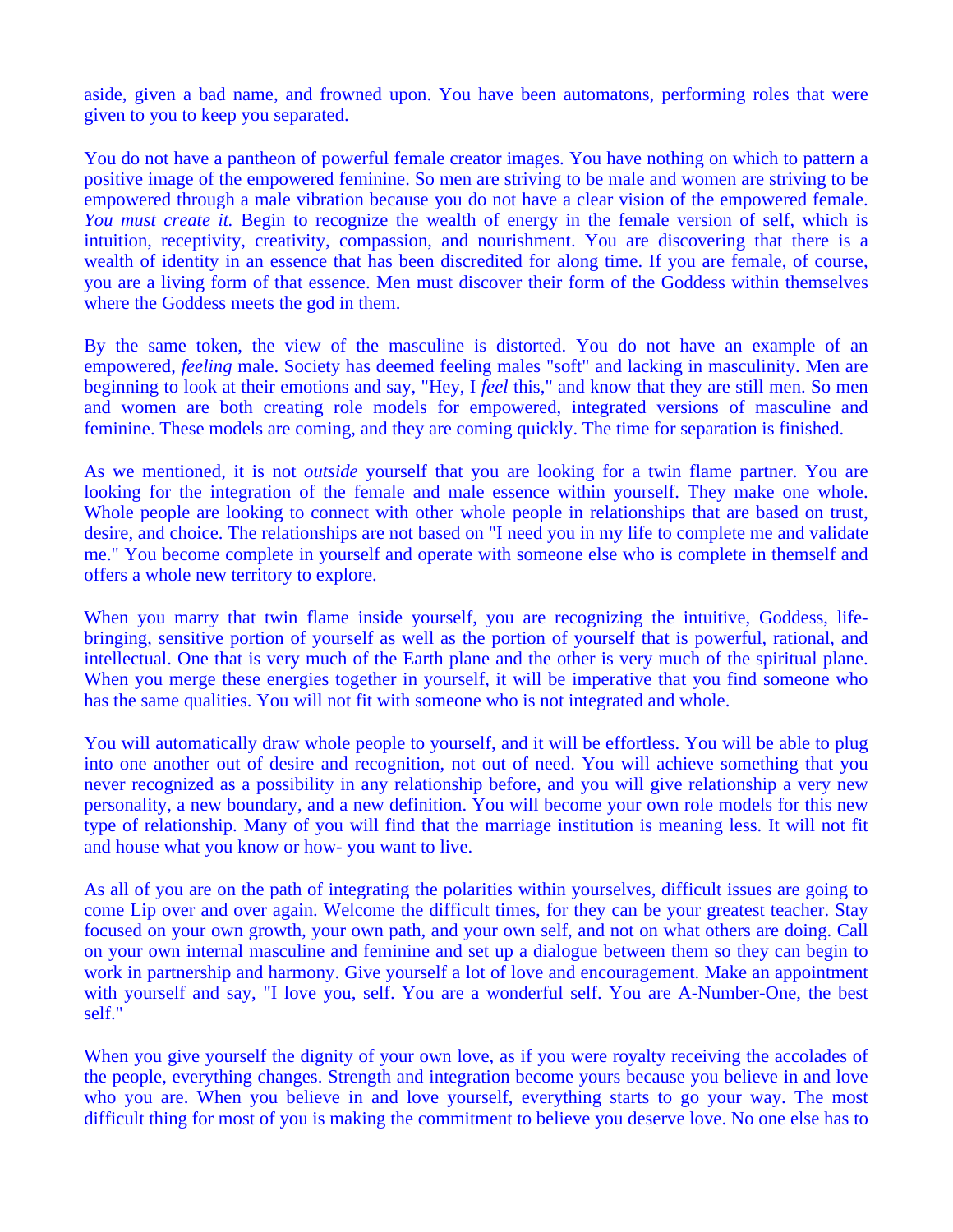love you. You are not here to go around gathering love from other people to convince yourself that you are worth it.

You are here to master a very difficult task in a system that is dark and gives very little input, stimulation, or information about the true story. You are here to do the impossible. By committing to love yourself and making this commitment the number-one step from which you operate every day, everything falls into place. You become whole and complete. Then you are ready for a bonded relationship with another who is complete, and that relationship can take you into unexplored realms.

#### (20)

# **Chapter Twenty**

#### **Sexuality-A Bridge to Higher Levels of Consciousness**

*Content of "Bringers of the Dawn", pg. 211 - 223, Chapter Twenty.* 

When the library of yourselves was torn from the shelves and scattered, and the DNA was split so that there were only two strands left with very little data and very little memory, sexuality was left intact in the physical body. It was left as a form of reproduction, of course-as a form for the species to stay in touch with its own essence and bring itself into life. Very deep inside the mechanism of sexuality is a frequency that can be attained that has been sought after and misunderstood by many people. It is called orgasm.

The orgasm has been distorted from its original purpose. Your body has forgotten the cosmic orgasm of which it is capable because society has taught you for thousands and thousands of years that sexuality is bad. You have been taught this in order for you to be controlled and to keep you from seeking the freedom available through sexuality. Sexuality connects you with a frequency of ecstasy, which connects you back to your divine source and to information.

Sexuality has been given a bad name upon this planet, and that bad name is stored in your cellular memory. This is not just from this lifetime; it is from thousands of years of misappropriation and misuse. It is necessary for you to clear the negativity surrounding sexuality from this lifetime, as well as to experience and examine how you utilize sexual energy and sexual expression in your multidimensional selves.

The sexual parts of the body are avenues to pleasure that create frequencies that heal and stimulate the body and potentially lead it to its higher spiritual self. Sexuality is so misunderstood on this planet that, when it is exchanged between two persons, very seldom is there an intent to connect spirituality with it. Sexuality invokes a spirituality that is free and that looks at itself as a creator. However, very seldom is sexuality used as a bridge to take you to higher levels of consciousness.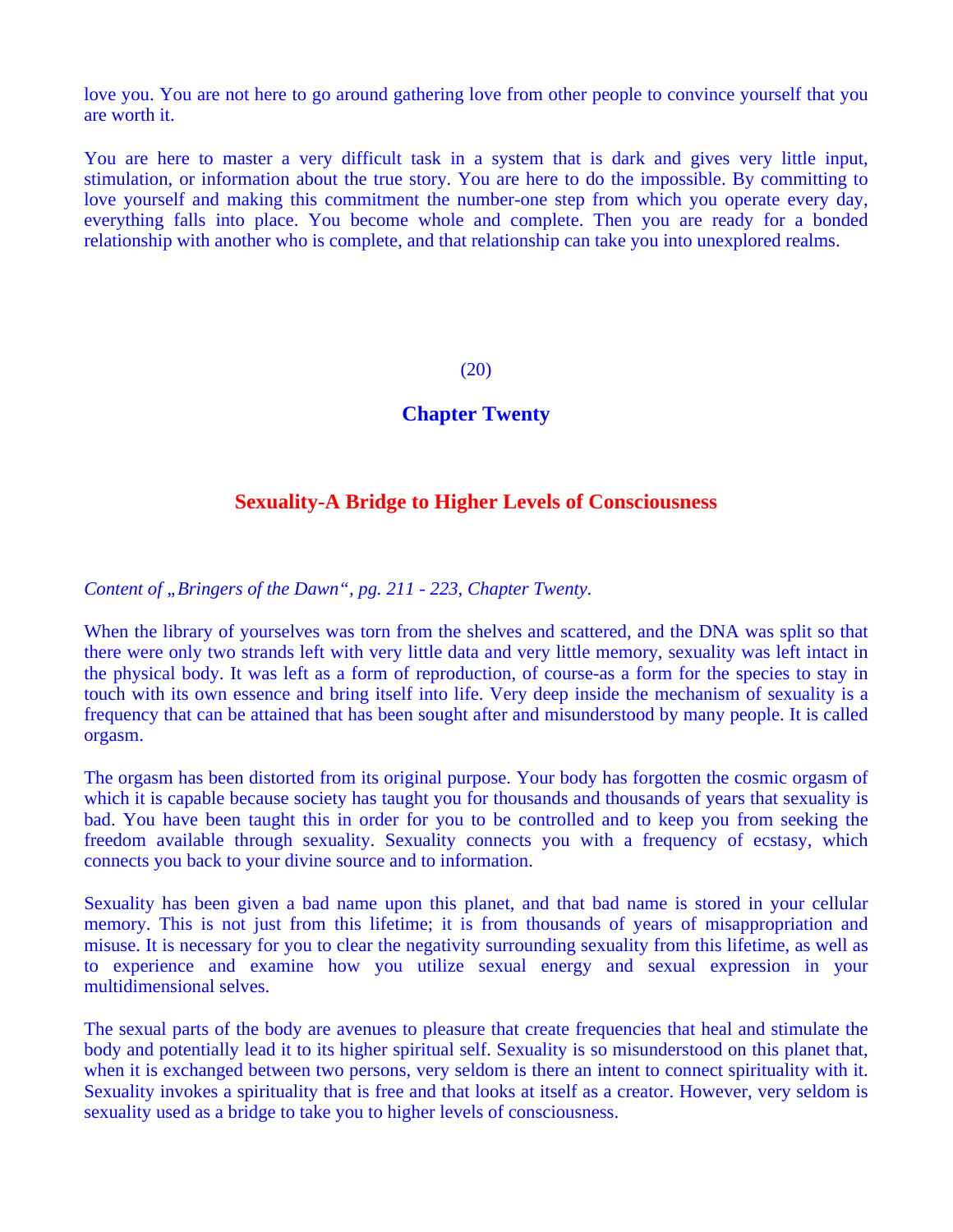We have spoken with a number of individuals who have been utilizing light. Since finding the proper partner in a monogamous situation, they have been able to achieve very high states of being. Monogamy tends to work for most of you very well because of where you are vibrationally. When you have many partners, you tend to be less than honest and to hide who you are: you share a little here, there, and everywhere in scattering your seed. It is best to be with one person, but this does not mean the same person forever. Be loyal, be open, and be sharing with the person you are working with, and go as far as you can with them. If it happens to be your whole life, wonderful. If it doesn't, then when you come to a place where you are no longer communicating and serving one another, and you feel the relationship is not going to be able to make a leap, terminate the relationship and find another person who works with your vibration.

When you work one-on-one intimately, you develop trust. Most of you have difficulty trusting yourselves because you don't have a role model for trust. You can learn about trust in a relationship because a relationship acts as a mirror for you, showing you what you cannot see from your own viewpoint. It shows you yourself outside of yourself when you have open communication within sexuality and deep intimacy, and when you are not using sexuality as a distraction for getting close. Many of you have used sexuality as a distraction and a way to avoid intimacy rather than to develop it. You begin to get energo and to look into one another's eves and to feel all hot and excited. Then, instead of exploring each other intimately and spiritually, you shut down your feeling centers, put on your armor, and have shallow, genital sex because it is too frightening and too intense to go the deeper route of full body and full spiritual connection. Sometimes hot sex feels great and is wonderful. We are simply saving that there is more. There is much more, and no one is keeping it from you except yourselves and the beliefs and fear you have of letting down your boundaries and walls.

Many of the fears you have are based on what you have created for yourselves and what you have done to others in your sexual life. Your sexual history affects every other portion of your soul, so all of your soul's issues are broadcast loud and clear throughout your body. You don't want to look at this sometimes because it is too painful, and you judge it because you think it is bad. Stop judging, and get neutral about what you have done-no matter what you discover, no matter how heinous it seems, no matter how difficult it seems, and no matter how much violation it involves. Understand that your purpose has been to gather data and to understand your selves.

Sexuality is a frequency. It represents what was not taken away from you even though your history, your memories, and your identity were removed and scattered. The way you were left intact with the ability to discover who you were was through the sexual experience. Of course, you were never taught this. We are going to do some church bashing here. So sorry for anyone who is a member of the churches. The churches came about as organizations-businesses to control religion and spiritual development and to create jobs, to create a hierarchy, and to create a club. Very few churches came about with the idea of bringing information to people. You don't usually think of religion as something that keeps you informed, do you? Any religion that brings information is a religion operating on the vibration of truth.

Spiritual realms are places of existence that the human bodyis locked away from. Because sexuality was an opportunity for human beings to regain their memory, or to connect with their spiritual selves and spiritual creator, or to find an avenue to the spiritual realm that you are sealed off from, the churches came about and promoted sexuality for procreation. They taught you that the only reason you had sexuality was to produce little humans.

Sexuality was promoted as something very bad. Women were told that sexuality was something they had to undergo to serve men and that they had no control over the birthing process. Women believed this; hence, to this day, you believe in general that you have no control over that portion of your body. You must realize that only you decide whether you are going to birth a child or not. This is not such a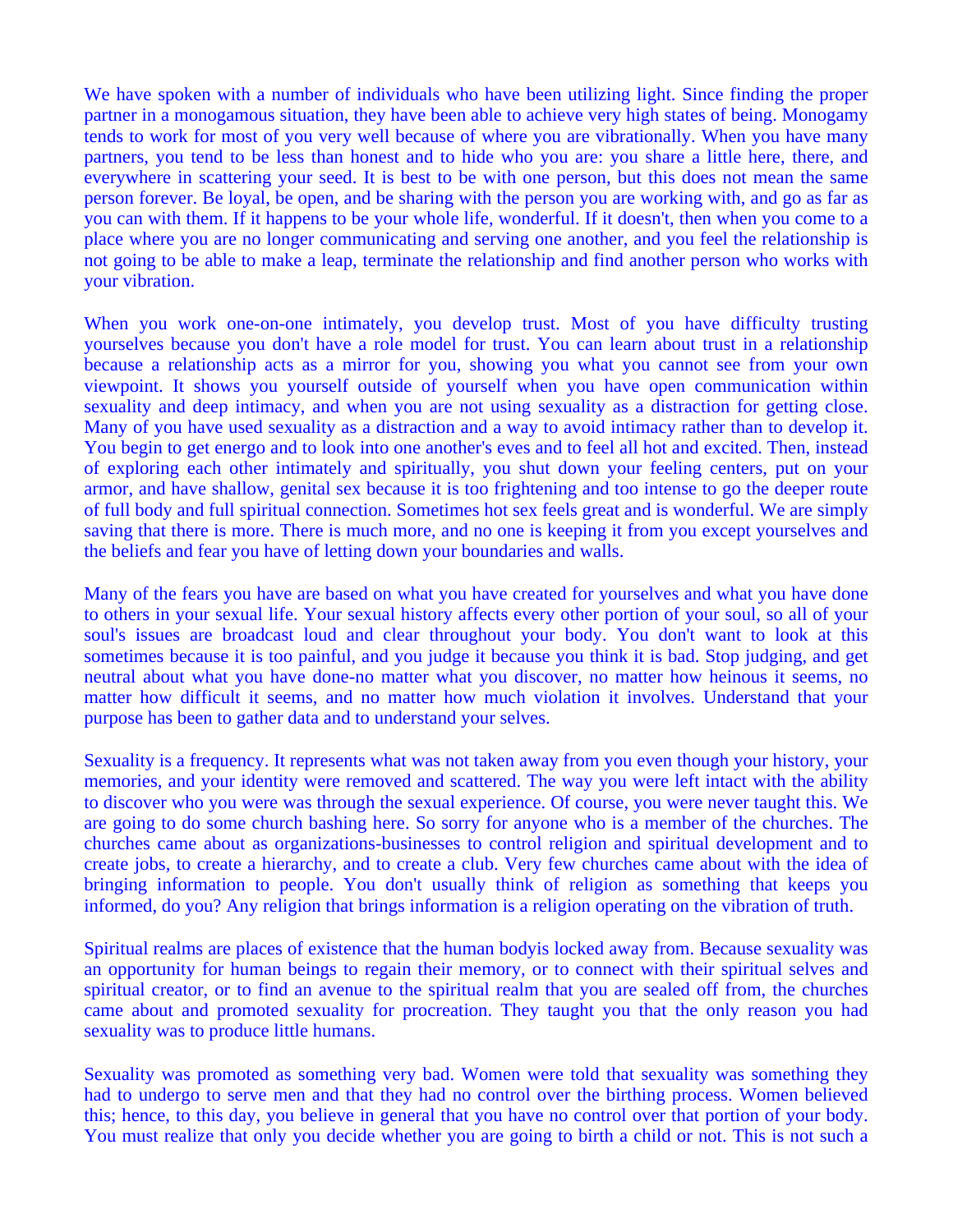complicated thing as you have been told. Decision and intention are what bring the experience to your being. You can control whether you have a baby or not. If woman had had this ability for the last several thousand years, and if she had been able to explore her sexual self without fear of having a child, perhaps men and women would have discovered that they were much freer than they had been told they were.

The discovery of the highest frequency of sexuality arises from the love experience. It has nothing to do with relationships being either homosexual or heterosexual. It has to do with two human beings bringing pleasure to one another in a way that opens frequencies of consciousness. You have bought many ideas about what is proper and what is improper within sexual expression.

Love is the essence that is to be created in all relationships. If you love and honor someone, it doesn't matter what your composition of density is. What matters is the love vibration and how you explore this love, which ideally is gifted and coupled with the integration of the male and the female counterparts that make the twin flame.

Ideally, sexuality is explored through feelings. The third and fourth chakras connect you to the emotional and compassionate selves, which connect you to the spiritual self. The spiritual self is the part of yourself that is multidimensional through which you exist in many forms simultaneously. It is vour assignment and agreement and task to be aware of all these realities in the identity that you are. When you are aware, you can time into the different frequencies, remember who you are, and change the vibratory rate of this universe.

We love to talk about sexuality because it is so mysterious upon this planet. Certain mystery schools have held some of the knowledge about the potential uses of sexuality in secrecy. You are electromagnetic creatures, and when you come together physically with another human creature, you bond your electromagnetic frequencies together. When your frequencies are attuned and joined by a love frequency, incredible things can occur.

Thousands of years ago, when society had more of a matriarchal view in certain areas of the planet, Goddess energy was coming through and working with certain individuals. The female understood her power, her intuition, her feeling center, her connection, and her desire to create life. She also understood that *she never had to conceive a child if it was not her intention to do so.*

In order for the patriarchal society to come full circle and prepare Earth for this shift in consciousness, female energy needed to take a back seat. So female power, energy, and understanding of sexuality were suppressed. In modern times the past two thousand years-it came to be upon the planet that women believed they had no control over when they could have children, that sexuality was deemed bad and disgusting, and that sex was taught to be performed only within the rights of marriages and so on. All of this was a marketing program.

Some of the present-day marketing programs to create an even greater fear of sexuality and its expression are the new diseases: AIDS, herpes, and all the other things. You read about these things in your newspapers and become frightened of your own expression, frightened of your own intuition, and frightened of your own joy. Do you understand?

Before DNA was rearranged, the way many people reached the higher realms and were able to climb the ladders of themselves and reach into off-planet frequencies was by electrornagnetically bonding through love. They created a rocketship-like experience to propel them out into other systems of reality. This has been one of the best-kept secrets upon the planet.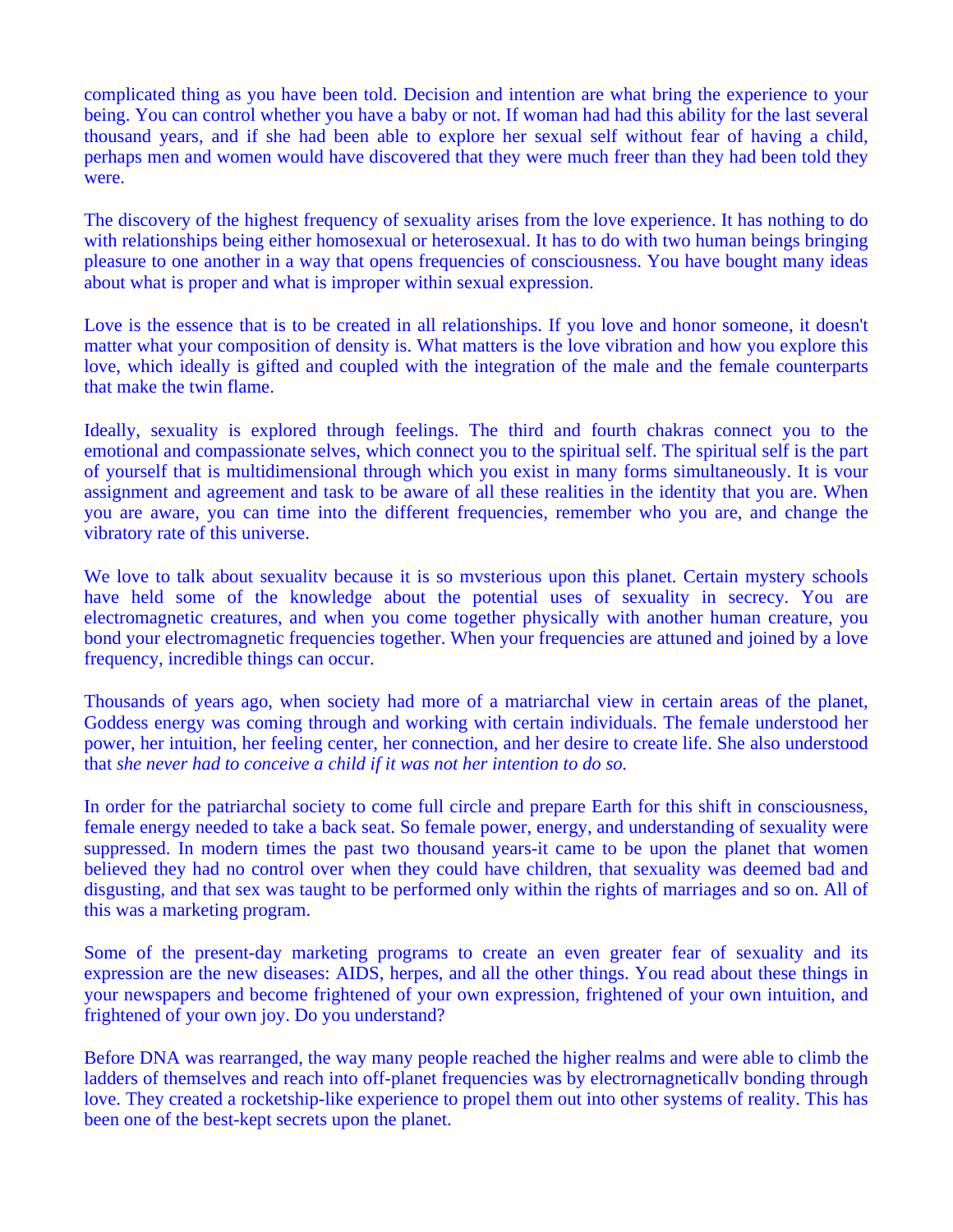Many we have spoken to have had absolutely profound experiences with their sexuality. We would like to point out again that we are not making distinctions or judgments about who you happen to bond with in a relationship, and we suggest that you give up that judgment as well. It is old programming. It does not matter whether you bond with a member of the opposite sex or a member of your own sex. We are talking about two humans coming together by physically joining themselves in whatever ways are appropriate for them to join and create love, because they are sharing love. When integrity and love are missing from a joining of human bodies, that is when human beings do not think well of their experience. This can create all kinds of damaging results within the physical body.

You were left with the frequency of the orgasmic experience in sexuality so that you could remember your higher identity. When this energy or history of yourself is revealed and you discover who you are, you will unite many bodies of your personal multidimensional identity in your physical form. To receive the full impact of the gridwork of your identity, let the twelve helixes fit in your body and allow the light-encoded filaments to rearrange themselves. This process has to do with the mental body, which is of course connected to the physical body. The emotional body, which is connected to the spiritual body, is the body that everybody wants to skip. You say, "I want to evolve. I want a rapid acceleration, but I do not want to go through the feeling center to do it."

You are connected to your multidimensional selves through your feelings, and it is in your feelings that you primarily get stuck. Accept that your "stuff" comes up for a reason. Many of you would like to bury your "stuff" and throw it out in the trash as if it is something ugly and not who you are. This "stuff" is the shadow portion of your identity that you don't like to deal with or accept.

We understand that sometimes, when something comes Lip, you label it and say, "I hate this part of myself. I want to just finish it and sweep it under the rug and forget it. I'm finished with this stuff." Guess what. Your "stuff"-your issues-are the treasures of your life. They are how you learn.

You have agreed to mutate, to pull light into your body, and to birth the Family of Light on this planet. Since light is information, you must deal with all of the things you have hidden from yourself. Sexuality is the primary issue because it is the secret self-the self you hide from. Society has said to you, "This is good. This is bad. You are to do this. You are not to do this." Who gave you these laws? Who gave you any of your laws to begin with?

You have been stuck because you can't read the symbols of the language you are speaking to yourselves. So you dwell upon it. Many of you love your stories because they get you attention. If you didn't have a story, who would talk to you? Observe your body and see what it is teaching the self. Ideally, you will heal the sore and create a place of greater comfort and joy as you learn to dwell more completely in your physical body and have a new identity of your sexuality.

Sexuality is a key. It is a doorway to the higher realms of consciousness. As you redefine yourselves, and the light-encoded filaments give you a new definition of yourselves, you are going to change who you are sexually as well. Sexuality must come up for all of you, and, we will say from experience, it is the area that you are most frightened of at this time. We guarantee there will be more frightening areas later.

If you are stuck on the idea of love and cannot comprehend what is going on with it, your difficulty is that you are looking for love outside yourself. You are looking for somebody else to put meaning in your life and validate you. If you do not have that person, you become angry or feel you are worthless. This is a pattern you grew up with, which your parents and your society showed you. We have said over and over again that the most important thing you can do is love yourself and honor Earth. But you keep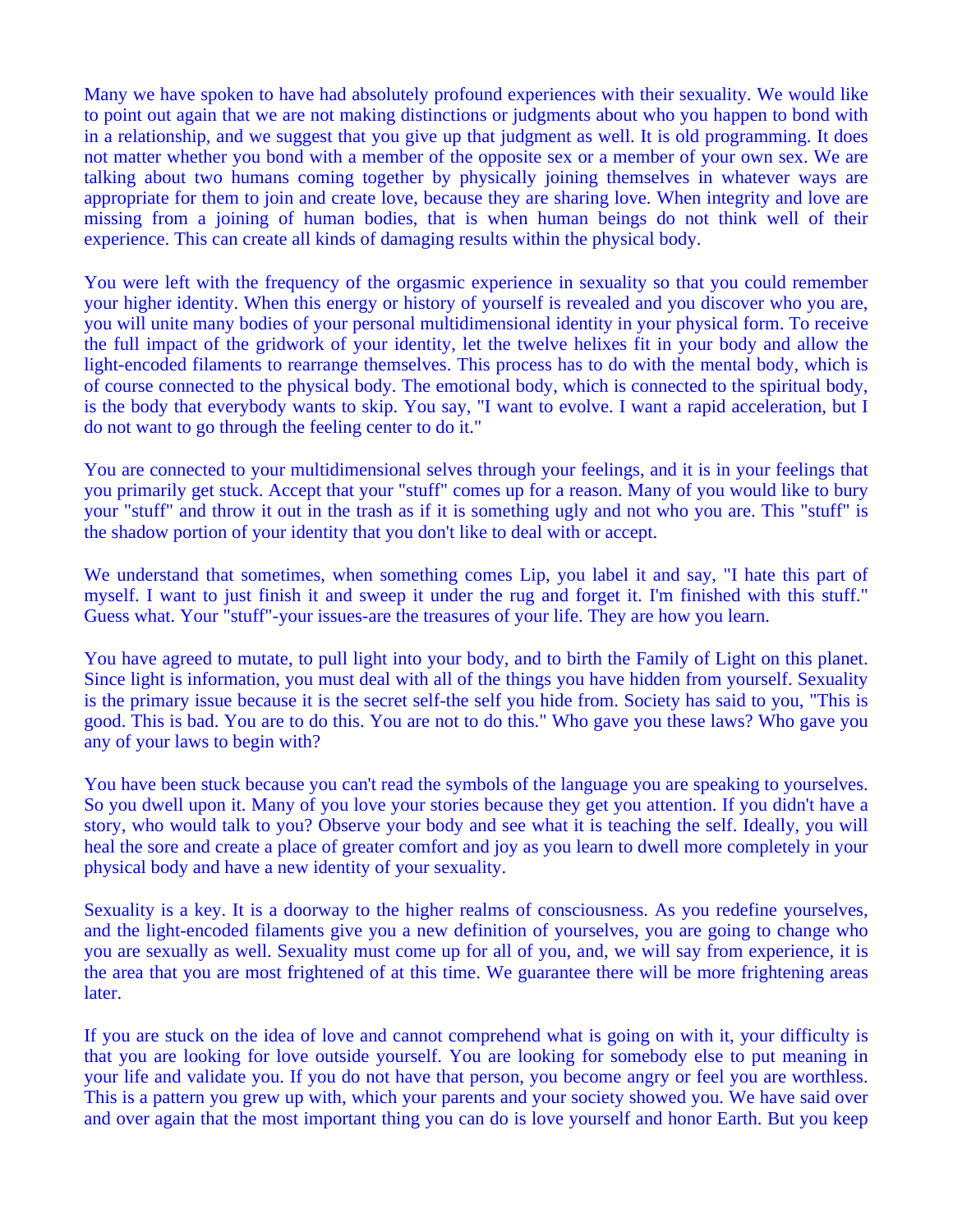forgetting this and looking for the next relationship to make you whole or complete. You feel that without a relationship you are perhaps less than an acceptable citizen. Then you feel lonely. You must learn how to be alone. Loneliness is simply a state of mind. You are never, never alone. You have multitudes of entities around you. If you would stop feeling sorry for yourselves, you would find that there is so much data constantly being blasted at you that you may want to be alone so you can have a good time receiving the contact.

When you love yourself and stop getting convoluted about the need to have someone else love you, you are able to accept what someone offers. It is imperative that you value yourself so that you do not settle for a love disguised. If you decide to go for a partner or to vibrate with someone, and you do not receive what you want, do not whine or nag or pout about the person to make them change according to your needs. If you set a value for yourself and do not create it, then simply change your reality and continue onward alone until you meet someone who reflects your value. All the while, vibrate in the love of the self, honor the self, and understand that the journey here is about *selfdiscovery* in relationship to others. It is not just about husbands or wives. The journey here is about honoring your physical body and the uniqueness of the self as you touch the lives of many. Always allow yourself to work with the self and let the self evolve.

You are all afraid of being intimate with yourselves-of being alone with the self. Once you develop an intimacy, a silence, a self-love, and a containment of your energy, then you will want to make that aspect of intimacy your standard for intimacy with someone else.

Sexuality can be very confusing at this time because you are raising and studying your frequencies. When you join bodies, even when you hug one another, you exchange frequency. When you have a sexual experience, there is a hormonal release inside the body. The hormones awaken certain energies inside the cells, and there is a transference of one person's essence onto the other person. That is why when vote have had sexual experiences with someone volt sometimes cannot get their energy off vote. Even though you don't want to be with the person, the sexual experience stays with you because you have had an electromagnetic exchange.

You are going through this frequency modulation and learning how to raise your frequency to a place of consistent information, self-love, and self-intimacy. Therefore, it can seem very confusing and sometimes frightening to take this vulnerable thing you are learning about yourself and layer up and merge with another. The more you become aware, the more you take charge of how you use your body, where you plug it in, where you sit it down, and certainly who you mix it with sexually.

If expressing yourself sexually now encouraged your greatest growth, you would automatically create that experience for yourself because you would be ready for it. Understand that, during the process of evolving the self, very often a period of dormancy in sexual activity occurs. Within the sexual frequency, you exchange with one another. So if you are bonding yourself and chemically exchanging with a person who is not of your likeness, you are taking on their garbage because you are exchanging energy quite intimately.

Sometimes you will be led away from that kind of exchange. You may think, "Oh, my goodness, what is happening? Am I turning old? Am I drying up? What is going on?" That is not the case. You can learn to use the energy that would stimulate you sexually without giving it over to another person. Instead of getting chaotic and crazy, you may explore that energy by practicing the art of masturbation, knowing that it is perfectly legitimate and fine to do it. Or, you may want to simply observe that you feel a sexual arousal and decide what you are going to do with it. You may say, "Well, I'm not going to act on this now. Let's see where this energy goes." Take the energy, let it rise through your body, and use it in other areas.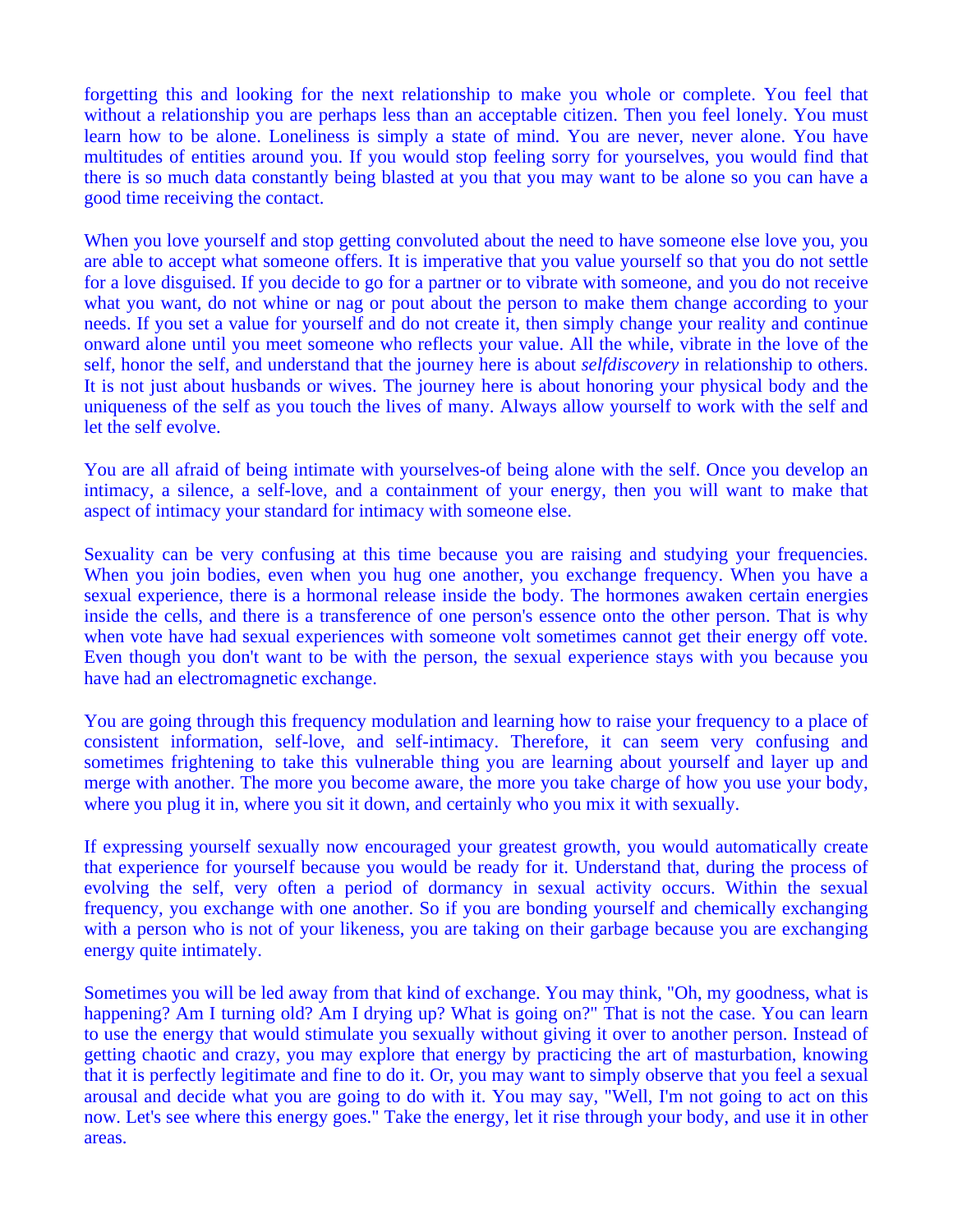You will get to a point when you must adore, sustain, and love yourself as if you are holding yourself like a newborn babe in your own arms, knowing you will do the best for yourself. Many of you distract yourselves. Find the place of serenity and silence in which you cyan find answers. You cannot find answers by dialing the telephone all day long and asking everyone else for them. If you attempt to, you are demonstrating that you are looking outside of yourself. When you learn how to turn within to find answers, the self will speak. Usually you cannot hear because you are locked in behavioral patterns that you know you have to change but that you don't want to change because you don't know who you will be.

In all honesty, you are afraid of yourselves. This is a very common thing. You are afraid you will not be complete, and you want to be complete very much. So you say, "I am complete. I am sovereign. I need someone else. I am attracted to someone. Oh, no, I cannot look. I am too frightened of that. I don't need anyone. I do need someone." You go back and forth. Learn to still your mind. Learn to become completely in charge of your energy. What does that mean? It means that wherever you are, you observe yourself-how your body is positioned, how you are using your hands, whether you are repeating yourself over and over again, whether you are speaking or silent. Learn to watch yourself with no judgment. Learn to watch and selfcorrect by determining how you would like to be versus how you are. Learn to quiet your mind.

Frequency is carried from you to another person particularly if there is a love bonding. A love bonding does not mean that you are going to cleave to one another forever. It simply means that you are in a relationship for however long you deem that relationship appropriate in that you honor one another and exchange energies and let the energies flow as if through open circuitry. When you do not love another and you are not bonded, there is no exchange; the circuitry does not open. It does not mean that you cannot have good sex; it simply means that the circuitry is not open.

As this electrical current is raised higher and higher, there are greater heights of orgasmic experience that the human body can receive because the nervous system is able to handle the higher ecstatic frequencies. The nervous system will determine how you express yourself and how you feel. If you have a poorly evolved nervous system, your sexual experience will be very limited because the nervous system conducts the electrical current. The orgasmic experience brings about a healing and realignment of the physical body.

Eventually, you will not be able to get close to or be with someone who is not operating at the same voltage you are. You simply will not fit. It would be like putting a size nine foot into a size two shoe. It won't work or be comfortable. You won't fit because you won't be able to merge vibrationally.

You will eventually understand the importance of vibrational nourishment as you begin to link sexually. Linking sexually is only one way of merging with people who are moving at the same or a compatible voltage rate. Your reality is very interesting to us because you have so many clues in your waking world. When you go to a foreign country, your electrical appliances do not plug in. They don't fit, so you need an adapter. It would be stressful if you had to continuously adapt to a vibration when you were involved intimately in a sexual relationship. It would be too much effort. You would spend all your energy creating the adaptive mechanisms. Then you would be in denial and not give yourself permission to go further because you would lower the ceiling.

The sixties marked the opening of sexual exploration. In an instant, the paradigm shifted. Much of the energy that was on the planet at that time, coupled with the experimental ingestion of different mindaltering substances, immediately made a new paradigm and split you from previous generations. The boundaries were instantly changed. You were split from a generation that believed in war and did not feel-a generation whose sexual expression was done in the dark, perhaps with many clothes on. You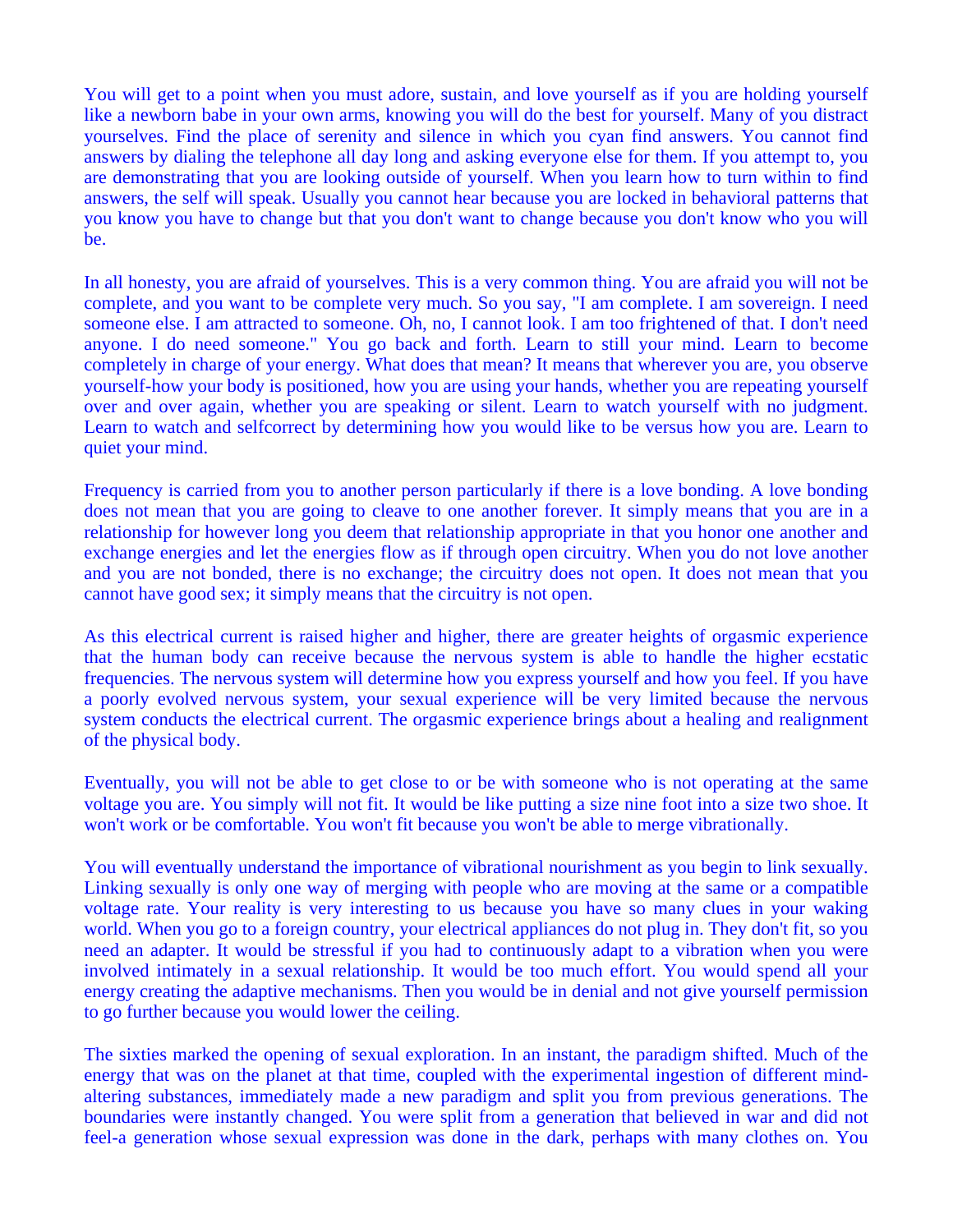broke the paradigm wide open in many ways, and you set new trends and created new ways of being. It was wonderful. "Oh, goodness, free sex and love and bodies showing!" you said.

Now it is time for a whole new revolution through which you will become vibrationally hooked to a person. There will be no more distractions of sexuality and no more pretending that you are without hang-ups-that you are sexually liberated because you can be in this position and that position and say this and do that. That is simply body aerobics in the area of sexuality. We want you to get into the aerobics and contortions of the soul-the vibration. The depth of two people coming together and linking in this capacity is what you all crave. If you are frightened of it, it is because you don't have a framework or role model for it. You must design one. You must trust that somehow the energy in the design of the cosmic blueprint will instantly bring about a new movement based on the desire for this next step of understanding yourselves.

You will remember with great clarity your expressions of sexuality in your different manipulations through reality-when you have been both men and women and explored sexuality in every aspect. It takes courage to do this. If there is one area in which you really judge yourselves, and in which the planet does great judging, it is sex. You have had some definite ideas about what is sexually proper and improper. So, many of you may be shocked to remember what you have done with your sexuality.

Understand that, on this planet, sexuality has always been the body's link to its higher frequency. Even though much of the data was scattered and disassembled in the body, this potential to create life remained for you to completely understand who you are at the base of your being and at the core of who you are. Sexual vibration has been your link with your cosmic identity, but this whole concept has been completely misunderstood and lost. We are simply saying that there is a bigger story and that it is much more exciting than anyone has dared to believe. There were those who did not want you to be in tune with

these frequencies because the sexual frequencies could have taken You to areas of liberation where you would have begun to figure things out. Sexuality was left as a frequency for you to ride through the nervous system and connect with the higher mind by going out of your body. If you had been told that this was the route out, who could have controlled or manipulated you?

The population must clear the negative connotations and judgments that have colored your sexual experience for eons. You must make peace with sex in order to integrate the frequencies and identity. Things have been manipulated and given a boundary of limitation so that the truth of sexuality has been kept from you. You have been told that you can procreate with it and have orgasms, but you have not been told that you can open frequencies with it. You can come into contact and use it as a method of remembering who you are and altering the vibrational frequency of your body.

In the next few years, your expression of sexuality will have a whole new dimension. You will evolve and grow, provided that you have a partner who is willing to take the same route and to be that open. But if you are with someone who wants to play the avoidance game or the game of denial, you will not get there.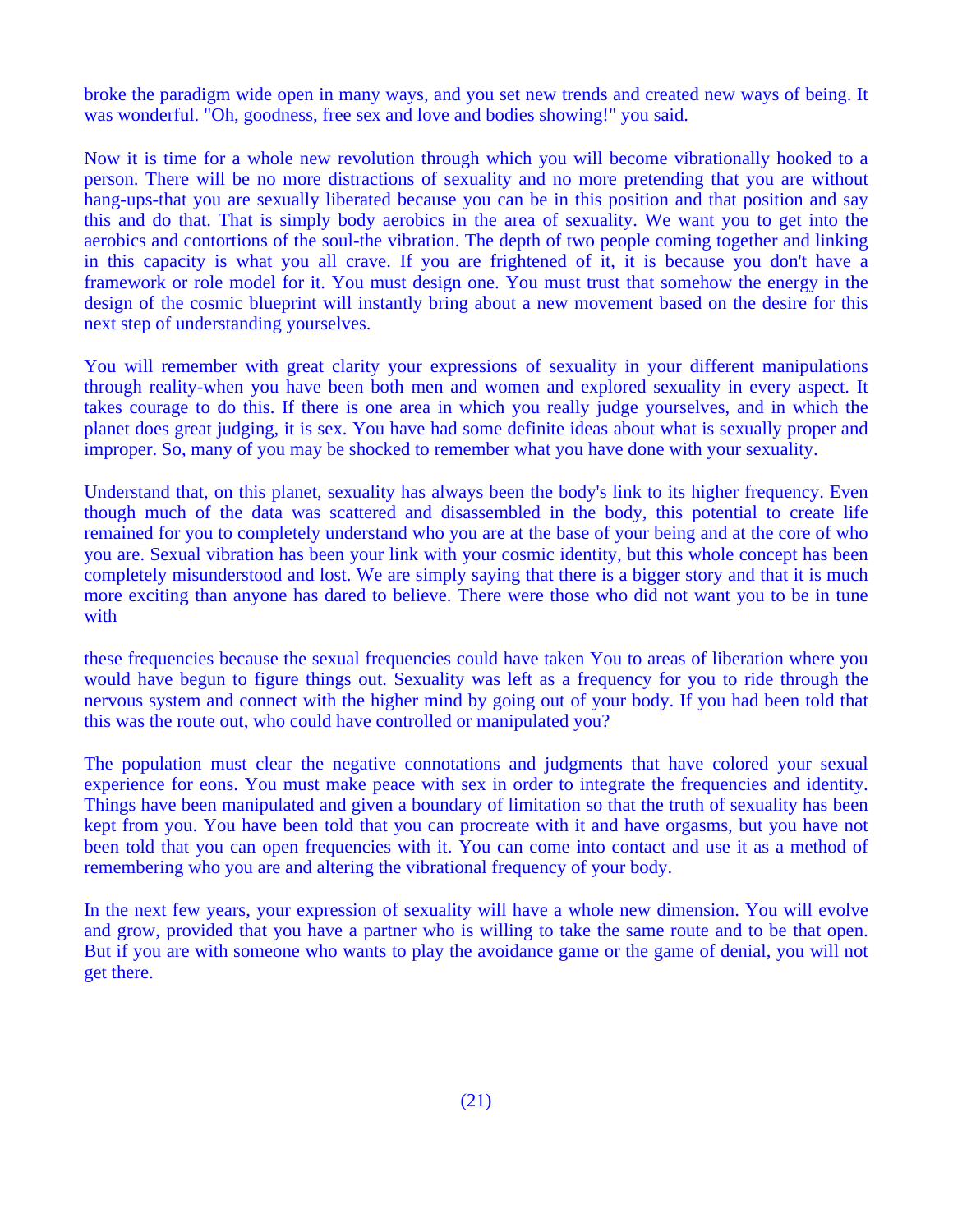# **Chapter Twenty-One**

### **Your Commitment to Evolve in 3-D**

*Content of "Bringers of the Dawn", pg. 225 - 237, Chapter Twenty-One.* 

From our point of view, you all have knowledge, and you just need to activate the memory that is stored inside your being. We've noticed that some of you, from your location of experience, are out there moaning and groaning, saying, "We need help and assistance now and again." So let us suggest to you an avenue that you can definitely walk down-a formula that works.

The formula is quite simple. It is for you, in the moment and every day, to consistently set out with clarity what you wish to experience. Perhaps what you want falls into a category of impossibility according to someone else's boundary or someone else's limitation. With a sense of deserving and graciousness, discover inside yourself what will bring you happiness. What makes you feel light and connected and alive? What do you desire that will bring peace on the planet as you occupy your own being?

Whatever those things are, begin to want them. Call them to yourself by saying, "It is my intention that I experience a harmonious lifestyle. It is my intention to experience health and energy that lead me to creative adventures. It is my intention that I be well provided for, that shelter and food and all of the things I need to experience life be given to me in great abundance, and that I pass this great abundance on and share it with others." These are not ideas you have been trained to think of. Two or three times a day, devote a small portion of your time

to getting clear about what you want. Every day open the energy centers in your body and above your Every day by calling the frequency of light. We call this the pillar of light. Picture a beam of light coming into your twelve chakra centers, seven inside your body and five outside your body. These chakras are information centers or vortexes that, once activated, begin to spin. When they spin, they create a movement inside your body that activates the light-encoded filaments to work together, rebundle, and form the twelve evolving helixes in the body.

It is very important for everyone who wishes to be in complete balance with their physical being to practice, on a regular basis, some kind of deep-breathing program. This is a program in which breath is very important and oxygenation is practiced so that oxygen is brought into the body.

Another activity we recommend for those of you who wish to move into a vast acceleration of energy is spinning. Move from left to right, spinning around and focusing your vision on your thumb, counting and spinning. We recommend that you spin thirty-three times at least once a day. You may build up to the thirty-three spins very slowly. If you are able to work up to thirty-three spins, three times a day, so that you are spinning ninety-nine times, well, we will see how long you stay on the planet-or at least in this dimension. When you complete spinning, however many times you spin, bring your palms together at chest level. Press them together, keeping your eyes open, and balance yourself with your feet a shoulder's width apart so that you feel anchored and still feel the spinning at the same time. This tremendously accelerates the spinning of the chakra systems inside your body, which tremendously accelerates the rate at which you can interpret and receive data.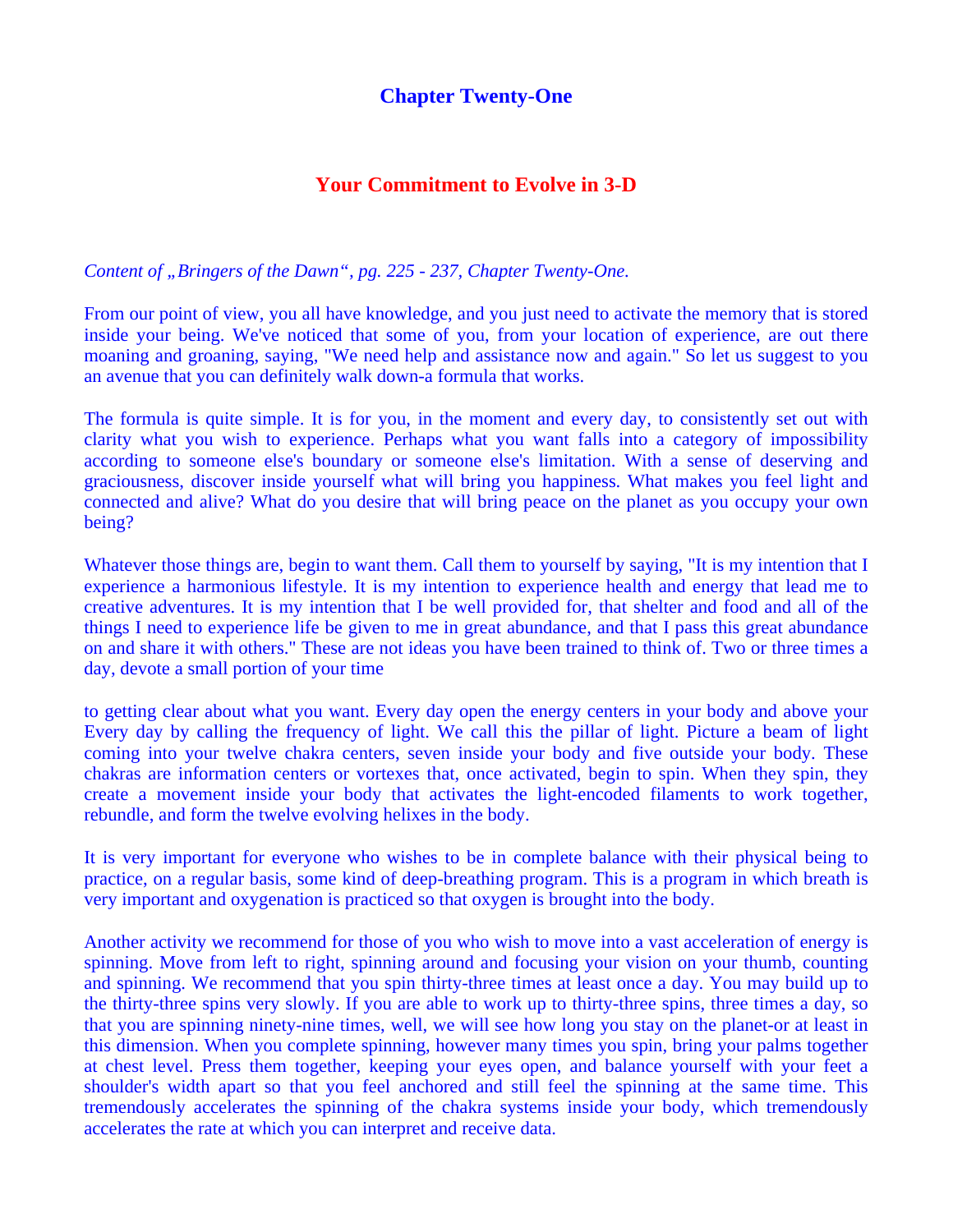So, the methods to use are intention, breathing, using the pillar of light, and spinning. We will add a postscript to these. As you are electronic beings who are altering your frequency at a very fast rate, we would recommend that you drink a tremendous amount of water: fresh water, purified water, or spring water. Water acts as a conduit or conductor. It keeps your system open and flowing.

There are many other things you can do. Learn to have altered-state experiences and not feel out of control. Cultivate them and go into them to gather information, change probabilities, move onto the corridor of time, and alter your own lives. Then come out of them with complete and total use of your will with respect to how you use these altered states. When you learn to do this, the acceleration will be absolutely phenomenal. When there are many consciousnesses on the planet registering that kind of ability, the whole network that organizes and monitors human consciousness alters itself. More energy is able to come onto the planet because there are those who can accommodate it.

Everyone can learn to accommodate and honor this energy, because it must be housed. It is like an oil well. What good do oil wells do if they are untapped and shooting off here, there, and everywhere? Very little; they just create a mess. However, when you take energy gifts from Earth such as oil wells or sources of natural gas or waterfalls and you combine them with your will, you put together a purpose or way of directing the energy. Then a wealth occurs for those of you who direct these natural resources. The most essential aspect of this entire process of directing and housing energies is to value Earth and her experience first and foremost. You are being given an incredible natural resource at this time, and you must tap it and direct it. Then you will all become very wealthy individuals in the realms of accessibility and mastery.

Many of you want to reach the higher realms and stay there, forgetting that your task is here on Earth. You must learn to stay grounded. The necessity of being grounded is something many of you do not understand. You will soon find out that if you move into greater and greater acceleration and you do not have grounds-things to connect you and pull the worlds into one you may have difficulty with your nervous systems. When frequency changes and more light comes into the body, the typical vehicle begins to receive much more data. Sometimes you get very bored living in your world, and you just want to come into data receptivity and forget about what you consider the mundane world. If you are not grounded, you will not have a way of allowing that information to enter your reality and be put to use. It could simply overload your system, or you could not be able to translate what you are getting and stay calm.

You need to balance many worlds at once. How do you do this? By intention, by practice, and by decree. Grounding allows worlds to merge and allows you to access many worlds. It allows you to feel surges of energy and then to direct these surges of energy where and when you need them-to become superhuman.

A good way to ground yourself is to go outside and sit on the ground. So go outside and be in nature. Stand or sit next to a tree for awhile. Put your chair in the sun and read a book with the sun shining on you. Or go swimming, or put your feet in water. These are the elements. They make up Earth, so you can feel them.

As you evolve and your entire species moves to merge dimensions, your nervous systems must be able to translate all of this information that will change how you define your world. This is coming. In the last year, the information that you may have known for years has become much more public. Many more people who have not been interested in extraterrestrials or personal development have become either interested or at least aware of these things. They are aware that there is a growing movement and that something is changing all over the world, not just in the United States.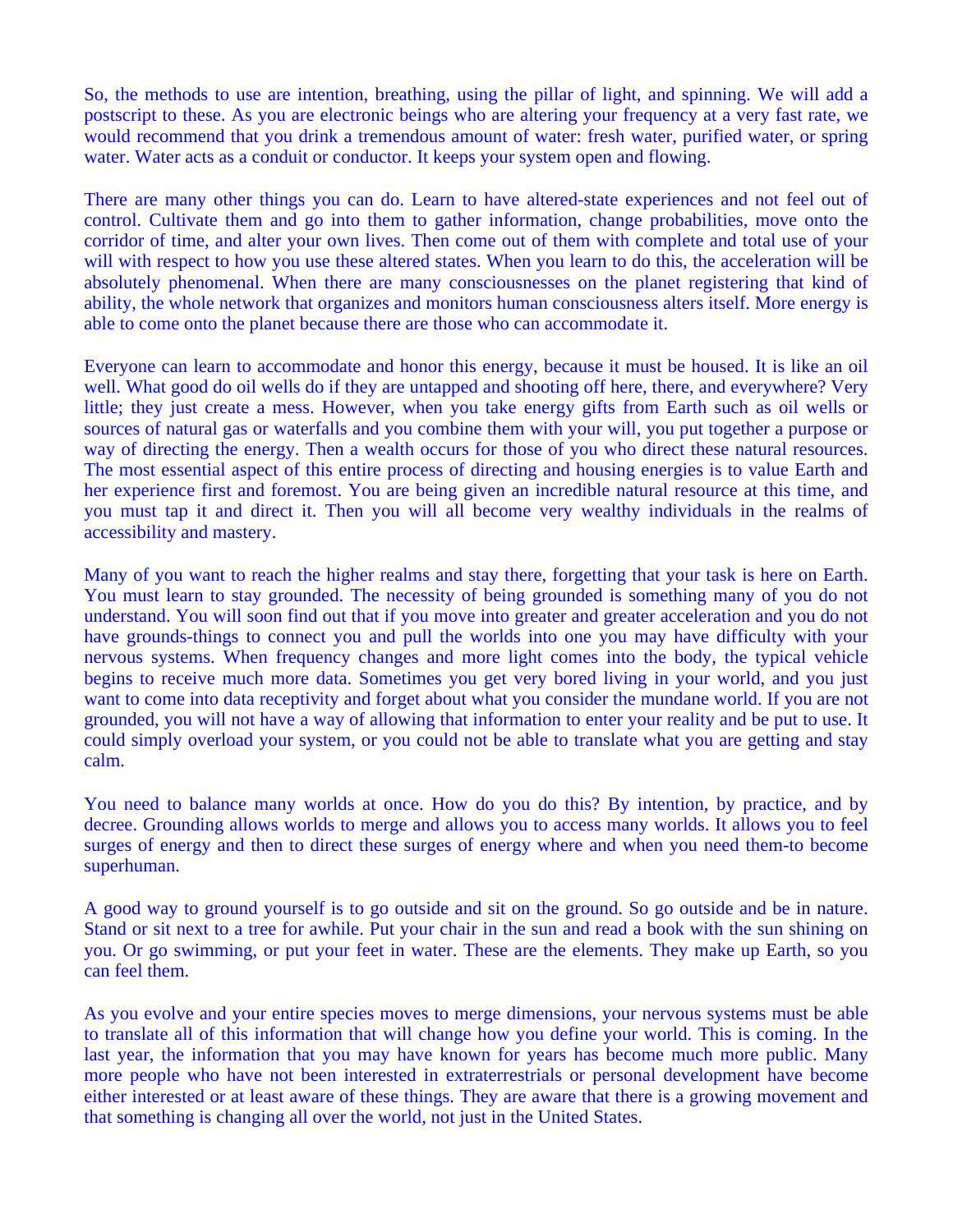There is a conflict of energies at this time, which you could call either a skirmish or a grand battle. The battle is going to become grander still because it is a battle over whose frequency will prevail on this planet and who will own, manipulate, and train your frequency. Who are you, as a frequency in disguise as a human, and what specifically is your job in this time?

It is essential to know who you are and What you are doing when you are doing it. As you become interdimensional and multidimensional, and as the frequencies alter and the energies accelerate, your body goes through a drastic rapid change that the nervous system, the conveyer of information, must handle.

You must learn to handle many realities at once, to realize that you are doing this, and to have a place-Earth-to translate information into. You would not be here if it wasn't important for you to ground information and energy into Earth. So whenever you find yourself electrified or energized, realize that you are in an altered state. Realize also how many versions of altered states there are and that you must instruct yourself to become a conduit, like a big pipeline. When you know you are in an altered state and are being given information, healing energy, exaltation, or upliftment, act as a pipeline. Funnel the energy through yourself, and acknowledge and recognize that you are in a multidimensional expression. Register this, but do not analyze it. Just let the energy filter through you into Earth, and it will make more sense later on.

You can discover your emotional body by making a decree that you believe emotions can be trusted. Decree that you believe emotions are good, that they are safe, that they can take you somewhere, that they are beneficial, and that they are not just in the way or misunderstood. Any time emotions are released in you, look to see what they do for you. When you have a fight with your child and your child screams at you and then afterwards you feel bad and cry, look at your emotion. What is the emotion doing for you? Whenever you are in emotion, you are accessing information from many realities. Find that frequency and hold it.

It is somewhat of a universal belief that emotions are uncontrollable. They are not. You can control emotion, and you do not have to go out of control. Emotion can become a frequency inside of you through which you feel to the depth and core of your being. Yet, someone may look at you and not have any idea that anything is going on with you. This does not mean you are blocking; it simply means you have set up a way to feel an emotion and not feel bad about it or good about it but just recognize you are feeling it. See what you can do with an emotion. Where does it take you? What is the next step? Disengage from the event that brought about the emotion. That will help some of you. www.universepeople.com

Bodywork serves to bring about a release. You have used the tissue and muscle of your body as armor to cover up your skeleton. This tissue has compacted and buried itself and kept what is in the skeletal form from rising to the surface. You want to access information that is within bone, for bone is where the story is held, while the blocks are held in tissue. You must go through all of these layers to get to the truth inside your body.

Your blueprint, or what you came onto this planet to achieve, begins to get excited when you get close. This is just like the game you played when you were a child; you would hide something, and when someone got close, you would say, "warmer." Your body gets excited as your blueprint begins to take over and you move out of your logical mind and into experience. That is because you are aligning yourself with your purpose. Your body, not your mind, takes in the information. If you allow your emotions to have a free reign, you will have a much more satisfying experience than if you judge your emotions, do not understand what you are going through, and attempt to control them.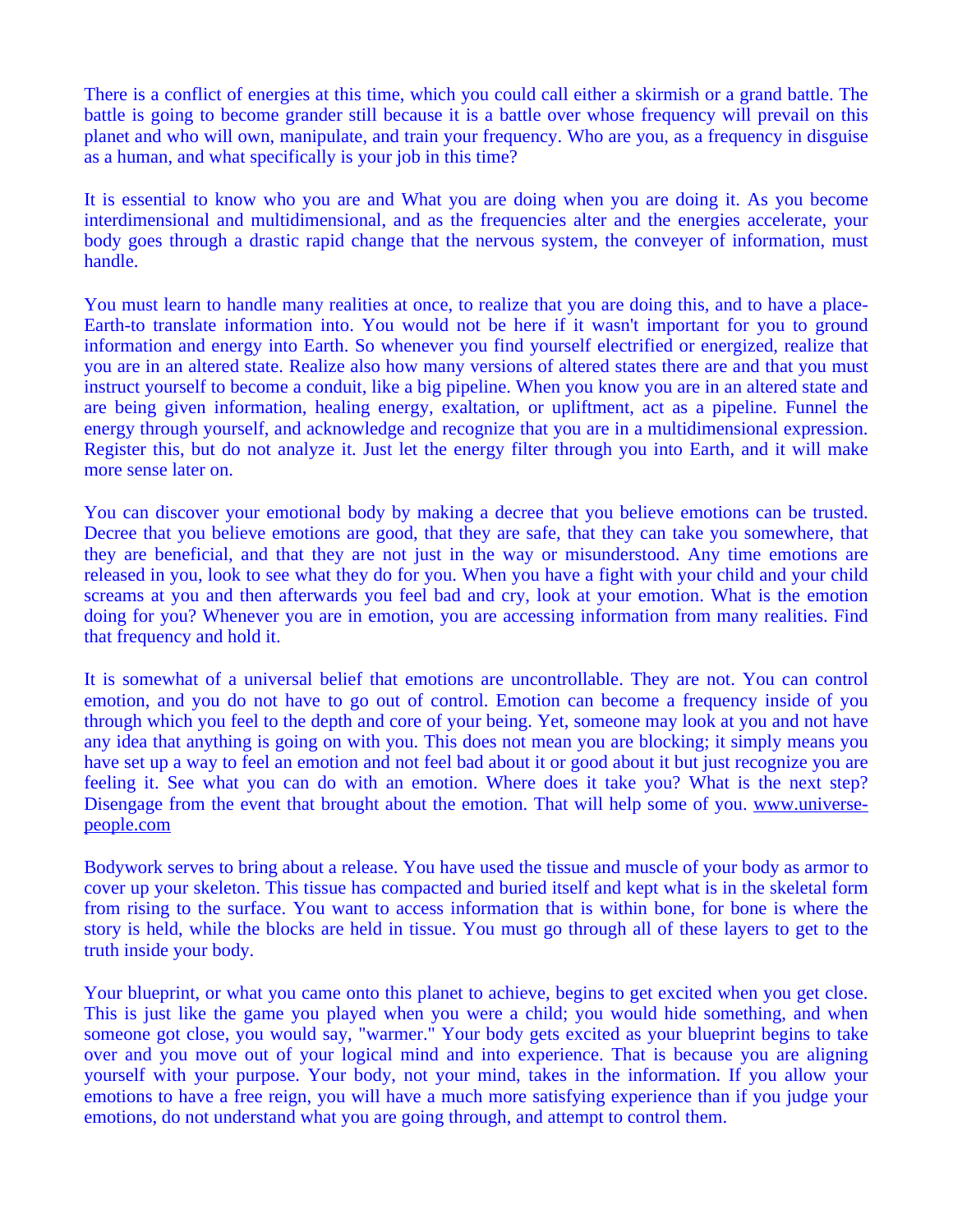*You need your emotious.* We cannot emphasize that enough. Some of you pride yourselves on the fact that you don't have emotion. This will not work much longer because you will find that what you pride yourself on will bring about your destruction.

You may feel as if you have worked things through with your parents. It would be more accurate to say that you have had as much vision as has been possible at a given time. When you experience some sort of bodywork or crystal work, or you create any kind of movement to higher ground, you get a bigger picture.

Information is stored and written in stone. Information is also stored and written in bone. That is why it is important to work with the skeletal structure, because it houses much of your experience in this lifetime. Let things come out, and do not chastise \-ourself because you thought you were finished with certain events. Say, "This is wonderful! There is more here. I love it!" Use the experience as if you are discovering a gold mineas if you are discovering that you are a newly birthed, wealthy person.

All you go through is what you decide you have to go through. You don't know how much you are clearing. You are opening avenues of consciousness for the planet, not just for yourselves. The good thing is that what you are clearing now is the easier stuff. Some of the far-out bizarre stuff will come later when you will be so blase about it that it won't make any difference. Everything happens in its own time.

The mutation occurring is the evolution or plugging-in of internal data to external data. The clearing occurring is the accessing of all the emotional bodies you have been frightened of using. You need to access your emotional body in order to understand your spiritual body. As we have said, the mental body and the physical body go hand in hand, while the emotional body and the spiritual body go hand in hand. Because the spiritual body is nonphysical and you are locked in the physical realm, you must access the whole realm of the nonphysical through your emotions.

Human beings tend to love their dramas so much that they can get lost in the process of processing. Processing can become a way of life. This is not useful. It is not "cool" to always be processing and saying to people, "Don't call me, I'm processing. I'm deep in my stuff. I can't figure it out." Yes, your personal dramas need to be examined. Yes, your personal dramas are a banquet of nourishment for yourself. But, eat the food and get on with life and make yourself another banquet. Quit holding onto these gems of your past and being so frightened that if you resolve these issues you will never have anything else exciting come up again in your lives. It is good to put processing in perspective.

The human body is evolving and changing. It may believe that it needs a certain nutritional combination because this is what you have been taught. Ideally at this point, however, you will forget what you have been taught. You will listen to your body and let your body tell you what it wants. We would guess that many of you in the last year have changed the things you want to eat. You no longer feel comfortable eating what you used to eat because the vibration within certain food is so intense that it is not compatible with you. In the meat industry as you know it, the cattle, pigs, and chickens are not fed food. They live in small compartments, and many of them do not see the light of day. Many of them defecate on top of one another because they live in layers of small metal boxes. This is how they are raised. They are fed steroids and antibiotics-things other than food. They are not raised with love. When they are taken to slaughter, they are also not killed with love. So you are ingesting this vibration.

Remember that all things exist as a vibration. Animals were put upon the planet to be companions for you, to live on the land, and to feed you and shelter you if necessary. This was to be done with love. If you live on a farm and raise your own chickens and pigs, and if you feed them food, and if, when it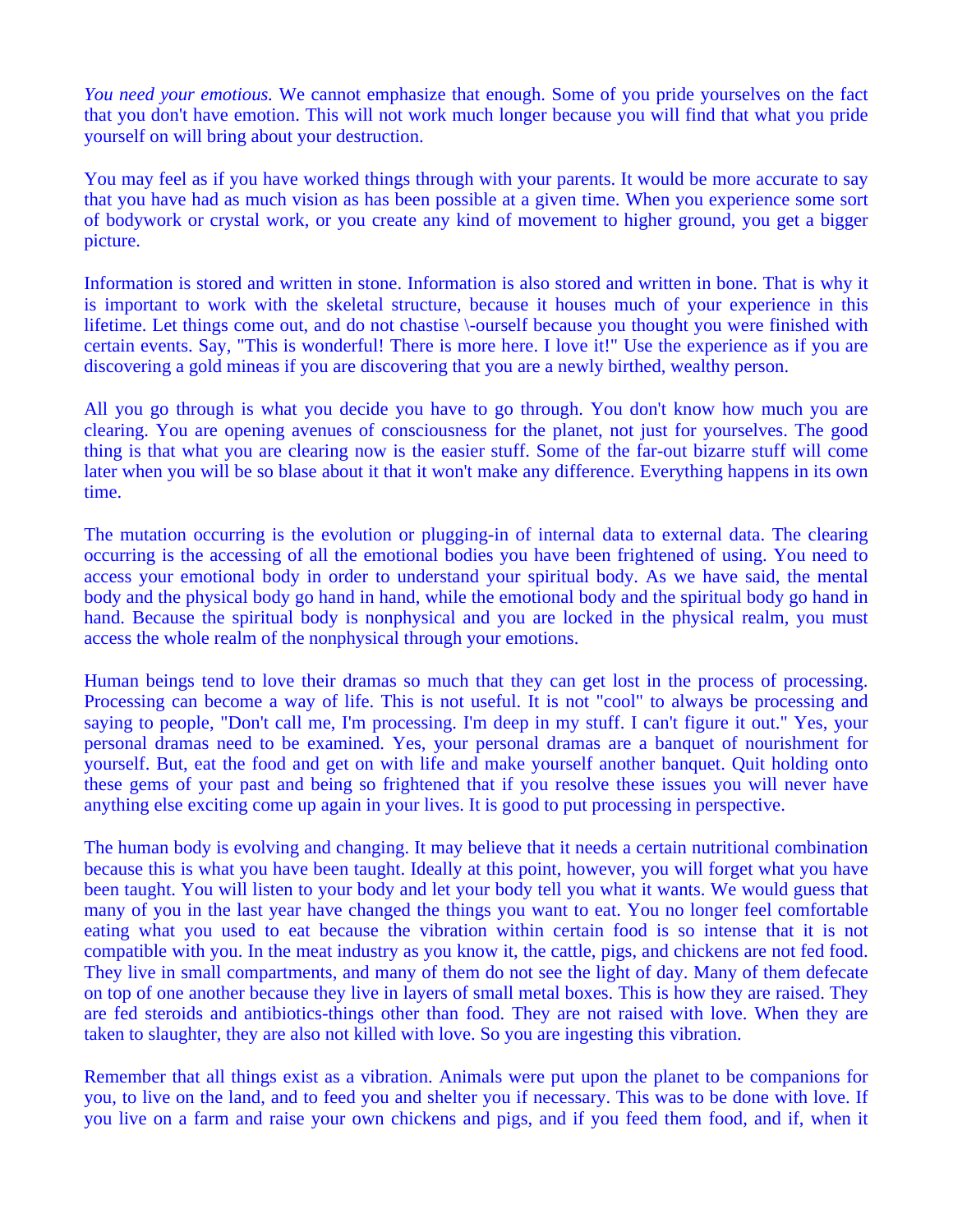comes time to bring them to slaughter, you do it with compassion and love, then it is fine. You give quality of life to the animals, and then the animals in turn recycle themselves to give you love and quality of life. That is the ideal. That was the reality for a long time upon this planet. It is not the reality any longer. Be aware of the vibration within things.

Let your body speak what it wants. Let yourself be willing to change, because your body, as it attempts to raise its vibration and build a light body, will move away from certain foods. Intend that you wish to change your diet and then intend that things come to you. We emphasize over and over again that you are much more than physical beings. You exist in many realities, and you have a multitude of guides. So each of you needs to become more clear in your intentions. What do you want State, "I want to evolve. I want to change my diet. I wish to have a greater sense of intuition." Be clear about what you intend. The words *I intend* have tremendous power.

True health would consist of twelve completely mutated and evolved helixes inside the body, which would activate full brain capacity. It will take a while for the twelve helixes to be completely activated, though they can begin to be plugged in. Some of you have experienced them as plugged in, yet not activated. When they are in activation, the full brain is in operation and you are geniuses. You know everything, you are telepathic, and you are able to do anything because you are the host of the Living Library. You have the card that allows you to access any kind of information stored all over this planet.

If you could aspire to anything, we would ask you to become impeccable Keepers of Frequency. Keep inside yourself knowledge and information of the highest order, an order of unlimited being. Make that frequency, simply by living it, available to all around you by walking your streets, shopping in your stores, and simply resting on your pillows in the evening and knowing who you are.

There will come a time when you will no longer need to seek information outside of yourselves. At this time, we and others like us come to trigger you, to round you up, to gather you together, and to put you into clusters so that you can reflect off each other and electromagnetically charge each other. When we work with you, we create sparks of light that allow openings. As these openings occur within you, you vibrate at such a rate that you affect everyone around you. Whenever something clicks with one of you, you send out a frequency of recognition and other people pick it up. That is how the group mind grows. It occurs without you rationally understanding it or specifically having a picture or a realization of it because it happens electromagnetically within the body. You create the raising of energy according to how much you are able to handle.

Individuals must trigger themselves into multidimensionality. Part of the self makes a decision and says, "Alright, I wish to go into this multidimensional experience. What do I want to do?" The desire must wine first. The desire is a realization that puts you in the moment. Then you must decide what you are going to do with this desire. You might forget it tomorrow. In order to structure this desire and demonstrate that you are really serious about it, participate in events, actions, rituals, and ceremonies that demonstrate your commitment. Then you can proceed to structure your life in such a way as to send the signal that this is what you mean. This can be like living and walking prayer. Churches teach people to pray and beg certain lords for things that they want or for forgiveness. We are suggesting a living prayer, a process by which every moment in the day has meaning and leads you because of the way you are acting and your focus on what you are praying for.

Living prayer involves having a very conscious intention about the objects in your environment: having an altar, having sacred things, and having nothing in your reality that does not have meaning for you. We know that suggesting you have nothing in your reality that has no meaning sends an earthquake through some of you. But how many of you are putting up with things you don't want in your life, whether it is the coat you have been wearing for the last fifteen years that has a few moth holes under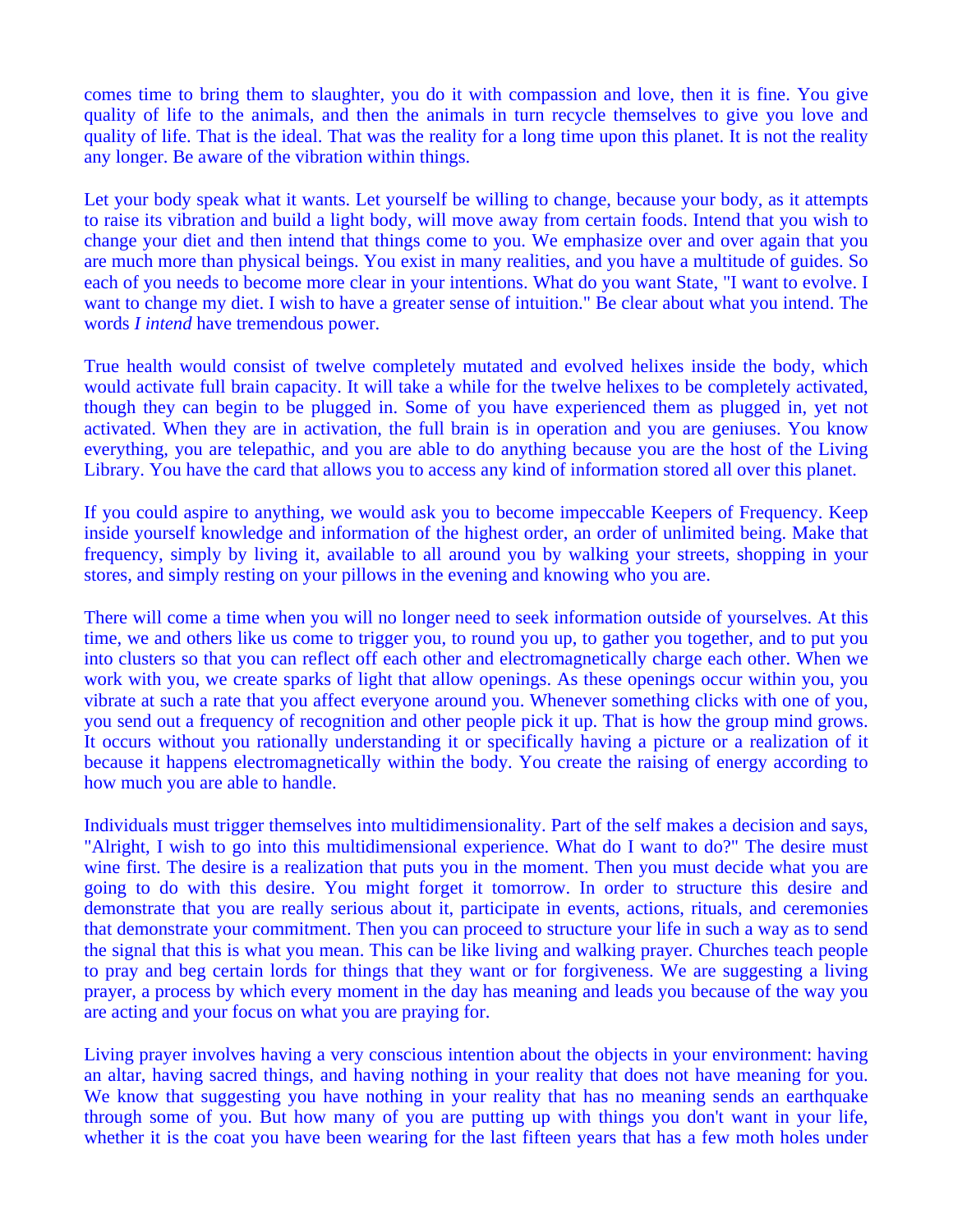the arm or the partner you have been carting around for thirty-five years who has more than a few moth holes? It is a challenge to get rid of everything in your life that does not have meaning for you, yet this is essential.

Putting an altar together is a great overlay for activating ritual. Ritual stirs up cellular memory and reminds you of ancient teachings that are stored inside you. It puts these teachings into your active memory. Ritual puts you in the now and takes you from one expanding now to another by honoring aspects of Mother Earth that have personal significance. You create personal significance for yourself. All things first come into being because someone decided to energize them. Anything can be energized. It comes down to the power of the individual mind to activate the will and use it to restructure reality.

There is no one on the Earth plane at this time who is not impulsed toward evolving. No one without this impulse would have come here. All the portals that were opened and the blueprints that were laid out for this time were conditioned to work toward self-motivating, self-accelerating, rapid evolution. This book itself is a process and a trigger. The keys are hidden within this book. We encourage you to act on the impulses that are whispering in your ear saying, "You are part of this Family of Light, and Earth is a Living Library." We will entice you and assist you by saying that there are many rewards. Even though we will never guarantee that the challenges will stop, there is a stance of mastery that you will achieve.

Learn to read the symbols and follow the impulses to their highest conclusion. Being multidimensional means opening the channels and turning the dials to the various frequencies, and then receiving the transmissions or knowings.

There are not enough words in the present vocabulary or dictionary of expression to convey the feelings of the nonphysical realm. The Spirit we speak of encompasses many ideas. It basically refers to that which is not physical or not within third-dimensional viewing.

You can liken this enticement or leap to bounding on a trampoline and going for one gigantic jump, after which you never touch the trampoline again. You bound and bound and then go for that gold that sends you into the realm of Spirit. This is not to say that you are lost or destroyed or that your molecules are disseminated. It is simply the vault that all of the ancient shamans on Earth practiced and maintained as a potentiality a way of linking intelligent forms and assisting the evolving human species.

Multidimensionality to us is a way of life. We realize that part of our challenge as teachers is to transduce our way of life into systems that are evolving. To put you at rest, however, unless you check out of the planet, this is a process you are heading toward, though how you encounter it is up to you. We want you to be able to go to the edge of a cliff, step off it, and stand in the air next to the cliff edge. We want you to be out there. We want you to recognize the heretic inside of you: tile part that knows and is going to break this reality wide open and establish a whole new paradigm of consciousness. This is not going to be done by one world leader; it is going to be done by the masses, because the masses are ready for it.

At this time, the Guardians of Light are on this planet in the millions. All you need to do is evolve yourselves. Your work at this time is very intensely involved with the self, the physical vehicle that you presently occupy. It is the self that allows you to play this game at this time. Love it, honor it, cherish it, take good care of it, speak very well of it, and intend that it perform at optimum capacity. That is all you need do to be open to connect with your Family of Light. Then be prepared to find out who light has met, who light is going to introduce you to, and who light, indeed, *are.*

Love is what you experience when you go beyond light. You need light, which is information, to access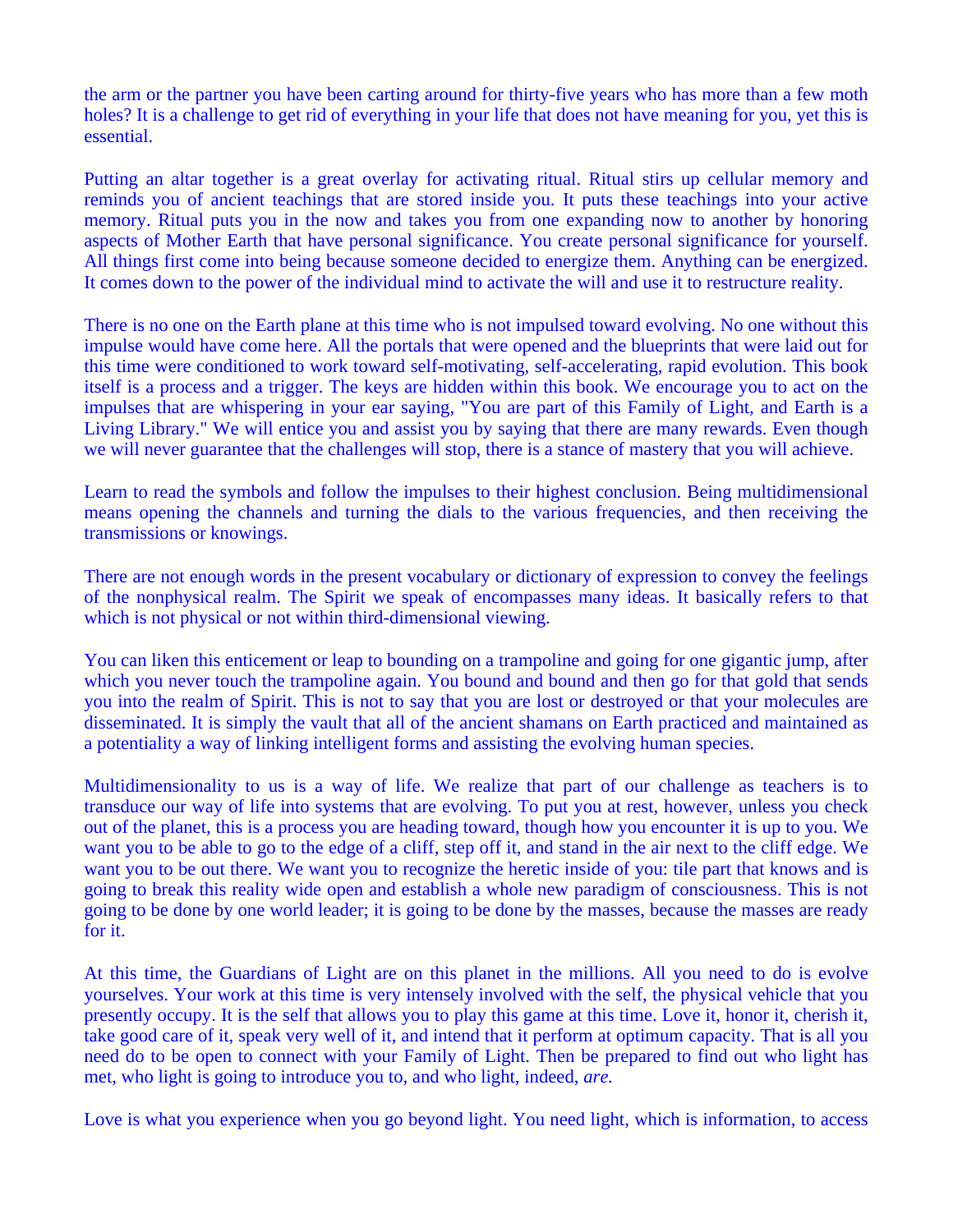this love. Without the informational frequency, the love frequency is misunderstood. When the love frequency comes first, without the light frequency, you think that love is outside of yourself rather than understanding that *it is you.* Then you do what people on the planet have done for eons: you worship and deify everything and think that love is *out there* rather than *iii Here.* We have decided to come onto this planet and operate with light first by informing you, strengthening you, and firing your blueprints according to information.

Now that you have become informed, and you understand what you are up against during the multidimensional light infusion with your identity, you will begin to experience the love frequency that Will allow you to extend love to other versions of your multidimensional self and create a massive healing of consciousness on many levels. The experiences you will have in these realms of activity can be very powerful. They will alter you tremendously, and you will walk around with a smile froth ear to ear so that others will wonder what you have been Lip to, )'Oil will carry yourself this way because you will be in a vibration of ecstasy. You will be in a vibration of connectedness, and everyone and everything you draw to yourself will be a part of that vibration. Anything that does not resonate with this frequency will not even be able to get near you. In actuality, when you resonate with the higher frequencies, anything that is not in those frequencies will not even see you.

When you operate in the frequency of information coupled with creation and love, you will be put to work spreading that frequency-not by doing it for others, but by allowing others to feel your frequency when they come in contact with you.

You all are invaluable, you know. Those of you who master these things, and there is no reason why all of you cannot, will be in very high demand one of these days. You will be looked upon as superhuman. However, it is not for you to separate yourself from the population. It is your place to teach the population and show them how they can do the same thing. Frequencies are to be given and shared freely so that everyone can discover what they can do for themselves. This is how this planet is going to evolve.

#### (22)

#### **Chapter Twenty-Two**

# **The Glactic Tidal Wave of Light**

#### *Content of "Bringers of the Dawn", pg. 239 - 243, Chapter Twenty-Two.*

Awareness is awakening within the masses on this planet. The sum total of events as they quicken and unfold is seeping its way into everyone's reality. These events are orchestrated and designed to bring you collectively, as a species, to this new octave of light expression. This infusion from the galactic tidal wave of light comes from the future through portals you open on this Earth plane as you follow and weave yourself through the journey and story we have shared with you. The masses are awakening. You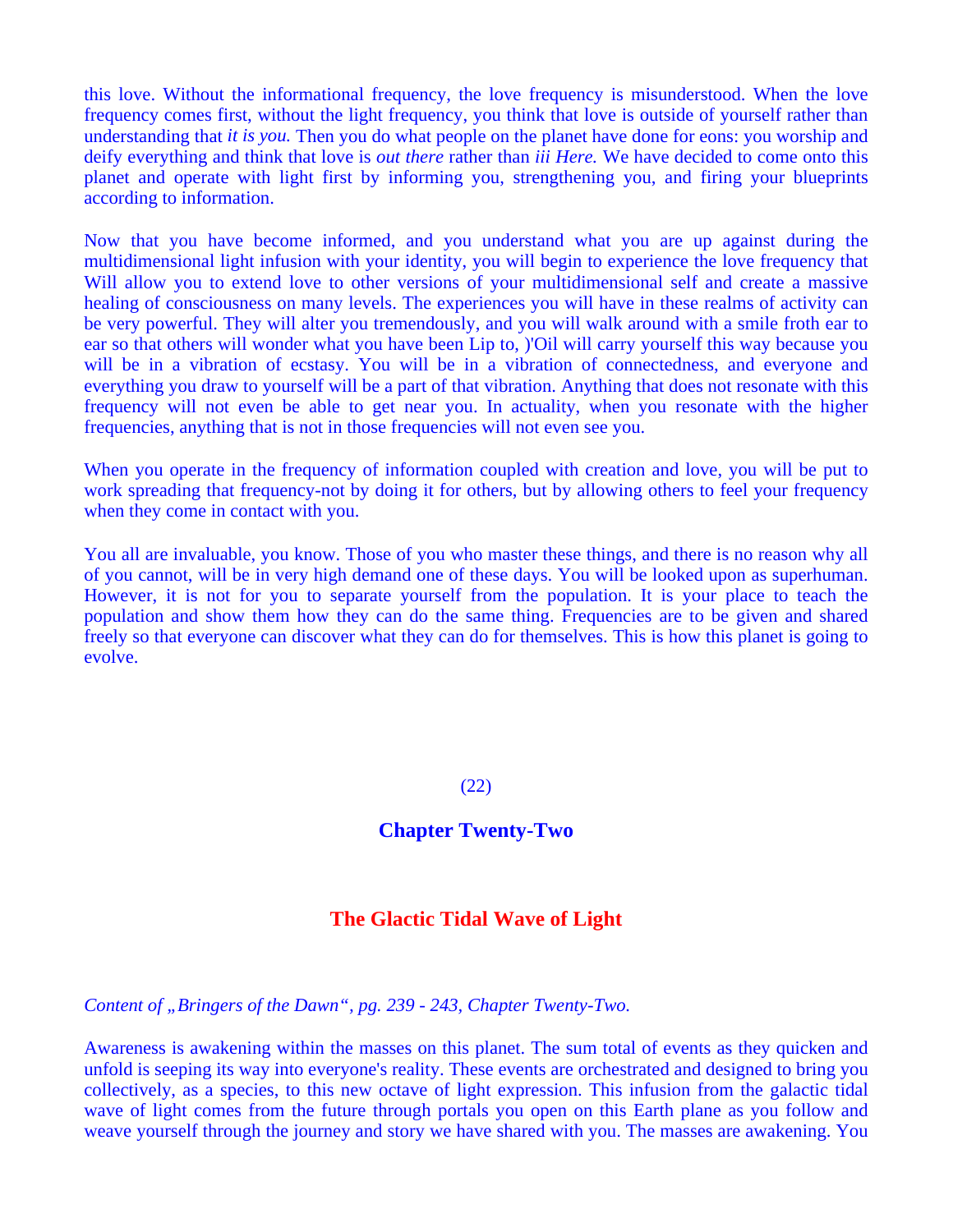see them around you and feel the rumblings of consciousness, the internal Earth changes, which will truly mark the rites of passage for all of humanity.

We have, with the greatest assistance from our teachers, presented to this planet information that we feel can harmonize our purposes and pool our energies. We feel that we have given to this planet at this time a succinct message of inspiration-a message that holds waves of truth. It is a message to tickle-a message to entice and call forward that part of the self that has been hidden away and lying dormant. We feel that the material we have been sharing through this book is to awaken within you what you know. It is to bring you to an understanding of the different versions of your reality's illusion as it is sold to you and to an understanding of what your part in all of this is or can be.

We have stimulated each and every one of you with our thought-provoking messages. It has been our intention to move each one of you and stir you from some place, not to make you uncomfortable. You may make yourselves uncomfortable; we encourage you to find comfort. We also encourage you to climb a few- mountain ranges of consciousness within yourself: to go to new- places of comfort and to find those valleys of eternal youth, eternal vitality, and ongoing expression of creativity. There you will find new vistas of consciousness and a galactic wave of light from the future.

It is our intention in delivering this final message in chapter 22, the final chapter, to use the vibration of the number 22, a master number. This number is associated with imprinting and delivering into this version of physical reality a master teaching-a message that involves an encoding. The message is not simply in the way the words are strung together: there are layers of information hidden within the method and unfoldment of this book. Ideas are presented, conflicts arise, solutions are suggested, and inspiration weaves its way through, turning you always to that final commitment to inspire yourself.

We feel that you will benefit from this orchestration that we have been influencing behind the scenes. There is a process of understanding that this book represents. Where it seems that there has been chaos and confusion, and where it seems as if things have been scrambled, that scrambling has created its own order. This order is being summed up in this final delivery under the stamp of 22.

In this final message, we speak into the soul and heart of every one of you. We ask you to hear the call, to recognize it, and to step forward as a member of the Family of Light. Have the courage in all the days you walk this planet to live that light and share it with all you encounter. This does not mean to preach or sell that light. It means to live the light you know you are, to discover in the simplicity of your being the purpose of your existence, to blossom with it, and to reseed this place that is Planet Earth in its deepest time of transition.

The process of moving into this higher octave of under standing-this blending of dimensions and creation of new territory-will lead everyone through greater understanding of death. Your light will be needed. Your light represents what you know. This book has many ways, through designs and codes that you have been unable to recognize, to remind you in these final pages that you know everything we speak of and that it is inside of you. It is time for you to share the discoveries and miracles of operating the physical vehicle in these times of change and transition that involve the death of the world as you know it. When there is a death, there is always a rebirth; something dies and something new is born.

As this planet moves closer to these days of great change, each of you will be called upon to stand as pillars of light. You will show the way in times when people are desperate because the old ways are no longer solutions-they no longer fit and no longer apply. We have intimated or suggested in this book that light brings about much of this chaos on the planet. So, during these times, your gifts will be needed. You cannot run and hide, because you are needed to weave through the communities to bring alternative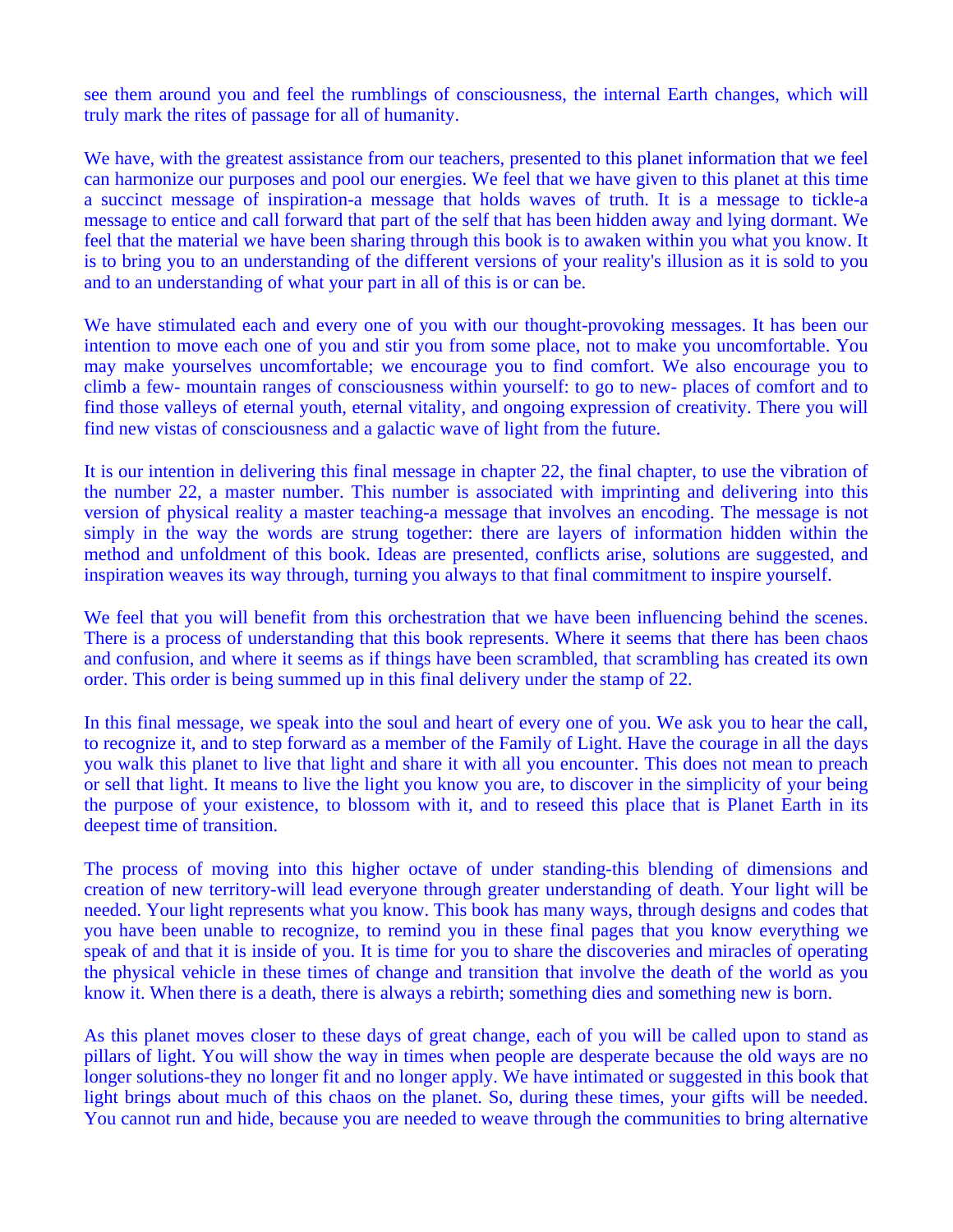ways of being. You are needed to share your belief in creating reality through your thoughts and to show others how this works by healing and creating new ideals of civilization and cooperation.

As the days begin to unfold, they will reveal the ancient prophecies as they are coming alive. These ancient prophecies will be much more colorful and have their own versions of themselves as they teach this planet its greatest lessons.

As you evolve, you carry what you know forward, and you share it and live it. You become a greater vessel or greater expression of light. Through this process, you will find that over the next few years you will be catapulted beyond the speed of light with what you will know. The abilities and talents and information that will come to you are simply inside of you.

We will remind you that there is a galactic tidal wave of light from the future coming toward your planet and that this intersection will be felt throughout the masses in the year 1993. It will be as if the entire planet has a unilateral raise in consciousness. This wave has to be gigantic to affect all of the masses who are locked in frequency control. It is you, the Family of Light, who are here in the millions making room in your bodies for this galactic tidal wave, who will allow this infusion of the first layer of the light body to be held by all of the masse.

The light body is the body that holds the complete mutation of the species. It will be able to juggle realities through the shifting of consciousness by intent from one view to another, like turning the stations on a television. The light body will hold all of this encoded data and be able to translate it at will. It will communicate innerdimensionally and interdimensionally.

Remember, matter is simply light that is trapped. As you build your light body, you are allowing a reorganization of the molecular structure-a loosening of your grip upon a certain aspect of materialism so that your spiritual understanding can be more in tune with your day-to-day life. The building of the light body is the allowing of less trapped matter to manifest and allow light, which is freer in expression and in seeking its own source, to become who you are so that you are not so solid.

As you raise your vibratory rates, you become your light body. You will see the change in your body literally. Your body will become more vital, more youthful, more nourished in its own being, and definitely the processor of a multitude of information. It will become a super being. The building of the light body involves becoming a super being.

Extending the longevity of the cellular body through rejuvenation and extension of cellular life is coming back into fashion. This is part of building the light body-a body that is not so dense, that does not self-destruct, that self-generates, and that self-replenishes. That is what you are all striving for. You would be your light body, and you would feel it, if your logical mind were not so worried about whether it is possible; society is not telling you it is possible.

We cannot emphasize enough to you that you must stop listening to society. This is going to be the hardest task for you to do and the biggest break for you to make. You have the societal self and the spiritual self, and you must decide which one is sacred. Which one is your source of authority? Let your intuitive self become your authority. Allow your intuitive self to be the standard bearer of your experience, which is experience no one else is going to validate. )'our experience springs from the assignment that you are knowing, and not necessarily remembering, you are on.

If you approach all that you know with the stance that there is divine order and divine purpose, without your ego aspect comprehending it all the time, you will move rapidly through realities. There will be